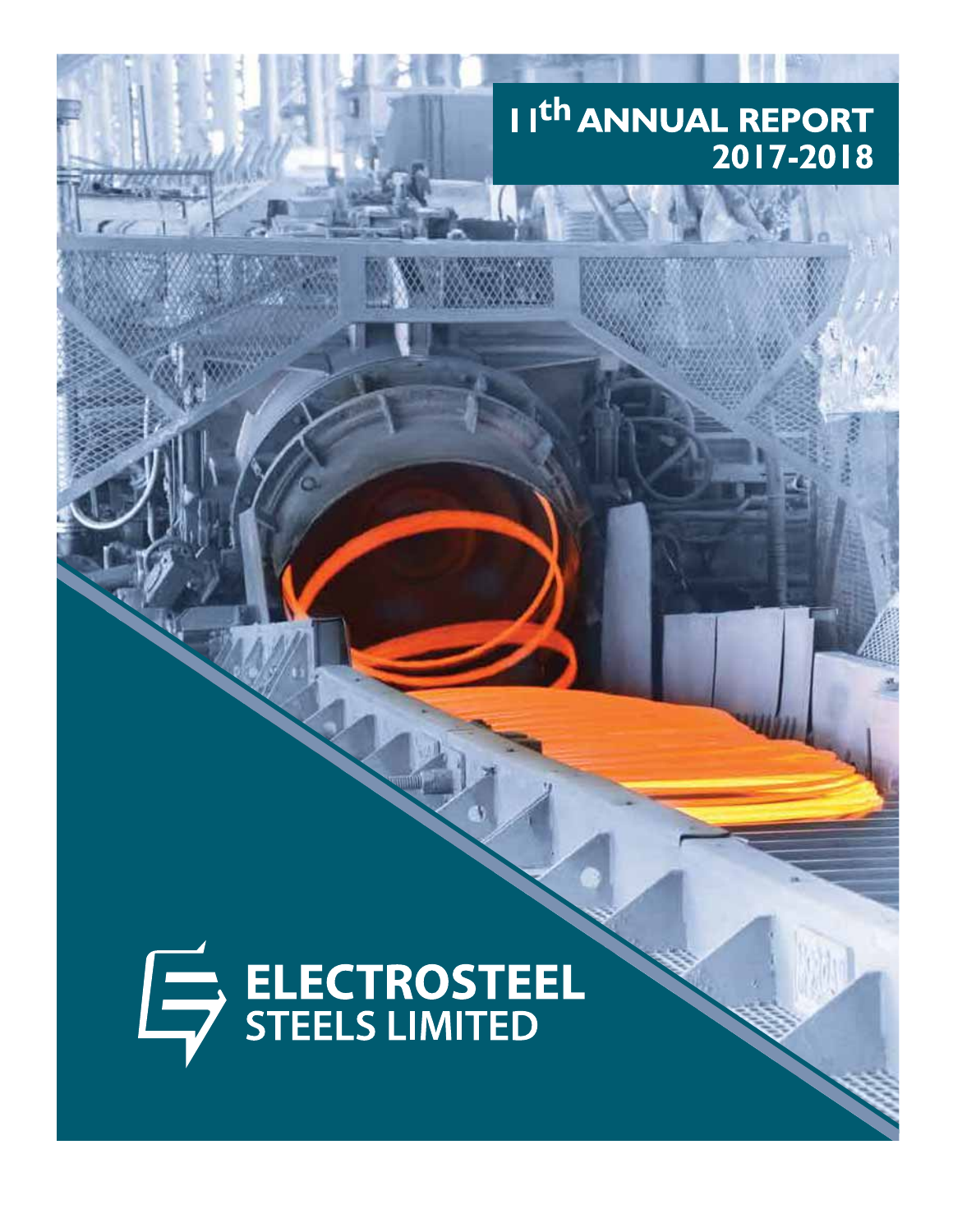

# **CONTENTS**

| Corporate Information                         | 2  |
|-----------------------------------------------|----|
| Board's Report                                | 3  |
| Management Discussion & Analysis Report       | 14 |
| Corporate Governance Report                   | 25 |
| Auditors' Certificate on Corporate Governance | 40 |
| Independent Auditors' Report                  | 50 |
| <b>Balance Sheet</b>                          | 57 |
| Statement of Profit & Loss                    | 58 |
| Statement of changes in Equity                | 59 |
| <b>Cash Flow Statement</b>                    | 60 |
| Notes to the Financial Statements             | 62 |
|                                               |    |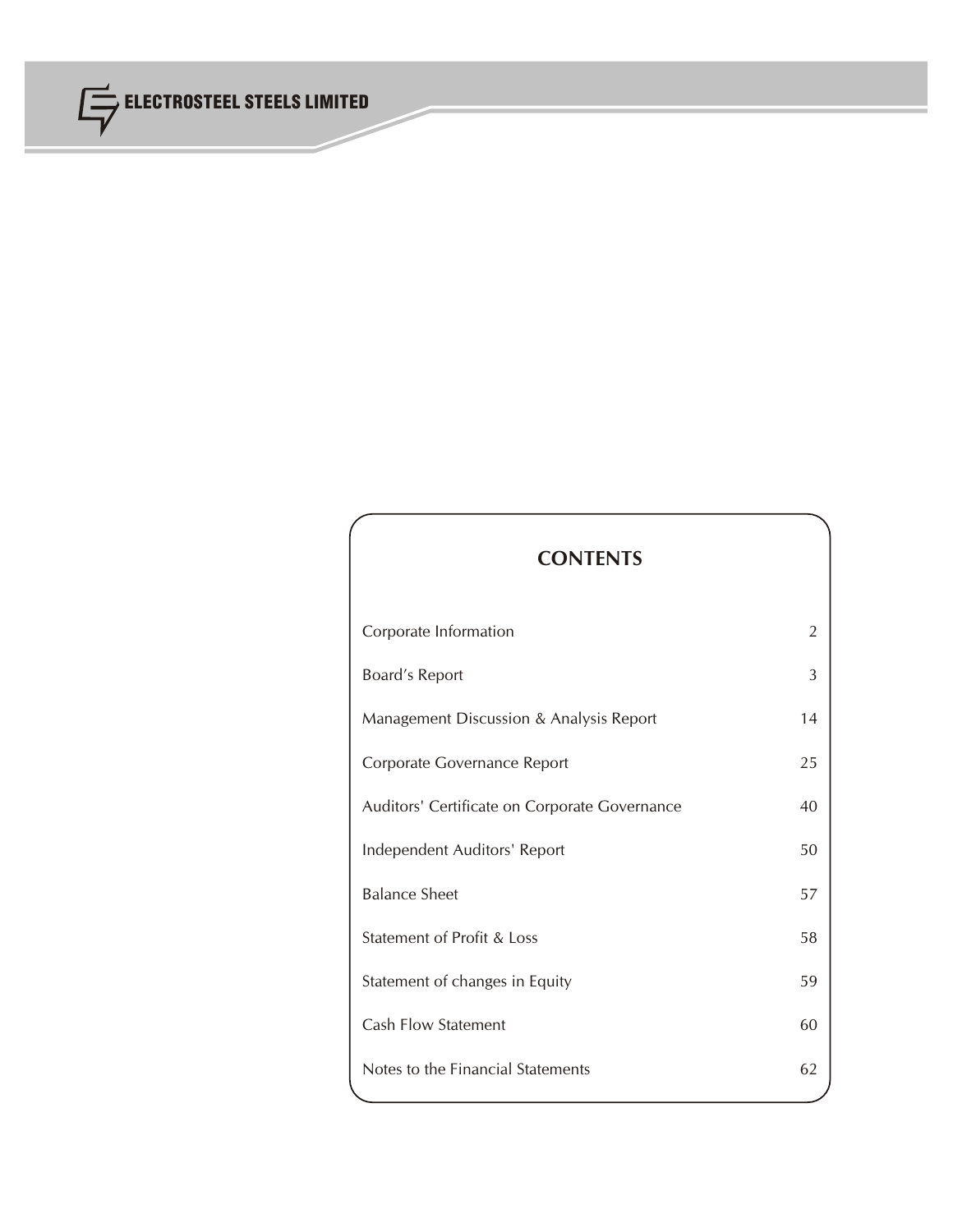

# **CORPORATE INFORMATION**

# CIN - L27310JH2006PLC012663

| <b>BOARD OF DIRECTORS</b>      | Mr. Mahendra Singh Mehta<br>(DIN: 00019566)                                                                                                                                                                     | Non-Executive Independent Director |
|--------------------------------|-----------------------------------------------------------------------------------------------------------------------------------------------------------------------------------------------------------------|------------------------------------|
|                                | Mr. Naveen Kumar Singhal<br>(DIN: 02642057)                                                                                                                                                                     | Non-Executive Director             |
|                                | Mr. Prasun Kumar Mukherjee<br>(DIN: 00015999)                                                                                                                                                                   | Non-Executive Independent Director |
|                                | Ms. Rashmi Mohanty<br>(DIN: 07072541)                                                                                                                                                                           | Non-Executive Director             |
| <b>CHIEF EXECUTIVE OFFICER</b> | Mr. Sunil Katial                                                                                                                                                                                                |                                    |
| <b>CHIEF FINANCIAL OFFICER</b> | Mr. Jalaj Kumar Malpani                                                                                                                                                                                         |                                    |
| <b>COMPANY SECRETARY</b>       | Mr. Binaya Kumar Dash<br>$(ACS-17982)$                                                                                                                                                                          |                                    |
| <b>STATUTORY AUDITORS</b>      | M/s. Lodha & Co., Chartered Accountants                                                                                                                                                                         |                                    |
| <b>REGISTERED OFFICE</b>       | 801, Uma Shanti Apartments,<br>Kanke Road, Ranchi - 834 008, Jharkhand.<br>Tel & Fax No.: +91 0651 228 5636                                                                                                     |                                    |
| <b>PLANT</b>                   | Village Siyaljori, P.O. - Jogidih,<br>P.S. - Chandankyari, Dist - Bokaro,<br>Pin - 828 303, Jharkhand.                                                                                                          |                                    |
| <b>CORPORATE OFFICE</b>        | G K Tower,<br>2nd & 3rd Floor, 19, Camac Street,<br>Kolkata - 700 017, West Bengal<br>Phone: $+91033-71034400$ Fax: $+91033-22902882$<br>Email: esl.shares@vedanta.co.in<br>Website: www.electrosteelsteels.com |                                    |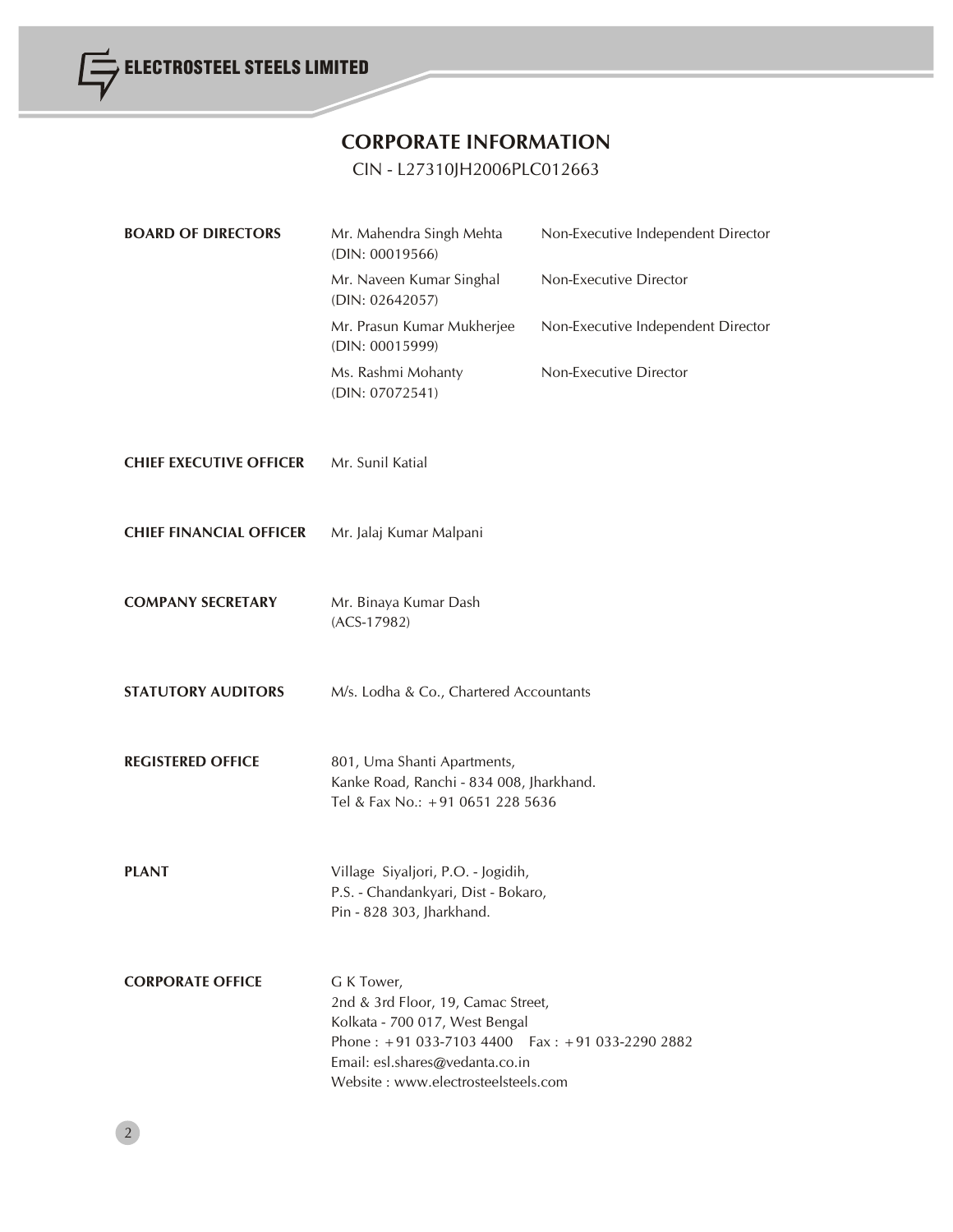## **BOARD'S REPORT**

#### Dear Shareholders,

Your Directors take pleasure in presenting the Eleventh Annual Report along with the Audited Financial Statements of the Company for the year ended  $31<sup>st</sup>$  March, 2018.

#### **FINANCIAL SUMMARY/HIGHLIGHTS**

|      |                                                                                                            |               | Amount $(\overline{\zeta})$ in Lakhs)<br>(Except otherwise stated) |
|------|------------------------------------------------------------------------------------------------------------|---------------|--------------------------------------------------------------------|
|      | <b>Particulars</b>                                                                                         | FY 2017-18    | FY 2016-17                                                         |
| i.   | Revenue from Operations                                                                                    | 353,283.40    | 277,429.58                                                         |
| ii.  | Other Income                                                                                               | 8,843.06      | 9,353.12                                                           |
| iii. | Total Income                                                                                               | 362,126.46    | 286,782.70                                                         |
| iv.  | Earnings Before Interest, Depreciation, Taxation And<br>Amortization (EBIDTA) (excluding exceptional item) | 35,339.27     | 14,517.36                                                          |
| V.   | <b>Finance Cost</b>                                                                                        | 78,995.91     | 112,983.05                                                         |
| vi.  | Depreciation & Amortization Expenses                                                                       | 53,415.20     | 47,882.30                                                          |
|      | vii. Exceptional Item                                                                                      | (523, 835.81) |                                                                    |
|      | viii. Profit/ (loss)before Taxation (PBT)                                                                  | (613, 885.15) | (146, 347.99)                                                      |
|      | ix. Tax including Deferred Tax                                                                             |               |                                                                    |
| X.   | Profit/ (loss) after Taxation (PAT)                                                                        | (613, 885.15) | (146, 347.99)                                                      |
| xi.  | Other Comprehensive Income                                                                                 | (92.24)       | 24.91                                                              |
|      | xii. Total Comprehensive Income                                                                            | (613, 977.39) | (146, 323.08)                                                      |
|      | xiii. Earnings Per Share (Rs)                                                                              | (25.48)       | (6.07)                                                             |
|      |                                                                                                            |               |                                                                    |

Your Company is selling Wire Rods, TMT Bars, Ductile Iron Pipes, Pig Iron and Billets in the open market. Continuous efforts for reduction of production cost and improvement of operational efficiency coupled with favorable market conditions has resulted in the Company being able to report positive Earnings before Interest, Tax, Depreciation andAmortisation (EBITDA) for the year.

Wide fluctuation in raw material prices, especially imported coking coal, also had a negative impact. Effective steps towards implementing better guidelines for operational procedure and precautionary measures thereto have been put in place. Continuous efforts were initiated to improve performance of the Company in both, quantitative and qualitative terms.

Despite operational and funding challenges of working capital, the Company was able to improve turnover vis-a vis previous financial year.

#### **CORPORATE INSOLVENCY RESOLUTION PROCESS**

As per the decision of the lenders of the Company at their meeting held on 22nd June, 2017, State Bank of India ("SBI"/ Financial Creditor), the Lead Banker, filed an application before the Hon'ble National Company Law Tribunal (NCLT), Kolkata, under Section 7 of the Insolvency and Bankruptcy Code, 2016 ("Code") and rules and regulations made there under, for initiation of Corporate Insolvency Resolution Process("CIRP") against the Company.

NCLT vide its Order dated 21st July, 2017 ("CIRP commencement date) admitted the application of the Financial Creditors. The NCLT, in terms of the aforesaid order appointed Mr. Dhaivat Anjaria (having IBBI registration number : IBBI/IPA-001/IPP00088/2017-18/10184) as the Interim Resolution Professional (IRP) of the Company, who was confirmed as the Resolution Professional (RP) for the Company by the Committee of Creditors (CoC), pursuant to its majority decision passed on August 21, 2017.

3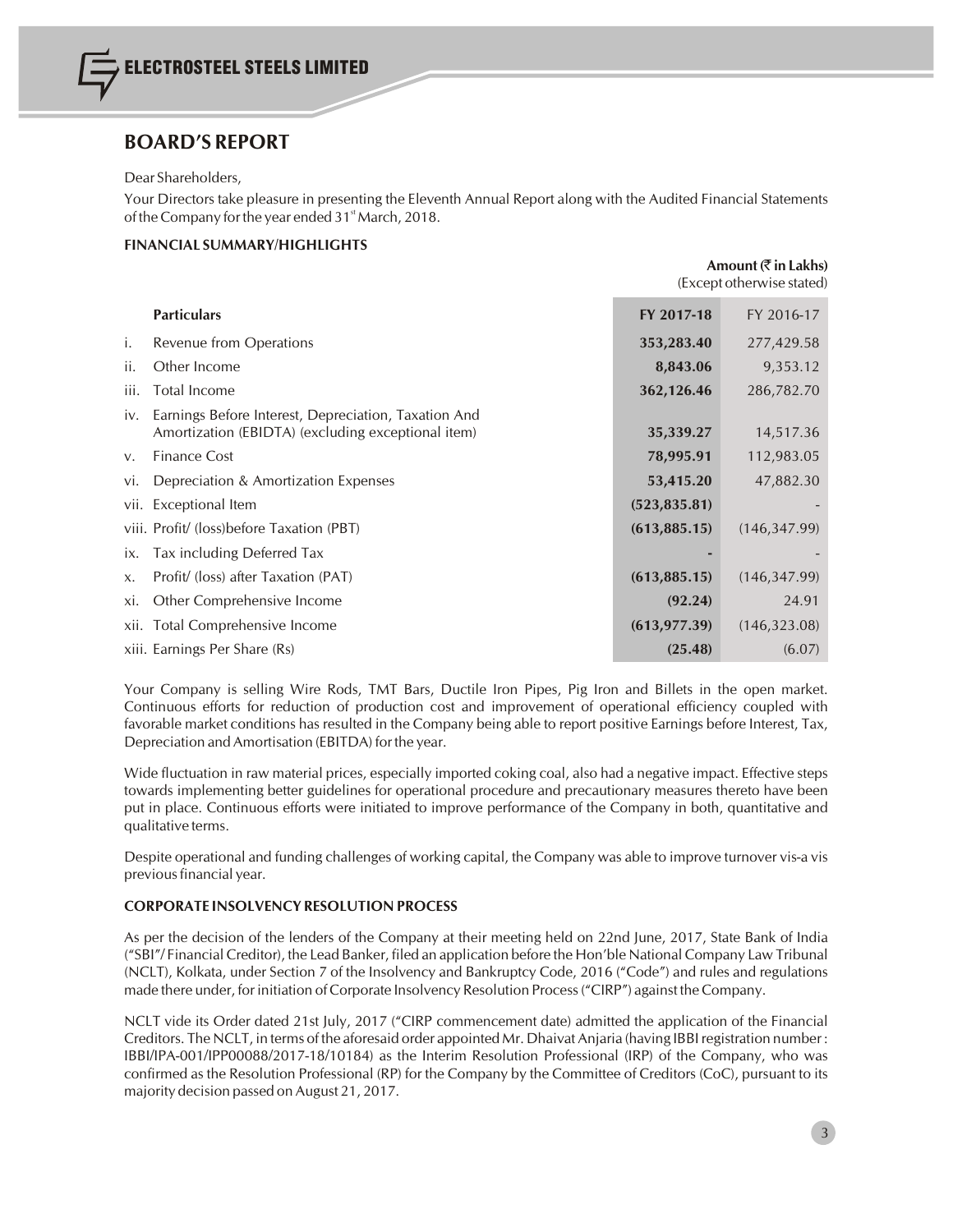In terms of the decision of the CoC, the RP invited expression of interest ("EOI") requesting prospective investors, i.e. potential resolution applicantsto submit their EOI in relation to the CIRP of the Company and subsequently, received four resolution plans.

After evaluating the resolution plans, the CoC approved the resolution plan submitted by Vedanta Limited by 100% voting shares("Resolution Plan"). Vedanta Limited isthe Indian subsidiary of Vedanta Resources Plc, a London Stock Exchange listed Company. Vedanta Limited is a diversified natural resources company, whose business primarily involves producing oil & gas, zinc-lead-silver, copper, iron-ore, aluminium and commercial power, the company has a presence across India, South Africa, Namibia, Australia and Ire Land.

NCLT vide its Order dated 17<sup>th</sup> April, 2018 approved the Resolution Plan submitted by Vedanta Limited, wherein the Company's majority ownership and management would with Vedanta Limited and such plan shall be binding on the Company, its employees, members, creditors, coordinators and other stakeholders.

With the passing of the Order, CIRP initiated in respect of the Company, came to end and tenure of Mr. Dhaivat Anjaria, who was appointed as RP completed histenure.

As per the approved Resolution Plan, during the interim period, until the date on which Vedanta Limited acquires control of the Company (i.e. effective date), a "Steering Committee" was constituted comprising of majority nominees representing the financial creditors of the Company and minority nominees from Vedanta Limited.

The Steering Committee consisted of :

- (a) Mr. Partha Sen, Deputy General Manager & Relationship Manager, State Bank of India
- (b) Mr. RameshChandra Ojha, Deputy General Manager, Punjab National Bank
- (c) Mr. S. Ramasubramanian, Deputy General Manager,Canara Bank
- (d) Mr. Naveen Kumar Singhal, CEO Iron Ore, Vedanta Limited; and
- (e) Mr. Azad Shaw, CFO Iron Ore,Vedanta Limited

In addition to the above, PricewaterhouseCoopers Private Limited was appointed as Independent Managing Authority (IMA) to monitor the affairs of the Company under the instructions, control and management of the Steering Committee.

#### **RESOLUTION PLAN & CHANGE OF MANAGEMENT**

Pursuant to the Resolution Plan, Vedanta Star Limited, a wholly-owned subsidiary of Vedanta Limited, subscribed to the share capital of the Company for an aggregate amount of Rs. 1765.51 Crores and provided additional funds aggregating of Rs. 3,554.49 Crores by way of debt. The funds received thus by the Company as debt and equity were used to settle the debts owed to the existing financial creditors of the Company, by payment of Rs. 5,320 Crores.

Upon implementation of the Resolution Plan, Vedanta Star Limited now hold approximately 90% of the paid up share capital of the Company. The remaining 10% of the Company's share capital is held by the Company's existing shareholders and the financial creditors who received sharesin exchange for the part debt owed to them.

The Resolution Plan envisagesthe treatment towards all the stakeholders of the Company including the shareholders of the Company and in terms of Section 31 of the Insolvency and Bankruptcy Code, 2016, the Approved Plan will be binding on the Company along with the stakeholdersthat are involved in the Approved Plan.

Salient features of the Resolution Plan approved are as follows:

4

#### **a. Conversion of debt into equity share capital of theCompany:**

An amount of Rs. 7399,13,20,550 due to the financial creditors was converted into 739,91,32,055 fully paid-up equity shares of Rs. 10 each of the Company ("New Equity Shares"), which was issued to the financial creditors in proportion to their respective portion of the debt;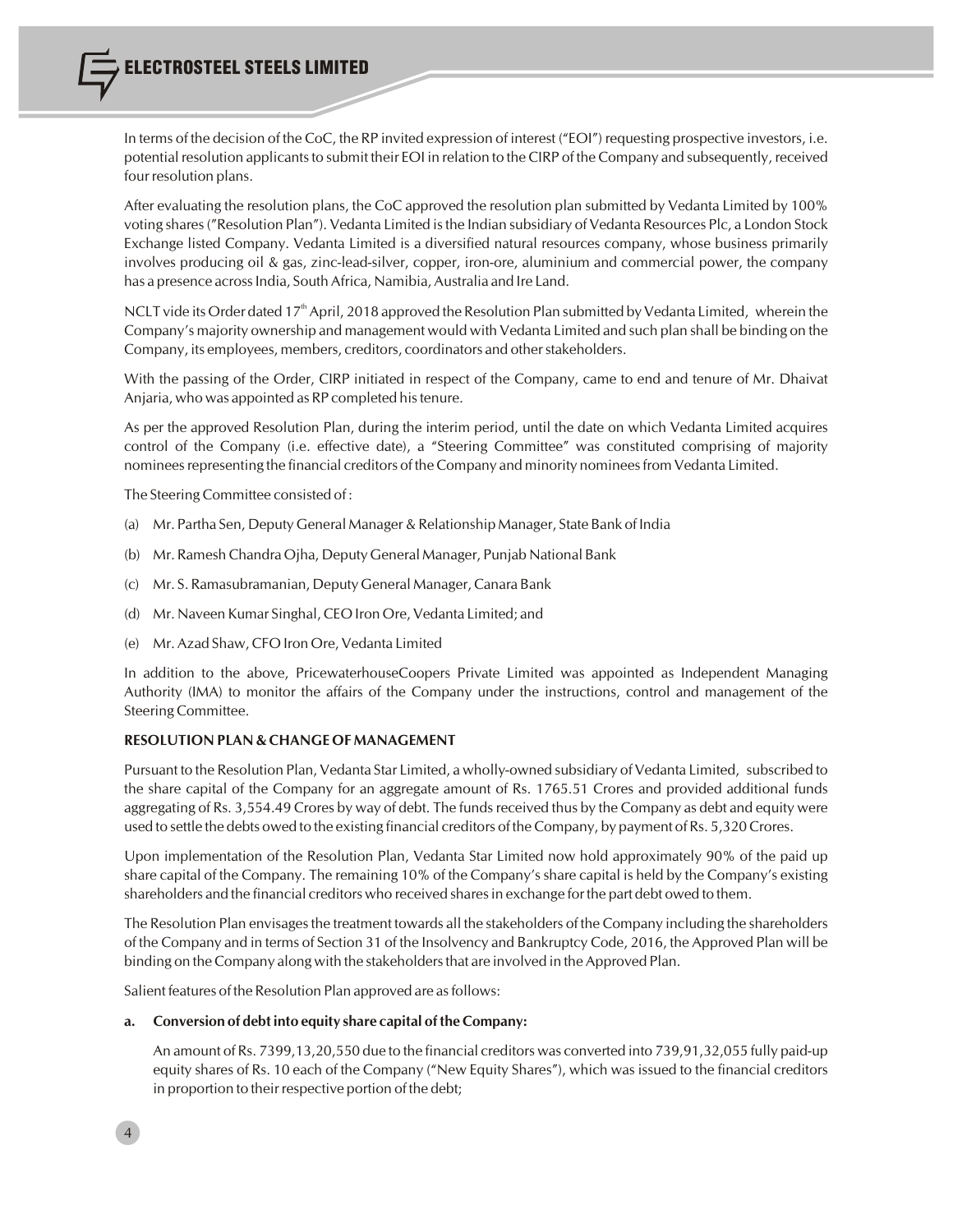#### **b. Capital Reduction and Consolidation ofthe share capital:**

The existing equity shares of the Company i.e. 240,92,35,023 of Rs. 10 each and the New Equity Shares issued pursuant to conversion of debt i.e. 739,91,32,055 of Rs. 10 each stood reduced by reducing the face value of the equity shares, from Rs. 9808,36,70,780 divided into 980,83,67,078 equity shares of Rs. 10 each fully paid-up to Rs. 196,16,73,416 divided into 980,83,67,078 equity shares of Re 0.20 each fully paid-up. Immediately thereafter, 50 (fifty) equity shares of Re 0.20 each as reduced was consolidated into 1 (one) fully paid-up equity share of Rs. 10 each;

#### **c. Issue of equity sharestoVedanta Star Ltd.:**

Vedanta Star Ltd. (VSL) was issued and allotted 176,55,06,078 fully paid up equity shares of Rs. 10 each of the fully diluted share capital of the Company.

Upon allotment of the aforesaid equity shares of the Company, VSL holds 90% of the paid up share capital of the Company. The remaining 10% of the Company's Share Capital is held by the Company's existing shareholders and the financial creditors who receive shares in exchange for the debt owed to them.

#### **d. Delisting:**

As an integral part of the Resolution Plan, the Company would be delisted from the BSE and NSE. The financial creditors holding shares of the Company and existing shareholders holding equity sharesshall be offered an exit at a price which shall be calculated as perthe Resolution Plan.

Pursuant to the Resolution Plan, on 4<sup>th</sup> June, 2018, was determined to be the "Effective Date" for the purpose of implementation of Resolution Plan.

On 4<sup>th</sup> June, 2018, Board of Directors of the Company was re-constituted and erstwhile Board of Directors were deemed to be resigned.

As on date the Board of Directors of the Company consists of the following Directors:

- 1. Mr. Prasun Kumar Mukherjee Non-Executive Independent Director (Additional)
- 2. Mr. Naveen Kumar Singhal Non-Executive Director (Additional)
- 3. Ms. Rashmi Mohanty Non-Executive Director (Additional)
- 4. Mr. Mahendra Singh Mehta Non-Executive Independent Director (Additional)

#### **EQUITY SHARE CAPITAL**

Authorised Share Capital of the Company as on 31<sup>st</sup> March, 2018 was Rs. 50,000,000,000 (Rupees Five Thousand crores), divided into 5,000,000,000 equity shares of Rs. 10 each. Issued and paid up share capital was Rs. 24,092,350,230 divided into 2,409,235,023 equity shares of Rs. 10 each.

Pursuant to the implementation of the Resolution Plan sanctioned by the NCLT, Authorized Share Capital of the Company has since been increased to Rs. 100,000,000,000 (Rupees Ten Thousands crores), divided into 10,000,000,000 equity shares of Rs. 10 each.

Further the paid up capital, after allotment of shares to the lenders of the Company and post reduction and consolidation and allotment of shares to Vedanta Star Ltd., new Promoter of the Company, stands at Rs. 19,616,734,200 divided into 1,961,673,420 number of equity shares of Rs. 10 each.

#### **DIVIDEND**

In view of the losses incurred by the Company, the Management of the Company expresses their inability to declare any dividend for the financial year ended  $31<sup>st</sup>$  March, 2018.

#### **TRANSFER TO RESERVES**

In view of lossesincurred by the Company during the year, no amount has been transferred to the General Reserve.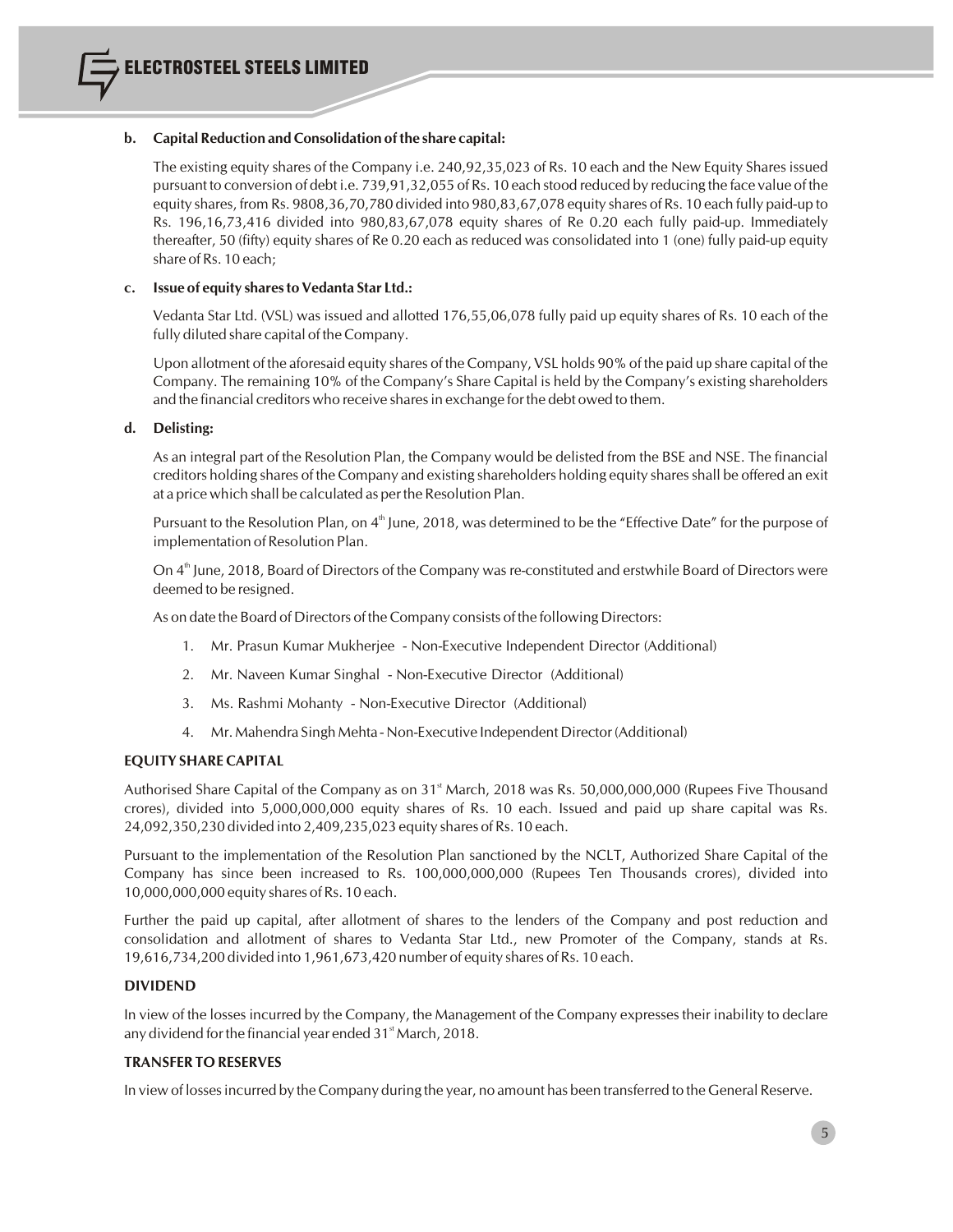#### **EROSION OF NETWORTH**

As reported last year, since accumulated losses resulted in erosion of over 50% of peak net worth during the immediately preceding four financial years, your Company continues as a "Sick Company". A Resolution Plan has been sanctioned by the Hon'ble National Company Law Tribunal, Kolkata Bench with effect from  $4^{\text{th}}$  June, 2018, as stated above, wherein various restructuring plans are being implemented. The present Board of Directors of the Company is optimistic that such measures would revive the operations of the Company.

Company has carried out the Impairment testing determining the recoverable amount of the assets based on Value in Use of the cash generating unit, the same being higher than fair value less costs of disposal determined based on the transaction price in terms of the approved resolution plan. The computation of Value in Use has been carried out by an Independent Valuer appointed in this respect. Based on this Company has taken impairment loss in respect of Property, Plant & Equipment, Intangible Assets and CWIP amount to Rs. 433,869.51 lacs, Rs. 43.39 lacs and Rs. 77,280.11 lacs respectively.

#### **MANAGEMENT DISCUSSIONS AND ANALYSIS**

A report on Management Discussion and Analysis is enclosed as "**Annexure A"** and forms an integral part of this Report.

#### **NATURE OF BUSINESS**

There has been no change in the nature of the business of the Company during the year.

#### **OPPORTUNITY/ CHALLENGES/ OUTLOOK :**

Opportunities and Threats have been enumerated in the Management Discussion and Analysis section of the Report.

#### **NUMBER OF BOARD MEETINGS**

During the year, till 21st July, 2017, i.e. commencement of CIRP, only one Meeting of the Board of Directors was held on 15th May, 2017.

After commencement of CIRP, Mr. Dhaivat Anjaria, was appointed as Interim Resolution Professional, who later on was confirmed as Resolution Professional by the Committee of Creditors. As per Section 17 of the Insolvency & Bankruptcy Code 2016, upon appointment of the Resolution Professional, the powers of the Board of Directors stands suspended and such powers are exercised by the Interim Resolution Professional ('IRP') appointed for the Company.

Post CIRP, three meetings of Resolution Professional with Key Managerial Personnel of the Company were held in lieu of the Board Meetings.

Details of these meetings are provided in the Corporate Governance Report. The intervening gap between the meetings was within the period prescribed under the Companies Act, 2013 and the SEBI (Listing Obligations And Disclosure Requirements) Regulations, 2015 (LODR Regulations).

#### **DEPOSITS**

The Company has not accepted or renewed any fixed deposits during the period under review. It has not accepted any deposits from the public within the meaning of the provisions of Section 73 of the Companies Act, 2013 and Rules made thereunder.

#### **SUBSIDIARY / ASSOCIATE /JOINT VENTURE COMPANY**

The Company did not have any subsidiary/associate/joint venture Company during the year ended 31<sup>st</sup> March 2018.

#### **INVESTOR EDUCATION AND PROTECTION FUND**

All unclaimed / unpaid share application money, remaining unclaimed / unpaid for a period of seven years from the date they became due for payment, are required to be transferred to the Investor Education And Protection Fund (IEPF).

Accordingly, unclaimed /unpaid share application money, lying in the IPO Refund Account has been transferred to IEPF during the financial year 2017-18.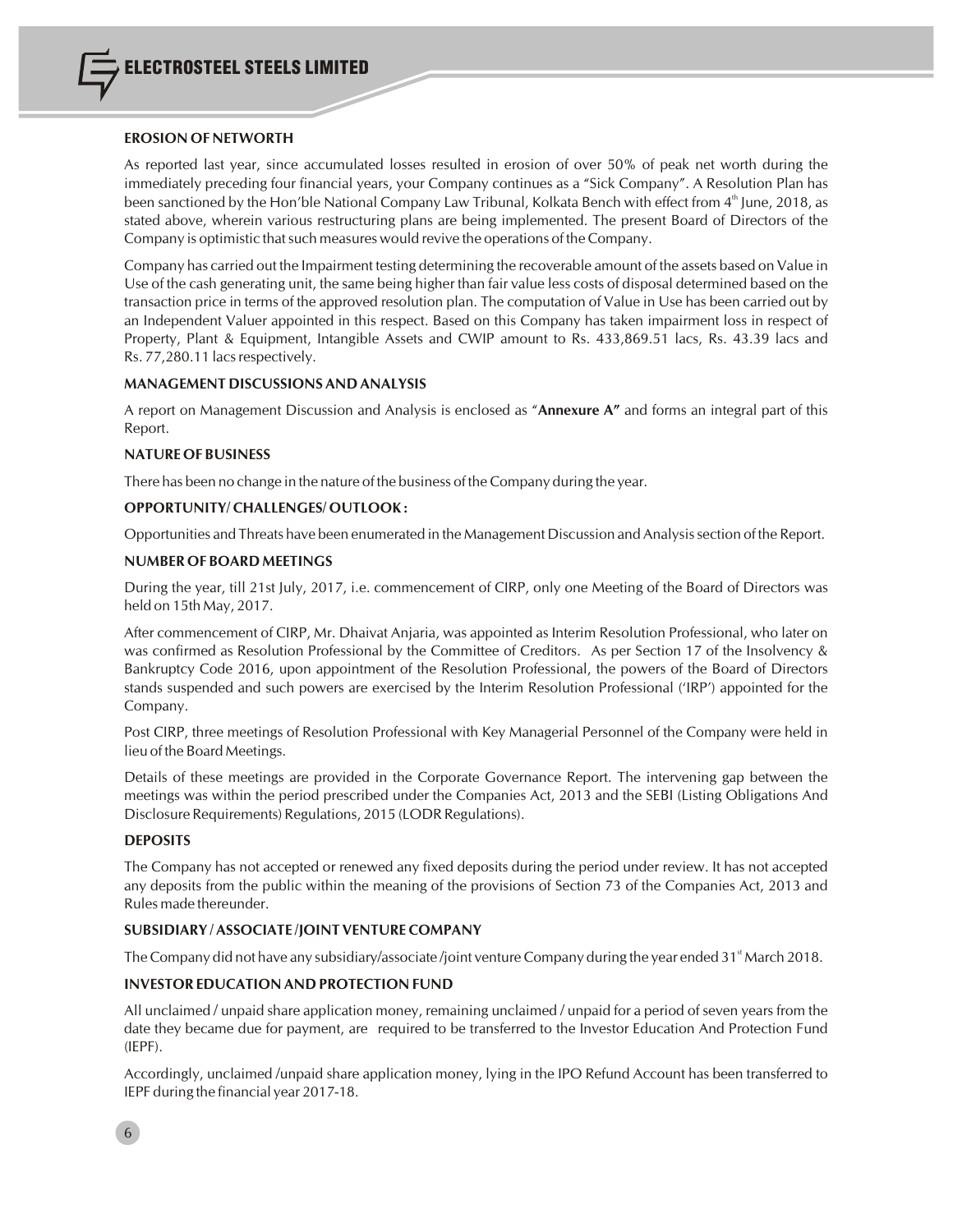#### **INTERNAL FINANCIAL CONTROLS**

Your Company has in place policies and procedures to ensure orderly and efficient conduct of its business including adherence to Company policies, safeguarding its assets, prevention and detection of frauds and errors, accuracy and completeness of accounting records, and timely preparation of reliable financial information. Your Company, with respect to all material aspects, has adequate internal financial controls over financial reporting and such internal financial controls were operating effectively during the period under review. Financial reporting criteria established by your Company considered the essential components of internal control stated in the Guidance Note on "Audit of Internal Financial Controls Over Financial Reporting" issued by The Institute of Chartered Accounts of India (ICAI).

Company's ERP Package "SAP" is operated as per pre-defined manual. The Company also has adopted Standard Operating Practices (SOPs) for its various areas of operations, which are in line with SAP manual. SOPs are adopted or revised, if required, to ensure that internal control system is effective and constantly assessed and strengthened. The Company has appointed Internal Auditors who monitor and evaluate the efficacy and adequacy of the internal control systems in the Company, its compliance with operating systems and accounting procedures and policies adopted by it, besides bench marking controls with best practices in the Industry. Based on the reports of the internal auditor, process owners undertake corrective action in their respective areas and thereby strengthening the controls. Significant audit observation(s) and corrective action(s) thereon, if any, are presented to the Audit Committee and the Board.

Statutory Auditors of the Company have in their Report dated  $29<sup>th</sup>$  August, 2018, opined that the Company has, in all material respects, adequate internal financial controls over financial reporting and such internal financial controls over financial reporting were operating effectively as at  $31<sup>st</sup>$  March 2018.

#### **SIGNIFICANT AND MATERIAL ORDERS**

During the period under review, financial creditors of the Company led by State Bank of India, initiated Corporate Insolvency Resolution Process, in respect of the Company, under Insolvency & Bankruptcy Code 2016. Hon'ble National Company Law Tribunal (NCLT), Kolkata, vide order dated 21<sup>st</sup> July, 2017 admitted the application and ordered for Corporate Insolvency Resolution Process for a period of 180 days and appointed Mr. Dhaivat Anjaria, PwC House, 252, Veer Savarkar Road, Shivaji park, Dadar, Mumbai - 400028, Registration Number: IBBI/IPA-001/IPP00088/2017-18/10184 as Interim Resolution Professional (IRP), who was later confirmed as Resolution Professional by the Committee of Creditors. Further, on the basis of the resolution passed by the Committee of Creditors for extension of CIRP period for 90 days and on the application made by the Resolution Professional, the NCLT granted further extension of CIRP by 90 days w.e.f.  $17<sup>th</sup>$  January, 2018 i.e. till  $17<sup>th</sup>$  April, 2018. During the pendency of the proceedings, the powers of the Board of Directors of the Company stood suspended and all powers were instead exercised by Mr. Dhaivat Anjaria till the time he continues to act as the IRP/Resolution Professional. Further as per provisions of Sec. 14 of The Insolvency And Bankruptcy Code, 2016, granted moratorium, during CIRP, prohibiting institution of any suits against the Company.

With the commencement of CIRP, no significant and material order was passed by any regulator or court or tribunal impacting the going concern status and Company's operations in future. However, Members attention is drawn to the statement of contingent liabilities, commitmentsin the note forming part of Financial Statement.

#### **Material changes and commitments affecting the financial position of the Company that have occurred between the end ofthe Financial Year and the date of the Board's Report:**

NCLT vide its Order dated  $17<sup>th</sup>$  April, 2018 approved the Resolution Plan of Vedanta Ltd. for the Company and Corporate Insolvency Resolution Processinitiated in respect of the Company came to an end.

One of the Resolution Applicants, had challenged the eligibility of other two Resolution Applicants, including Vedanta Ltd., whose Resolution Plan was approved by the Hon'ble National Company Law Tribunal and later challenged the Order of the Hon'ble National Company Law Tribunal, Kolkata Bench before the Hon'ble National Company Law Appellate Tribunal, New Delhi (NCLAT). NCLAT vide its Judgement dated 10th August, 2018 has inter alia upheld the eligibility of Vedanta Limited under Insolvency And Bankruptcy Code, 2016 and dismissed appeals filed by the aggrieved Resolution Applicant, challenging the resolution plan of Vedanta Limited for Electrosteel Steels Limited.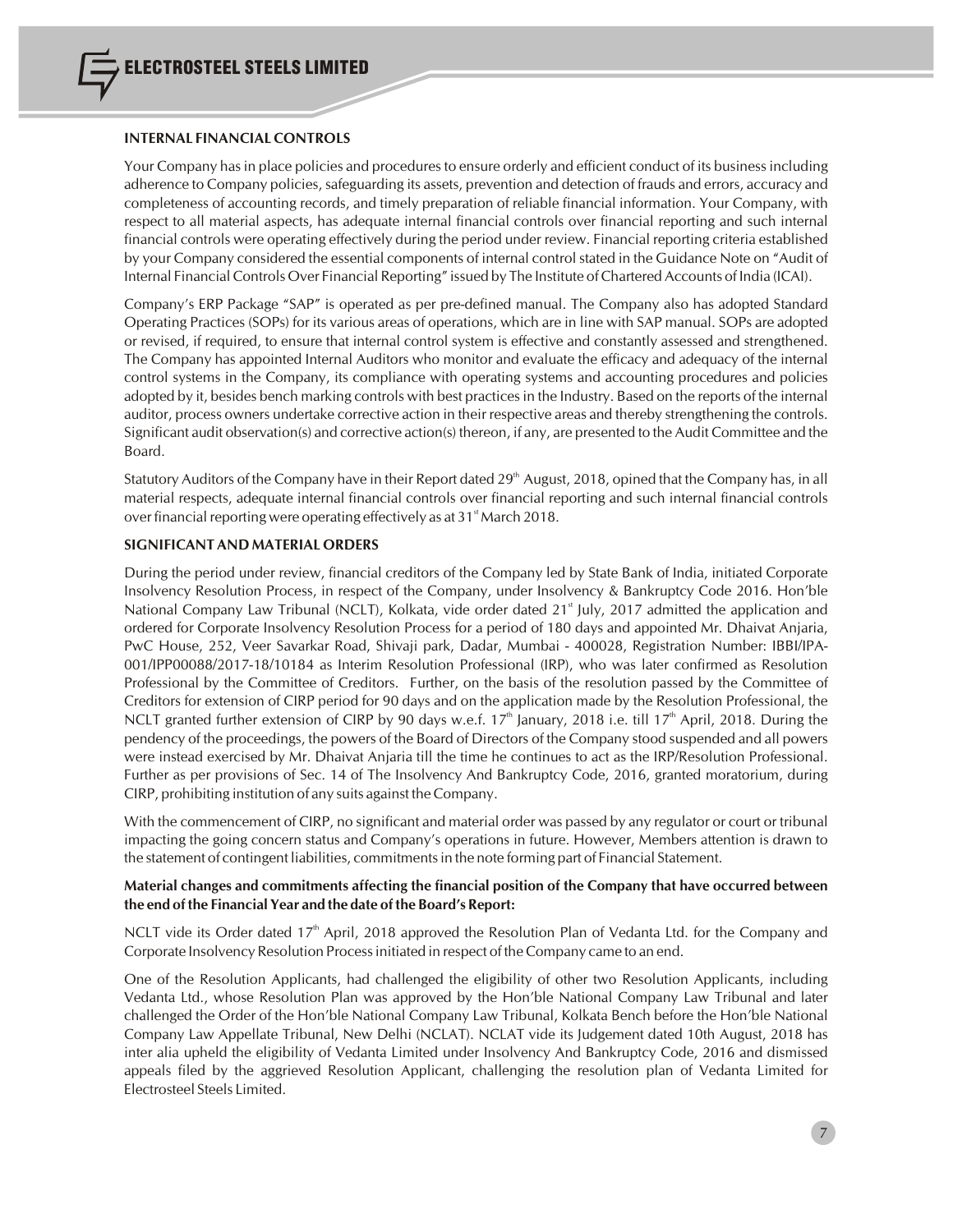Pursuant to the said Order of the NCLT,  $4^{\text{th}}$  June, 2018, was determined to be the "Effective Date" for the purpose of implementation of Resolution Plan. With effect from  $4<sup>th</sup>$  June, 2018, Board of Directors was re-constituted and Vedanta Star Ltd. (wholly owned subsidiary of Vedanta Ltd.) became the new promoter of the Company and took control of Management of the Company. Salient features of approved Resolution Plan, have been stated elsewhere above.

#### **ANNUAL EVALUATION OF THE BOARD**

During the year, Corporate Insolvency Resolution Process(CIRP) wasinitiated in respect of the Company, vide order of the Hon'ble National Company Law Tribunal dated 21st July, 2017, under Insolvency And Bankruptcy Code 2016. During the pendency of the proceedings, the powers of the Board of Directors of the Company were suspended and all powers were instead exercised by Mr. Dhaivat Anjaria, Resolution Professional appointed for the Company.

Since post appointment of Interim/Resolution Professional, there was no Meeting of Directors, hence Annual Evaluation of the Board has not been done.

During the financial year ended 31<sup>st</sup> March, 2018, there was no Meeting of Independent Directors of the Company.

#### **DIRECTORS AND KEY MANAGERIAL PERSONNEL**

During the year Mr. Pradeep Kumar Misra, who was Additional Independent Non-Executive Director designated as Chairman, resigned from the Board of Directors on personal grounds, with effect from  $5<sup>th</sup>$  July, 2017.

Further, recommendation of re-appointment of Mr. Rama Shankar Singh as Whole Time Director of the Company for a period of three years with effect from 6<sup>th</sup> February, 2017 was not approved by the shareholders of the Company at the 10<sup>th</sup> Annual General Meeting held on  $7<sup>th</sup>$  November, 2017. Accordingly, Mr. Rama Shankar Singh ceased to be Whole Time Director with effect from  $7<sup>th</sup>$  November, 2017 and continued as a Non-Executive Director.

All Directors have made necessary disclosures as required under various provisions of the Act and the LODR Regulations.

Pursuant to the approved Resolution Plan, with effect from 4<sup>th</sup> June, 2018, i.e. "Effective Date" for the purpose of implementation of Resolution Plan, Board of Directors of the Company was re-constituted and erstwhile Board of Directors were deemed to be resigned.

As on date the Board of Directors consists of the following Directors:

- 1. Mr. Prasun Kumar Mukherjee Non-Executive Independent Director (Additional)
- 2. Mr. Naveen Kumar Singhal Non-Executive Director (Additional)
- 3. Ms. Rashmi Mohanty Non-Executive Director (Additional)
- 4. Mr. Mahendra Singh Mehta Non-Executive Independent Director (Additional)

All the Directors have been appointed as Additional Directors subject to the approval of the shareholders in the forthcoming Annual General Meeting for a term till conclusion of forthcoming Annual General Meeting.

The Board recommends their appointment at the forthcoming Annual General Meeting.

The brief Resume/Profile of the Director recommended by the Board for appointment/re-appointment is attached with the Notice for the ensuing Annual General Meeting.

#### **DETAILS OF KEY MENAGERIAL PERSONNEL :**

8

As on date, the following are the Key Managerial Personnel, appointed by the Board of Directors of the Company:

- 1. Mr. Sunil Katial- Chief Executive officer
- 2. Mr. Jalaj Kumar Malpani- Chief Financial Officer and
- 3. Mr. Binaya Kumar Dash- Company Secretary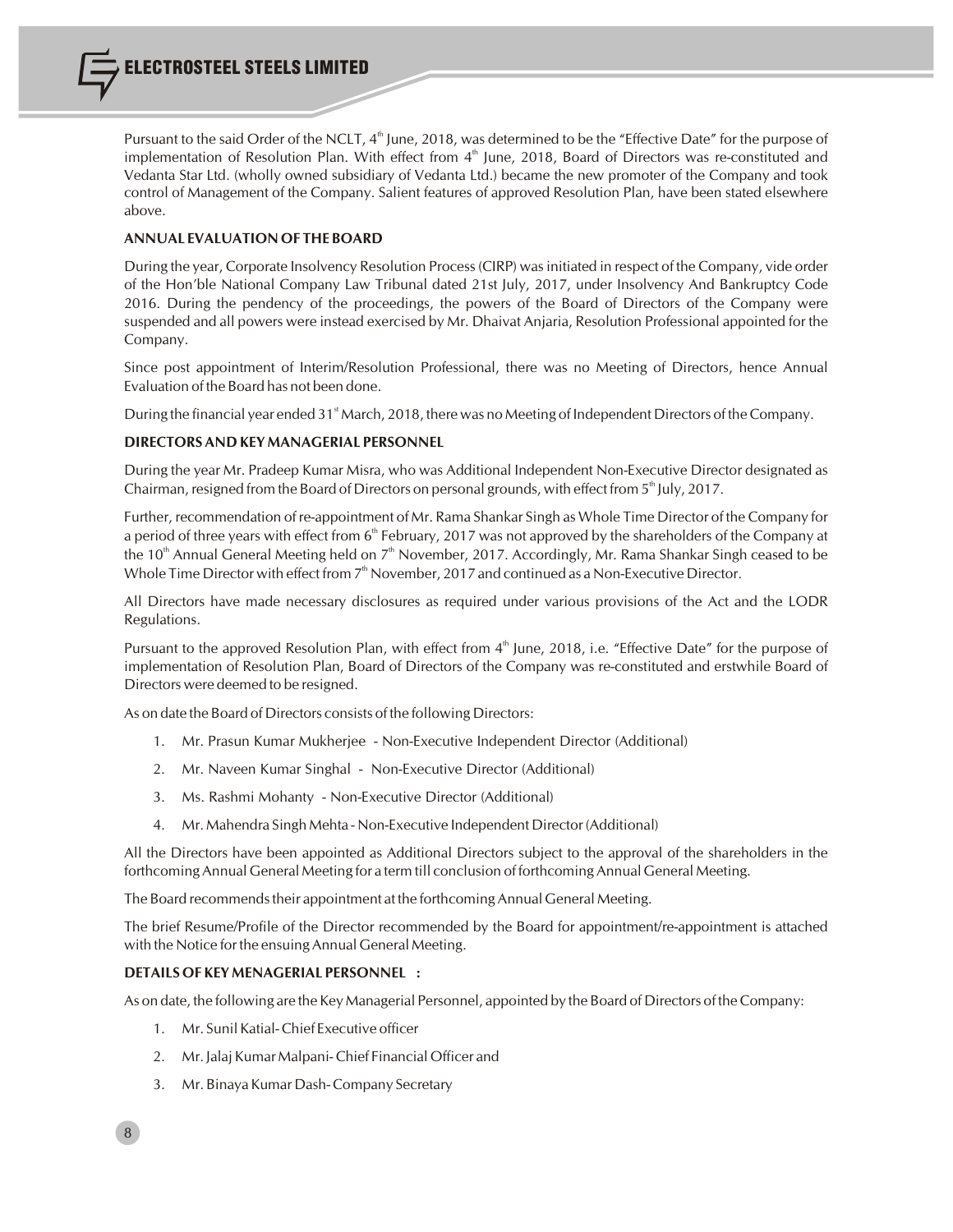Resignation of Mr. Ashutosh Agarwal, as Chief Financial Officer (Key Managerial Personnel) was accepted with effect from  $11<sup>th</sup>$  August, 2018.

Mr. Jalaj Kumar Malpani was appointed as Chief Financial Officer (Key Managerial personnel) by the Board of Directors of the Company, with effect from 29<sup>th</sup> August, 2018.

#### **INDEPENDENT DIRECTORS**

Mr. Prasun Kumar Mukherjee and Mr. Mahendra Singh Mehta are the Independent Directors of the Company. The Company hasreceived declarations pursuant to Section 149(7) of the Companies Act, 2013 from all the Independent Directors of the Company confirming that they meet the criteria of independence as prescribed both under Section 149(6) of the Companies Act, 2013 and in terms of Regulation 16 of Listing Regulations.

#### **DIRECTORS' RESPONSIBILITY STATEMENT**

Your Directors hereby confirm, in terms of Section 135 (5) of the Companies Act, 2013 ("the Act"), that:

- a) in the preparation of annual accounts, containing financial statements for the year ended March 31, 2018, the applicable accounting standards have been followed along with proper explanations, wherever required.
- b) they have selected such accounting policies and applied them consistently and made judgments and estimates that are reasonable and prudent, so as to give a true and fair view of the state of affairs of the Company at the end of the financial year 2017-18 and of the loss of the Company for that period.
- c) they have taken proper and sufficient care for the maintenance of adequate accounting records in accordance with the provisions of the Act, for safe guarding the assets of the Company and for preventing and detecting any fraud and other irregularities.
- d) they have prepared Annual Accounts on a going concern basis.
- e) they have laid down Internal Financial Controls to be followed by the Company and that such Internal Financial Controls are adequate and were operating effectively.\*
- $\mathfrak f$  they have devised proper systems to ensure compliance with the provisions of all applicable laws and that such systems were adequate and operating effectively.

\*Please refer to the Section 'Internal Financial Controls' of the Report and 'Internal Controls' in the enclosed Management Discussion & Analysis Report.

#### **PARTICULARS OF THE EMPLOYEES**

As per provisions of Sec. 197(12) of the Companies Act, 2013, a listed Company is required to disclose in Board's Report, the ratio of the remuneration of each of the Director to the median employee's remuneration.

The Reports and Accounts are being sent to Members and other entitled thereto, excluding the information on employee's particulars which are available for inspection by the Members at the Registered Office of the Company during business hours on any working day. If any member is interested in obtaining a copy thereof, such member may write to the Company Secretary in thisregard.

#### **AUDIT COMMITTEE**

Pursuant to the Resolution Plan approved by the Hon'ble National Company Law Tribunal, Kolkata Bench dated 17<sup>th</sup> April, 2018, Board of Directors of the Company was re-constituted on  $4<sup>th</sup>$  June, 2018 and erstwhile Board Of Directors was deemed to be resigned. Accordingly, the Committees of the Board of Directors was also deemed to be resigned.

Audit Committee has been re-constituted, pursuant to provisions of Companies Act, 2013 & SEBI (Listing Obligations And Disclosure Requirements) Regulations, 2015, with effect from  $12^{\text{th}}$  July, 2018, detailed as below :

- 1. Mr. Prasun Kumar Mukherjee, Non-Executive Independent Director Chairman
- 2. Mr. Mahendra Singh Mehta, Non-Executive Independent Director Member
- 3. Mr Naveen Kumar Singhal, Non-Executive Director Member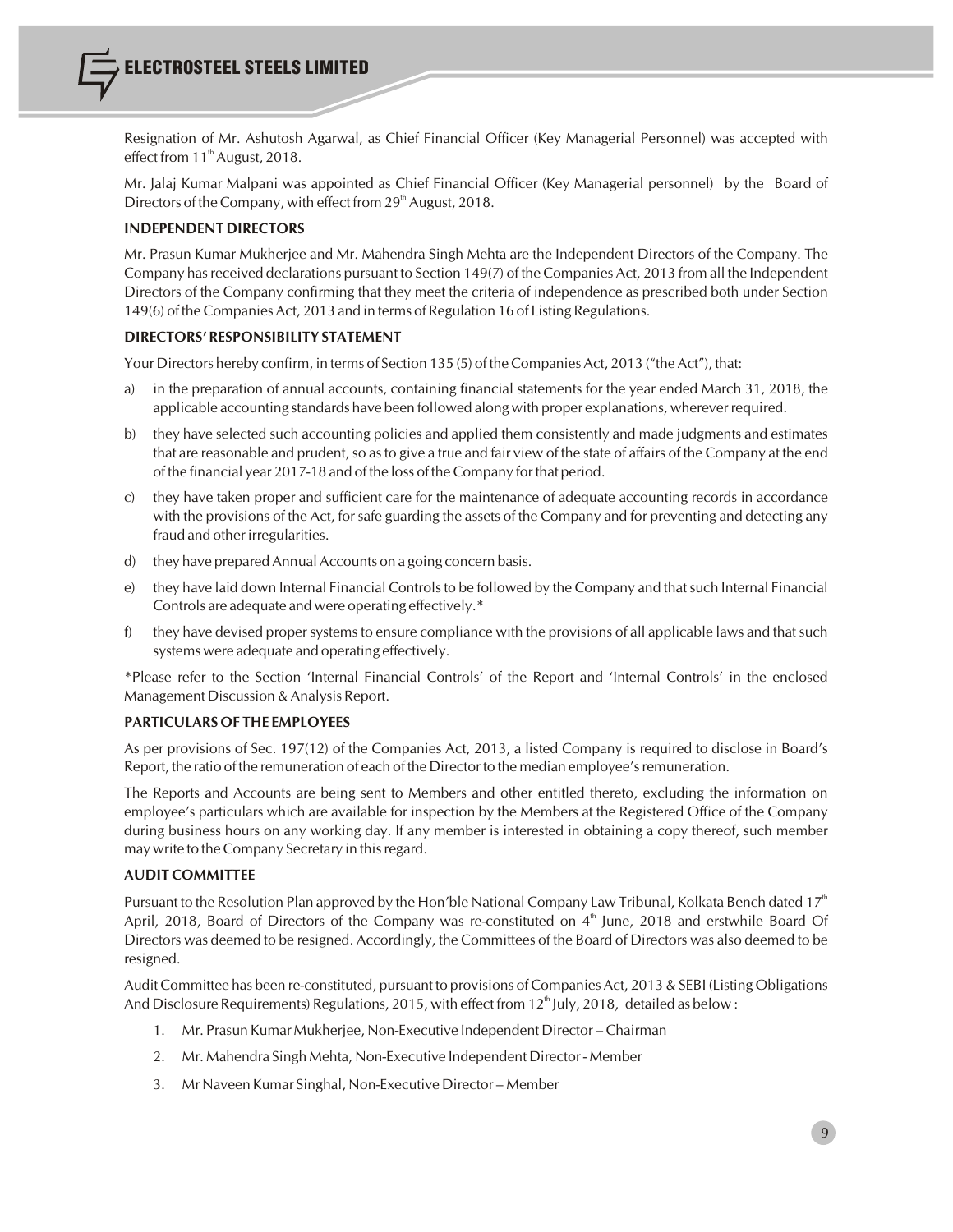In view of commencement of Corporate Insolvency Resolution Process in respect of the Company with effect from 21<sup><sup>st</sup> July, 2017 and power of the Board of Directors being suspended, only one Meeting of the Audit Committee, prior</sup> to commencement of CIRP was held during the year on  $15<sup>th</sup>$  May, 2017.

The composition, terms of the reference and number of meetings of the Audit Committee during the year is covered in the Corporate Governance Report.

During the financial yearthere were no recommendations of the Audit Committee to the Board.

#### **OTHER COMMITTEES**

Pursuant to the Resolution Plan approved by the Hon'ble National Company Law Tribunal, Kolkata Bench dated  $17<sup>th</sup>$ April, 2018, Board of Directors of the Company was re-constituted on  $4<sup>th</sup>$  June, 2018 and erstwhile Board of Directors was deemed to be resigned. Accordingly, the Committees of the Board of Directors was also deemed to be resigned.

Accordingly the following Committees have been re-constituted, pursuant to provisions of Companies Act, 2013 & LODR Regulations, with effect from  $12<sup>th</sup>$  July, 2018, detailed as below :

#### NOMINATION & REMUNERATION COMMITTEE:

- 1. Mr. Prasun Kumar Mukherjee, Non-Executive Independent Director –Chairman
- 2. Mr. Mahendra Singh Mehta, Non-Executive Independent Director Member
- 3. Mr. Naveen Kumar Singhal, Non-Executive Director Member

#### STAKEHOLDERS' RELATIONSHIP COMMITTEE:

- 1. Mr. Prasun Kumar Mukherjee, Non-Executive Independent Director Chairman
- 2. Mr. Naveen Kumar Singhal, Non-Executive Director Member
- 3. Ms. Rashmi Mohanty, Non-Executive Director Member

#### CORPORATE SOCIAL RESPONSIBILITY COMMITTEE:

- 1. Mr. Prasun Kumar Mukherjee, Non-Executive Independent Director –Chairman
- 2. Mr. Naveen Kumar Singhal, Non-Executive Director Member
- 3. Ms. Rashmi Mohanty, Non-Executive Director Member

#### **CONSERVATION OF ENERGY, TECHNOLOGY ABSORPTION, FOREIGN EXCHANGE EARNINGS AND OUTGO**

The information related to conservation of energy, technology absorption, foreign exchange earnings and outgo is enclosed as **"Annexure B"** and forms an integral part of this Report.

#### **CORPORATE GOVERNANCE**

Your Company has complied with the requirements of the LODR Regulations, relating to Corporate Governance. A Report on Corporate Governance and the Certificate on compliance of conditions of Corporate Governance as stipulated therein, issued by Practicing Company Secretary is enclosed as **"Annexure C"** and forms an integral part of this Report.

#### **STATUTORY AUDITORS**

The shareholders of the Company at the Tenth Annual General Meeting (AGM) held on  $7<sup>th</sup>$  November, 2017 had appointed M/s. Lodha & Co., Chartered Accountants (Firm Registration No.:301051E) of 14, Government Place East, Kolkata 700069, as Statutory Auditors of the Company to hold office for a period of five consecutive years, commencing from the conclusion of Tenth Annual General Meeting till the conclusion of the Fifteenth Annual General Meeting to be held in FY 2022-23, subject to ratification by the members at every subsequent AGM.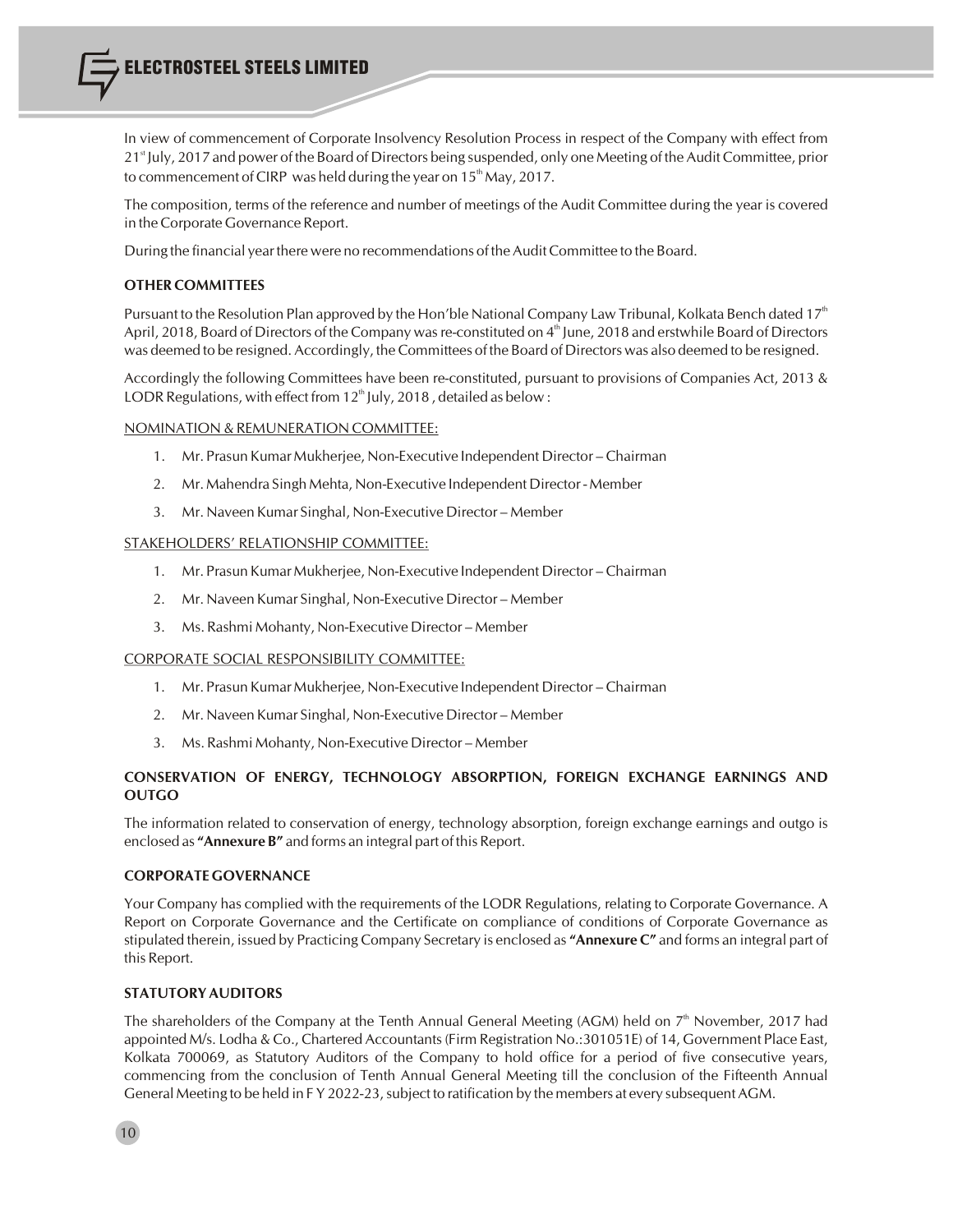As per the Notification of Ministry of Corporate Affairs dated 7th May, 2018, ratification of appointment of Statutory Auditors at every AGM is not required.

Accordingly, the Notice convening the forthcoming Annual General Meeting does not carry any resolution on ratification of appointment of Statutory Auditors. However, the said M/s. Lodha & Co., Chartered Accounts has<br>confirmed that they are eligible to continue as Statutory Auditors of the Company for the financial year ended March, 2019.

#### **AUDITOR'S REPORT**

M/s. Lodha & Co., Chartered Accountants have audited the books of accounts of the Company for the financial year ended 31<sup><sup>\*</sup></sup> March, 2018 and have issued the Auditors' Report thereon. There are no qualifications or reservations or adverse remarks or disclaimer in the said Report.

#### **COSTAUDITORS & COSTAUDIT REPORT**

In terms of requirement of Section 148 of the Act, read with Companies (Audit and Auditors) Rules, 2014, the Board in its meeting held on May 15, 2017 and on the recommendation of the Audit Committee, had approved appointment of M/s S. G. & Associates, Cost Accountants, Kolkata (Registration No 000138) as Cost Auditors for audit of the Cost records to be maintained by the Company for the goods to be produced by the Company during the Financial Year 2017-18. The appointment as Cost Auditors is till the expiry of 180 days from the closure of the financial year ending 31st March, 2018 or till the submission of the Cost Audit Report for the financial year 2017-18 in the prescribed format to the Board, whichever is earlier.

The Cost Auditor is expected to submit their Cost Audit Report to the Board of Directorsin the prescribed form for the financial year 2017-18 within the due date of  $27<sup>th</sup>$  September 2018.

The Cost Audit Report for the Financial year 2016-17 does not contain any qualification or reservation or adverse remark and wasfiled with the Ministry of Corporate Affairs within the stipulated time.

As required under the Act, the remuneration payable to the Cost Auditors is required to be placed before the Members for ratification. Accordingly, a resolution seeking Members ratification for the remuneration payable to M/s. S. G. & Associates, Cost Accountants is included in the Notice convening the ensuing AGM. The Company has received consent letter from M/s. S. G. & Associates, Cost Accountants, for their re-appointment for the financial year ended 31<sup>st</sup> March, 2019.

#### **SECRETARIAL AUDITOR & SECRETARIAL AUDIT REPORT**

The Board in its meeting held on May 15, 2017 and on the recommendations of the Audit Committee had approved appointment of M/s K Arun & Co., Practicing Company Secretaries, as Secretarial Auditor of the Company for audit of the secretarial and related records of the Company for the financial year ending  $31<sup>*</sup>$  March 2018.

The Secretarial Audit Report of M/s K Arun & Co., Practicing Company Secretaries for the financial year ended 31<sup><sup>\*</sup></sup> March, 2018 does not contain any qualification or reservation or adverse remark or disclaimer and is enclosed as **"Annexure D"** and forms an integral part of this Report.

The Board of Directors have appointed M/s. Chandrasekaran Associates, Company Secretaries of 11-F, Pocket –IV, Mayur Vihar, Phase I, Delhi, as Secretarial Auditors of the Company for the FY 2018-19

#### **EXTRACTS OFANNUAL RETURN**

In accordance with Section 134 (3)(a) of the Companies Act, 2013, an extract of the Annual Return in the prescribed format is appended as **"Annexure E"** and forms an integral part of this Report.

#### **PARTICULARS OFCONTRACTS ORARRANGEMENT WITH RELATED PARTIES**

The related party transactions are entered into based on considerations of various business requirement such as synergy in operations, profitability, legal requirements, liquidity, resources availability, etc. of related parties. All related party transactions are intended to further the Company's interests.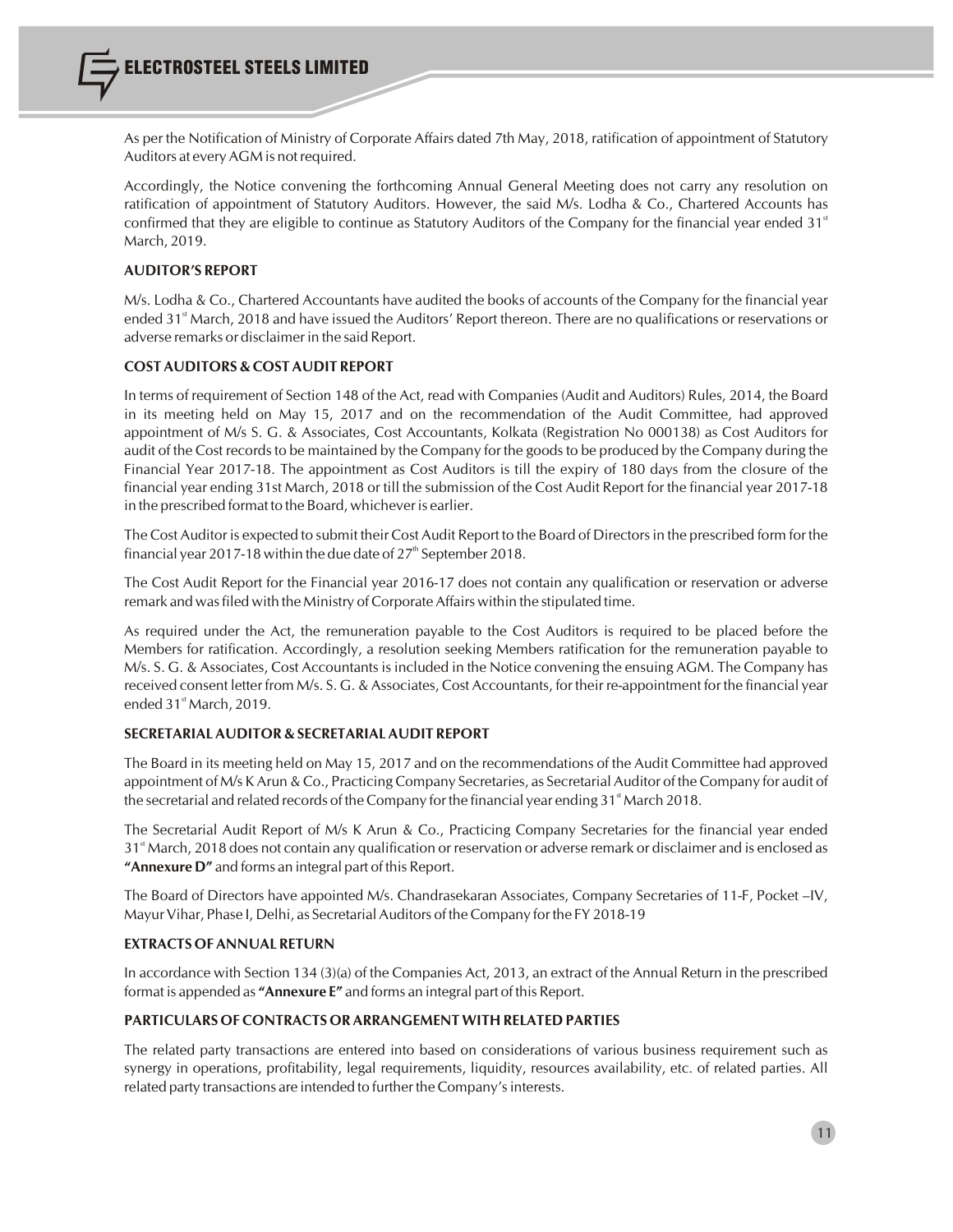All related party transactions entered during the year 2017-18 have been placed on quarterly basis before the Audit Committee/Meeting of Resolution Professional with KMPs for approval and before the Board/ Meeting of Resolution Professional with KMPs for consideration and noting. The Company pursuant to the requirement of Section 188 of the Act read with Rules made therein had taken shareholders' approval on 11<sup>th</sup> September 2015 for execution of related party transactions with Electrosteel Castings Limited, then Promoter Company.

In terms of provisions of Insolvency and Bankruptcy Code, 2016, related party transactions have also been reviewed and approved by the Committee of Creditors constituted pursuant to Sec. 21 of the Insolvency And Bankruptcy Code, 2016.

During the period under review related party transactions have been on arms- length basis and in ordinary course of business and they were not material in nature. Accordingly the particulars of the transactions as prescribed in form AOC-2 under Section 134 of the Act read with rules made therein are not required to be disclosed as they are not applicable.

The policy on Related Party Transactions as approved by the Board is available on the Company's website: www.electrosteelsteels.com.

#### **PARTICULARS OF LOANS, GUARANTEES OR INVESTMENTS**

During the year, the Company has not provided any loan, guarantee or made investment under provisions of Section186 of the Act.

#### **RISK MANAGEMENT POLICY**

The Company has in place a Risk Management Policy, which is reviewed by the Audit Committee from time to time. The details of the identification of the various risk associated with the business of the Company which in the opinion of the Board may threaten existence of the Company is detailed in the enclosed Management Discussion & Analysis Report.

#### **CORPORATE SOCIAL RESPONSIBILITY POLICY**

The Company hasin place a Board approved Corporate Social Responsibility Policy and it is available on the website of the Company at www.electrosteelsteels.com.The composition and the terms of reference of the Committee are detailed in the enclosed Corporate Governance Report.

During the year, the CSR initiatives undertaken by the Company, although not mandatory under Section 135 of the Act read with Companies (Corporate Social Responsibility Policy) Rules, 2014, are detailed in the enclosed Management Discussion & Analysis Report.

#### **REMUNERATION POLICY**

The Company has in place Remuneration Policy for Directors, Key Managerial Personnel and Senior Management Personnel to align with the requirement of the Act and the LODR Regulations. The particulars of the remuneration policy are stated in the enclosed Corporate Governance Report.

#### **DISCLOSURE UNDER "THE SEXUAL HARASSMENT OF WOMEN AT WORKPLACE (PREVENTION, PROHIBITION AND REDRESSAL) ACT, 2013**

The Company has in place "Internal Complaints Committee" and redressal policy in case of sexual harassment of women at workplace as envisaged under aforesaid Act. During the year, the Company has not received any complaint with respect to sexual harassment of woman at work place.

#### **VIGIL MECHANISM/WHISTLE BLOWER POLICY**

The Company hasin place Vigil Mechanism/Whistle Blower Policy. The details of the Policy as well as establishment of vigil mechanism are provided in the Corporate Governance Report enclosed and are also available on the website of the Company i.e. www.electrosteelsteels.com.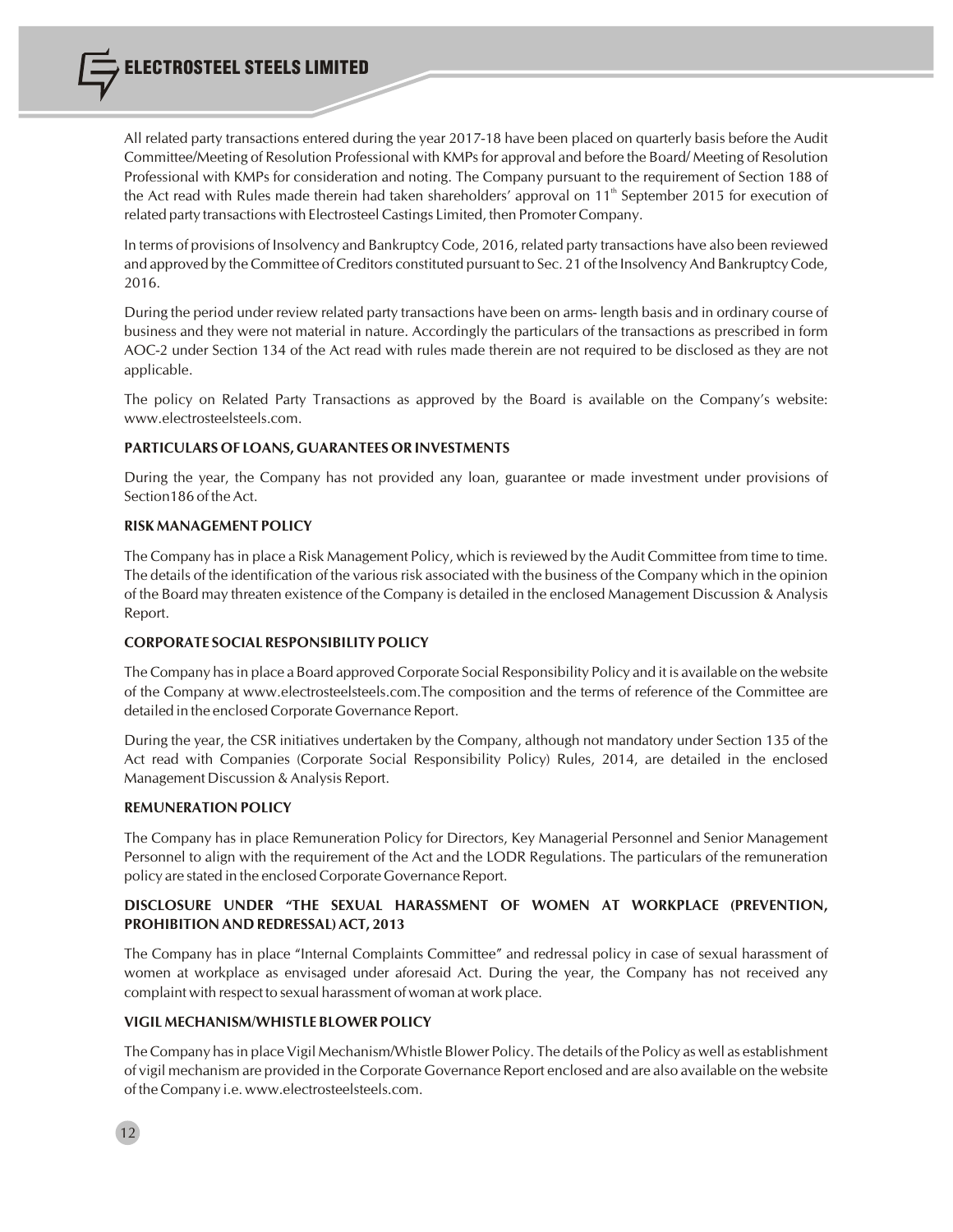

#### **SECRETARIAL STANDARDS**

The Company has in place proper system to ensure compliance with the provisions of the applicable Secretarial Standards issued by The Institute of Company Secretaries of India and such systems are adequate and operating effectively.

#### **APPRECIATION**

Your Directors take this opportunity to place on record their gratitude and thanks the Banks, Financial Institutions, Government Authorities, Resolution Professional and other advisors / consultants, customers, vendors, shareholders and employees for their valuable guidance, support continued assistance and co-operation to the Company and look forward for their continued support in future.

For and on behalf of the Board of Directors

Place : Kolkata *Non-Executive Director Non-Executive Director* Dated : August 29, 2018 (DIN : 02642057) (DIN : 07072541)

**Naveen Kumar Singhal Rashmi Mohanty**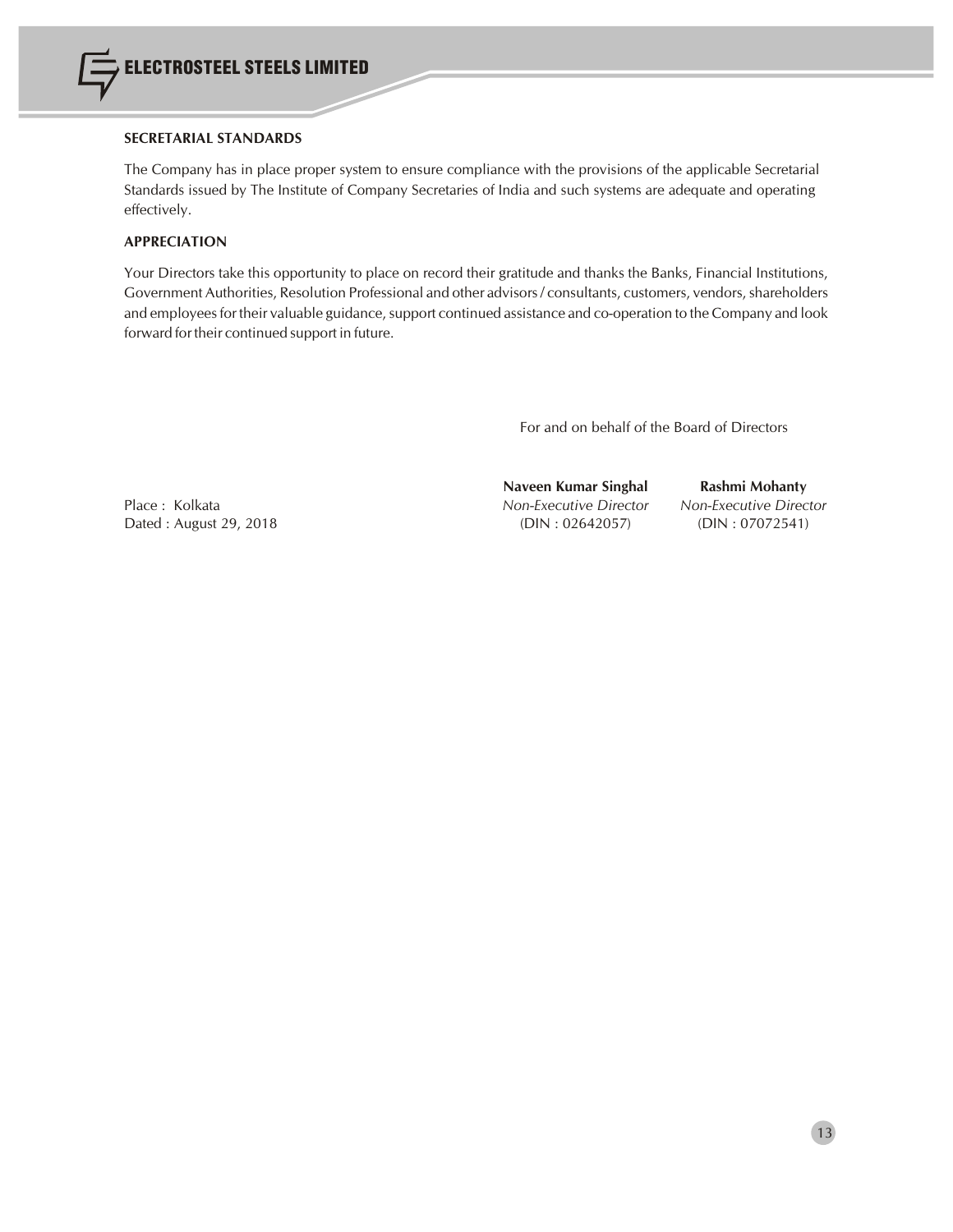## **MANAGEMENT DISCUSSION & ANALYSIS REPORT**

#### **ECONOMIC OVERVIEW**

Global economy continued its broad-based momentum and registered a growth of 3.8%. Global manufacturing activity continued to grow on account of favorable financing conditions globally, accommodative policies, rising investor confidence and increase in price commodity.

According to International Monetary Fund (IMF), global growth is projected to rise to 3.9% in 2018 and 2019. In 2018 growth will be, USA - 2.9%, Euro area - 2.4%, Japan - 1.2%, China - 6.6% and India - 7.4%.

India has emerged asthe fastest growing major economy in the world as per the Central Statistics Organisation (CSO) and International Monetary Fund (IMF) and it is expected to be one of the top three economic powers of the world over the next 10-15 years, backed by its strong democracy and partnerships.

The Economic Survey for the year 2017-18 underlines that due to the launch of transformational Goods and Services Tax (GST) reform on July 1, 2017, time bound approval of turnaround plan of stressed companies for resolution under the new Indian Bankruptcy Code, implementing a major recapitalization package to strengthen the public sector banks, further liberalization of FDI and the export uplift from the global recovery, the economy began to accelerate in the second half of the year. Due to series of major reforms undertaken, the Survey predicts 7.4% growth in 2018-19. The survey points out that India can be rated as among the best performing economiesin the world asthe average growth during last three years is around 4 percentage points higher than global growth and nearly 3 percentage points higher than that of Emerging Market and Developing Economies. It points out that the GDP growth has averaged 7.3 per cent for the period from 2014-15 to 2017-18, which is the highest among the major economies of the world. That this growth has been achieved in a milieu of lower inflation, improved current account balance and notable reduction in the fiscal deficit to GDP ratio makesit all the more creditable.

Though concerns have been expressed about growing protectionist tendencies in some countries, but it remains to be seen as to how the situation unfolds. Some of the factors could have dampening effect on GDP growth in the coming year viz. the possibility of an increase in crude oil prices in the international market. However, with world growth likely to witness moderate improvement in 2018, expectation of greater stability in GST, likely recovery in investment levels, and ongoing structural reforms, among others, should be supporting higher growth. On balance, country's economic performance should witness an improvement in 2018-19.

#### **GLOBAL STEEL INDUSTRY**

Global demand of finished steel products will grow by 1.80% to more than 1.62 billion ton in 2018 and increase by another 0.70% to around 1.63 billion ton in 2019. China's steel demand which accounts for 46% of global steel demand is expected to be flat at 736.8 million ton in 2018, while declining by 2% to 722.1 million ton in 2019. However, steel demand in rest of the world is expected to grow at 3.4% in 2018 and 2.9% in 2019. Europe will experience marginal year on year growth with EU28 collective demand to rise by 2% to 165.6 million ton in 2018 and 0.8% to 166.9 million ton in 2019. The NAFTA region expected to grow at 3% to 145 million ton in 2018 and another 1.6% to 147.3 million ton in 2019. Global growth momentum is expected to aid growth in advanced as well as developing markets.

Further, restrictions by the US Government on imports and other protectionist measures in Europe and other regions may disrupt global trade and investment adversely.

As far as steel prices are concerned, global steel prices are in general maintaining a northward move, led by a combination of factors including supply-demand imbalance, raw material price movements, impact of trade cases and specially the impact of the stiff recommendations.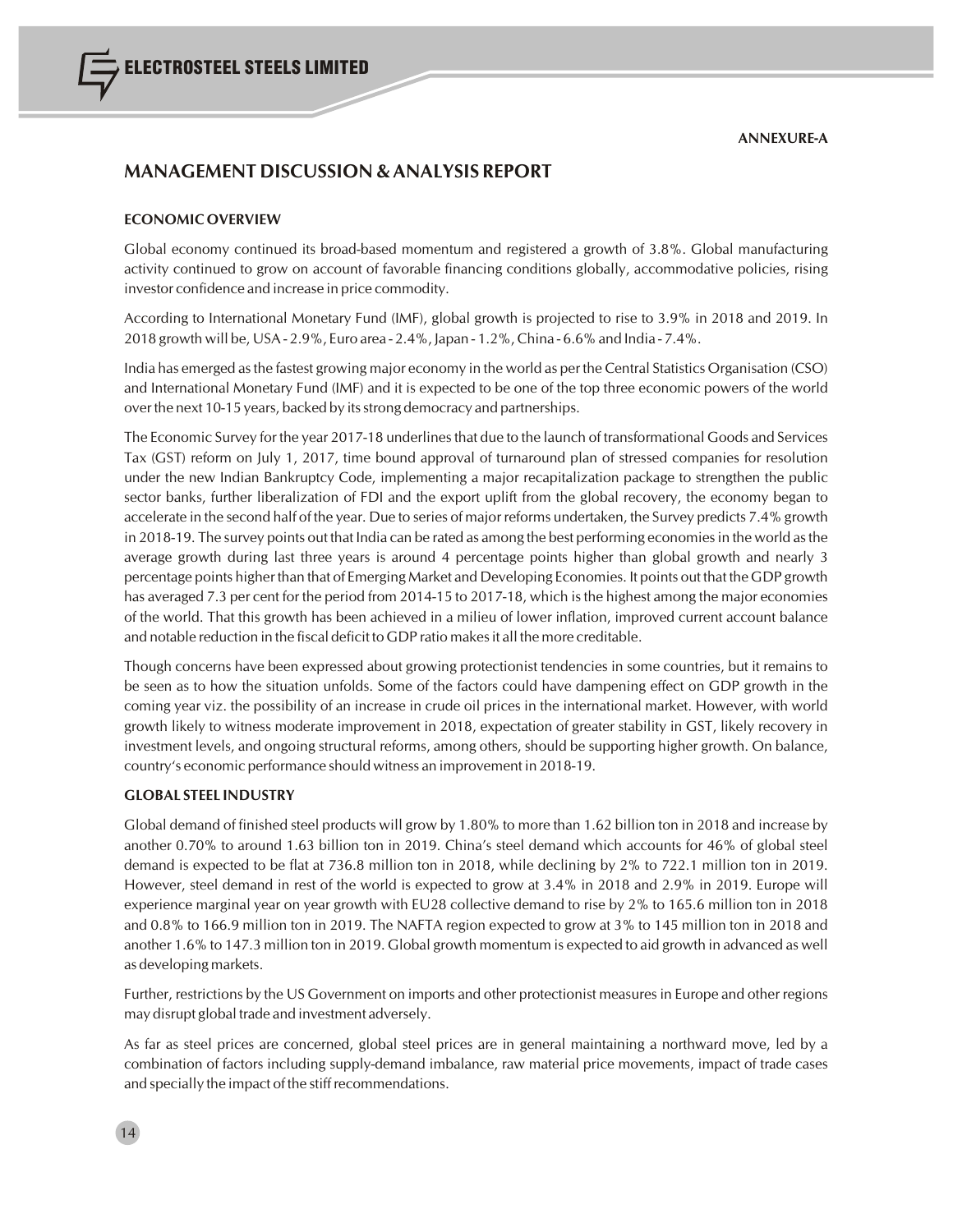#### **INDIAN STEEL INDUSTRY**

The Union Budget 2018-19 stuck to its generic form, with itsfocusfixed on infrastructure and rural push-uplifting the rural economy and strengthening of the agriculture sector-while at the same time, taking the digitalization drive forward and announcing core measures for healthcare for the economically less privileged and improvement in the quality of education of the country, among others. Significant investment in infrastructure development is all set to drive domestic steel demand, as per provisions of the annual budget announced by the Indian Government.

For Steel, the direct benefit is expected to come from the government's massive thrust on infrastructure development, with an allocation of Rs.5.97 lakh crore though timely execution of projects remains a core parameter for steel demand to actually reach greater heights at the same time, a gamut of measures has been announced with the aim to boost domestic manufacturing, a step up in allocation for smart Cities mission, higher expenditure on railways Infrastructure, airport capacity expansion and transportation especially debottlenecking of the railways and affordable housing which are all expected to act as a major boost for raising domestic steel demand. Again, government's focus on improving farm income and rising spend on irrigation sector are expected to lead to a rise in rural disposable income and rural housing construction, thereby boosting steel demand via both these indirect (working through agro-industry linkage) and direct routes. Indian steel consumption is expected to grow at 5.7% YOY to 92.1 million ton in 2018.

#### **Policy:**

- **ID Major stressed assets were marked for sale under the Insolvency and Bankruptcy Code, 2016.**
- The Union cabinet has approved a plan to allow private companies to bid for coal mines for commercial production.
- The government has announced Rs. 50 billion fund to jumpstart growth in 12 key services sectors.
- l The Union Cabinet has approved six rail projects in 4 states, Uttar Pradesh, Madhya Pradesh, Bihar, Odisha, which would generate more than 200 lakh person days of employment.
- 15 year old vehicles will be scrapped from 2019 and owners of such vehicles will have to give them away against an assured amount.

These Policy measures have enhanced external confidence in the Indian economy and are set to provide a boost to economy growth. These measures have enabled India to jump 30 placesin the World Bank's Ease of Doing Business rankings and upgrading India's Sovereign Debt Ratings.

#### **OVERVIEWOF THE OPERATIONS**

#### **Performance of the Company**

Electrosteel Steels Limited (hereinafter referred to as Electrosteel or ESL or the Company) set up its Greenfield Integrated Steel & Ductile Iron Pipe Plant with 2.51 million ton per annum (MTPA) capacity as detailed hereunder is under construction and erection:

| <b>Finished Products</b> | <b>MTPA</b> |
|--------------------------|-------------|
| Wire rods                | 0.60        |
| <b>TMT</b> Bars          | 0.85        |
| Ductile Iron Pipe        | 0.33        |
| <b>Billets</b>           | 0.33        |
| Pig Iron                 | 0.40        |
| <b>Total</b>             | 2.51        |

The Company is selling primarily TMT Bars, Wire Rods and Ductile Iron Pipes in the open market. Its flagship product - Ductile Iron Pipe has established its presence in the market and is contributing significantly to Company's growth. Continuous efforts for reduction of production cost and improvement in operational efficiency has resulted in the Company being able to report positive Earnings before Interest, Tax, Depreciation and Amortisation (EBITDA) for the year.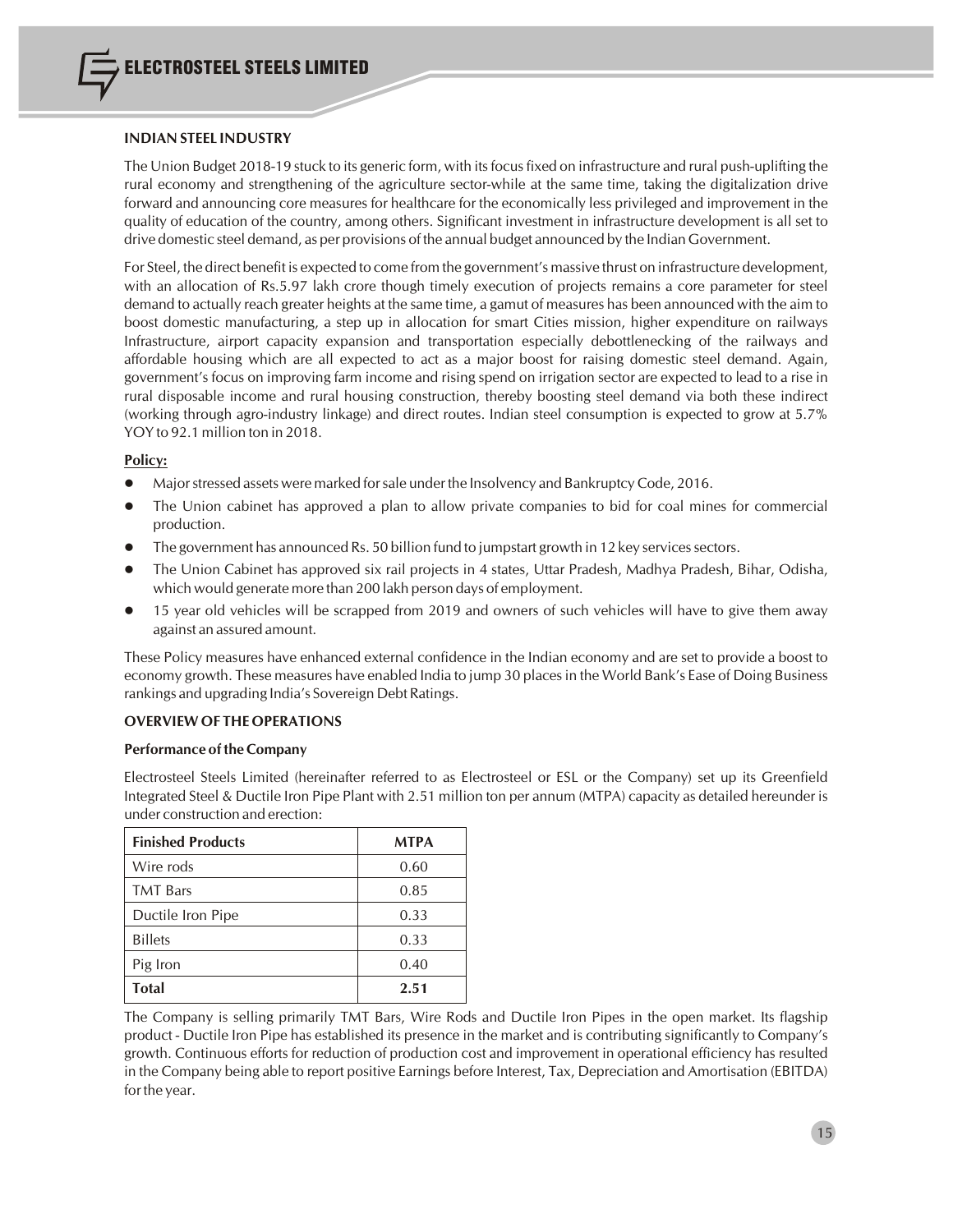Wide fluctuation in raw material prices, especially imported coking coal, also had a negative impact. Effective steps towards implementing better guidelines for operational procedure and precautionary measures thereto have been put in place. Continuous efforts were initiated to improve performance of the Company in both, quantitative and qualitative terms.

#### **Fixed Assets(including capital work in progress)**

The net fixed assets as on 31<sup>st</sup> March, 2018, were Rs. 608,185.99 lakhs. This comprises of Rs. 91,943.13 lakhs as capital work-in-progress as om 31<sup><sup>\*</sup></sup> March, 2018.Capital work-in-progress was primarily on account of expenditure including advances towards plant & machinery and construction & erection thereof. The expenditure incurred during the construction period is classified as 'Project Development Expenditure' pending capitalization to be allocated to the asset on the completion thereof. Necessary details as per Schedule III of the Companies Act, 2013 have been disclosed in the notes to accounts forming part of the Annual Accounts for the year 2017-18.

#### **Indebtedness**

The total secured outstanding indebtedness (including interest) as on 31<sup>st</sup> March 2018 is Rs. 1,271,700.41 lakhs out of which current maturities of long term borrowings is Rs. 1,229,654.53 lakhs and other short term borrowings (including interest) is Rs. 42,045.88 lakhs.

#### **OPPORTUNITIES AND THREATS**

Major impetus is being given by the Government on Schemes like National Rural Drinking Water Programs, AMRUT, Smart City Mission and 'Swachh Bharat Abhiyan' and others, providing sanitation facilities in all the rural areas, inter-linking of rivers. With these initiatives, the demand for our products may exceed in future due to the fact that Government of India has earmarked huge budget over and above the already committed large investments in water and sanitation infrastructure development schemes.

Increased cost of inputs coupled with ever rising competition in the domestic market with capacity addition by the existing players may pose threat in the form of thinner sales realization and margin contraction. Further, delay in implementation of centrally sponsored schemes/projects, due to political developments and economic slowdown may result in underutilization of capacities. Huge global overcapacity and demand slowdown has resulted in historically low international steel prices.

The primary factors, amongst others, which could affect the operations/ performance of the Company in near future are:

- $\triangleright$  Raw material security and high logistics cost issues
- $\triangleright$  Steel sector recognized as stressed by the Banks
- $\triangleright$  Volatility in supply of prices of raw materials or protracted low steel prices.
- $\triangleright$  Increased competition in steel industry.
- $\triangleright$  Excessive capacity in the steel industry may weigh on the profitability of steel producers.
- $\triangleright$  Competition from foreign players mainly China, Japan, Korea and CIS.

The political and economic importance of steel industry necessitates changes in the steel sector through export benefits, duty protection, etc. The operating efficiencies would largely improve on account of economies of scale, reduction in administrative and overhead cost. The expected growth in housing sector, increasing urbanization of rural India and increase in investmentsin infrastructure projects are expected to improve industry prospects.

#### **COMPETITION**

The intense competition in the domestic market with the entry of new incumbents, capacity expansion and consolidation may negatively impact the business of the Company.

The Company invites healthy competition in the industry as it drives improvements such as productivity enhancement, cost reductions and quality improvements. The Company is adequately equipped to mitigate the risk of competition through various initiatives viz., enforcing effective market intelligence, widening and deepening customer reach, responsive credit and pricing policy, timely execution of orders in line with customer delivery schedule, periodic evaluation of marketing strategy to bring in appropriate changes to secure major and prestigious

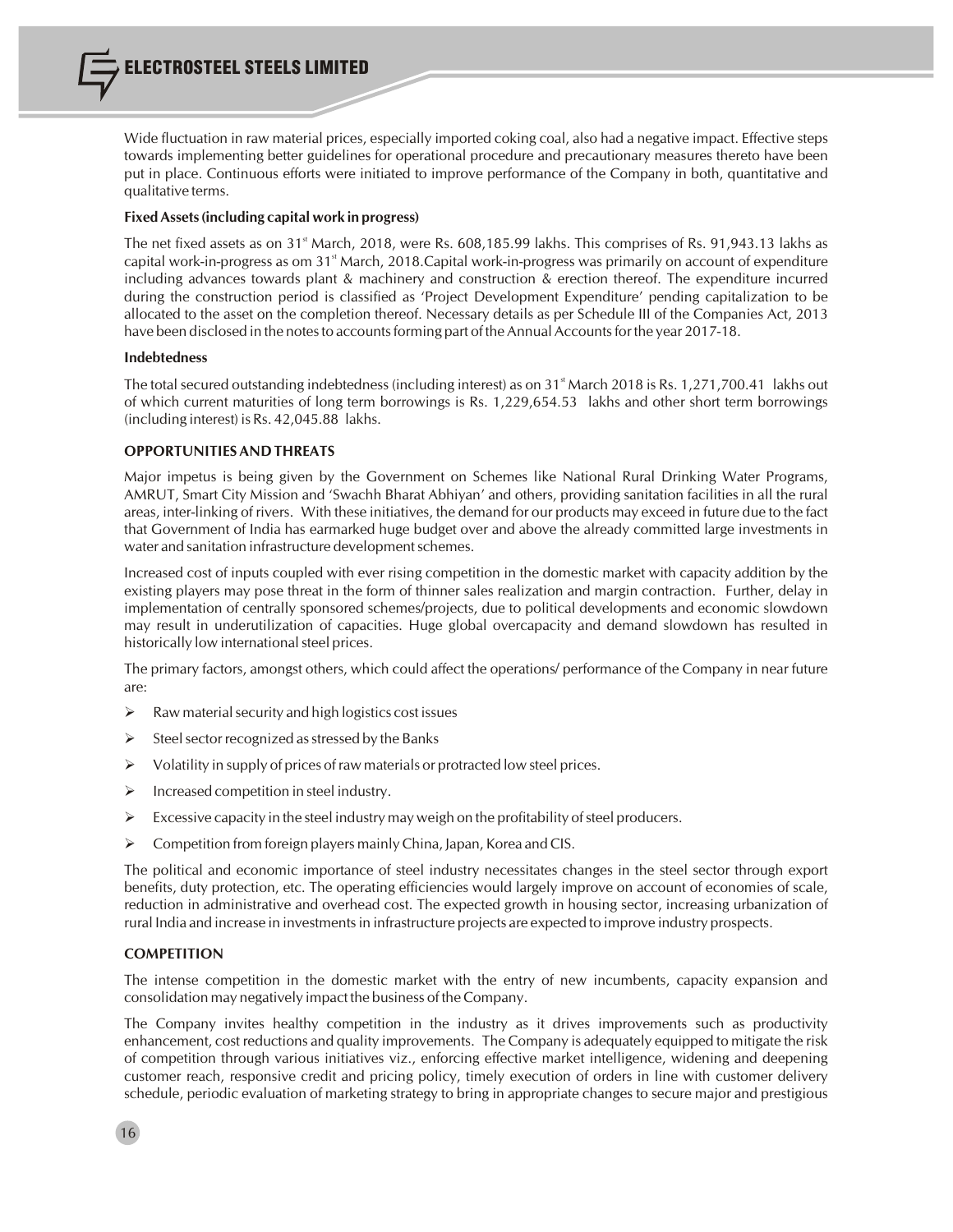orders and maintain market share. Further, Company's persistent focus on upgradation of quality of its product is an added advantage in enhancing its brand reputation and by virtue of having established its foot prints across the southern and western markets, the Company is comfortable in effectively facing the risk of competition.

The long-term competitiveness of the Steel industry in India will depend on the cost of doing business including regulatory costs, logistics costs for inbound and outbound transportation of raw material and finished goods, finance costs as also the availability of energy at competitive costs. We have seen significant increase in levies, duties and regulatory costs in this sector in the recent years and also high interest rates and other incidental costs. If this trend continues in the future, it will seriously impact the long term prospects of steel sector. The Company has designed an efficient distribution network and robust marketing set up to capture new markets and to remain competitive. Efficient sales process & improved service levels have resulted in customer confidence and positive referrals. The production of Wire Rod has strengthened the Company's presence in the segment.

Strengthening of marketing team for the sale of products has resulted in product being sold across the country thereby making a pan India presence of the Company. With inclusion of distributors, from time to time, for the sale of products across the country, the Company is aggressively making products available for various sections of consumers. Hence, a strong foundation has been laid for the marketing of the products by creation of the marketing team and continuousincrease in the customer base which isreflected in the sale of primarily TMT bars, Wire Rod and Ductile Iron Pipes. Initiation of branding activity has helped us to penetrate retail markets and enhance our reach to various regions across India.

In anticipation of increase in demand of TMT bars, Wire Rod and Ductile Iron Pipes in future, the Company is revamping production facilities. Your Company believesthat quality and service are sole parametersthat will help to develop loyal customers through long term contracts. Your Company has a Customer Services Department, to address complaints and queries raised by customers. It has helped to map consumer perceptions for products and develop focused Brand communication.

#### **RISK MANAGEMENT**

The Company has in place a robust risk management framework which identifies and evaluates business risks and opportunities. The Company recognizes that these risks need to be managed and mitigated to protect the interest of the stakeholders, to achieve business objectives and enable sustainable growth. The risk management framework is aimed at effectively mitigating the Company's various business and operational risks through strategic actions. Risk management is embedded in all its critical business activities, functions and processes. The risks are reviewed periodically for the change in the frequency and impact of the major risks identified since the last assessment. It also provides control measures for risk and future action plans.

The risksidentified by the Company and suggested mitigation measures are described as under.

The Steel Industry is cyclical and volatile. A willingness to take entrepreneurial risk enables the Company to exploit the opportunities, as they drive. To achieve balance between risk management and maximizing profitability, Your Company is adept at controlling the balance by grasping business opportunities and by ensuring that risk transgression is not pursuit of profit of the Company. Risk Management is a systematic, cyclical process, involving a series of steps from identification of a risk, to the analysis, evaluation and management of risk and finally to monitor the measures taken in reaction to the risk.

The Company has a proper Risk Management and Control framework to ensure that the risks are identified and managed effectively. The risk and mitigation measures are weaved into strategic plans and reviewed periodically as and when required. The purpose of the risk management is to make it more certain that growth and earnings targets as well as strategic objectives are met. The Company has already undertaken, extensive risk management efforts via a structurally compiled Risk Management Manual, which is a comprehensive profile of the key risks to the Company, identifying the key gaps in managing those risks and developing preliminary action plans to address those risks. These efforts would, inter-alia, facilitate:

- (a) to respond to the Board's need for enhanced risk information and improved mitigation plan(s).
- (b) to provide the ability to prioritize, manage and monitor the risksin the business
- (c) to formalize the explicit requirements for assessing risks on an on-going basis, including an effective internal control and management reporting system.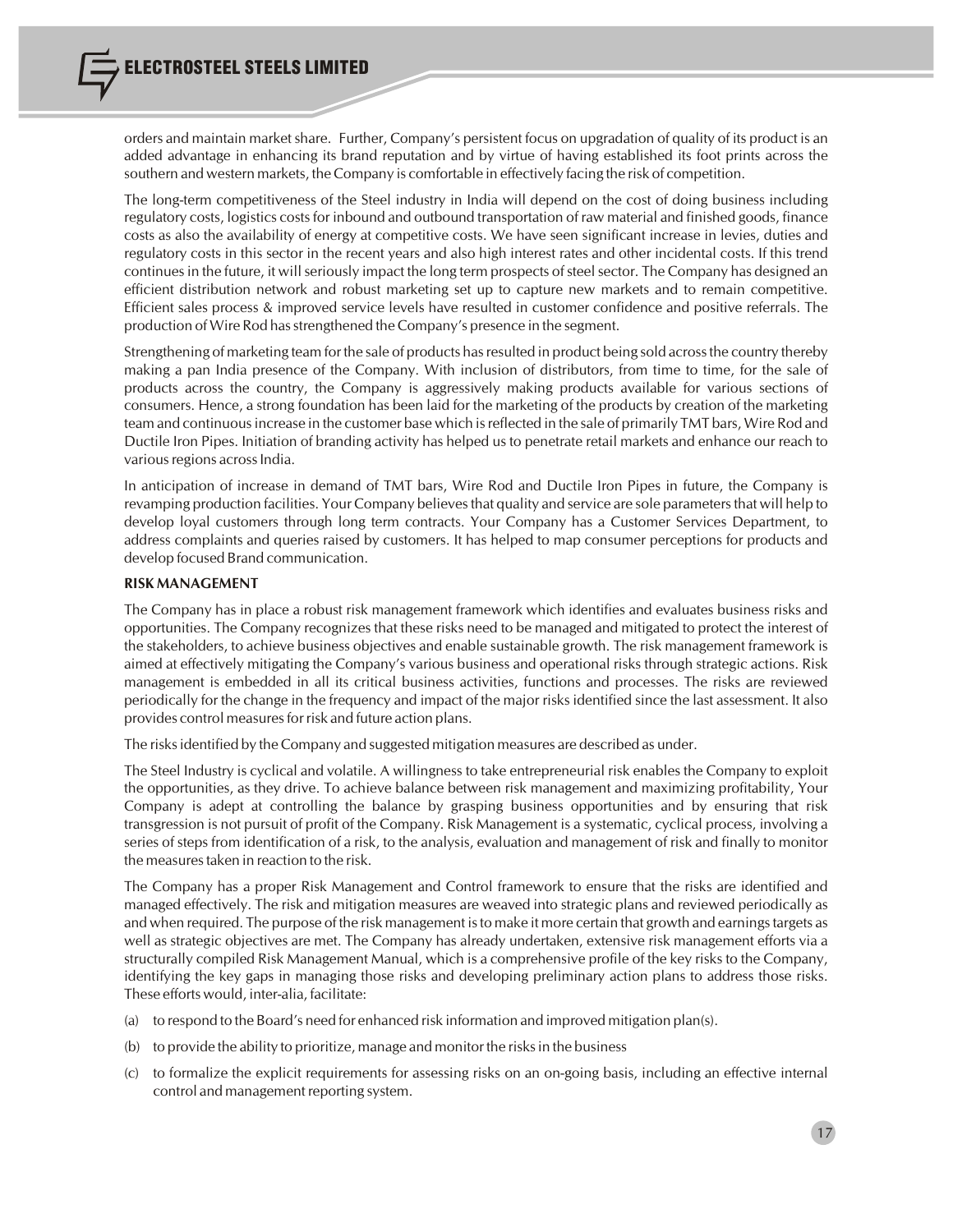

#### **Market Risk**

The key factors that drive Company's position are its market share and customer profile. A wide product range enables your Company to cater to larger client base and thus diversify risk. Your Company has put in efforts for implementing the initiatives that enable it to identify and make assessment of the causes of losses and sharing such information among top management and related departmentsin the Company for corrective measures.

#### **Raw Material Risk**

The operations of the Company are primarily dependent on iron ore and coking coal which are linked to international demand for and supply of resources and hence exposed to possible increase in price of raw materials. Timely and cost-effective raw material supply is critical to growth. Your Company is exposed to the risk of price fluctuation of raw materials as well as of finished goods. Your Company proactively manages the risk through inventory management, proactive vendor development practices and robust marketing network.

#### **Foreign Exchange Rate Risk**

The currency exposure is on account of exporting goods and for import of equipment and other goods for commissioning of the plant as well as for import of raw materials, which is covered by using currency transactions on the spot market and/or forward market. Your Company has adopted a prudent and conservative risk management strategy in line with the Foreign Exchange Policy approved by the Board.

#### **Interest Rate Risk**

Interest rate conditions and fluctuations in financial markets have impact on the earnings/performance of the Company. To complete the commissioning of the Plant and to meet the working capital requirements, your Company procures/avails funds from various Banks/Financial Institutions, from time to time. In some of the cases financial liabilities are exposed to the risk of changing interest rates. To manage these risks regular interest rate analysis are done, from time to time.

#### **Sales Risk**

Steel prices are influenced by many factors including demand, raw material cost, capacity utilization and improvement in manufacturing process. The said risk is countered by Company on an on-going basis through different measures, monitoring the trend in the market and if necessary, production is adjusted accordingly.

#### **Credit Risk**

Company extends credit to its customers and hence exposed to credit risk in form of accounts receivables. The Company regularly reviews customer credit limits and appropriately manage the credit exposure under those limits. Your Company continuously performs credit evaluation on the financial conditions of customers and based on such evaluation take collateral, if required, to secure receivables.

#### **Construction Risk**

The Plant of the Company is under construction and erection. The Company has taken out appropriate insurance against the potential losses and liability risks to ensure that potential financial consequences of any risks which have arisen get eliminated / limited.

#### **Technology Risk**

The Company has in place reporting framework with lead indicators that reliably flags emerging risks while they can be efficiently mitigated. This ensures that the Plant is equipped with updated technologies in order to serve customers and secure cost competitiveness. This would facilitate in long term increase in productivity across supply chain and improved market valuation. It helps the Company in providing accurate MIS and prompt information/services to its customers and stakeholders. The Company is always focused on continuous developments on IT front and implementation of enhanced level of information systems security and controls with monitoring systems to address technology risks.

The transition to GST scenario was a major change process and the Company hassuccessfully carried out changesto the business process & IT systems as per the GST framework. GST system in SAP has been implemented along with Digital Compliance System for filing GST Returns online from SAP, which will ensure accuracy of data entry in the GST portal.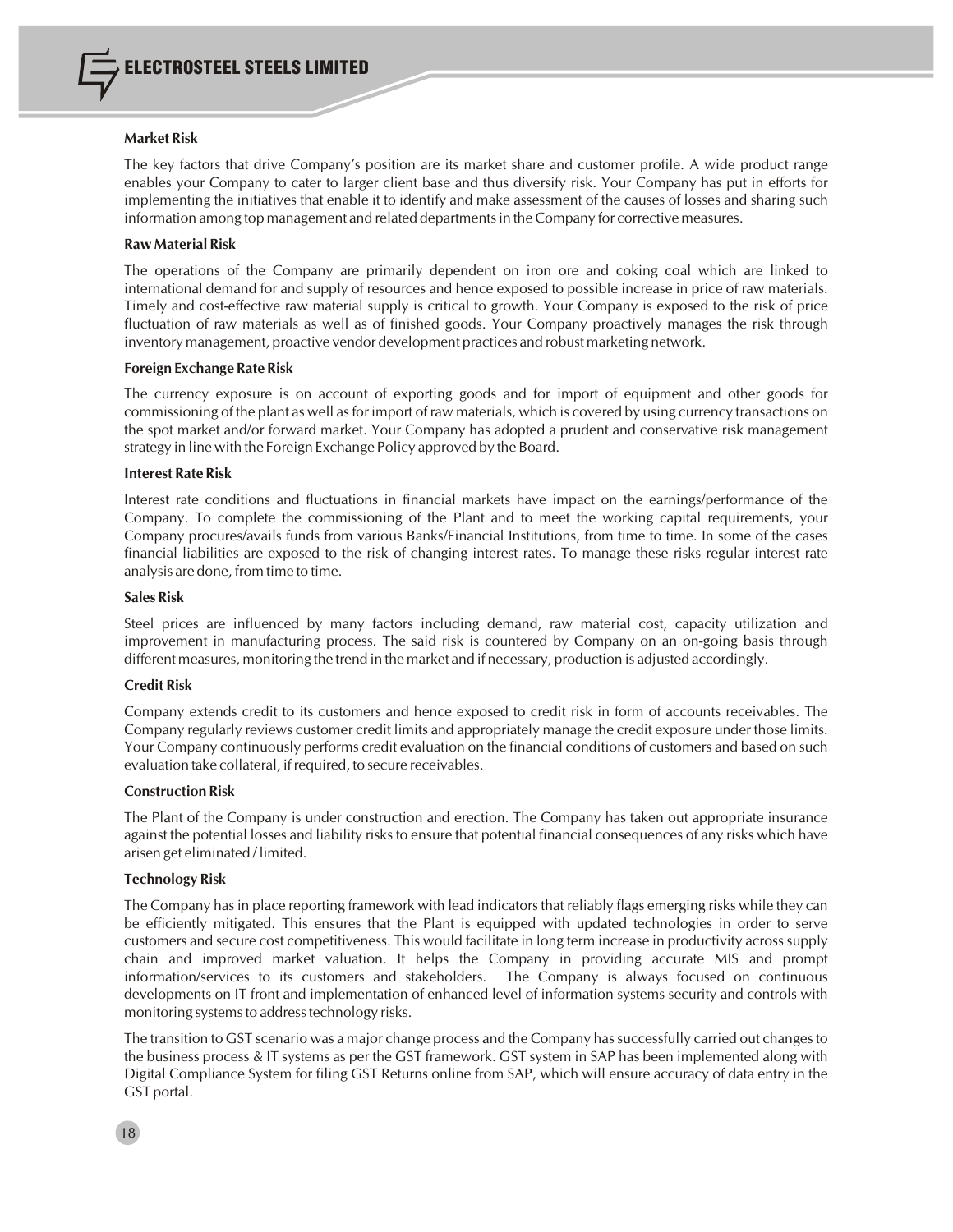#### **Environment Risk**

By virtue of its diverse and complex operations involving emissions and effluents, the Company is open to environmental risk. To mitigate this risk, Company continuously focuses on establishing appropriate environment management systems to minimize its ecological footprint by effectively managing and controlling various emissions and effluents with the help of sophisticated pollution control apparatus, efficient disposal and reuse of solid waste generation, effective water and waste water management on a sustainable basis.The existing environmental regulation may have impact on the earnings of the Company. The increase volume and scope of regulations is increasing the cost of compliances, risk of noncompliance and delays while interacting with regulators. Your Company hasrobust compliance tool in place that ensures adherence to all applicable laws and regulations.

#### **INTERNAL CONTROLS**

The Company believes that a robust, comprehensive internal control system is a prerequisite for an organisation to function ethically and in commensuration with its abilities and objectives. The Company is responsible for establishing and maintaining adequate and effective internal controls and preparation and presentation of financial statements. In pursuit of achieving these objectives, the Company has established a strong internal control system, which is comprised of policies, guidelines and procedures adopted by the Company to ensure the orderly and efficient business conduct, including adherence to policies, asset safeguarding, fraud cum error prevention and detection, accounting records accuracy and completeness, and the timely preparation and presentation of reliable financial information and management reports. This internal control system is aimed at providing assurance of Company's operational effectiveness and efficiency, compliance with laws and regulations, safeguarding of assets and reliability of financial and management reporting.

The purpose of the internal control is to prevent risk arising in course of operations by adopting appropriate controls and process, especially with regard to conformity with the laws, compliance with the strategy, the quality of accounting and reporting, the quality of process and protection of assets amongst others.

The Company has an effective internal control system commensurate to its size, scale and complexities of its operations. M/s K M Gupta & Co, Chartered Accountants, Internal Auditors of the Company have conducted the Internal Audit in line with the scope formulated, functioning, periodicity and methodology agreed with the Audit Committee. The reports furnished by them are exhaustive and detailed discussion are held from, time to time, on their findings/observation with the Management. The Internal Auditors monitors and evaluate the efficacy and adequacy of the internal control system in the Company, its compliance with operating systems and accounting procedures and policies adopted by it. Based on the reports of the internal audit, process owners undertake corrective action in their respective areas and thereby strengthening the controls. Significant audit observations and corrective actions thereon are presented to the Audit Committee, from time to time. To maintain its objectivity and independence, the Internal Auditors reports to the Chairman of the Audit Committee. The Company has appointed consultants/professionalsto conduct Cost Audit and Secretarial Audit and observations made, if any, are reviewed by the Management periodically and corrective actions, if required, are taken.

#### **INDUSTRIAL RELATIONS AND HUMAN RESOURCE (HR) MANAGEMENT**

The Company has matured human resource management systems and policies in place for recruitment, learning development, performance management and employee deployment, which adequately reduce risk of talent attrition.

The Company recognizes people as the primary source of its competitiveness and continues to focus on people's development by leveraging technology and developing a continuous learning human resource base to unleash their potential and fulfill their aspirations.

During the period under review many HR initiatives which are directed towards building a knowledge sharing and performance enhancing organizational culture were undertaken as mentioned below:

- $\triangleright$  Strong emphasis on structured communication sessions for all sections of workmen across departments.
- $\triangleright$  Skill development training and engagement programs for workers in different categories.
- $\triangleright$  Structured training and counselling session for improvement of work place behavior and discipline through Central Board for Workers Education (Government of India)
- Ø Ensuring compliance of all Labour Statutes.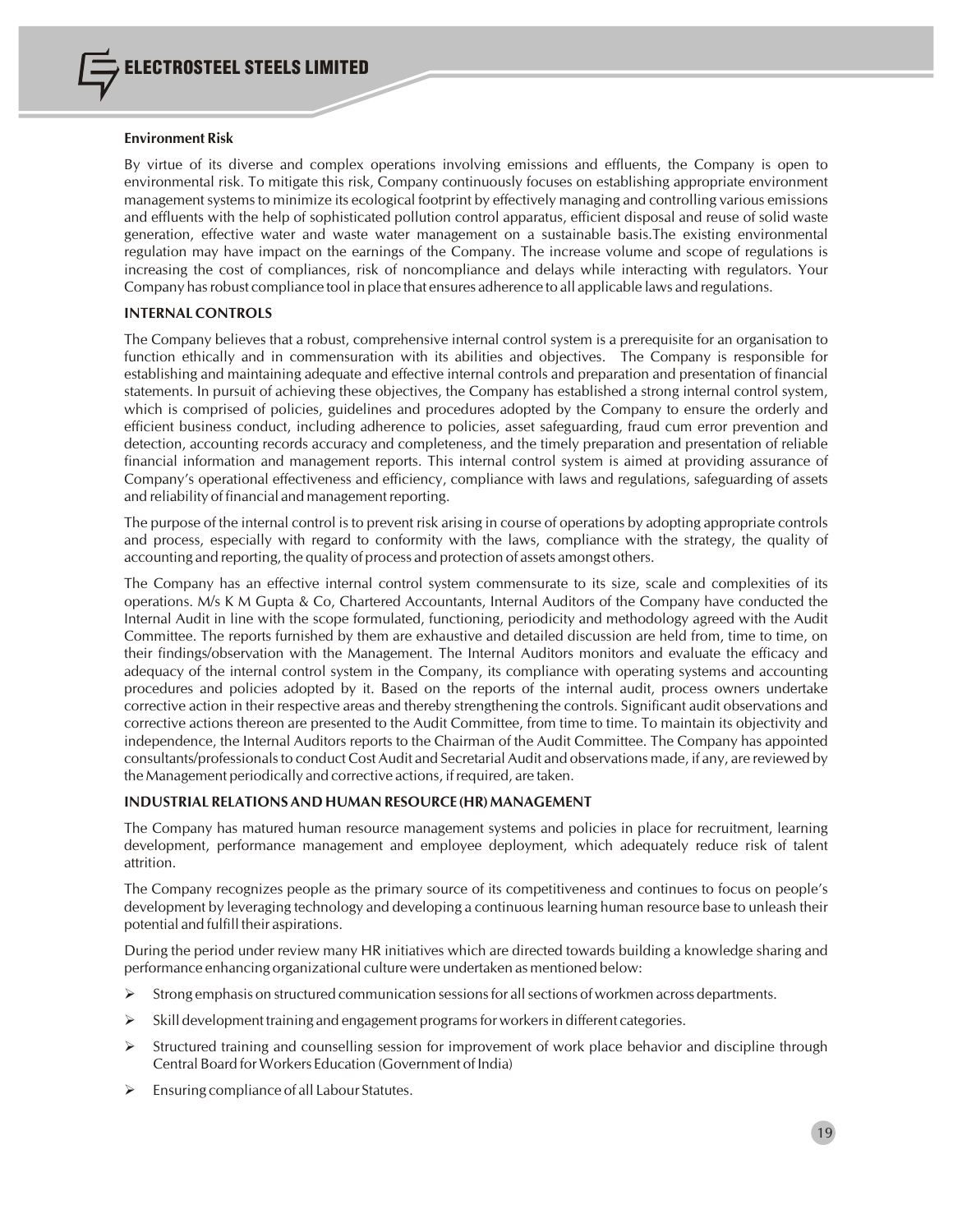- Effective grievance redressal mechanism is in place.
- $\triangleright$  The Performance Management System and Goal Setting exercise has been aligned to support the business plan of the Company.
- Formal Reward and Recognition programs is in place for all employees to encourage superlative performance and recognise outstanding individual and team achievements and further improve engagement levels.
- Ø Structured training intervention is in place to address behavioural and technical skill gaps through launch of annual training calendar.
- $\triangleright$  Periodic meetings with all employees with Director and Senior Management for providing business updates and open house interaction.

Safety at project site, medical care requirements of workers and on the job training is being provided at the Plant to avoid mishaps and ensure high level of security, safety and confidence among employees.

The Company strongly believes that a strong team only can enable an organization to gain edge in the business. At ESL we maintain strong focus on preserving and nurturing our people through various employee engagement initiativeslike continuous education, training and developmental programs. Personal and professional growth of the employees has always been a concern for us. We like our people to grow with the business, as we believe growth of people ensures over all business growth. Therefore, ESL maintains a budget separately for employee development programs with human face in addition to internal development measures to augment managerial and technical capabilities.

The Company recognizes Human Resource as its most important assets and is constantly engaged in enriching the value and developing competencies of Human Resources through various development & training programs. We improve our team building and encourage family bonding through various employee engagementsocial activities.

During the year, Your Company has maintained cordial relations with the employees and there has been no material development in Human Resources/Industrial Relations front. The number of employees directly employed in the Company as on 31st March 2018 was 2245.

#### **CORPORATE SOCIAL RESPONSIBILITY**

Corporate social responsibility (CSR) has been integrated with standard business practices of ESL. Corporate Social Responsibility is at the front of Companies operating philosophy and in pursuance of this policy the Company has always walked that extra mile to develop symbiotic relationships with the communities in its operational areas Overall aim is to achieve a positive impact on society as a whole while maximizing the creation of shared value for the stakeholders of the business. Company believes in to foster innovative partnership that empowers humanity. Shared CSR vision is one of the most important factors in establishing company's public image and reputation and brand value.

Integrated participatory approach is followed in ensuring effective delivery of services to the beneficiary in uninterrupted manner impacting quality of life of the poor. Concerted efforts are made to ensure up-liftment of the deprived sections of society through community based development initiative in bringing changes from the grassroots to upwards. Some of the many schemes it undertakes in various segments are listed below:-

**HEALTH:** Company runs a primary health Center, in Chandaha, in Chas Block, Bokaro, under the "Sparsh Trust" banner, a philanthropic and social wing of company. This facility is designed to provide responsive and qualitative medical services on a 24x7 basis with qualified doctors and nursing staffs in attendance. It also has a comprehensive range of diagnostic and supporting medical instruments to attend and provide quick and healing treatments to its patients. The hospital also has an inpatient facility for its underprivileged sections. The center also has an ambulance facility to attend to emergency calls and transfer critically ill patients to referral and specialty hospitals in Bokaro and other locations. More than 1500 patients from 20 villages have availed of this facility during the year.

ESL also runs various awareness camps and preventive health programs for the communities around its operating areas. Last year health team members conducted three HIV-STD camps for truckers and the labours in tie up with NACO and District Health Department, Government of Jharkhand.

Every year India requires about 5 Crore units of blood, out of which only a meager 2.5 Crore units of blood are available. ESL employees also pledged to support this divine cause and they are supporting blood banks for the last five years by donating blood. This year also a blood donation camp was organized by the ESL CSR Department at 16 Khata Campus on Friday,  $12<sup>th</sup>$  January, 2018.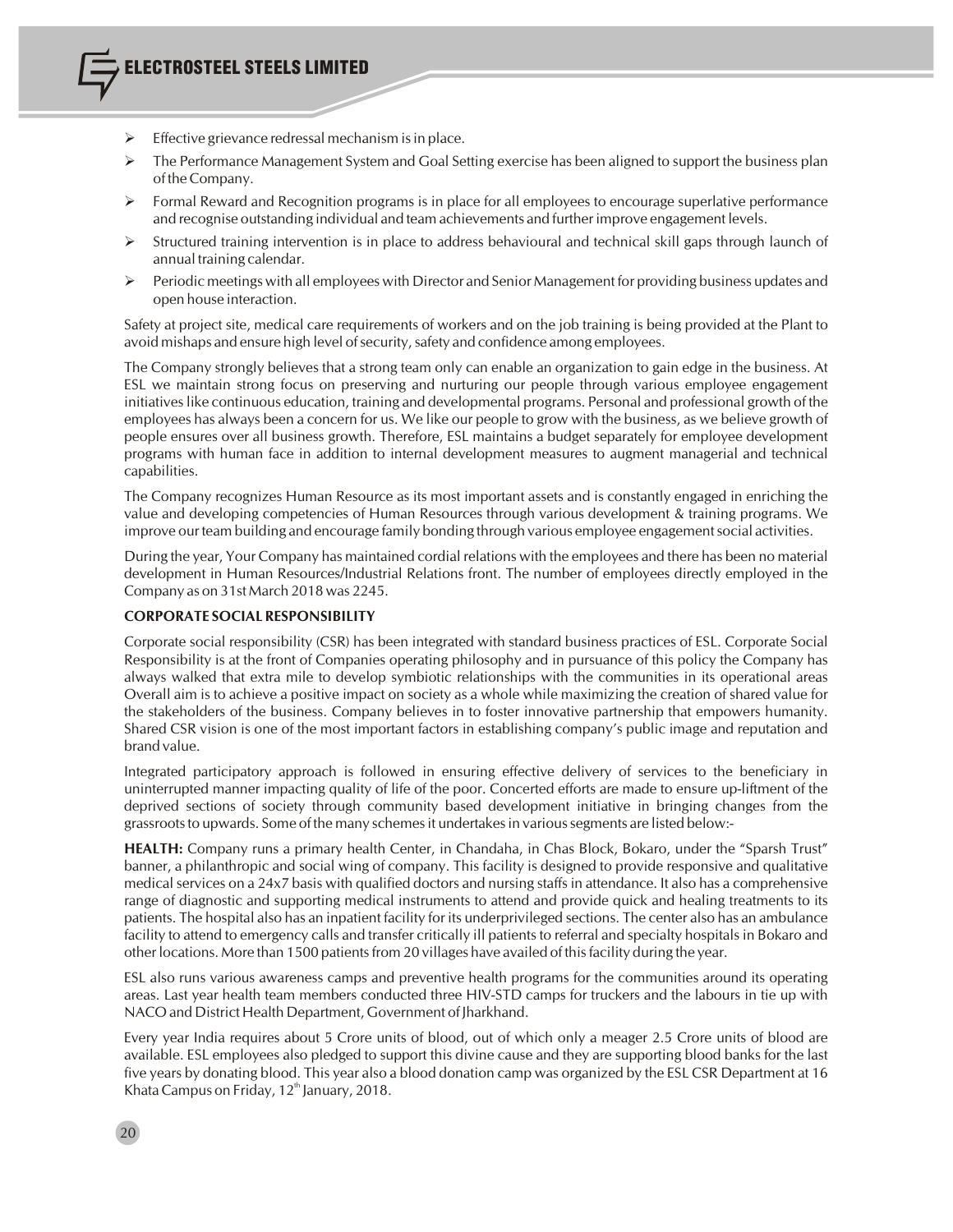The camp was organized in collaboration and support of Red Cross Society and 150 units of blood have been donated to the pioneer agency to support their cause.

The human eye has been called the most complex organ in our body. ESL CSR department in technical association with LNJP Eye Hospital, Hazaribagh organized a free eye check-up and screening camp for locals. A five member team of Eye Surgeon, Ophthalmologist, Optometrist and Optician conducted Refraction Test for individuals, who cannot see far or near objects perfectly, vision test, duct test, eye-pressure, primary diagnosis of any eye-disease, identification of cataract, glaucoma, DCR, DCT, Pterygium etc. and further prescribed follow up action, medicines, corrective and preventive treatment. 300 people were benefitted out of this camp.

Breast Cancer is one of the leading causes of mortality and morbidity worldwide. Sparsh Trust organized communitybased breast cancer awareness and sensitization programs to detect cancer early and thereby to reduce mortality. The program components include creating community awareness, screening test in Sparsh Hospital, mobility for the patients detected positive to a treatment center, tracking and follow-ups. 150 ladies from nearby villages attended the programs and were largely benefitted.

Awareness creation on "Safe Motherhood" was done at 20 places and people were also oriented on diarrhea management programs at 20 places. Chicken pox awareness programs was conducted at 7 places along with vector borne disease management programs which were organized at 4 places to capacitate local villagers as what kind of precautions are to be taken to avoid these diseases and if diagnosed then what kind of follow up action are to be adopted for.

Company also runs Mobile Health Camps in the villages around its operational areas on a daily basis as a Preventive health Care program. These Mobile Clinics comprise of a qualified and experienced doctor, a qualified Pharmacist along with a good supply of quality medicines which are provided free of cost. This unit visits each village on a biweekly basis. 198 such camps were held last year and more than 6600 patients availed this benefit free of cost.

In addition, the Company also conducts bleaching distribution and sprinkling activities during monsoon season as preventive measure across villages. Under these programs, water bodiessuch as wells, ponds, tube wells etc. are desanitized by sprinkling of bleaching powder. Even schools and other potential threat areas from vector borne disease are disinfected by this method. The villagers are also given training and free supply of bleaching powder and shown where and how to use this method.

Around 20 villages were taken up in this program last year and helped in the prevention of diseases.

**EDUCATION:** Company also emphasis on the development of basic education and skills of various segments of society. As a primary step the Company has undertaken the development of basic infrastructure in schools around it. It helped in the construction and up gradation of pucca classrooms and toilets as well assetting up of laboratories and libraries in these schools. Also the provision of safe drinking water and sanitization were undertaken in many government and private schools. These schools were provided water filters and where ever needed filter candles were also replaced on regular basis. Training was also provided to the students of 24 schools in the use of first aid techniques and their benefits. 24 schools were also provided necessary medicines and these medicines are also restocked whenever needed free of cost.

One of the most neglected aspects of education in villages or backward communities is the unavailability or lack of extra curriculum activity and sports opportunities. ESL has made a sustained and sincere effort to provide these facilities to the children of these areas.

During the year, sports programs and extracurricular programs were organized in 19 and 14 schools respectively. Company has provided sports equipment such as footballs, volley ball kits, skipping ropes, Badminton kits to 39 schools so that students also get to develop their talents in such activities. As an added input, ESL had also appointed trained and qualified PT/Sports teachers to take regular classes/training in these activities in schools on a daily basis. The Company has also provided teachers to take drawing classes in select schools. As an incentive to the students, competitions and tournaments were held in all the schools on their annual day in which competitions in various categories and sports were held and also prizes were distributed to winning students. A mega drawing event was also held this year. Around 500 students selected from 40 schools got an opportunity to participate, in three drawing categories, and from these 24 winners were awarded prizes.

The Company also lays stress on promotion of quality education in youths, children and women. In this regard it sets up special Tuition classes and Prerna Classes for school going children and youths. ESL has set up 4 tuition classes in various villages and was attended by more than 132 children. It also runs 7 Prerna classesin selected locations which

21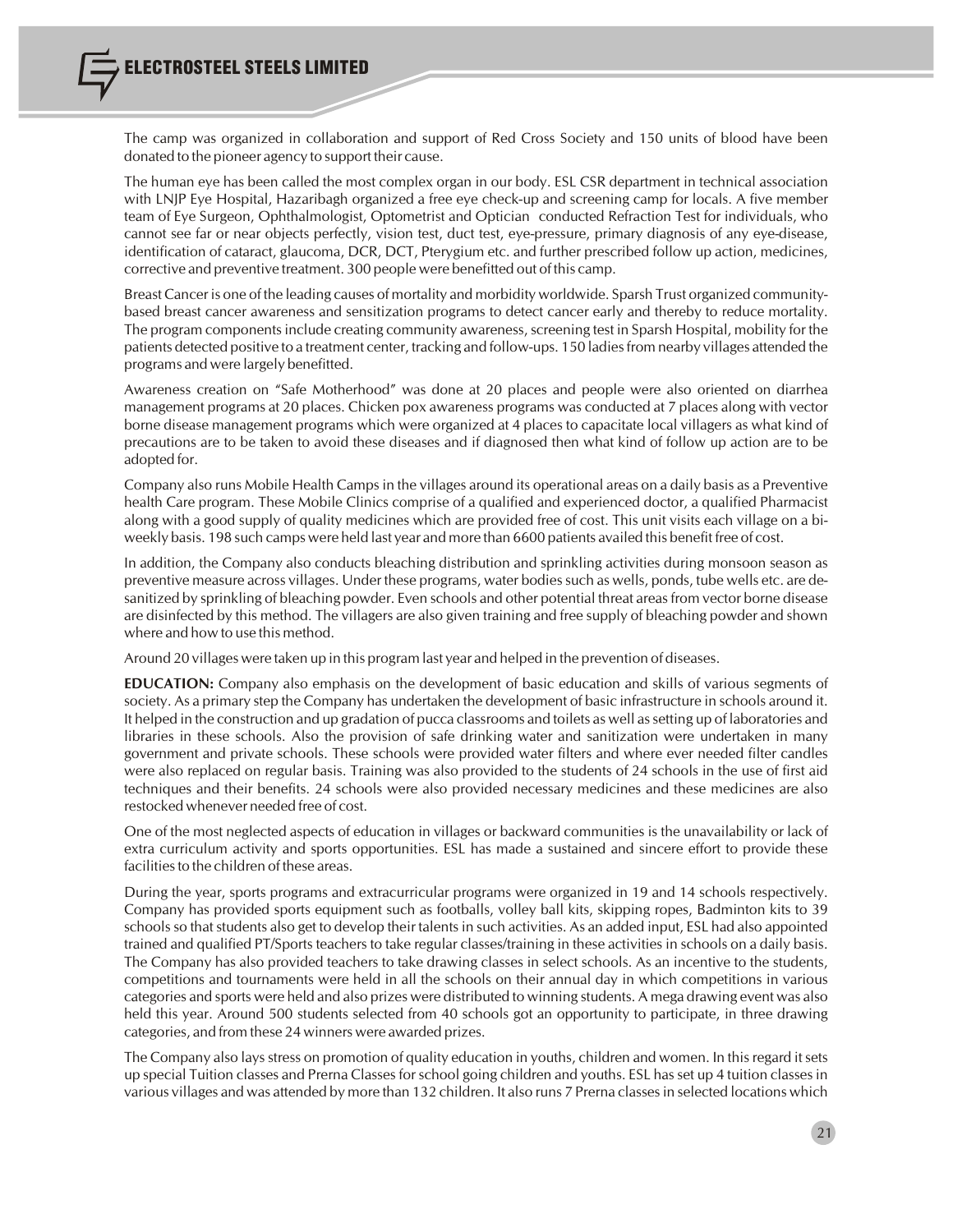provided special coaching classes to 166 students who appeared for Board exams in 2018. Only underprivileged students are eligible for thistuition classes at free of cost which runsfor one year and allsupporting teaching materials along with quality teachers are provided by ESL to help them secure good marks. At least 60% students from the Prerna Classes secure first division every year. Company provided 2 Teachers in PSM School on the request of villagers.

**Women Empowerment:** Women form a very large segment of Indian society but they are highly neglected and exploited. Company has made efforts to bridge the gap for them who stay around its operational areas. To make women independent and self-reliant, the CSR Department conducts many schemes that help them realize their potential and made them self-reliant. 87 SHGs(Self Help Groups) are operating in these villages which are being run by women under the guidance of the Sparsh Trust. The women have been provided guidance in the matter credit culture of making savings, how to keep accounts, book keeping and managing their own bank accounts and also how to invest in Fixed Deposits. They have also been provided training in the setting up of micro enterprises and manufacturing ofsome daily use and fast moving itemssuch as Muri, Vadi Pappad, Phenyl, Candles, Petticoats, etc.

With the intention of helping the women attain self-reliance, Company has also set up a production unit which produces petticoats and other such fabric items which are being used in the plant and Candle, Muri and Phenyl making units. These activities have helped these women to keep their families out of the clutches of money lenders and being exploited by others. Another program conducted for the upliftment of women, is to train them in Sewing and Embroidery arts. These classes have been set up in various villages and there were 9 such centers being run in which more than 250 students were enrolled and successful ones had been given certificates by the Sparsh Foundation. Pass out and meritorious students from these Sewing and Embroidery centers were also provided Sewing and Embroidery machines so that they can earn their own livelihood and lead a dignified life.

The members of Self Help Group borrow at a subsidized rate from their group, which is far lower compared to local moneylenders. The other advantage is that interest paid by the borrowing member also becomes the income of the group and hence gets partially recycled back to the borrowing member. In this way they help each other in lending money and get out of clutch of local stronghold of exploitative money lenders.

Woman members of SHGs get an important place in her family and society, and establishes right to use available resources in the family. Social value of women after joining SHG, has increased leading to larger involvement in discussion with family members and enabling them to decide on increased expenditure on Health and Marriage events etc.

SHG Women Activities: Members of SHG joined in Swach Bharat Mission (SBM) and participated in rally during bleaching programs in villages.

**Water and Sanitation:** Company lays stress on the need to provide safe and clean drinking water to the villages under its social development programs. Safe drinking water to the people is the primary need in these rural areas. With the intention of making available safe drinking water, Company has under taken several measures. Tube wells are the primary source of water in these villages. So the Company hired the services of 3 tube well mechanics, one in each zone, for the timely repairing of these facilities.

The Company also provides the mechanics the requisite spare parts needed free of cost. Last year, more than 250 tube wells were repaired and one new tube well was also installed. From time to time repairs to the well platforms were also done and 25 such units were repaired and the response time for attendance ofsuch complaints and repairs has been set to be done in 24 hours after receiving complaints. In the case of wells, 2 defunct wells were also repaired and sanitized. Even ponds in 10 locations in 7 villages were also taken up for excavation so as to increase their storage capacity and to de-silt and clean them. During the summer season, for festivals and on social occasions the Company provides drinking water through water tankers and on more than 260 such occasions, water was provided to the needy villagers. Schools, both government and private, were also the beneficiaries of this program. Tube wells in these schools were also regularly repaired and maintained on a priority basis free of cost. Three schools were provided with waterfilters and filter candles were replaced at 26 locationsfree of cost.

**Farm Based Activity**: Company has also taken up many activitiesthat promote farm based development and help the farmers to gain knowledge and training for the enhancement of farm and agricultural products. In this regard the Company in the past year has conducted training in more than three places which were attended by more than 150 farmersfrom different villages. These farmers were taught about new methods of rice cultivation, which considerably increases the production of rice per hectare. The farmers were also given training in production of other farm products and provided high quality seeds for vegetables and other agro products. These villagers were trained, in tie up with KVK, Petarwar, in the setting up of Vermi-culture pits and how to produce Organic manure and make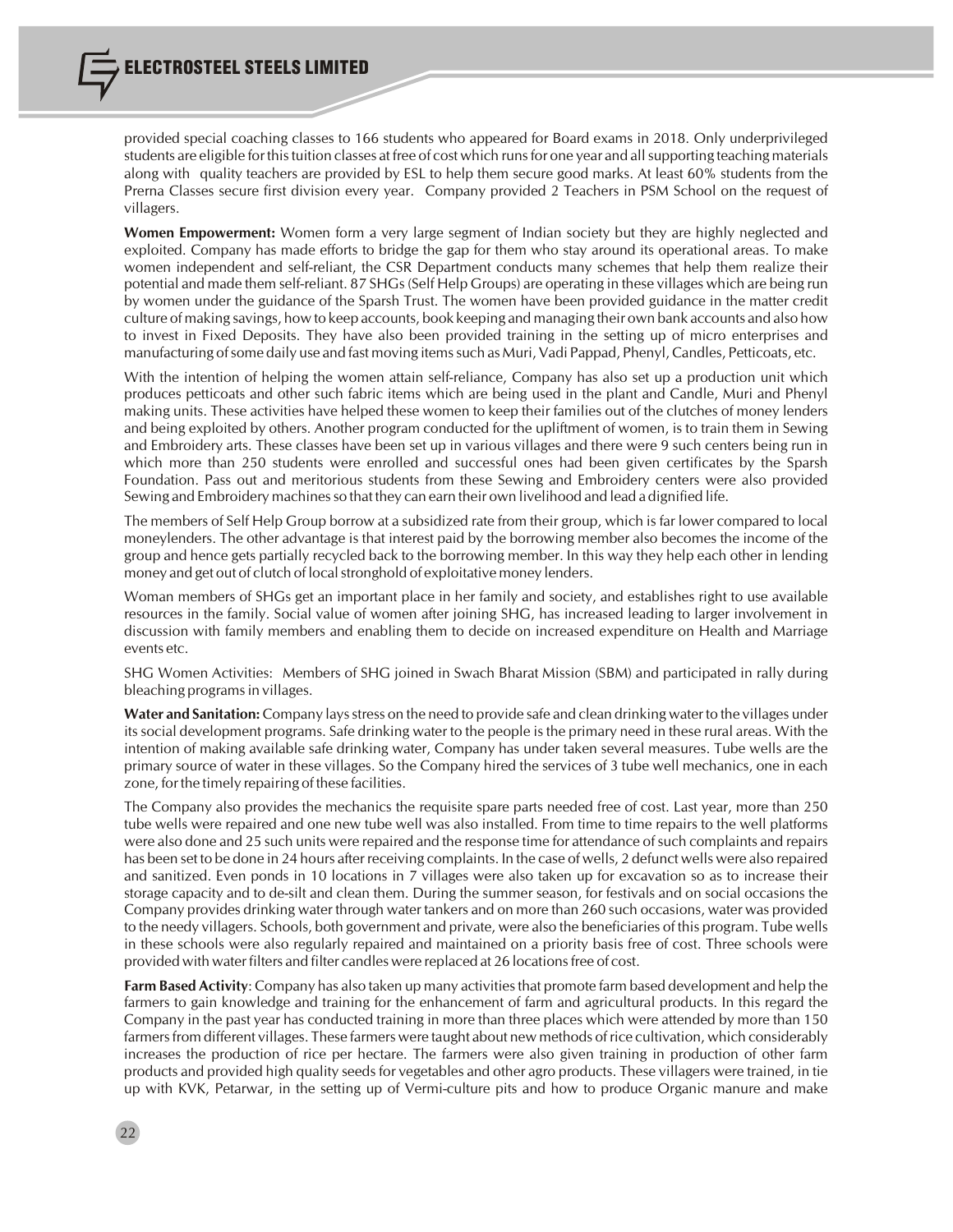judicious use of it to get maximum benefit. Four farmers have already started these units and many others have shown keen interests for the same.

Kharif training for two days were organized for farmers in which kharif cash crops and SRI were focused, seeds were distributed to farmers, and on field demonstration was done.

Post kharif training was done in villages and seed was distributed among the farmers. 158 farmers took training and benefitted.

**Animal welfare:** Company has also organized animal vaccination camps to promote the well-being of farm animals such as cows and goats. In co-operation with the Animal Husbandry Department of the Jharkhand Government, Company last year conducted two such camps to identify and treat such animals. As many as 250 cows and goats were treated in these camps at free of cost.

**Sports and Yoga Event:** Company has organized ESL Football League (EFL) during the year 2017-18. Football is a popularsport in locals and around 400 locals participated in the game. Also company organised 2 days Yoga training for company Employees.

**LED light:** Company provides LED lights to promote a culture to save energy, save environment, save money in surrounding villages of Plant area. Total 600 LED lights were distributed.

**Bag distribution**: Company as a serious corporate citizen, fully realize the importance of nurturing children in the right way, so that they would grow up as responsible citizens of the future. CSR team, considers it our duty to give them every help the children of the local villages deserve. As a part of this, company took initiative to carry out an Education Sponsorship Programs in our area of operation. In growing India, students are encouraged to go schools with their belongingsin school bag. ESL and Sparsh Trust are committed to fulfil the dream of the child with smile and care.Accordingly, 500 school bags were distributed to students of ESL sponsored Study Centres and Schools.

**Sewing competition:** ESL's CSR Department in association with ESL Ladies Club organized Mega Sewing Competition in Bokaro. Total 90 candidates, 10 best performing students round the year of each center run by company, located in villages Chandaha, Siyaljuri, Yogdih, Mohal, Kumatand, Modidh, Alkusa, Usardih and Bhandih, competed to win prizes in 4 different categories. This was first of its kind skill based competition in Bokaro probably in the State where open competition between village women was organized.

All the participants were awarded sewing tool kit and certificate of participation, however first three winners of all 4 sewing categories, Tape, Petty coat, blouse and frock, total 12 participants, were handed over Usha Sewing machines. All winners were belong to marginalized section of the society and cannot afford to buy machines by their own. In a way, ESL ensured sustainable livelihood for these 12 families and this effort was acknowledged by the awardee, their family members and local village representatives. Social innovation that changeslife of women.

**Blanket Distribution** : 100 Blankets were distributed by ESL ladies Club to Woman SHG members.

#### **CAUTIONARY STATEMENT**

This report contains projections, estimates and expectations etc. which are "forward-looking statements". Actual results could differ from those expressed or implied in this report. Important factors that may have impact on Company's operations include economic conditions affecting demand / supply and price conditions in the domestic and overseas markets, changes in the Government regulations / policies, tax laws and other statutes and other incidental factors. The Company assumes no responsibility to publicly modify or revise any forward looking statements on the basis of any future events or new information. Actual results may differ from those mentioned in the Report.

For and on behalf of the Board of Directors

Dated : August 29, 2018 (DIN : 02642057) (DIN : 07072541)

**Naveen Kumar Singhal Rashmi Mohanty** Place : Kolkata *Non-Executive Director Non-Executive Director*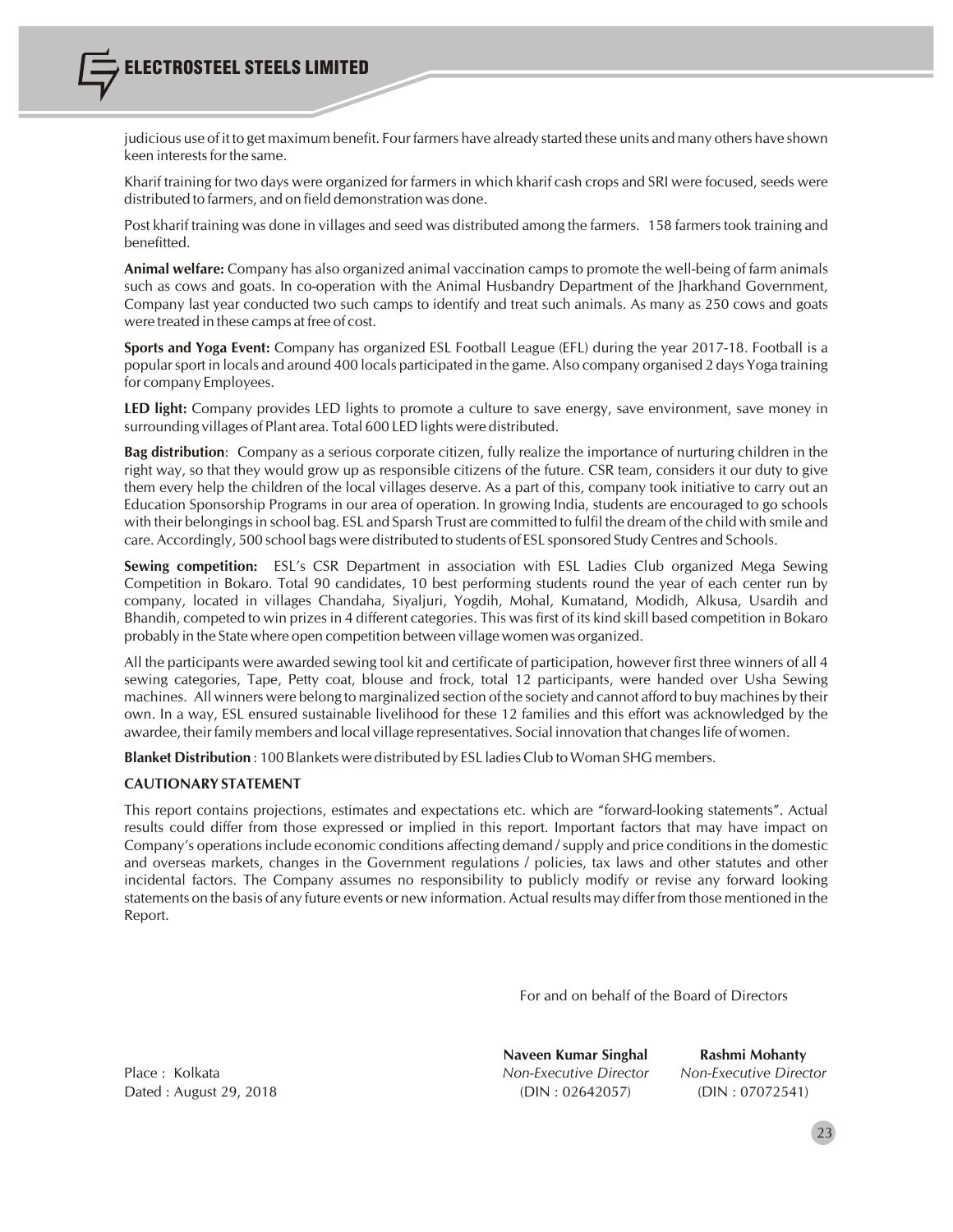#### **PARTICULARS OF ENERGY CONSERVATION, TECHNOLOGY ABSORPTION AND FOREIGN EXCHANGE EARNINGS AND OUTGO REQUIRED UNDER THE COMPANIES (ACCOUNTS) RULES, 2014 DURING THE FINANCIAL YEAR 2017-18**

#### **A) CONSERVATION OF ENERGY**

ELECTROSTEEL STEELS LIMITED

#### **(i) Stepstaken for Conservation of Energy**

Electrosteel Steels Ltd. has been a front runner in adopting technological innovations in manufacturing process. The thrust on the energy conservation continued during the year. The Company recognized the importance of the energy conservation in decreasing the effects of global warming and climate change. The various measures under taken by the Company includes:

- (a) Optimisation of running of Blast Furnace slag granulation pumps. Now it runs only during granulation processthereby reducing power consumption.
- (b) Blast Furnace #3 cast house de-dusting system now runs only during metal casting.
- (c) Auxiliary power consumption in Turbo Generator pumps reduced by optimizing the reduction in the number of pumps in operation.
- (d) Reduction of power in Dolomite plant by reducing the working hours of crusher
- (e) Reduction of power consumption in Sinter Plant by improving the productivity and reducing the return fines rate.
- (f) Reduction of power consumption in Rolling Mill by improving the production and productivity.
- (g) Optimisation of import/ export of power with externalsource during fluctuation of own power generation.
- During the year, company has taken major initiatives to save energy cost.

#### **(ii) Stepstaken for Utilizing Alternate Source of Energy**

- a) Solar powered LED street lighting system has been installed.
- b) Operation of plant lighting made timer based
- c) Utilisation of Basic Oxygen Furnace (BOF) gasin Lime plant for replacement of PCI coal.

#### **(iii) Capital investment on energy conservation equipment**

Since the Plant is under implementation, conscious efforts are being made during the design, engineering and construction stage itself to ensure that the technology is understood and necessary measuresto minimize energy consumption are incorporated in the Plant.

#### **B TECHNOLOGY ABSORPTION**

(i) **Efforts made towardstechnology absorption**

Since the Plant is under implementation, conscious efforts are being made during the design, engineering and construction stage itself to ensure that the technology is understood and necessary measuresto minimize energy consumption are incorporated in the Plant.

#### (ii) **Benefits derived like product improvement, costreduction, product development orimportsubstitution**

- a) Improvement in productivity and reduction in conversion cost
- b) Establishing production of various grades of value added steel in Wire Rod Mill
- (iii) In case of imported technology (imported during the last three years reckoned from the beginning of the **financial year) -** Not Applicable

#### (iv) **Expenditure incurred on Research and Development**

Since the Plant is under implementation and yet not fully commissioned expenditure incurred on Research & Development cannot be quantified separately at this stage.

#### **C FOREIGN EXCHANGE EARNINGS AND OUTGO:** ` **in lakhs**

| Foreign Exchange earnings | 18,273.45 |
|---------------------------|-----------|
| Foreign Exchange outgo    | 65.204.76 |

For and on behalf of the Board of Directors

|                         | Naveen Kumar Singhal   | Rashmi Mohanty         |
|-------------------------|------------------------|------------------------|
| Place : Kolkata         | Non-Executive Director | Non-Executive Director |
| Dated : August 29, 2018 | (DIN: 02642057)        | (DIN: 07072541)        |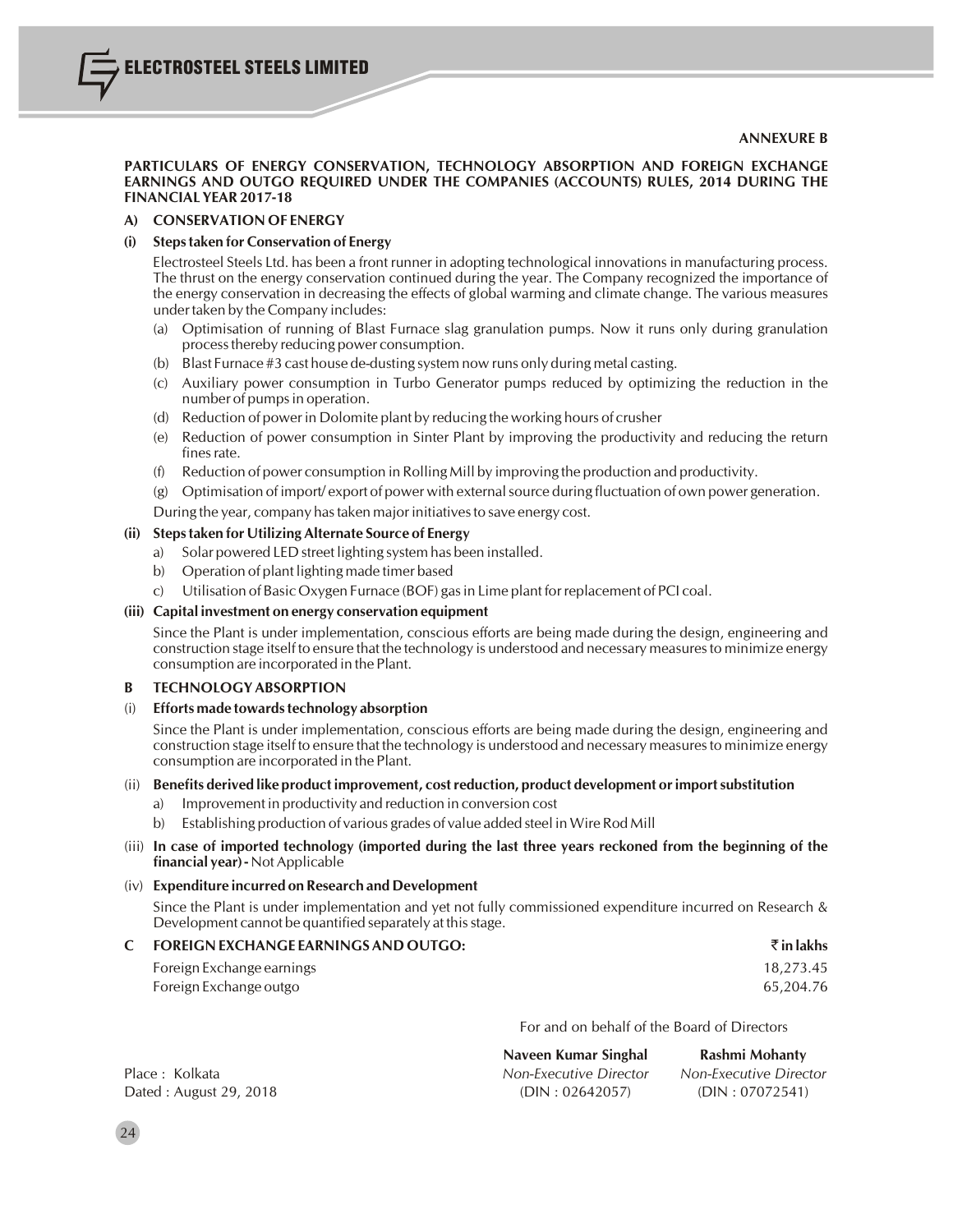**ANNEXURE-C**

## **CORPORATE GOVERNANCE REPORT**

#### **1. Company's philosophy on Corporate Governance**

The philosophy of your Company in relation to Corporate Governance is to achieve and to maintain the highest standard of Corporate Governance through implementation of the following objectives:

- (1) To protect and facilitate the shareholdersto exercise their rights.
- (2) To provide adequate and timely information to all the shareholders.
- (3) To ensure equitable treatment to all shareholders.
- (4) To recognize the rights of its shareholders and encourage co-operation between the Company and the stakeholders.
- (5) To ensure timely and accurate disclosure on all matters including financial situation, performance, ownership and governance of the Company.

#### **CORPORATE INSOLVENCY RESOLUTION PROCESS**

As per the decisions of lenders at their meeting held on  $22^{nd}$  June, 2017, State Bank of India ("SBI"), the Lead Bank, initiated the Corporate Insolvency Resolution Process ("CIRP") against the Company and filed application before the Hon'ble National Company Law Tribunal (NCLT), Kolkata Bench, under the Insolvency and Bankruptcy Code, 2016 ("Code").

The Hon'ble National Company Law Tribunal, Kolkata Bench vide its order dated 21<sup>st</sup> July, 2017 admitted the application and CIRP was commenced against the Company with effect from  $21<sup>*</sup>$  July, 2017. The NCLT in terms of the aforesaid order had appointed Mr. Dhaivat Anjaria as the Interim Resolution Professional (IRP) of the Company. Later on Mr. Dhaivat Anjaria was confirmed asthe Resolution Professional (RP) for the Company by the Committee of Creditors (CoC), pursuant to its majority decision passed on  $21<sup>st</sup>$  August, 2017.

In terms of the decision of the CoC, the RP invited expression of interest ("EOI") requesting prospective investors i.e. potential resolution applicants to submit their EOI in relation to the CIRP of the Company and subsequently, received four resolution plans.

After evaluating the resolution plans, the CoC approved the resolution plan submitted by Vedanta Limited ("Resolution Plan").

The Hon'ble National Company Law Tribunal, Kolkata Bench vide its order dated  $17<sup>th</sup>$  April, 2018 approved the Resolution Plan of Vedanta Limited for the Company and Corporate Insolvency Resolution Process initiated in respect of the Company came to an end.

As per the approved Resolution Plan, until the date on which Vedanta Limited acquired control of the Company as per terms of the Resolution Plan (i.e. effective date), the Company was required to be monitored by an Independent Managing Authority (IMA) under the instructions, control and management of a Steering Committee. The Steering Committee ("Committee") was constituted as per the terms of the Resolution Plan and comprises of majority nominees representing the financial creditors of the Company and minority nominees from Vedanta Limited.

The Steering Committee consisted of :

- (a) Mr. Partha Sen, Assistant General Manager & Relationship Manager, State Bank of India
- (b) Mr. RameshChandra Ojha, Deputy General Manager, Punjab National Bank
- (c) Mr. S. Ramasubramanian, Deputy General Manager,Canara Bank
- (d) Mr. Naveen Kumar Singhal, CEO Iron Ore, Vedanta Limited; and
- (e) Mr. Azad Shaw, CFO Iron Ore, Vedanta Limited

In addition to the above, PricewaterhouseCoopers Private Limited has also been appointed as the IMA by the Steering Committee.

In view of the above, the erstwhile Resolution Professional (i.e. Mr. Dhaivat Anjaria) has handed over the management of affairs of the Company to the IMA, which is acting under the supervision and instructions of the Steering Committee.

On 4<sup>th</sup> June, 2018, pursuant to completion of Corporate Insolvency Resolution Process and as per the approved Resolution Plan, Vedanta Limited took control of management and affairs of the Company, through its whollyowned subsidiary Vedanta Star Limited and new Board of Directors wasre-constituted.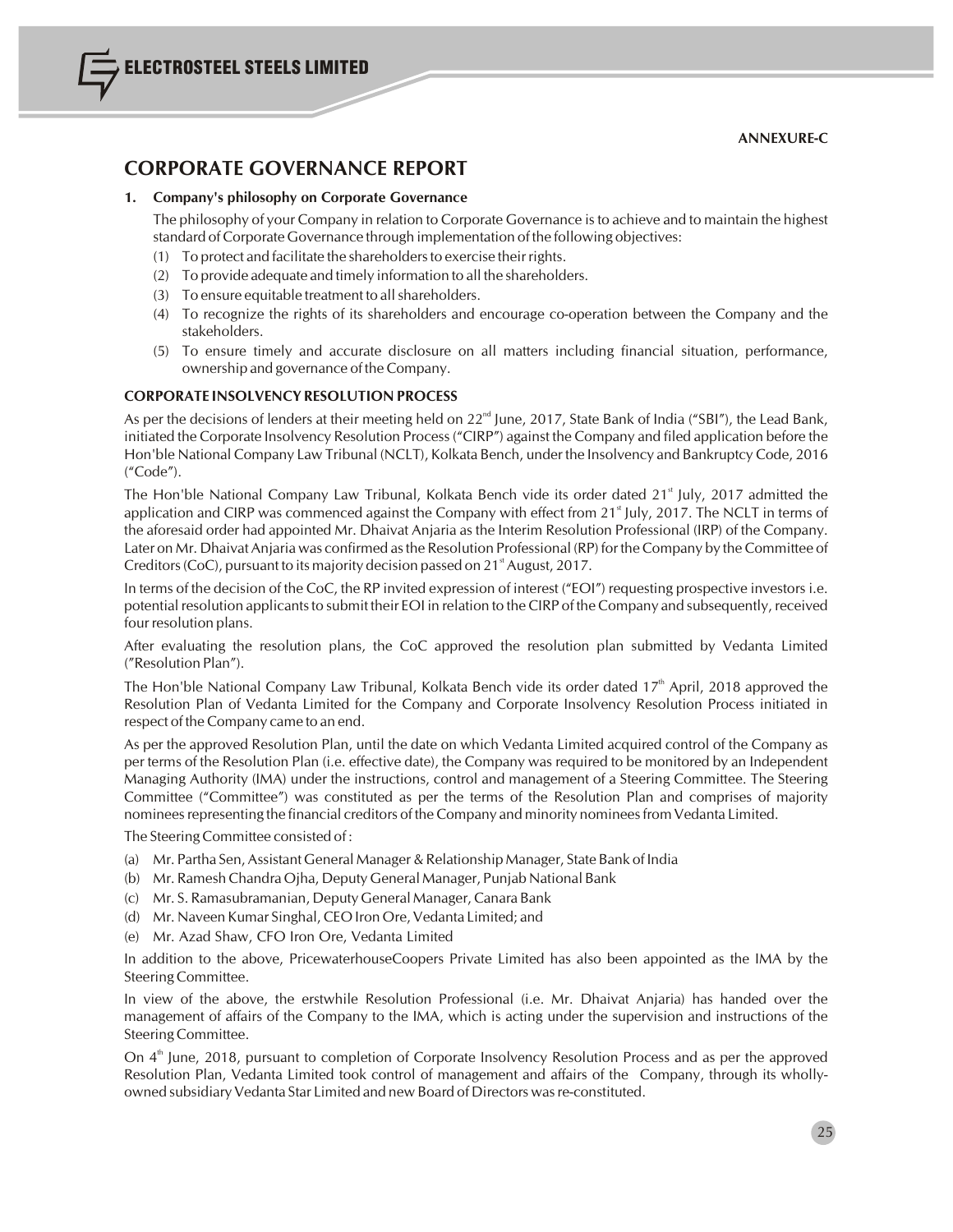One of the Resolution Applicants, had challenged the eligibility of other two Resolution Applicants, including Vedanta Ltd., whose Resolution Plan was approved by the Hon'ble National Company Law Tribunal and later challenged the Order of the Hon'ble National Company Law Tribunal, Kolkata Bench before the Hon'ble National Company Law Appellate Tribunal, New Delhi (NCLAT). NCLAT vide its Judgement dated 10th August, 2018 has inter alia upheld the eligibility of Vedanta Limited under Insolvency And Bankruptcy Code, 2016 and dismissed appeals filed by the aggrieved Resolution Applicant, challenging the resolution plan of Vedanta Limited for Electrosteel Steels Limited.

#### **Board of Directors**

During the year, Corporate Insolvency Resolution Process was initiated in respect of the Company, vide order of the Hon'ble National Company Law Tribunal, Kolkata Bench dated 21st July, 2017, under Insolvency & Bankruptcy Code, 2016. During the pendency of the proceedings, the powers of the Board of Directors of the Company were suspended and all powers of the Board were instead exercised by Mr. Dhaivat Anjaria, Resolution Professional appointed for the Company. The Corporate Insolvency resolution Process came to an end on  $17<sup>th</sup>$  April, 2018.

Pursuant to completion of Corporate Insolvency Resolution Process, on 4<sup>th</sup> June, 2018, Board of Directors of the Company was re-constituted and erstwhile Board of Directors were deemed to be resigned.

As on date the Board of Directors consists of the following Directors:

- 1. Mr. Prasun Kumar Mukherjee Non-executive Independent Director (Additional)
- 2. Mr. Naveen Kumar Singhal Non-executive Director (Additional)
- 3. Ms. Rashmi Mohanty Non-executive Director (Additional)
- 4. Mr. Mahendra Singh Mehta Non-executive Independent Director (Additional)

#### **Composition of Board**

The composition of the Board of Directors, which is in conformity with the Companies Act, 2013 (hereinafter referred as "the Act") and Securities and Exchange Board of India (Listing Obligations and Disclosure Requirements) Regulations, 2015 (hereinafter referred as "LODR Regulations"), attendance at the meetings during the year and number of other directorships in other companies and memberships of the committees of the Board of such companies as on 31st March, 2018 are as follows:

| <b>Name of the Directors</b> | Category   | No. of Directorship(s)<br>held in other companies |        |          | No. of other Board /<br><b>Committee(s) of Public</b><br>Companies in which he/she<br>is a Member / Chairman |
|------------------------------|------------|---------------------------------------------------|--------|----------|--------------------------------------------------------------------------------------------------------------|
|                              |            | Chairman                                          | Member | Chairman | Member                                                                                                       |
| Mr. Rajkumar Khanna          | <b>NEI</b> | Nil                                               |        | 4        |                                                                                                              |
| Mr. Devaprasad Mozumder      | <b>ND</b>  | Nil                                               | Nil    | Nil      | Nil                                                                                                          |
| Ms. Jayantika Ganguly        | <b>NEI</b> | Nil                                               | Nil    | Nil      | Nil                                                                                                          |
| Mr. Jinendra Kumar Jain      | nei        | Nil                                               | Nil    | Nil      | Nil                                                                                                          |
| Mr. Lalit Kumar Singhi       | <b>NE</b>  | Nil                                               | 5      | Nil      | Nil                                                                                                          |
| Mr. Naresh Pachisia          | nei        | Nil                                               | 6      |          | 6                                                                                                            |
| Mr. Sunil V Diwakar          | NE.        | Nil                                               | 5      | Nil      | Nil                                                                                                          |
| Mr. Umang Kejriwal           | NE.        | Nil                                               | 5      | Nil      | Nil                                                                                                          |
| Mr Predeep Kumar Mishra#     | <b>NEI</b> | Nil                                               | Nil    | Nil      | Nil                                                                                                          |
| Mr. Rama Shankar Singh##     | NE.        | Nil                                               | 4      | Nil      | Nil                                                                                                          |

# Who was appointed as Additional Director and Chairman of the Board, resigned with effect from  $5<sup>th</sup>$  July, 2017. ## Change in Designation from Whole Time Director to Director w.e.f. 7<sup>th</sup> November, 2017.

NEI: Non-Executive Independent Director, NE: Non-Executive Director, ED- Executive Director, ND: Nominee Director As mandated in LODR Regulations:

(a) None of the Directors are member of more than ten (10) Board Level Committees nor are they Chairperson of more than five (5) Committeesin which they are members.

(b) None of the Independent Directorsserve as an Independent Directorin more than seven listed companies and

(c) The Whole time Director is notserving as an Independent Director in more than three listed companies.

Chairpersonship/Membership of the Board Committee includes membership of Audit Committee and Stakeholders' Relationship Committee in other public limited companies.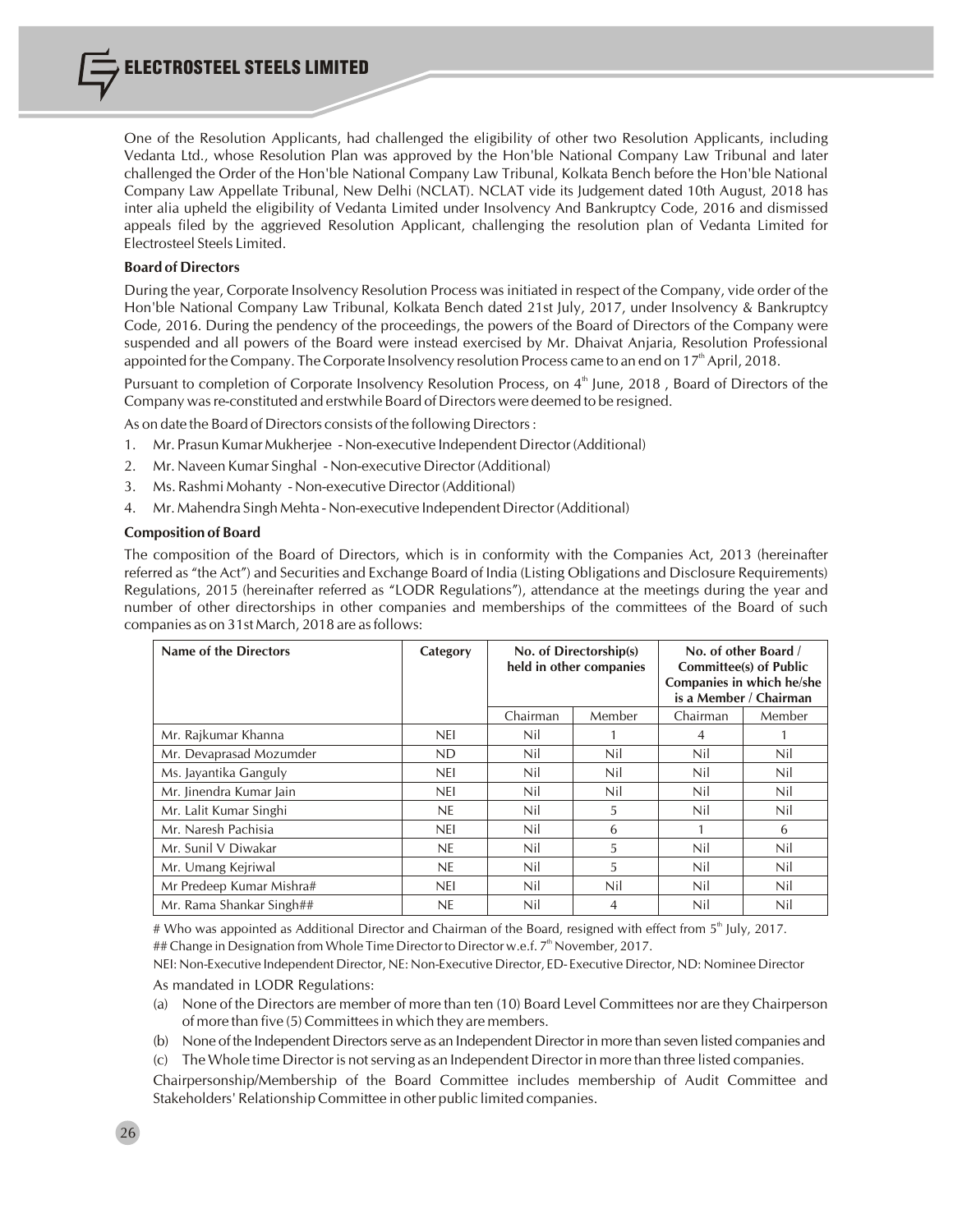None of the Directors are related to each other.

During the period from 21<sup>st</sup> July, 2017 till 17<sup>th</sup> April, 2018, i.e. during Corporate Insolvency Resolution Process (CIRP) period, power of Board was suspended in terms of the provisions of the Insolvency and Bankruptcy Code, 2016 and the power of Board was being exercised by the Resolution Professional.

On 4<sup>th</sup> June, 2018, Board of Directors of the Company was re-constituted and erstwhile Board of Directors were deemed to be resigned. The re-constituted Board consists of following Directors:

- 1. Mr. Prasun Kumar Mukherjee Non-Executive Independent Director (Additional)
- 2. Mr. Naveen Kumar Singhal Non-Executive Director (Additional)
- 3. Ms. Rashmi Mohanty Non-Executive Director (Additional)
- 4. Mr. Mahendra Singh Mehta Non-Executive Independent Director (Additional)

#### **Board Agenda**

During the year, one meeting of Board of Directors was held on 15.05.2017. In view of commencement of CIRP, after 21<sup><sup>\*</sup></sup> July, 2017, there was no meeting of Board of Directors of the Company after the aforesaid date. For compliance purpose, meetings of Resolution Professional with Key Managerial Personnel and Statutory Auditor were held in lieu of Audit Committee Meetings and Meetings of Resolution Professional with Key Managerial Personnel were being held in lieu of Board Meetings.

In compliance with SS-1, Secretarial Standard on Board Meeting, issued by the Institute of Company Secretaries of India, the meetings of the Board/RP are governed by a structured agenda which is circulated to the Directors/ Participants well in advance for facilitating meaningful and focused discussion at the meeting. Where it is not practicable to attach any document to the Agenda, it istabled at the meeting with specific reference to the effect in the agenda. In special and exceptional circumstances additional or supplementary item(s) on the agenda are permitted. The Board Members/RP in consultation with the Chairman/Key Managerial Personnel bring upon other matters for consideration at the Board/RP Meeting. Members of the Senior Management are occasionally present in the meeting as an invitee as and when required.

In compliance with LODR Regulations, Directors, Key Managerial Personnel (KMP) and members of Senior Management of the Company, confirm, about their material interest in any transactions, directly affecting the Company.

#### **Information placed before the Board / RP Meeting**

Necessary information, as required under the Act and LODR Regulations, are placed before the Board and Meeting of the RP with KMPs, from time to time. The draft minutes are circulated amongst the members/participants for their comments. The minutes of the meeting explicitly record dissenting opinions of the members, if any. The minutes of the proceedings of the Meeting are entered within thirty (30) days of the conclusion of the meeting and thereafter signed by the Chairman.

To protect and to facilitate the shareholders rights, the Board and RP ensure that:

- (a) Shareholders have the right to participate in and be sufficiently informed on decisions concerning fundamental corporate changes.
- (b) Shareholders have the right to participate effectively and vote in general meetings.
- (c) Shareholders are informed on the rules including voting procedures for general meetings and voting through ballot at the venue of the meeting.
- (d) Shareholders have the opportunity to ask questions to the Board, to place items on the agenda of general meetings and to propose resolutions, subject to reasonable limitations.
- (e) Effective shareholder participation is facilitated in Key Corporate Governance decisions, such as nomination and election of board members.
- $(f)$  Exercise of ownership rights is facilitated by all shareholders including institutional investors.
- (g) Company has an adequate mechanism to addressthe grievances of the shareholders**.**

#### **Post Meeting Mechanism**

The important decisions taken at the Board/Board Committees meetings and RP Meetings are communicated to the concerned departments/divisions. Action Taken Report, if required, on decisions/minutes of the previous meeting is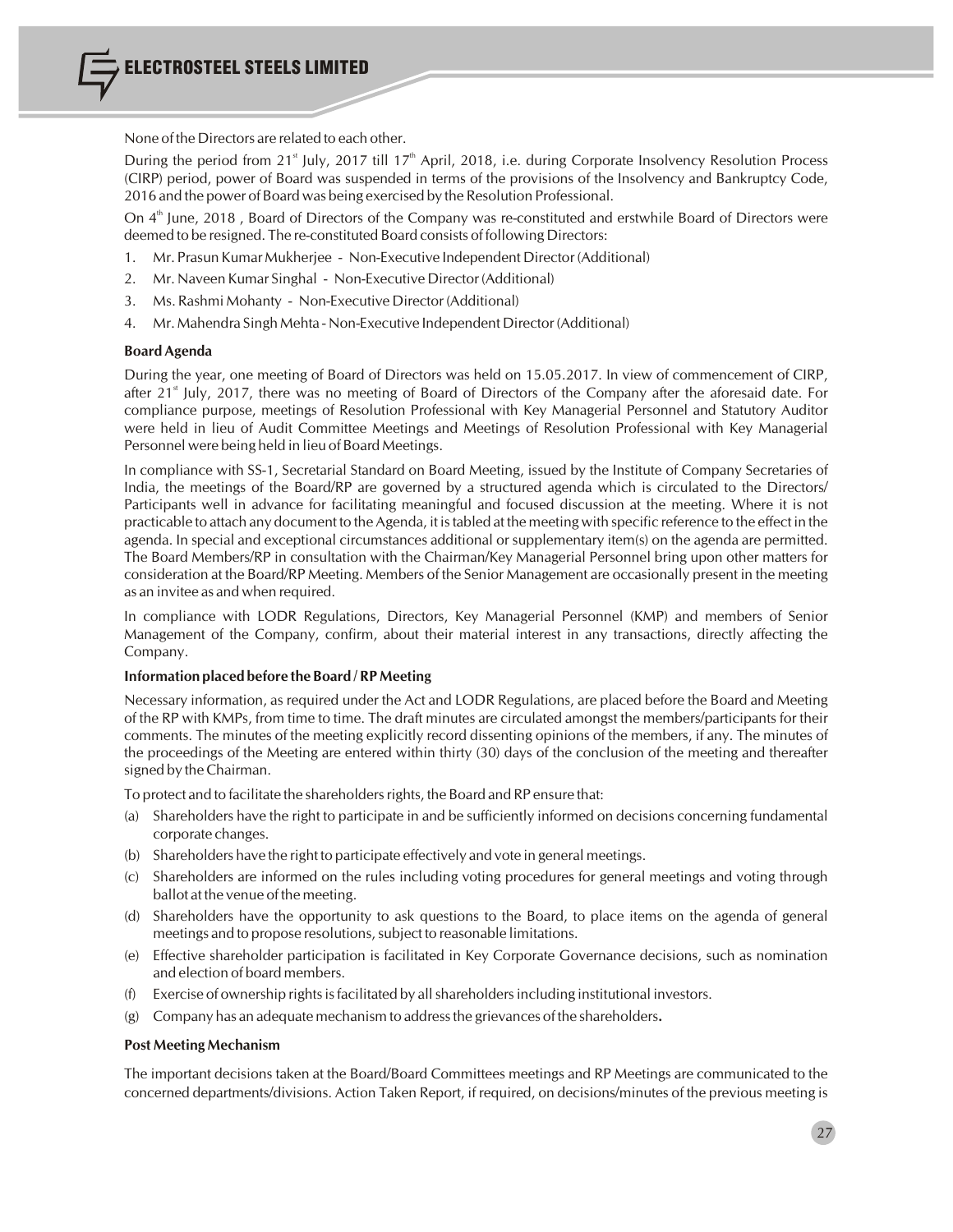placed at the succeeding meetings of the Board/Board committees and Resolution Professional Meetings for noting. The Company also files the reports, statements, documents and other information, if any, with NSE & BSE on the electronic platform as specified in LODR Regulations.

#### **Number of Board Meetings/Resolution Professional (RP) Meeting held and attended by Directors**

Corporate Insolvency Resolution Process was commenced as on 21<sup>st</sup> July 2017. During the tenure of CIRP period, power of the Board was suspended and its vested with Resolution Professional.

During the year, 1 (one) meeting of the Board of Directors and 3(three) Meetings of Resolution Professional with KMPs in lieu of Board were held and the gap between the consecutive meetings did not exceed one hundred and twenty days. The necessary quorum was present for all meetings. The dates on which the Board meeting and RP meetings in lieu of Board were held are as follows :

| Date       | <b>Meeting</b>                                                   |
|------------|------------------------------------------------------------------|
| 15.05.2017 | Meeting of Board of Directors                                    |
| 12.08.2017 | Meeting of Resolution Professional with Key Managerial Personnel |
| 14.11.2017 | Meeting of Resolution Professional with Key Managerial Personnel |
| 12.02.2018 | Meeting of Resolution Professional with Key Managerial Personnel |

The attendance record of each of the Directors at the Board meetings and RP meetings during the year ended 31st March 2018 and of the lastAnnual General Meeting is as under:

| Name of Directors         | No of Board Meetings<br>during the year 2017-18* |                              |                 | <b>Attendance</b><br>at the Last AGM |
|---------------------------|--------------------------------------------------|------------------------------|-----------------|--------------------------------------|
|                           | Held                                             | <b>Entitled</b><br>to attend | <b>Attended</b> | Yes/No                               |
| Mr. Devaprasad Mozumder   |                                                  |                              |                 | N <sub>0</sub>                       |
| Ms. Jayantika Ganguly     |                                                  |                              |                 | No                                   |
| Mr. Jinendra Kumar Jain   |                                                  |                              |                 | N <sub>0</sub>                       |
| Mr. Lalit Kumar Singhi    |                                                  |                              |                 | N <sub>0</sub>                       |
| Mr. Naresh Pachisia       |                                                  |                              |                 | N <sub>0</sub>                       |
| Mr. Rajkumar Khanna       |                                                  |                              |                 | No                                   |
| Mr. Sunil V Diwakar       |                                                  |                              |                 | No                                   |
| Mr. Umang Kejriwal        |                                                  |                              |                 | N <sub>0</sub>                       |
| Mr. Rama Shankar Singh    |                                                  |                              |                 | No                                   |
| Mr. Pradeep Kumar Mishra# |                                                  |                              |                 | No                                   |

# resigned from the Board w.e.f.  $5<sup>th</sup>$  July 2017.

\*During the year, after commencement of CIRP, there was no Meeting of Directors.

The attendance record of Resolution Professional Meetings with KMPs during the year ended 31st March 2018 and of the last Annual General Meeting is as under:

| Name of Directors     | No of Meeting of Resolution with KMPs<br>during the year 2017-18* |                              |                 | <b>Attendance</b><br>at the Last AGM |
|-----------------------|-------------------------------------------------------------------|------------------------------|-----------------|--------------------------------------|
|                       | <b>Held</b>                                                       | <b>Entitled</b><br>to attend | <b>Attended</b> | Yes/No                               |
| Mr. Dhaivat Anjaria   |                                                                   |                              |                 | Yes                                  |
| Mr. Ashutosh Agarwal  |                                                                   |                              |                 | N <sub>0</sub>                       |
| Mr. Sunil Katial      |                                                                   |                              |                 | N <sub>0</sub>                       |
| Mr. Binaya Kumar Dash |                                                                   |                              |                 | Yes                                  |

\*During the year, after commencement of CIRP, there was no Meeting of Directors. At the Annual General Meeting, RP chaired and conducted the Meeting.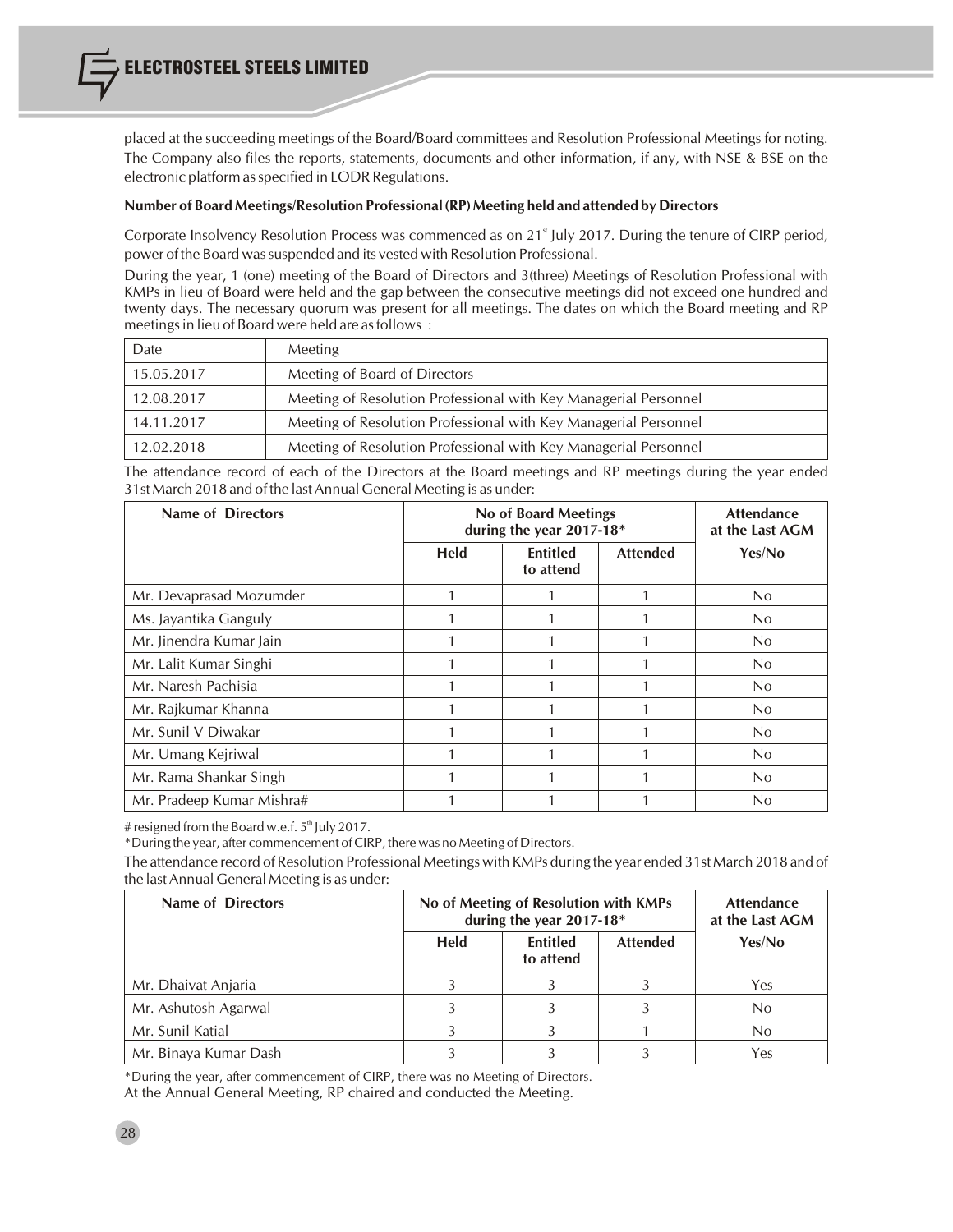#### **INDEPENDENT DIRECTORS**

In terms of the requirement of the Act and LODR Regulations, the shareholders of the Company in the Annual General Meeting approve the appointment of Independent Director. The Company issues formal letter of appointment to the Independent Director which, inter-alia, explains the role, functions, duties and responsibilities expected from him/her as a Director of the Company. The brief terms and conditions for appointment as an Independent Director is available on Company's website www.electrosteelsteels.com.

All Independent Directors have given declaration that there has been no change in the circumstances which may affect their status as an independent director and they meet the criteria of independence as enumerated in the Act and LODR Regulations. The Independent Directors have also affirmed that they have abided by the provisions specified in Schedule IV to the Act.

During the year, in view of commencement of CIRP and suspension of power of Board, there was no Meeting of Independent Directors.

#### **CODE OFCONDUCT**

The Board of Directors has laid down, the Code of Conduct ("Code") of the Company for all Board Members and Senior Management of the Company. The Code of Conduct has incorporated duties of Independent Directors as laid down in the Act. The Board Members and Senior Management have conducted themselves so as to meet the expectations of operational transparency to stakeholders while at the same time maintaining confidentiality of information in order to foster a culture of good decision making. The code anchors ethical and legal behavior within the organization. The Code is posted on the website of the Company www.electrosteelsteels.com.

All Board Members and Senior Management Personnel have confirmed compliance with the Code on an annual basis and the declaration to the effect signed by the Chief Executive Officer forms part of this Report.

#### **CODES UNDER SEBI (PROHIBITION OF INSIDER TRADING) REGULATIONS, 2015**

The Board of Directors pursuant to the requirement of the SEBI (Prohibition of Insider Trading) Regulations, 2015 adopted w.e.f 15th May, 2015: (1) Code of Conduct to Regulate, Monitor and Report Trading by Insiders and (2) Code of Practices and Procedures for Fair Disclosure of Unpublished Price Sensitive Information (Code for Fair Disclosure). These Codes ensure that Board Members, KMPs and members of Senior Management shall conduct themselves so as to meet the expectations of operational transparency to stakeholder. While at the same time maintaining confidentiality of information in order to foster a culture of good decision making. All the Board Members and Senior Management Personnel have confirmed compliance with the Code. All the Directors, Promoters, employees and third parties as defined in the Code etc., who could have access to the Unpublished Price Sensitive Information of the Company are governed by this Code. The Code for Fair Disclosure is available on the Company's website www.electrosteelsteels.com

#### **FAMILARIZATION PROGRAMMES**

The familiarization programmes for the Independent Directors has not been conducted during the financial year, as the Board was suspended during the CIRP.

#### **BOARD EVALUATION**

During the year, in view of commencement of CIRP and suspension of powers of Board, there was no evaluation of Board, though the following may be considered for evaluation purpose :

- (1) The Composition and roles and responsibilities of the Board are in compliance with the requirement of the CompaniesAct, 2013 and LODR Regulations.
- (2) The Board has an optimum composition which brings diversity, experience, specialized skills and expertise. The information to the Board and its committee is disseminated in structured manner well in advance to enable the Membersto prepare diligently for the meetings.
- (3) The agenda papers circulated to the Board help the members to understand the company's vision & strategy, keep members abreast of trends and issues affecting the Company and to broadly understand the business it is governing, which helpsin taking informed decisions after detailed deliberations and considerations.
- (4) The Board through delegation of authorities to the Committee, Key Managerial Personnel demonstrates good understanding of strategy and focus on relevant area and engages on important company matters at oversight level and not management level.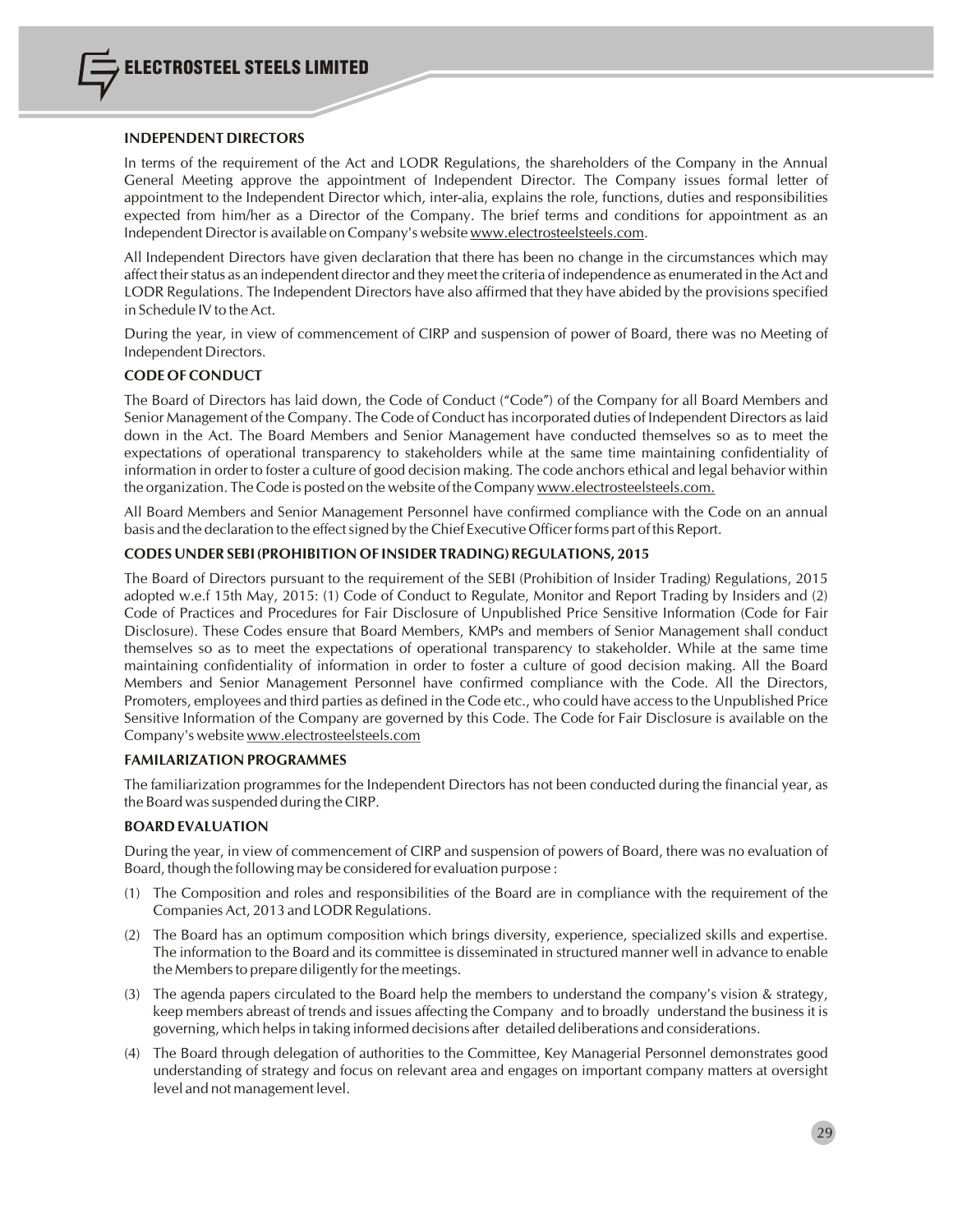

(5) The Board rigorously monitors the Company's performance along with the ability to understand and deal with factors having a significant bearing.

#### **CEO & CFO CERTIFICATE**

An annual Compliance Certificate from the CEO and CFO of the Company pursuant to Regulation 17(8) of LODR Regulations, 2015 is placed before the Steering Committee Meeting.

The CEO and CFO also give a quarterly certification while placing the Financial Results before the Board/Resolution Professional meeting pursuant to Regulation 33(2) of LODR Regulations, 2015.

#### **DISCLOSURE REGARDING RE-APPOINTMENT OF DIRECTOR**

The brief Resume and other information required to be disclosed under this Section is provided in the Notice of the Annual General Meeting.

#### **BOARD COMMITTEES**

The Company has four Board level committees:

- (a) Audit Committee
- (b) Nomination & Remuneration Committee
- (c) Stakeholders' Relationship Committee
- (d) Corporate Social Responsibility Committee

The Board is authorized to constitute additional functional committees, from time to time, depending on business needs.

During the year, the Board and RP were responsible for constituting, assigning, co-opting and fixing the terms and reference of various committees. The minutes of all the Board and Committee and RP meetings are placed before the Board and noted by the Directors and Members present at the meeting. The particulars of composition of various committees of Board are also available on the website of the Company. The role and composition of the Committees including the number of meeting(s) held and the related attendance during the financial year 2017-18 are asfollows:

#### **AUDIT COMMITTEE**

The Audit Committee of the Company isin line with the Act and Rules made therein and LODR Regulations. The role of the Audit Committee includes the powers as stipulated in the aforesaid Regulations and Act.

#### **Terms of Reference**

The brief terms of reference of the Audit Committee, inter-alia, includesthe following:

- (a) the recommendation for appointment, remuneration and terms of appointment of auditors of the Company;
- (b) review and monitor the auditor'sindependence and performance and effectiveness of audit process;
- (c) reviewing, with the management, the quarterly and Annual Financial Statements along with Auditor's Report thereon before submission to the Board for approval;
- (d) approval or any subsequent modification of transactions of the company with related parties; if any;
- (e) scrutiny of inter-corporate loans and investments;
- (f) reviewing, with the management, performance of Statutory and Internal Auditors, adequacy of the Internal Control Systems;
- (g) discussion with internal auditors of any significant findings and follow up there on;
- (h) to review the functioning of the Whistle Blower/Vigil Mechanism;
- (i) to review the Internal FinancialControl and Risk Management System; and
- (j) to look afterthe valuation of Assets

The Audit Committee may also review such other matters as considered appropriate by it or referred to it by the Board.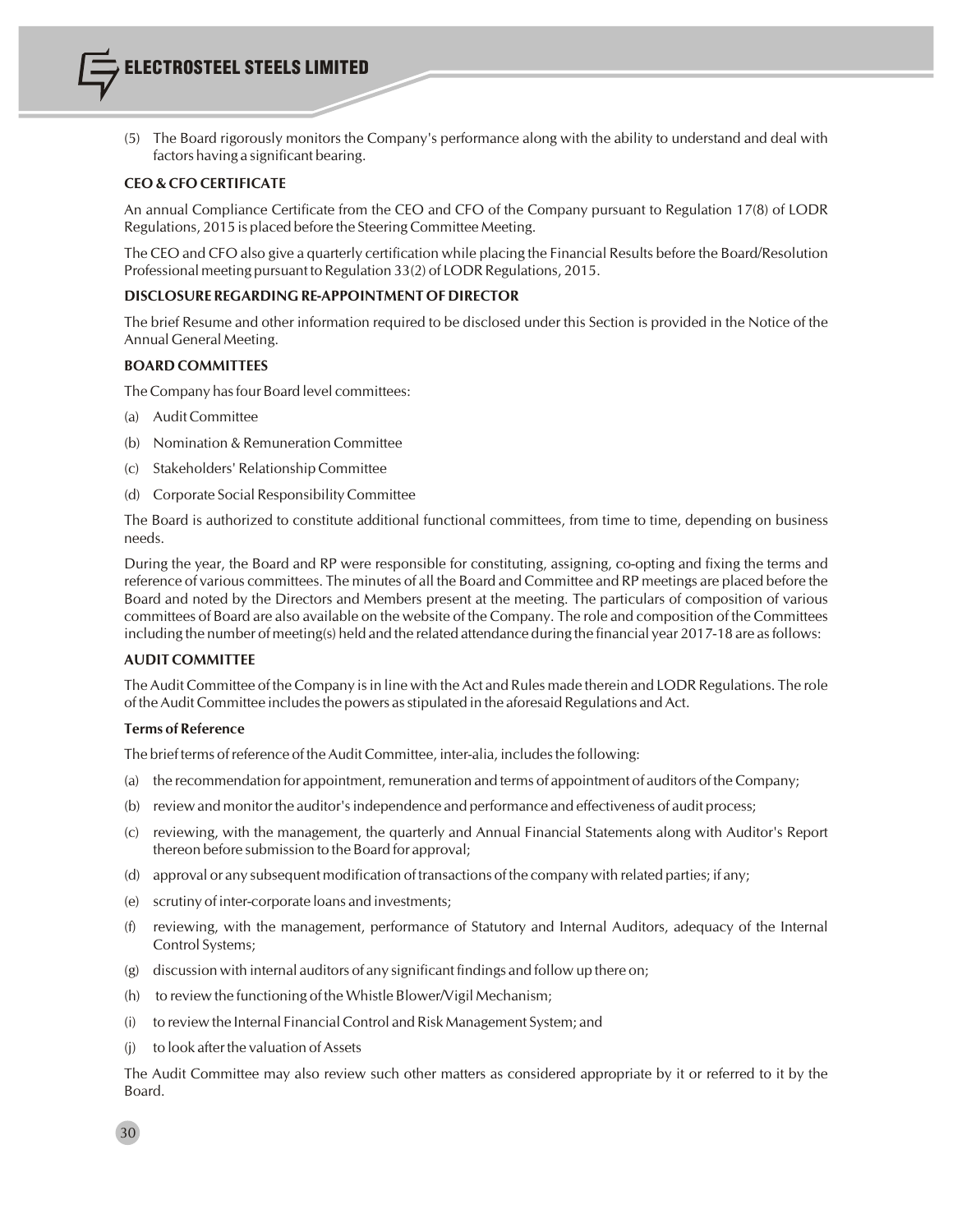#### **Composition**

The composition of the Audit Committee is in accordance with the requirements of the Act and Listing Obligation Disclosure Requirements (LODR) Regulation. As on 31<sup>st</sup> March, 2018, the Committee comprised of 3 Directors out of which 2 Directors including the Chairman are independent. All members of the Audit Committee are financially literate and have accounting orrelated financial management expertise.

Mr. Rajkumar Khanna (Chairman), Mr. Naresh Pachisia and Mr. Rama Shankar Singh are the members as on 31<sup>st</sup> March, 2018. The Company Secretary acts as Secretary to the Committee.

The Audit Committee is normally attended by CFO, representatives of Statutory Auditors, representatives of Internal Auditors and Senior Executives of the Company, if required. The Cost Auditor appointed by the Company attended the Audit Committee meeting, where Cost Audit Reports were discussed.

Pursuant to completion of Corporate Insolvency Resolution Process, on 12<sup>th</sup> July, 2018, the Audit Committee was re-constituted and consists of the following Directors:

- 1. Mr. Prasun Kumar Mukherjee, Non-Executive Independent Director Chairman
- 2. Mr. Naveen Kumar Singhal, Non-Executive Director Member
- 3. Mr. Mahendra Singh Mehta, Non-Executive Independent Director Member

#### **Meetings and Attendance:**

During the year 1 (one) Audit Committee Meeting held on 15th May 2017.The necessary quorum was present at the meeting. The details of attendance of members are as under:

| Name of the Members    | <b>Number of Meetings</b><br>during the year 2017-18 |                 |  |
|------------------------|------------------------------------------------------|-----------------|--|
|                        | <b>Held</b>                                          | <b>Attended</b> |  |
| Mr. Rajkumar Khanna    |                                                      |                 |  |
| Mr. Naresh Pachisia    |                                                      |                 |  |
| Mr. Rama Shankar Singh |                                                      |                 |  |

During the year 3(three) Meetings of Resolution Professional with KMPs and Statutory Auditors were held in lieu of Audit Committee Meeting on 12<sup>th</sup> August 2017,14<sup>th</sup> November 2017 and 12<sup>th</sup> February, 2018. The necessary quorum was present for all meetings. The details of attendance of members are as under:

| Name of the Persons  | Number of RP Meetings in lieu of Audit<br>Committee held during the year 2017-18 |                 |  |
|----------------------|----------------------------------------------------------------------------------|-----------------|--|
|                      | Held                                                                             | <b>Attended</b> |  |
| Mr. Dhaivat Anjaria  |                                                                                  |                 |  |
| Mr Ashutosh Agarwal  |                                                                                  |                 |  |
| Mr Sunil Katial      |                                                                                  |                 |  |
| Mr Binaya Kumar Dash |                                                                                  |                 |  |

#### **NOMINATION & REMUNERATION COMMITTEE**

The Company has in place a "Nomination & Remuneration Committee" and role of the Committee; inter-alia includes the following:

- (a) recommending to the Board Remuneration Policy for its Directors, Key Managerial Personnel and Senior Management Personnel i.e. one level below the Board;
- (b) formulation of criteria for evaluation of Independent Directors and the Board;
- (c) devising a policy on Board diversity;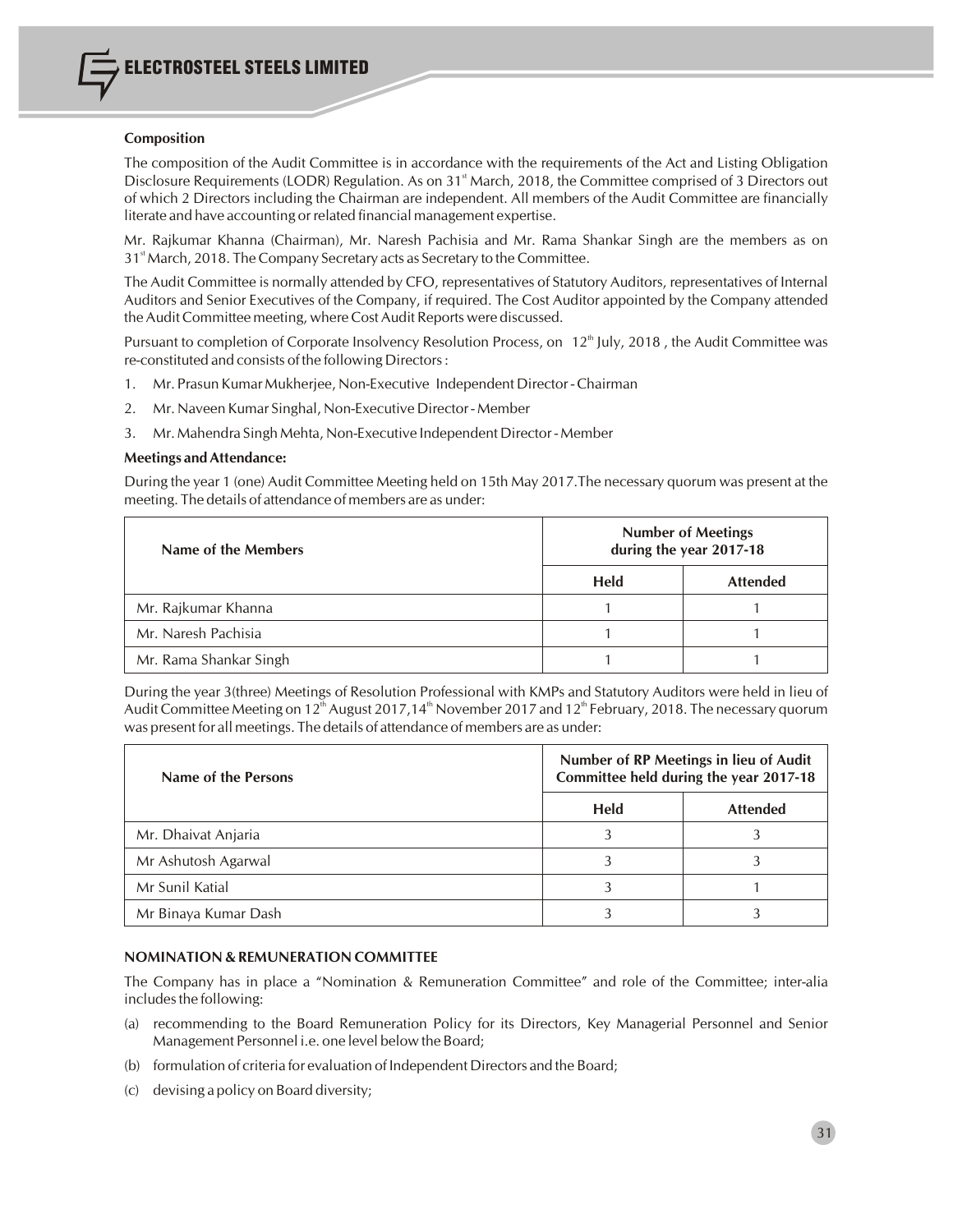- (d) identify persons who are qualified to become directors and who may be appointed in Senior Management in accordance to criteria laid down and recommend to the Board their appointment and removal;
- (e) to recommend extension or continuation of the term of appointment of Independent Director (IDs), on the basis ofreport of performance evaluation of Ids;
- (f) to carry out any other functions as is referred by the Board, from time to time, or referred by any statutory notification/amendment or modification, as may be applicable.

#### **Composition, Meeting and Attendance:**

The composition of the Committee is in compliance with the Act and Rules made therein and LODR Regulations. As on 31<sup><sup>st</sup> March, 2018, the Committee comprised of three (3) Non-Executive Directors out of which two (2) including</sup> the Chairman are independent. Mr. Jinendra Kumar Jain (Chairman), Mr. Naresh Pachisia and Mr. Lalit Kumar Singhi are members of the Committee. The Company Secretary acts as Secretary to the Committee. No Committee meeting was held during the year 2017-18.

Pursuant to completion of Corporate Insolvency Resolution Process, on  $12<sup>th</sup>$  July, 2018 the Nomination & Remuneration Committee was re-constituted and consists of the following Directors:

- 1. Mr. Prasun Kumar Mukherjee, Non-Executive Independent Director Chairman
- 2. Mr. Naveen Kumar Singhal, Non-Executive Director Member
- 3. Mr. Mahendra Singh Mehta, Non-Executive Independent Director Member

#### **EVALUATION OF INDEPENDENT DIRECTOR(S)**

In view of commence of CIRP on 21<sup>st</sup> July, 2017 and suspension of power of Board of Directors, there was no Meeting of Board to evaluate performance of Independent Directors.

#### **PERFORMANCE EVALUATION CRITERIA FOR INDEPENDENT DIRECTORS**

The Board had approved and adopted Code of Conduct as detailed in Schedule IV of the Act, as criteria for evaluation of performance of Directors. The Code of Conduct adopted is a guide to the professional conduct for the Independent Directors. Adherence to these standards by Independent Directors and fulfillment of their responsibilities in a professional and faithful manner promotes confidence of the investment community, particularly minority shareholders, regulators and stakeholders in the institution of the Independent Directors. The Nomination & Remuneration Committee evaluates the performance of each Member of the Board including Independent Directors. During the year, in view of suspension of Board, there was no evaluation of Board Members and Independent Directors.

#### **REMUNERATION POLICY**

The Company follows a policy on remuneration of Directors, Key Managerial Personnel and Senior Management. The policy, inter-alia, ensures that:-

- (a) The level and composition of remuneration is reasonable and sufficient to attract, retain and motivate Directors of the quality required to run the Company successfully.
- (b) Relationship of remuneration to performance is clear and meets appropriate performance benchmark.
- (c) Remuneration to Directors, Key Managerial Personnel and Senior Management involves a balance between fixed and incentive pay reflecting short and long term performance objectives appropriate to the working of the Company and its goals.

During the year, there was no remuneration paid to Whole Time Director.

During the year, the Non-Executive Directors of the Company were paid sitting fees of Rs 5000/-each for attending each meeting of the Board and Committee thereof, which are within the limits of the Act. With effect from  $4<sup>m</sup>$  June, 2018 i.e. from the date of re-constitution of the Board of Directors, Independent Directors are paid sitting fees of Rs. 50,000 for attending the Board Meeting and Rs. 25,000 for attending the Committee Meetings. Non-Executive Directors are also entitled for reimbursement of expenses for attending the Shareholders Meetings, Board Meetings and Committee Meetings.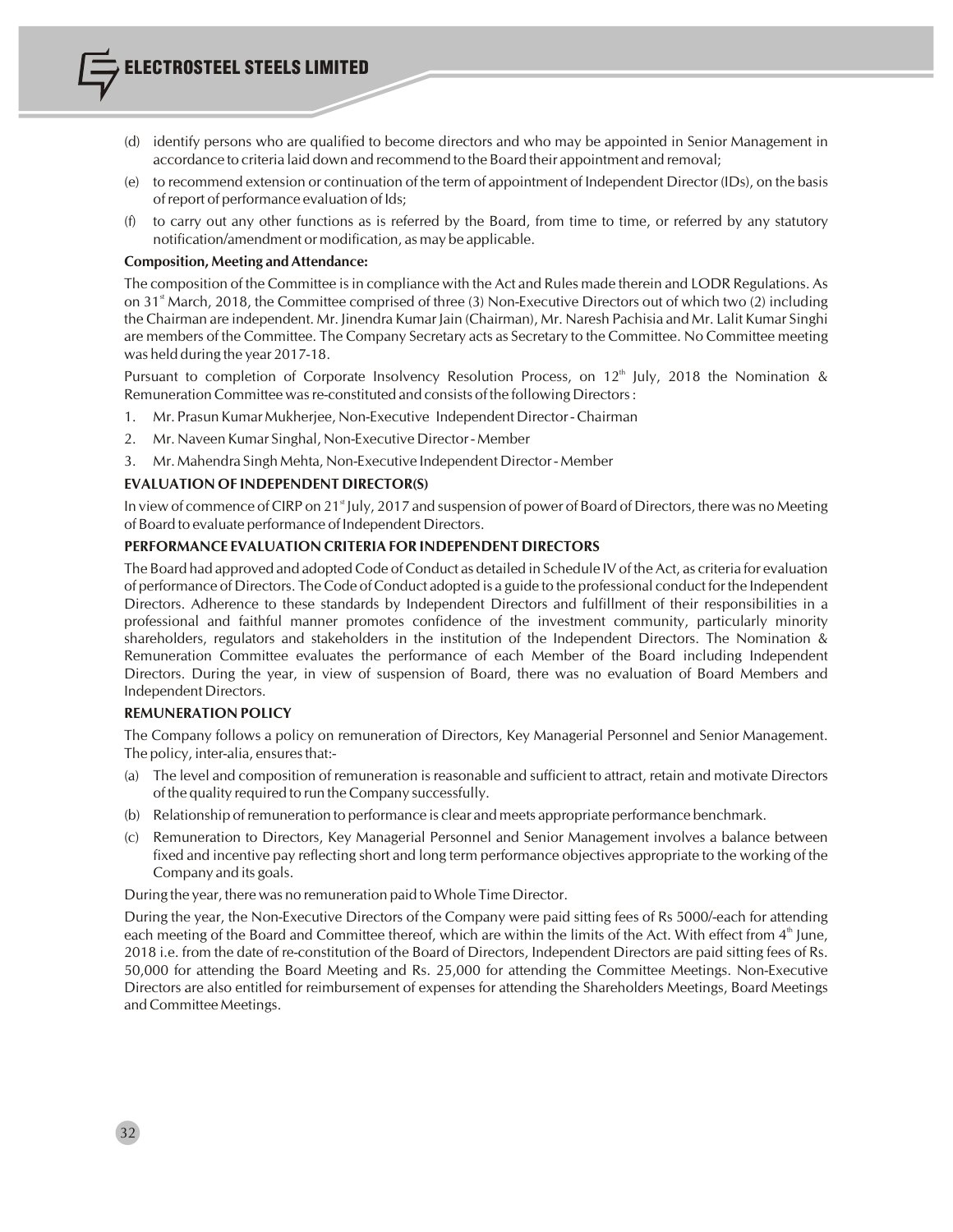#### **DETAILS OF SITTINGS FEES PAID TO NON-EXECUTIVE DIRECTORS**

During the year, the Company has not made any payment to Non-Executive Directors exceptsitting feesfor attending Board and Committee Meetings as detailed hereunder:

| Name of the Director     | <b>Sitting Fees (Rs)</b> |  |
|--------------------------|--------------------------|--|
| Mr. Devaprasad Mozumder  | 5000                     |  |
| Ms. Jayantika Ganguly    | 5000                     |  |
| Mr. Jinendra Kumar Jain  | 5000                     |  |
| Mr. Naresh Pachisia      | 10,000                   |  |
| Mr. Rajkumar Khanna      | 10,000                   |  |
| Mr. Umang Kejriwal       | 5000                     |  |
| Mr. Pradeep Kumar Mishra | 5000                     |  |
| Mr. Lalit kumar Singhi   | 5000                     |  |

The criteria for payments to Non-Executive Directors is included in the remuneration policy and the same is available on the website of the Company www.electrosteelsteels.com.

The Company has no pecuniary relationship or transactions with its Non-Executive Directors other than their holding of shares in the company, payment of sitting fees and reimbursement of expenses to them for discharging their service in the Company.

| Details of Equity Shares/Non-Convertible instruments held by Non-Executive Directors as on 31 <sup>st</sup> March 2018: |  |
|-------------------------------------------------------------------------------------------------------------------------|--|
|                                                                                                                         |  |

| Name of the Director   | No of Equity Shares | <b>Non-Convertible Debentures</b> |
|------------------------|---------------------|-----------------------------------|
| Mr. Umang Kejriwal     | 5,17,000            | Nil                               |
| Mr. Naresh Paschisa    | 50,000              | Nil                               |
| Mr. Lalit Kumar Singhi | 10,000              | Nil                               |
| Mr. Rama Shankar Singh | 2,00,000            | nil                               |

The details of the shareholding of Non-Executive Directors proposed to be re-appointed at the ensuing Annual General Meeting are detailed in the Notice.

The Company does not have Employee Stock Option Scheme.

#### **STAKEHOLDERS' RELATIONSHIP COMMITTEE**

The Company has in place a Stakeholders' Relationship Committee to provide quality and efficient services to the investors and to align and streamline the process ofshare transfer, investors' grievance, etc. during the year.

As a Policy, the Committee would meet, as and when required, inter alia to look into the unresolved grievances, if any, of the security holders relating to transfer of shares, non-receipt of Annual Reports, issue of duplicate shares etc.

During the year, in view of commencement of CIRP and suspension of power of Board of Directors, there was no Meeting of Stakeholders Relationship Committee.

#### **Composition, Meeting and Attendance:**

As on 31st March, 2018, the Committee comprised of three (3) Non-Executive Directors. Mr. Lalit Kumar Singhi (Chairman), Mr. Naresh Pachisia and Mr. Rama Shankar Singh are the members of the Committee. The Company Secretary acts as Secretary to the Committee. During the financial year ended 31st March, 2018, no Committee meeting was held.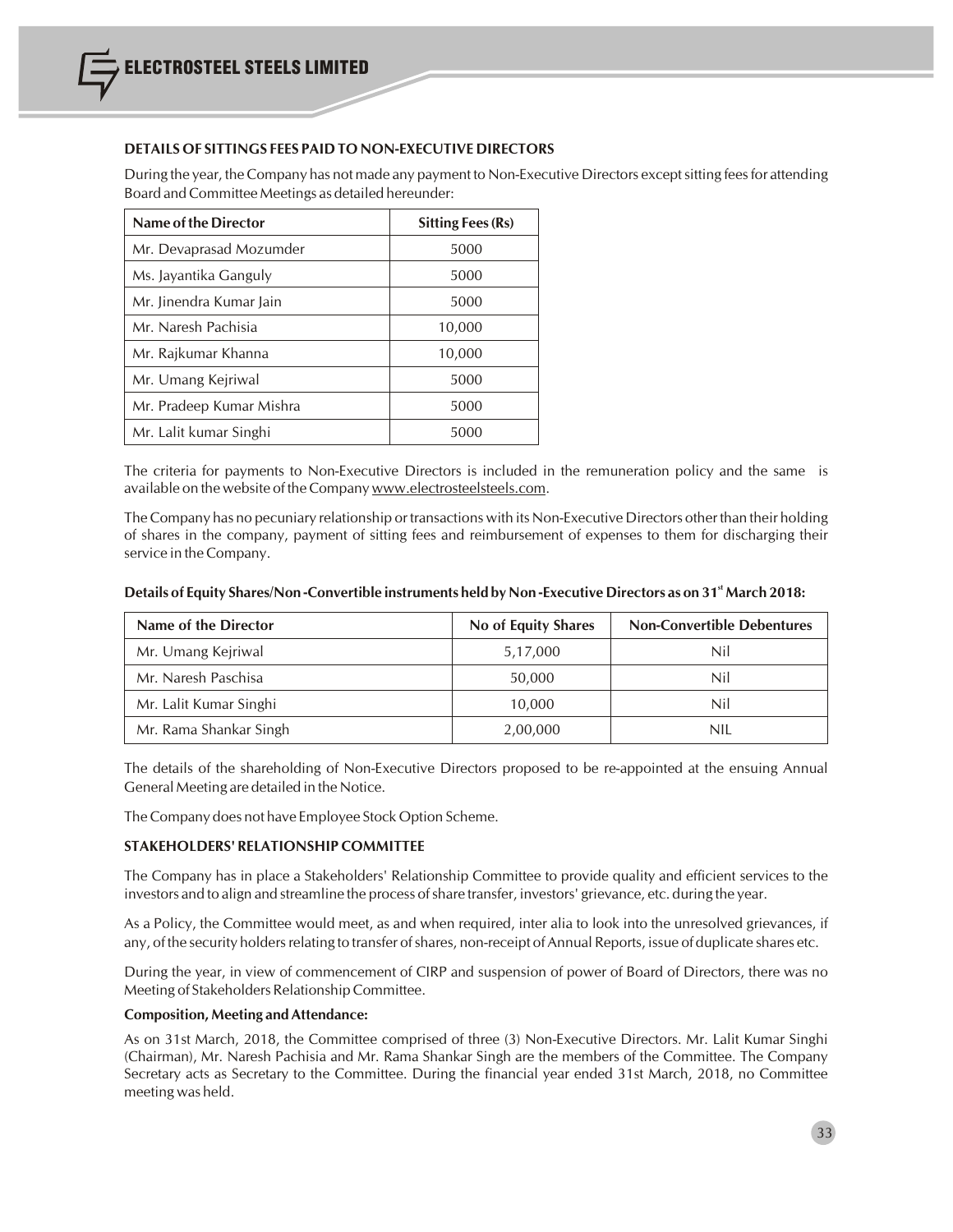On 12th July, 2018 pursuant to completion of CIRP, the Stakeholders' Relationship Committee was re-constituted and consists of the following Directors:

- 1. Mr. Prasun Kumar Mukherjee, Non-Executive Independent Director Chairman
- 2. Mr. Naveen Kumar Singhal, Non-Executive Director Member
- 3. Ms. Rashmi Mohanty, Non-Executive Director Member

#### **COMPLIANCE OFFICER**

Mr. Binaya Kumar Dash, Company Secretary of the Company acts as Compliance Officer for complying with the requirements of LODR Regulations.

#### **INVESTOR'S COMPLAINTS/GREIVANCE REDRESSAL MECHANISM**

Details of Investors Complaints received and redressed during the year:-

| <b>Opening Balance</b> | <b>Received during</b><br>the year | <b>Resolved during</b><br>the year | <b>Closing Balance</b> |
|------------------------|------------------------------------|------------------------------------|------------------------|
| NIL                    |                                    |                                    | <b>NIL</b>             |

It is the endeavor of the Company to attend investors' complaints and other correspondence within 15 days except where constrained by disputes or legal impediments. The Company ensures that adequate steps are taken for expeditious redressal of investors complaints. In terms of SEBI circular, the Company has obtained necessary SCORES (SEBI Complaints Redressal System) authentication. This hasfacilitated the investorsto view online status of the action taken against the complaints made by logging on to SEBI's website. In terms of LODR, a statement giving the number of complaints pending at the beginning of the quarter, received and disposed off during the quarter and unresolved at the end of the quarter is submitted to the Stock Exchange(s) as well as placed before the Board. As on date of the Report, the Company affirms that no shareholder's complaint was lying pending.

#### **CORPORATE SOCIAL RESPONSIBILITY (CSR) COMMITTEE**

The CSR Committee was constituted in terms of the requirement of the Act. The terms of reference of the Committee, inter-alia, are as follows:

- (a) To formulate and recommend to the Board, a Corporate Social Responsibility Policy which shall indicate the activities to be undertaken by the Company as specified in Schedule VII of the Act, as amended from time to time, excluding the activities undertaken in pursuance of normal course of business of the Company;
- (b) To recommend the amount of expenditure to be incurred on the activities referred to in clause (a);
- (c) To monitor the Corporate Social Responsibility Policy of the Company, from time to time and
- (d) To institute a transparent monitoring mechanism for implementation of the CSR projects or programs or activities to be undertaken by the Company, from time to time.

#### **Composition, Meeting and Attendance:**

The composition of the Committee is in compliance with the Act read with Rules made therein. As on 31st March, 2018, the Committee comprised of an Independent Director and two Non-Executive Directors of the Company.

Mr. Lalit Kumar Singhi (Chairman), Mr. Naresh Pachisia and Mr. Rama Shankar Singh were the members of the Committee as on 31st March, 2018. The Company Secretary acts as Secretary to the Committee.

During the financial year ended 31st March, 2018, no Committee meeting was held.

On 12th July, 2018 pursuant to completion of CIRP, the Corporate Social Responsibility Committee was reconstituted and consists of the following Directors:

- 1. Mr. Prasun Kumar Mukherjee, Non-Executive Independent Director Chairman
- 2. Mr. Naveen Kumar Singhal, Non-Executive Director Member
- 3. Ms. Rashmi Mohanty, Non-Executive Director Member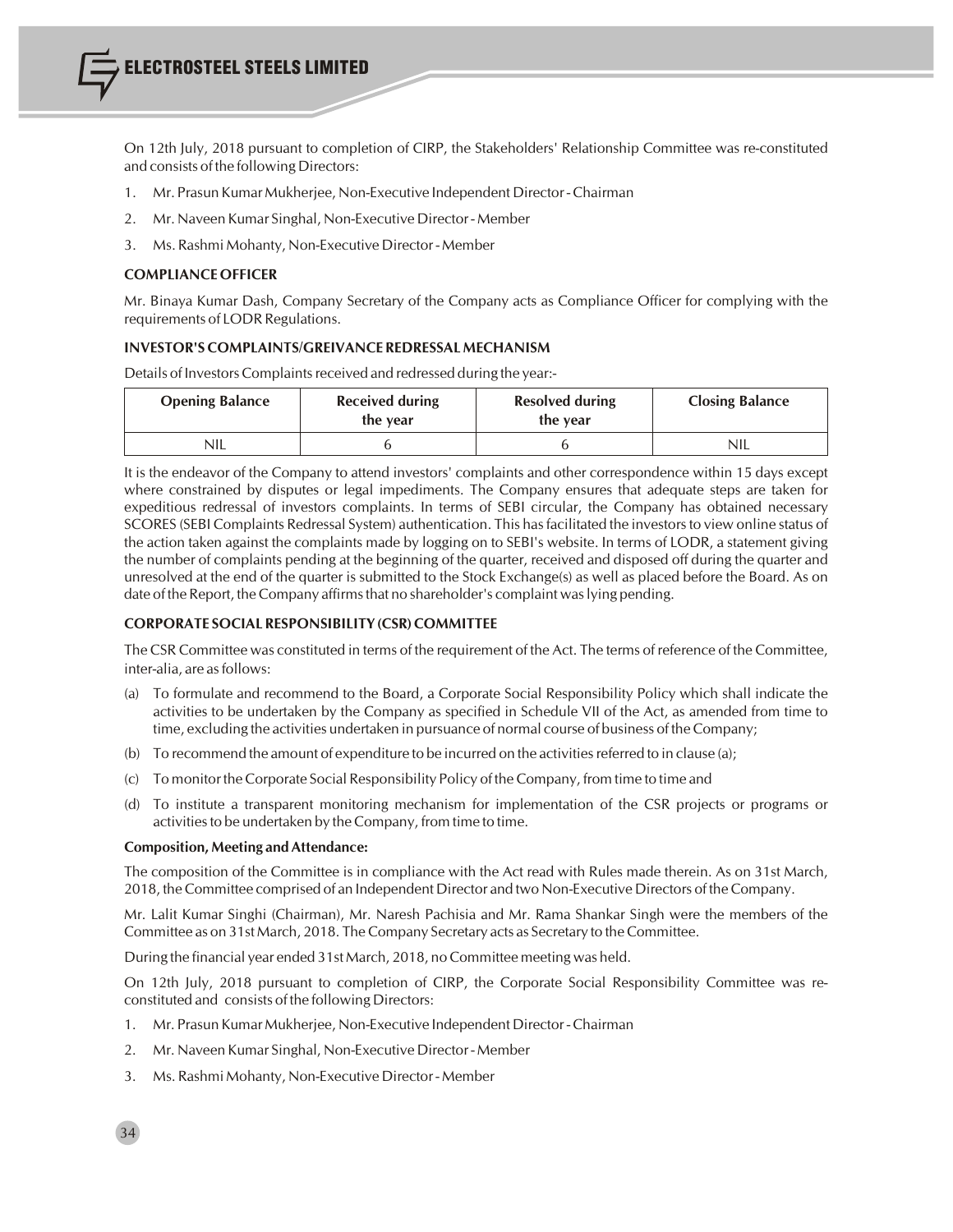#### **GENERAL BODY MEETINGS :**

#### **(A) ANNUAL GENERAL MEETINGS (AGMs):**

The location and time of last three AGMs held are as under:

| No.      | <b>Financial Year &amp;</b><br>Time | <b>Date</b> | <b>Venue</b>                                                                                      | No. of Special<br><b>Resolution(s)</b> passed |
|----------|-------------------------------------|-------------|---------------------------------------------------------------------------------------------------|-----------------------------------------------|
| 10th AGM | 2016-17<br>01.00 P.M                | 07.11.2017  | Forum Hall, 2nd Floor,<br>Capitol Hill Hotel,<br>Mahatma Gandhi Marg,<br>Main Road, Ranchi-834001 |                                               |
| 9th AGM  | 2015-16<br>04.00 P.M                | 23.09.2016  | Forum Hall, 2nd Floor,<br>Capitol Hill Hotel,<br>Mahatma Gandhi Marg,<br>Main Road, Ranchi-834001 | No special resolution<br>passed               |
| 8th AGM  | 2014-15<br>11.30 A.M                | 11.09.2015  | Prez Hall, Capitol Hill Hotel,<br>Mahatma Gandhi Marg,<br>Main Road, Ranchi-834001                |                                               |

#### **(B) EXTRA-ORDINARY GENERAL MEETING (EGMs):**

No EGMs took place during the Financial Year 2017-18.

#### **(C) DETAILS OF RESOLUTIONS PASSED THROUGH POSTAL BALLOT, THE PERSON WHO CONDUCTED THE POSTAL BALLOT EXERCISE AND DETAILS OFVOTING PATTERN:**

No Postal Ballot took place during the Financial Year 2017-18.

#### **(D) WHETHER ANY SPECIAL RESOLUTION IS PROPOSED TO BE CONDUCTED THROUGH POSTAL BALLOT**

None of the business proposed to be transacted at the ensuing Annual General Meeting requires passing of resolution through postal ballot.

#### **DISCLOSURES**

- The details of the materially significant related party transactions have been disclosed by way of Notes to the Annual Report 2017-18. There are no materially significant related party transactions of the Company which have potential conflict with the interests of the Company at large. The policy on Related Party Transaction as approved by Board of Directors is available on Company's website: http://www.electrosteelsteels.com /investorrelations/pdf/rpt.pdf. The Directors, Key Managerial Personnel and Senior Management i.e. one level below the Board, quarterly disclose to the Board about the material financial and commercial transaction entered, if any, which would have potential conflict with interest of the Company at large.
- Ø The Financial Results have been prepared in accordance with IND-AS notified under Companies (Indian Accounting Standard) Rules, 2015 , as amended by Companies (Indian Accounting Standard ) (Amendment) Rules, 2016. IND-AS has been applicable to the Company with effect from April 1, 2016.The Company implements the Accounting Standards in letter and spirit in the preparation of financial statements taking into consideration the interest of all stakeholders. The financial statements of the Company are audited by M/s. Lodha & Co., Chartered Accountants, Statutory Auditors, who are qualified, independent and competent.
- $\triangleright$  Vigil Mechanism/Whistle Blower Policy

The Company has a vigil mechanism/whistle blower mechanism for its Directors and employees to report genuine concerns or grievances about unethical behavior, actual or suspected fraud or violation of the Company's code of conduct or ethics policy. The mechanism provides for adequate safeguards against victimization of director(s)/ employee(s) and also provides for direct access to the Chairman of the Audit Committee in exceptional cases.

The Whistle Blower Policy covering the details of establishment of such mechanism by the Company is available on the website www.electrosteelsteels.com and the Audit Committee periodically reviews the functioning of the Whistle Blower mechanism. No personnel have been denied accessto the Audit Committee.

- The Company has a mechanism in place to inform Board Members about the risk assessment and minimization procedures. The Company has in place Risk Management Policy and Risk Manual which helps in framing, implementing and monitoring the risk management plan of the Company.
- Ø Demat Suspense Account/Unclaimed Suspense Account:

There are no outstanding shares which are required to be transferred to Suspense Account/Unclaimed Suspense Account.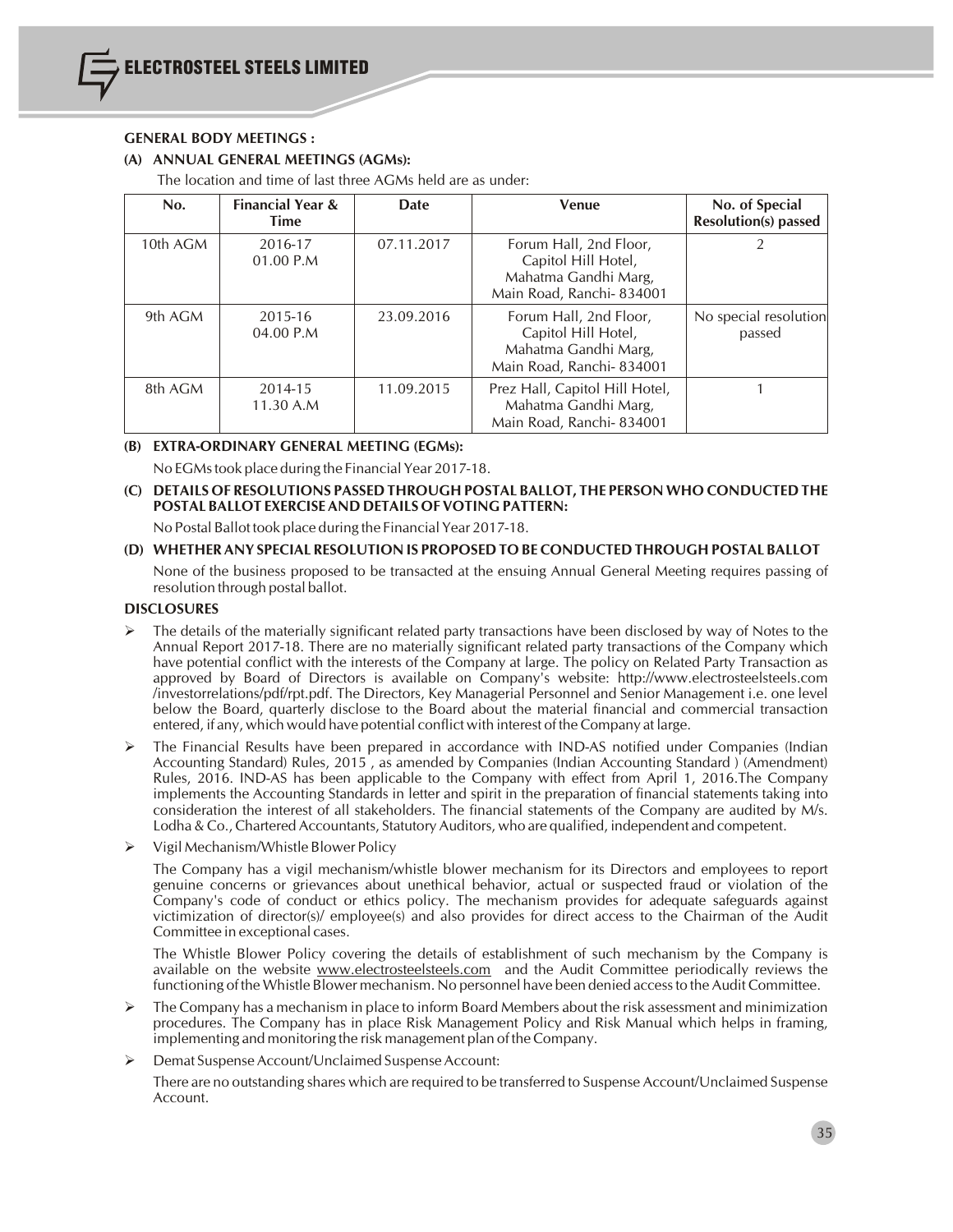ELECTROSTEEL STEELS LIMITED

There has been no instance of non-compliance by the Company on any matter related to Listing Agreement/Regulations, during the last three financial years and no penalties or strictures have been imposed on the Company by the Stock Exchanges or Securities and Exchange Board of India or any otherstatutory authority in thisregard.

However, in view of commencement of Insolvency Resolution Process, the Company could not finalise the Audited Financial Statements for the financlial year 2017-18 within due dates and the Company has received a Notice from one of the Stock exchange, asking to pay the penalty for non-compliance of Listing Regulations. The Company has made application to SEBI, seeking waiver of the penalty.

# **SUBSIDIARY COMPANY**

The Company does not have Subsidiary Company and therefore policy for determining material subsidiaries is not required.

# **MEANS OFCOMMUNICATION**

The Company files the reports, statements, documents, filing, etc. on the electronic platform as specified by both BSE & NSE. The Company has a functional website www.electrosteelsteels.com and isregularly updated. The information disseminated on the website provide for equal, timely and cost efficient access to relevant information by users. Official news releases, if any, are also displayed on the website of the Company.

The audited/un-audited financial results are prepared on the basis of accrual accounting policy and is in accordance with uniform accounting practices adopted. During the period under review, after being approved by Board of Directors/Resolution Professional, the financial results are submitted to BSE & NSE as well as posted on the website of the Company. The financial results are published in the prescribed format under LODR Regulations in English in Financial Express, being a national daily newspaper circulating in the whole orsubstantially the whole of India and in Hindi in Sanmarg, being a daily newspaper circulating in the region where the registered office of the Company is situated. The results are not mailed to the shareholders.

The Company will continue to send Annual Report, Notices, etc. to the shareholders at their e-mail address registered with their Depository Participants and /or Company's RTA.

The Company continues its support to the GREEN INITIATIVES measures of MCA. The shareholders are requested to register and/or update their e-mail address with the Company's RTA, in case shares held in physical mode and with their respective Depository Participants, in case ofshares held in dematerialized mode.

The Company has not made any presentation to the institutional investors/analysis during the year.

Management Discussion & Analysis Report forms part of the Annual Report.

In compliance with the requirement of LODR Regulations, the official website of the Company contains information about its business, shareholding pattern, compliance with corporate governance, contact information of the compliance officer, etc. and the same are updated at any given point of time.

# **GENERAL SHAREHOLDER INFORMATION**

| a) Annual General Meeting:           | <b>Date:</b> 29th September, 2018                                                       |
|--------------------------------------|-----------------------------------------------------------------------------------------|
|                                      | <b>Time</b> : $11:30 A.M.$                                                              |
|                                      | <b>Venue:</b> Capitol Hill Hotel, Mahatma Gandhi Marg, Main Road,<br>Ranchi-834001      |
| $\mathbf{b}$ Financial Year: 2017-18 | $1st$ April – 31 <sup>st</sup> March. The Financial results will be declared as per the |

following schedule:

| <b>Particulars</b>                              | <b>Schedule</b>                                          |  |  |
|-------------------------------------------------|----------------------------------------------------------|--|--|
| Quarter ended 30 <sup>th</sup> June, 2018       | On 29 <sup>th</sup> August, 2018                         |  |  |
| Quarter ending 30 <sup>th</sup> September, 2018 | On or before 14 <sup>th</sup> November, 2018 (Tentative) |  |  |
| Quarter ending 31 <sup>st</sup> December, 2018  | On or before 14 <sup>th</sup> February, 2019 (Tentative) |  |  |
| <b>Annual Audited Results of 2018-19</b>        | On or before 30 <sup>th</sup> May, 2019 (Tentative)      |  |  |

# **c) Dates of Book Closure:** —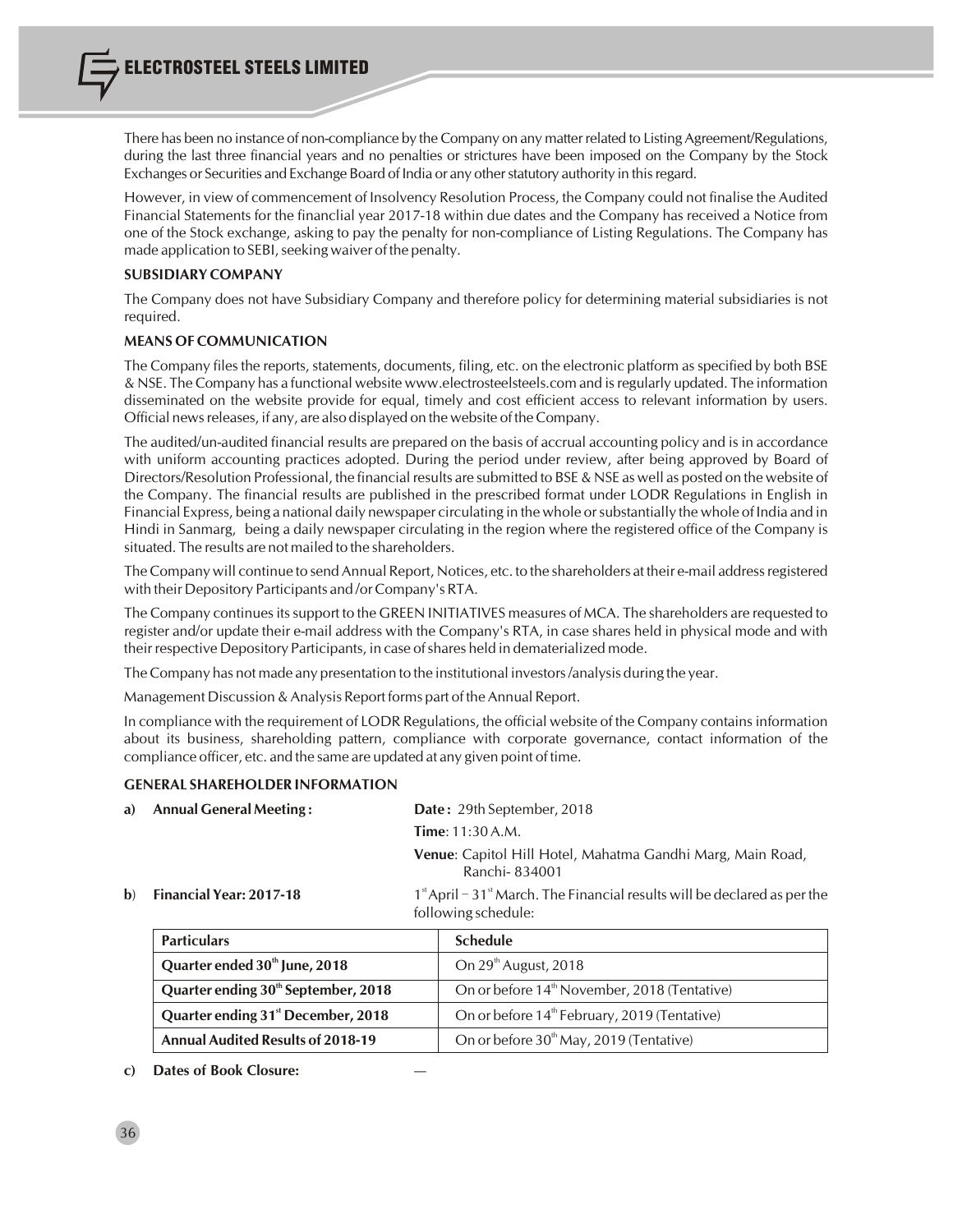ELECTROSTEEL STEELS LIMITED d) Dividend Payment: No dividend has been proposed for the year ended 31<sup>st</sup> March, 2018. **e) Listing on Stock Exchanges:** (i) National Stock Exchange of India Limited (NSE) Exchange Plaza, C-1, Block "G", 5<sup>th</sup> floor, Bandra Kurla Complex, Bandra East, Mumbai-400 051 (ii) BSE Limited New Trading Wing, Rotunda Building, Phiroze Jeejeebhoy Tower, Dalal Street, Mumbai-400 001 The annual listing fees have been paid to both the Stock Exchangesfor the financial year 2018-19. **f) Custodial Feesto Depositories:** The annual custodial fees have been paid for the financial year 2018-19 to National Securities Depository Ltd (NSDL) and Central Depository Services India Ltd (CDSL). **g)** Stock Code: ISIN No. : INE481K01021 National Stock Exchange of India Limited : ELECTROSL

# **h) Market Price Data**

The details of monthly high and low quotations of the equity shares of the Company traded at BSE and NSE during the financial year 2017-18 are given hereunder:

BSE Limited : 533264

| Month             |                              | <b>Bombay Stock Exchange (BSE)</b> |           | <b>National Stock Exchange (NSE)</b> |                             |           |
|-------------------|------------------------------|------------------------------------|-----------|--------------------------------------|-----------------------------|-----------|
|                   | Month's<br><b>High Price</b> | Month's<br><b>Low Price</b>        | Volume    | Month's<br><b>High Price</b>         | Month's<br><b>Low Price</b> | Volume    |
| April 2017        | 6.75                         | 4.41                               | 29148965  | 6.80                                 | 4.40                        | 124551730 |
| May 2017          | 5.75                         | 4.42                               | 8686709   | 5.75                                 | 4.40                        | 32832951  |
| June 2017         | 5.75                         | 3.77                               | 15700783  | 5.70                                 | 3.75                        | 82726976  |
| July 2017         | 5.34                         | 4.21                               | 19996812  | 5.35                                 | 4.15                        | 58398185  |
| August 2017       | 4.75                         | 3.95                               | 8977834   | 4.75                                 | 3.95                        | 28454376  |
| September 2017    | 4.69                         | 3.60                               | 8315989   | 4.65                                 | 3.60                        | 33017747  |
| October 2017      | 7.07                         | 3.76                               | 37620822  | 7.10                                 | 3.75                        | 151791413 |
| November 2017     | 7.20                         | 4.86                               | 33111544  | 7.20                                 | 4.85                        | 139257920 |
| December 2017     | 6.15                         | 5.04                               | 25831954  | 6.15                                 | 5.00                        | 37837716  |
| January 2018      | 7.08                         | 3.88                               | 94659672  | 7.00                                 | 4.00                        | 106382715 |
| February 2018     | 4.94                         | 2.71                               | 137353997 | 5.00                                 | 2.85                        | 132669331 |
| <b>March 2018</b> | 3.40                         | 2.08                               | 150047533 | 3.35                                 | 2.10                        | 108186468 |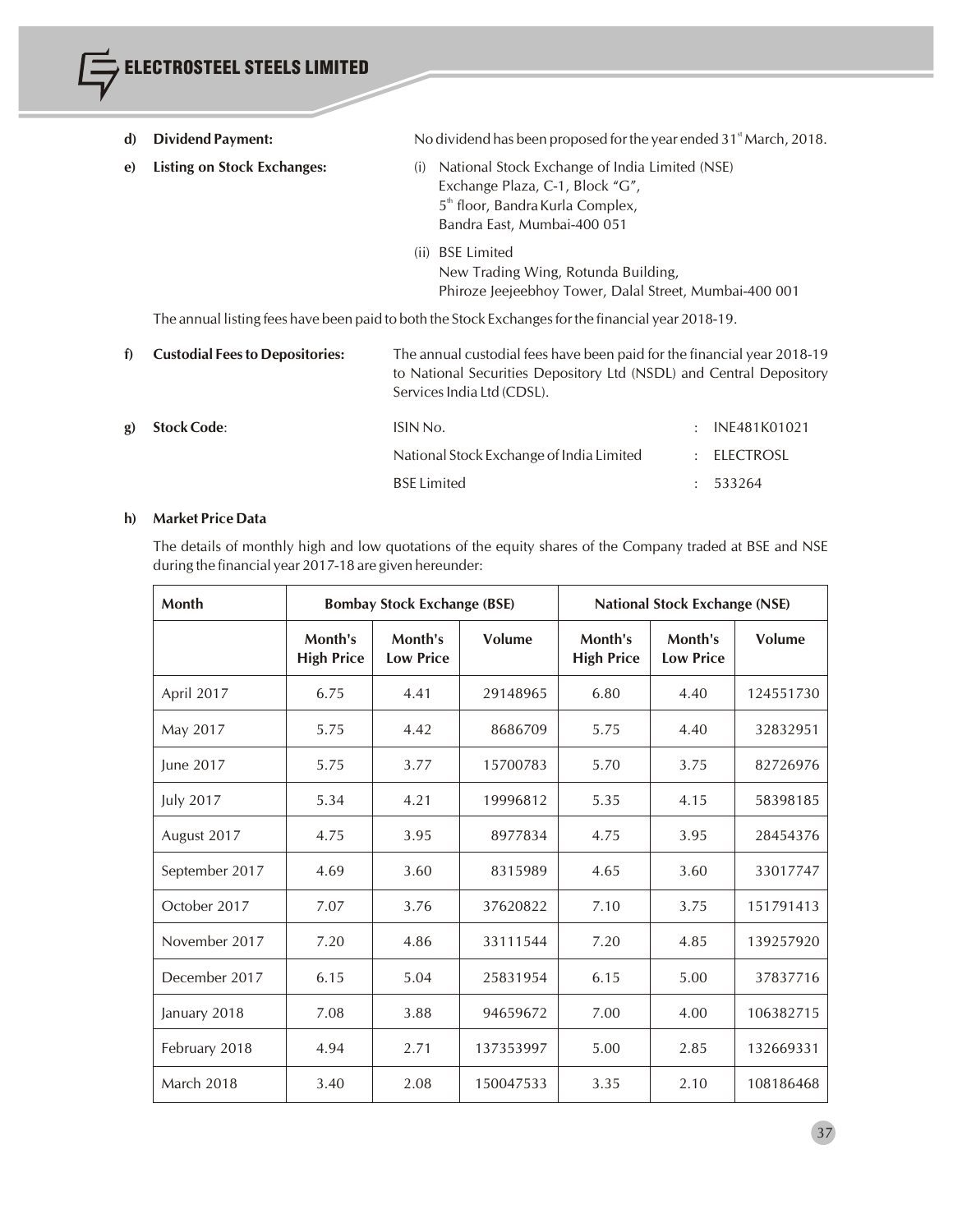# **i) Registrar and Share Transfer Agent:**

Karvy Computershare Private Limited Unit: Electrosteel Steels Limited Karvy Selenium Tower B, Plot 31-32, Gachibowli, Financial District, Nanakramguda, Hyderabad-500 032 Tel: 040 67162222, Fax: 040 23001153, E-mail: einward.ris@karvy.com

# **j) Share Transfer System:**

99.99% of shares of the Company are held in electronic mode. Intimation about transfer/transmission of these sharesto RTA is done through the depositoriesi.e. NSDL & CDSL with no involvement of the Company.

For transfer of shares in physical mode, the transfer documents should be sent to the office of the RTA at the above mentioned address. All share transfers are completed within the stipulated statutory time limit from the date of receipt, provided the documents meet the stipulated requirement of statutory provisions in all respects. The Stakeholders' Relationship Committee has been delegated with the authority to approve transfer and/or transmissions of shares and other related matters.

As envisaged in the LODR Regulations, a certificate for the half year ended  $30<sup>th</sup>$  September, 2017 and 31st March, 2018 confirming all activities in relation to both physical and electronic share transfer facility are maintained by RTA from both the compliance officer of the Company and the authorized representative of RTA, was also submitted to Stock Exchange(s) within stipulated time.

# **k) Dematerialization of Equity Shares:**

The shares of the Company are currently traded only in dematerialized with both the depositories i.e. National Securities Depository Limited (NSDL) and Central Depository Services (India) Ltd. (CDSL). Under the Depository system, the International Securities Identification Number (ISIN) allotted to the Company's shares are INE481K01013. The ISIN has been changed, subsequent to reduction and cancellation of shares of the Company on 15<sup>th</sup> June, 2018. The new ISIN is INE481K01021. As on 31st March, 2018, 2,40,89,55,321 equity shares representing about 99.99% of the share capital are held in dematerialized form.



# **l) Outstanding GDRs / ADRs / Warrants / Other Convertible instruments:** Nil

# **st m) Distribution of shareholding as on 31 March, 2018:**

| <b>Number of Equity Shares</b><br>held | <b>Shareholders</b> | % of Total<br><b>Holders</b> | <b>Shares</b>  | % of Total<br>Capital |
|----------------------------------------|---------------------|------------------------------|----------------|-----------------------|
| 1-5000                                 | 18657               | 24.17                        | 46094950.00    | 0.19                  |
| 5001-10000                             | 18729               | 24.26                        | 154184200.00   | 0.64                  |
| 10001-20000                            | 14067               | 18.22                        | 239037340.00   | 0.99                  |
| 20001-30000                            | 4355                | 5.64                         | 117864480.00   | 0.49                  |
| 30001-40000                            | 2439                | 3.16                         | 90723810.00    | 0.38                  |
| 40001-50000                            | 4152                | 5.38                         | 203665710.00   | 0.85                  |
| 50001-100000                           | 6026                | 7.81                         | 498242680.00   | 2.07                  |
| 100001& Above                          | 8767                | 11.36                        | 22742537060.00 | 94.40                 |
| <b>Total</b>                           | 77192               | 100                          | 24092350230.00 | 100.00                |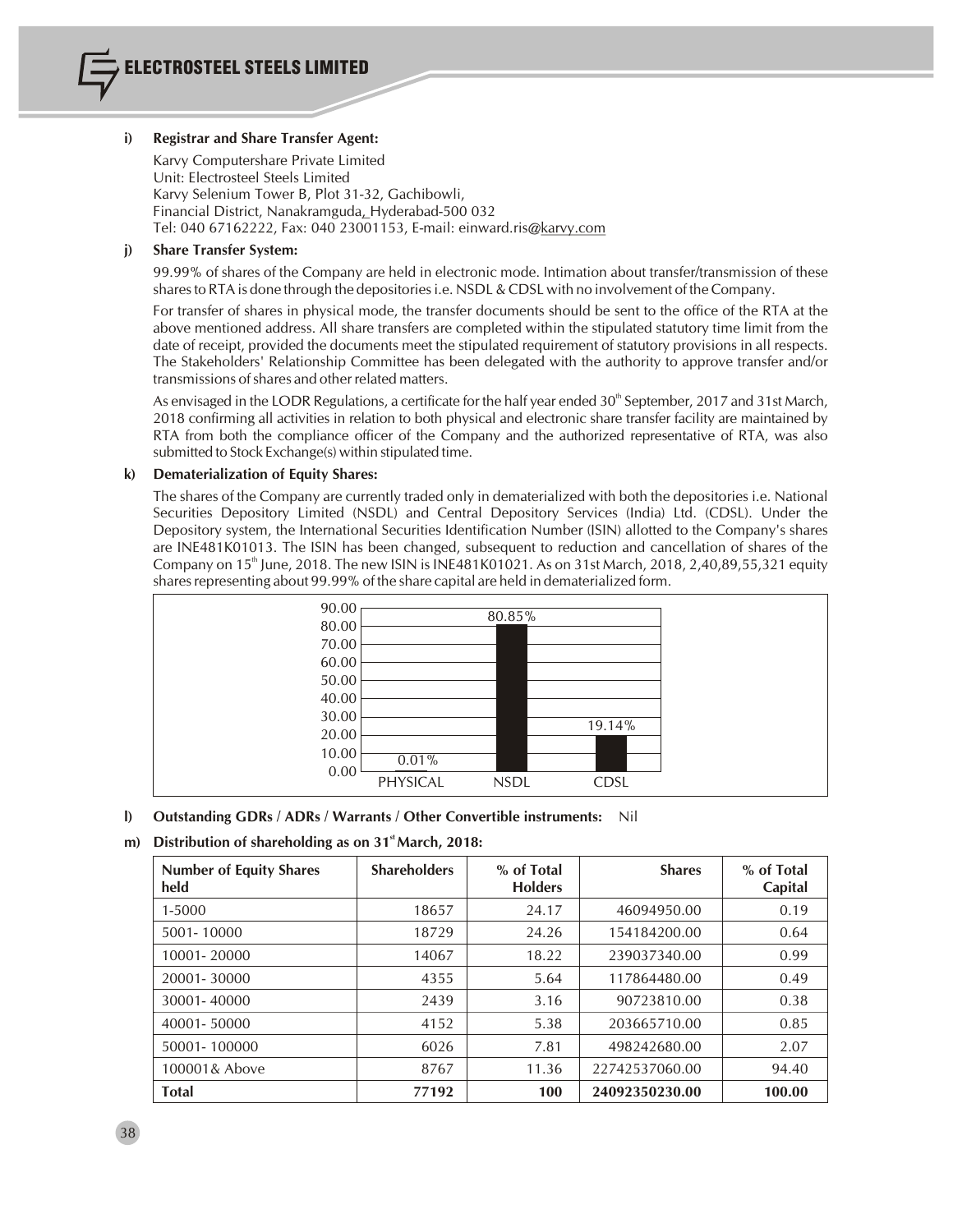

# **n) The details of shareholding as on 31st March, 2018:**

| Sl. No. | Category                            | No. of Shares  | % of Shareholding |
|---------|-------------------------------------|----------------|-------------------|
| 1.      | PROMOTERS BODIES CORPORATE          | 1,08,98,00,000 | 45.23             |
| 2.      | <b>FOREIGN COMPANIES</b>            | 272746161      | 11.32             |
| 3.      | <b>BODIES CORPORATES</b>            | 321610278      | 13.35             |
| 4.      | <b>RESIDENT INDIVIDUALS</b>         | 520886774      | 21.62             |
| .5.     | <b>FOREIGN CORPORATE BODIES</b>     | 122136860      | 5.07              |
| 6.      | FOREIGN PORTFOLIO INVESTORS         | 1000000        | 0.04              |
| 7.      | HUF                                 | 36339873       | 1.51              |
| 8.      | <b>VENTURE CAPITAL</b>              | 1,53,05,000    | 0.64              |
| 9.      | NON RESIDENT INDIANS                | 18386272       | 0.76              |
| 10.     | <b>BANKS</b>                        | 1254122        | 0.05              |
| 11.     | DIRECTORS AND THEIR RELATIVES       | 1698034        | 0.07              |
| 12.     | <b>CLEARING MEMBERS</b>             | 3993929        | 0.17              |
| 13.     | NON RESIDENT INDIAN NON REPATRIABLE | 3476268        | 0.14              |
| 14.     | <b>TRUSTS</b>                       | 127951         | 0.01              |
| 15.     | <b>NBFC</b>                         | 473501         | 0.02              |
|         | <b>Total</b>                        | 2,40,92,35,023 | 100.0000          |

Post implementation of the approved resolution plan, Vedanta Star Ltd., new Promoter of the Company holds 90% of total shareholding of the Company.

**o) Commodity Price Risk or Foreign Exchange Risk and hedging activities:**

The information has been provided in the Management Discussion & Analysis Report.

### **p) Plant Location:**

Village Siyaljori, P.O. Jogidih, P S Chandankyari, Dist. Bokaro, Pin 828303, Jharkhand.

**q) Address for Communication:** Mr. Binaya Kumar Dash Company Secretary& Compliance Officer 2nd & 3rd Floor, G K Tower, 19 Camac Street, Kolkata- 700 017 Phone No: 033-7103-4400, Fax: 033-2290-2882 Email: esl.shares@vedanta.co.in, Website: www.electrosteelsteels.com

# **NON-MANDATORY REQUIREMENTS**

- $\triangleright$  The Company does not maintain a separate office for Non-Executive Chairman.
- $\triangleright$  The quarterly financial results are published in the newspapers of wide circulation and not sent to individual shareholders. Further the financial results are available on the website of the Company and of Stock Exchanges where the shares of the Company are listed i.e. BSE & NSE.
- $\triangleright$  The Auditors' Opinion on the Financial Statements is unqualified.
- $\triangleright$  Internal Auditors submits his reports directly to the Audit Committee at its quarterly meetings.

For and on behalf of the Board of Directors

**Naveen Kumar Singhal Rashmi Mohanty** Place : Kolkata *Non-Executive Director Non-Executive Director* Dated : August 29, 2018 (DIN : 02642057) (DIN : 07072541)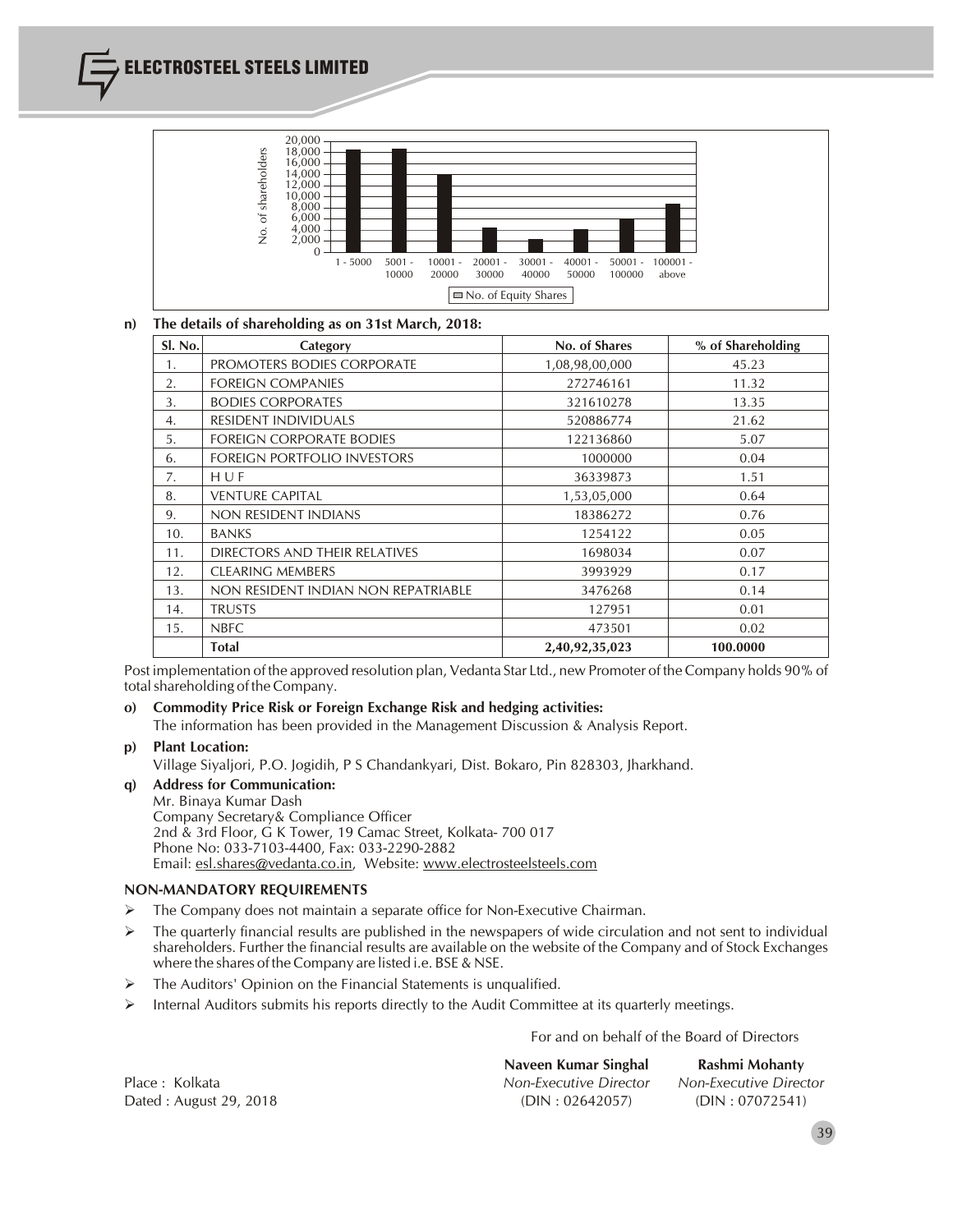# **CERTIFICATION OF COMPLIANCE OF THE CODE OF CONDUCT OF THE COMPANY**

This is to confirm that the Company has received declarations affirming compliance of the Code of Conduct from all the members of the Board and Senior Management Personnel for the Financial Year ended 31<sup>st</sup> March, 2018.

For **Electrosteels Steels Limited** Sd/- Place : Kolkata **Sunil Katial**

# Dated : 29th August, 2018 *Chief Executive Officer*

# **AUDITORS' CERTIFICATE ON CORPORATE GOVERNANCE**

To The Members of **ELECTROSTEEL STEELS LIMITED**

We have examined the compliance of conditions of Corporate Governance by **ELECTROSTEEL STEELS LIMITED st** ('the Company') for the year ended **31 March 2018**, as stipulated in Regulation 34(3) read with Schedule V of the SEBI (Listing Obligations and Disclosure Requirements) Regulations, 2015.

The compliance of conditions of Corporate Governance is the responsibility of the management. Our examination was limited to procedures and implementation thereof, adopted by the Company for ensuring the compliance of the conditions of the Corporate Governance. It is neither an audit nor an expression of opinion on the financial statements of the Company.

In our opinion and to the best of our information and according to the explanations given to us, and the representations made by the directors and the management, we certify that the Company has complied with the conditions of Corporate Governance asstipulated in Regulation 34(3) read with Schedule V of the above-mentioned SEBI (Listing Obligations and Disclosure Requirements) Regulations, 2015.

We further state that such compliance is neither an assurance as to the future viability of the Company nor the efficiency or effectiveness with which the Management has conducted the affairs of the Company.

> **For K. Arun & Co** *Company Secretaries*

**Arun Kumar Khandelia**

Place: Kolkata *Partner* Date: 29th August, 2018 C.P. No.: 2270

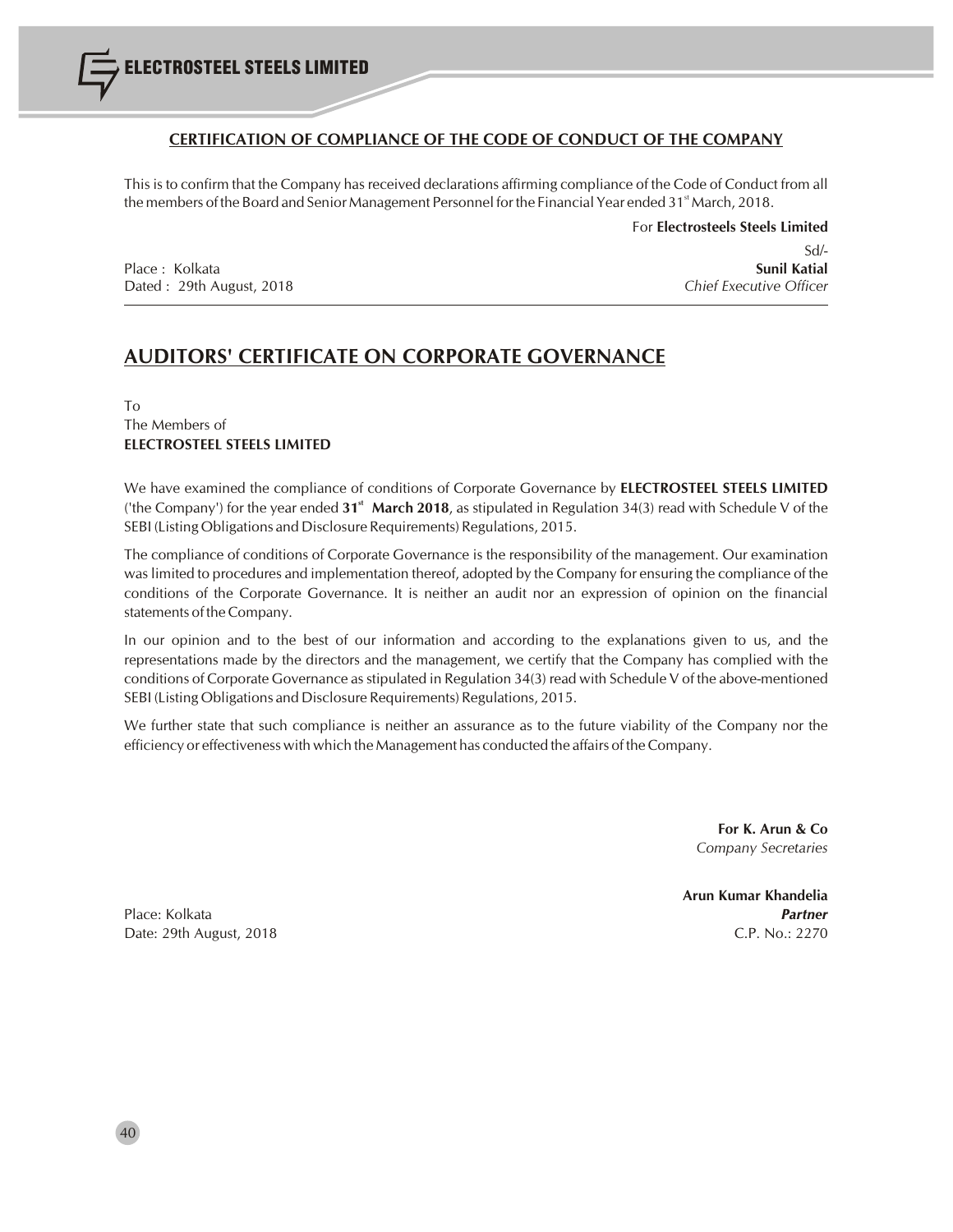# **ANNEXURE - D**

# **SECRETARIAL AUDIT REPORT**

#### **FOR THE FINANCIAL YEAR ENDED 31st Day of March, 2018**

*[Pursuant to Section 204(1) of the Companies Act, 2013 and Rule No.9 of the Companies (Appointment and Remuneration of Managerial Personnel) Rules, 2014]*

To, The Members,

## **Electrosteel Steels Limited**

ELECTROSTEEL STEELS LIMITED

We have conducted the **Secretarial Audit** of the compliance of applicable statutory provisions and the adherence to good corporate practices by M/s. **Electrosteel Steels Limited** (**hereinafter called "the Company")**. The Audit was conducted in a manner that provided us a reasonable basisfor evaluating the corporate conducts/statutory compliances and expressing our opinion thereon.

Based on our verification of books, papers, minute books, forms and returnsfiled and other records maintained by the Company and also the information provided by the Company, its officers and authorized representatives during the conduct of **Secretarial Audit**, we hereby report that in our opinion the Company has, during the audit period for the financial year ended 31<sup>s</sup>March, 2018, complied with the statutory provisions listed hereunder and also that the Company has proper board-processes and compliance-mechanism in place to the extent, in the manner and subject to the reporting made hereinafter:

We have examined the books, papers, minute books, forms and returns filed and other records maintained by the Company for the financial year ended 31<sup>st</sup>March, 2018 according to the provisions of:

- I. The Companies Act, 2013 (the Act) and the rules made there under;
- II. The Securities Contracts(Regulation) Act, 1956 and the rules made there under;
- III. The Depositories Act, 1996 and the Regulations and Bye-lawsframed there under;
- IV. The following Regulations (as amended from time to time) and Guidelines prescribed under the Securities and Exchange Board of India Act, 1992:-
	- (a) The Securities and Exchange Board of India (Substantial Acquisition of Shares and Takeovers) Regulations, 2011;
	- (b) The Securities and Exchange Board of India (Issue of Capital and Disclosure Requirements) Regulations, 2009;
	- (c) Securities and Exchange Board of India (Prohibition of Insider Trading) Regulations, 2015;
	- (d) The Securities and Exchange Board of India (Registrarsto an Issue and Share Transfer Agents) Regulations, 1993;
- V. We in consultation with the Company came to a conclusion that no specific laws were directly applicable with regard to business activities of the Company during the period under review.

We have also examined the compliance by the company of the following statutory provisions/standards/regulations:

- i. The uniform Listing Agreements entered into by the Company, with **BSE Limited** &**National Stock Exchange ofIndia Limited.**
- ii. The Securities & Exchange Board of India (Listing Obligations and Disclosure Requirements) Regulations, 2015**.**
- iii. The Secretarial Standards (SS 1 and SS 2) issued by the Institute of Company Secretaries of India.

#### We further report that:

During the year, the State Bank of India, on behalf of consortium of lenders, of the Company had initiated insolvency proceedings against the Company before NCLT, Kolkata under the Insolvency And Bankruptcy Code, 2016.The Corporate Insolvency Resolution Process (CIRP) in terms of the Insolvency and Bankruptcy Code, 2016 (**IBC**) was commenced against the Company pursuant to the order dated **July 21, 2017** passed by the Hon'ble National Company Law Tribunal, Kolkata Bench (**NCLT**). The NCLT in terms of the aforesaid order had appointed Mr. Dhaivat Anjaria as the Interim Resolution Professional (**IRP**) of the Company. Pursuant to the majority decision of Committee of Creditors held on 21st August 2017, the Interim Resolution Professional, Mr. Dhaivat Anjaria was appointed as the Resolution Professional and as per provisions of IBC, all the powers of the Board of Directors were suspended and were vested with the Resolution Professional, who was also responsible for the day to day management and operations of the Company.

We further understand that meetings of Resolution Professional, Key Managerial Personnel and & Statutory Auditors were being held in lieu of quarterly meetings of Audit Committee and meetings of Resolution Professional and Key Managerial Personnel were being held in lieu of quarterly meetings of Board of Directors, for which adequate notices are given.

#### **We** further report that:

The Committee of Creditors of the Company constituted in terms of the Insolvency and Bankruptcy Code, 2016 has approved the resolution plan for the Company submitted by Vedanta Limited in the Meeting of the Committee of Creditors held on March 29, 2018. Based on this The Hon'ble National Company Law Tribunal, Kolkata Bench, on April 17, 2018 has **approved the Resolution Plan** submitted by Vedanta Limited to acquire the Company pursuant to Corporate Insolvency Resolution Process. After passing the order the Insolvency Processinitiated against the Company came to an end.

> **For K. Arun & Co Company Secretaries**

**Arun Kumar Khandelia** Place : Kolkata **Partner** Date : 08.05.2018 C.P. No.: 2270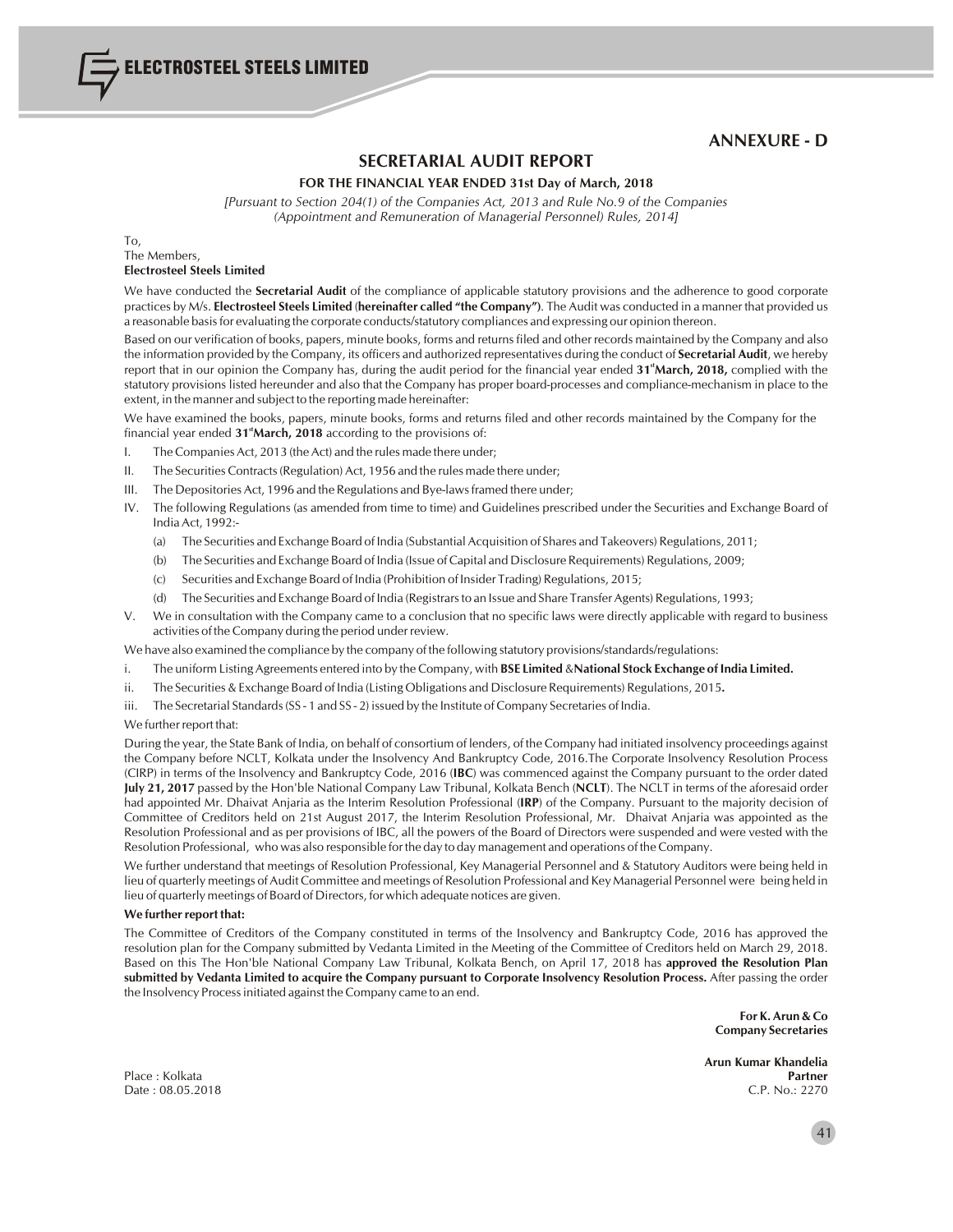ELECTROSTEEL STEELS LIMITED

# **ANNEXURE-E**

# **Form No. MGT-9**

# **EXTRACT OF ANNUAL RETURN**

as on financial year ended on 31st March, 2018

# *[Pursuant to Section 92(3) of the Companies Act, 2013 and Rule 12(1) of the Companies (Management and Administration) Rules, 2014]*

# **I REGISTRATION AND OTHER DETAILS :**

| i)   | CIN                                                                       | L27310JH2006PLC012663                                                                                                                                                                                                                                                                                     |
|------|---------------------------------------------------------------------------|-----------------------------------------------------------------------------------------------------------------------------------------------------------------------------------------------------------------------------------------------------------------------------------------------------------|
| ii)  | <b>Registration Date</b>                                                  | 20.12.2006                                                                                                                                                                                                                                                                                                |
| iii) | Name of the Company                                                       | Electrosteel Steels Limited                                                                                                                                                                                                                                                                               |
| iv)  | Category / Sub-Category of the Company                                    | Company Limited by shares /<br>Non-Government Company                                                                                                                                                                                                                                                     |
| V)   | Address of the Registered office and<br>contact details                   | 801, Uma Shanti Apartments, Kanke Road,<br>Ranchi: 834 008, Jharkhand, India<br>Contact: 0651-2285636<br>Email id:esl.shares@vedanta.co.in<br>Website: www.electrosteelsteels.com                                                                                                                         |
| vi)  | Whether listed company                                                    | Yes                                                                                                                                                                                                                                                                                                       |
|      | vii) Name, Address and Contact details of<br>Registrar and Transfer Agent | Karvy Computershare Private Limited<br>Unit: Electrosteel Steels Limited<br>Karvy Selenium Tower B, Plot 31-32,<br>Gachibowli, Financial District, Nanakramguda<br>Hyderabad-500 032<br>Contact Person: Ms C Shobha Anand, AGM<br>Tel: 040 67162222<br>Fax: 040 23001153<br>E-mail: einward.ris@karvy.com |

# **II PRINCIPAL BUSINESS ACTIVITIES OF THE COMPANY**

| <sub>SI</sub><br>No | Name and Description of the main<br><b>Products</b> | NIC Code of the Product | % of total turnover of<br>the Company |  |
|---------------------|-----------------------------------------------------|-------------------------|---------------------------------------|--|
|                     | Basic Iron & Steel                                  | 24101/24103/24105       | 85.27                                 |  |
|                     | Ductile Iron Pipe                                   | 24311                   | 14.55                                 |  |

# **III PARTICULARS OF HOLDING, SUBSIDIARY AND ASSOCIATE COMPANIES**

The Company does not have a Holding Company or a Subsidiary Company or an Associate Company.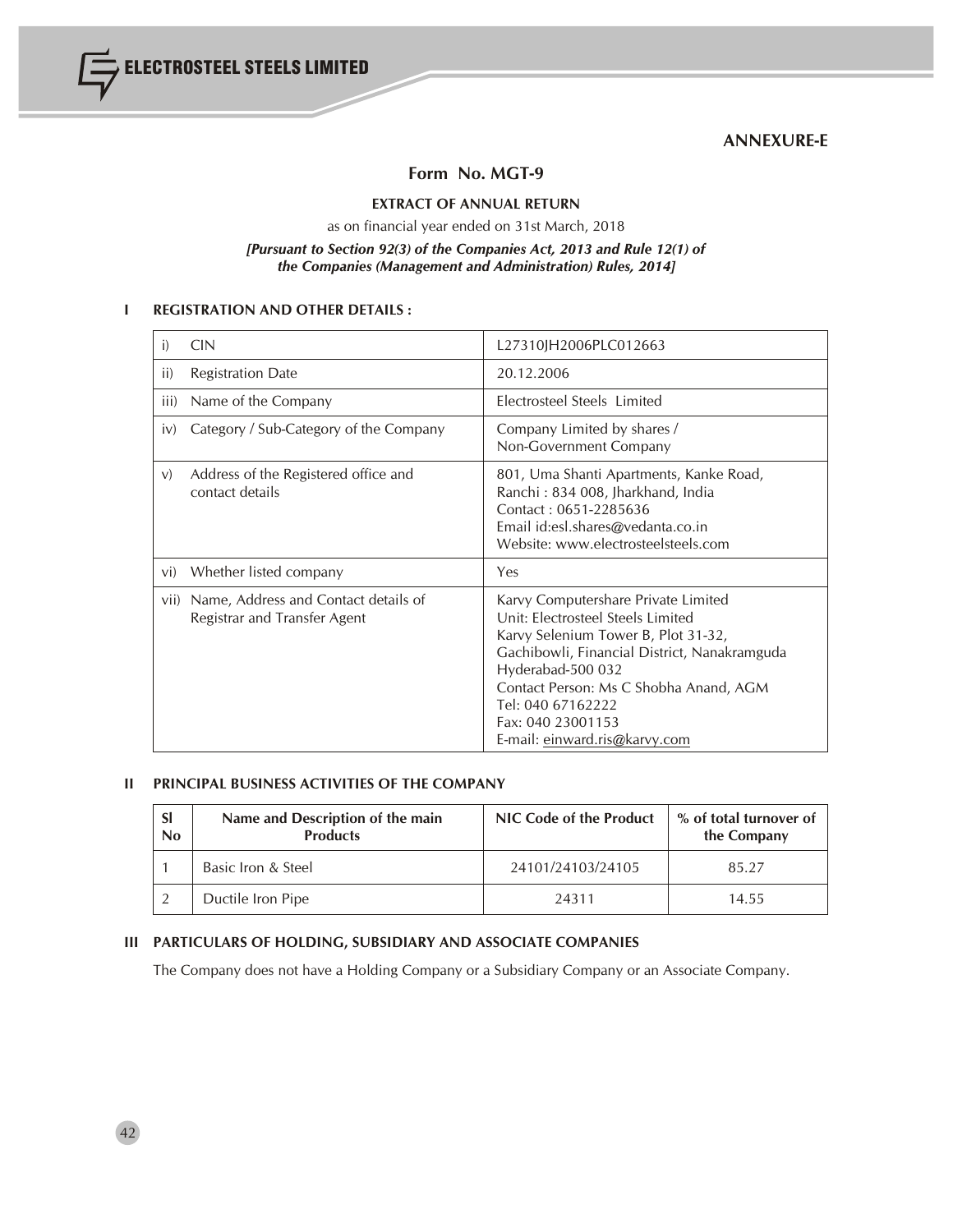| $\mathbf{I}$ |                                           | <b>SHARE HOLDING PATTERN (EQUITY SHARE)</b><br>CAPITAL BREAKUP AS PERCENTAGE OF TOTAL EQUITY) |              |  |  |
|--------------|-------------------------------------------|-----------------------------------------------------------------------------------------------|--------------|--|--|
|              |                                           | Category-wise Share Holding                                                                   | Attachment A |  |  |
|              | ii)                                       | Shareholding of Promoters                                                                     | Attachment B |  |  |
|              | iii)<br>Change in Promoters' Shareholding |                                                                                               | Attachment C |  |  |
|              | iv)                                       | Shareholding Pattern of top ten Shareholders<br>(other than Directors and Promoters)          | Attachment D |  |  |
|              | V)                                        | Shareholding of Directors and Key Managerial Personnel                                        | Attachment E |  |  |

| <b>INDEBTEDNESS</b>                                                                           |              |
|-----------------------------------------------------------------------------------------------|--------------|
| Indebtedness of the Company including interest<br>outstanding/accrued but not due for payment | Attachment F |

| VI |                                                                                            | <b>REMUNERATION OF DIRECTORS AND</b><br><b>KEY MANAGERIAL PERSONNEL</b>   |              |
|----|--------------------------------------------------------------------------------------------|---------------------------------------------------------------------------|--------------|
|    | Remuneration to Managing Director,<br>$\mathcal{A}$<br>Whole-time Directors and/or Manager |                                                                           | Attachment G |
|    | Remuneration to other directors<br>B                                                       |                                                                           | Attachment H |
|    |                                                                                            | Remuneration to Key Managerial Personnel<br>other than Wholetime Director | Attachment I |

| VII   PENALTIES / PUNISHMENT / COMPOUNDING OF OFFENCES | There were no penalties or punishment or<br>compounding of offence during the financial<br>year ended 31 <sup>st</sup> March, 2018 against the<br>Company, Directors and Key Managerial<br>Personnel. |
|--------------------------------------------------------|-------------------------------------------------------------------------------------------------------------------------------------------------------------------------------------------------------|
|--------------------------------------------------------|-------------------------------------------------------------------------------------------------------------------------------------------------------------------------------------------------------|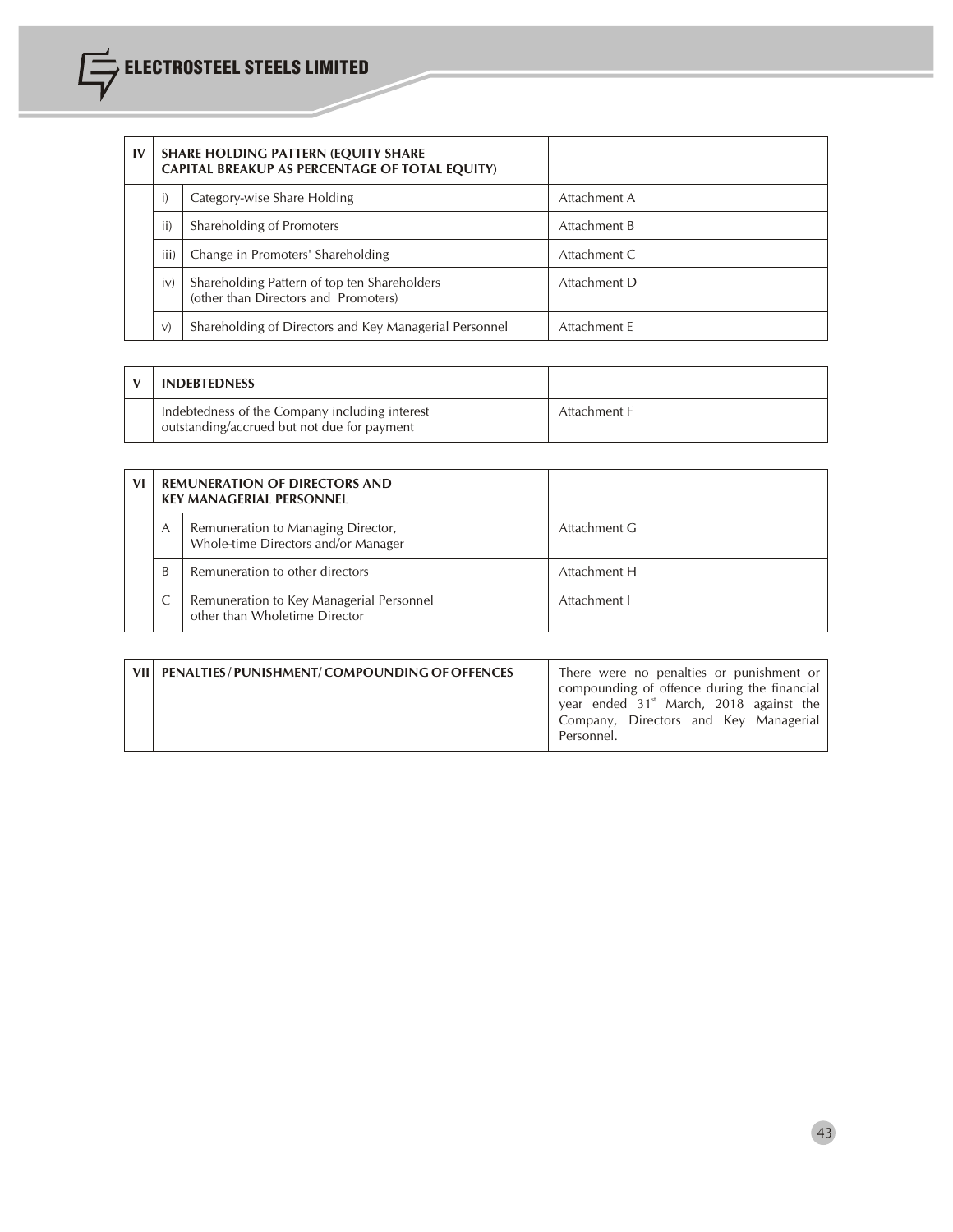# **IV. SHARE HOLDING PATTERN (EQUITY SHARE CAPITAL BREAK UP AS PERCENTAGE OF TOTAL EQUITY )**

*i) Category-wise Share Holding (Attachment - A)*

| <b>Category of Shareholders</b> |                                                                                     |                  |                | No. of Shares held at the beginning of<br>the year (as on $1.04.2017$ ) |                             |                   |              | No. of Shares held at the end of<br>the year (as on 31.03.2018) |                             | % Change<br>during the   |
|---------------------------------|-------------------------------------------------------------------------------------|------------------|----------------|-------------------------------------------------------------------------|-----------------------------|-------------------|--------------|-----------------------------------------------------------------|-----------------------------|--------------------------|
|                                 |                                                                                     | Demat            | Physical       | Total                                                                   | % of Total<br><b>Shares</b> | Demat             | Physical     | Total                                                           | % of Total<br><b>Shares</b> | year                     |
| (A)                             | <b>PROMOTERS</b>                                                                    |                  |                |                                                                         |                             |                   |              |                                                                 |                             |                          |
| (1)                             | <b>INDIAN</b>                                                                       |                  |                |                                                                         |                             |                   |              |                                                                 |                             |                          |
| (a)                             | Individual /HUF                                                                     |                  |                |                                                                         |                             |                   |              |                                                                 |                             |                          |
| (b)                             | Central Government                                                                  |                  |                |                                                                         |                             |                   |              |                                                                 |                             |                          |
| $\left( c\right)$               | State Government(s)                                                                 |                  |                |                                                                         |                             |                   |              |                                                                 |                             |                          |
| (d)                             | <b>Bodies Corporate</b>                                                             | 1089800000       |                | 1089800000                                                              | 45.23                       | 1089800000        |              | 1089800000                                                      | 45.23                       | $\overline{\phantom{a}}$ |
| (e)                             | <b>Banks/Financial Institutions</b>                                                 |                  |                |                                                                         |                             |                   |              |                                                                 |                             | ×.                       |
| (f)                             | Any Other                                                                           |                  |                |                                                                         |                             |                   |              |                                                                 |                             | $\sim$                   |
|                                 | Sub-Total $A(1)$ :                                                                  | 1089800000       |                | $-1089800000$                                                           | 45.23                       | 1089800000        |              | 1089800000                                                      | 45.23                       | ÷.                       |
| (2)                             | <b>FOREIGN</b>                                                                      |                  |                |                                                                         |                             |                   |              |                                                                 |                             |                          |
| (a)                             | Individuals (NRIs/FIs)                                                              |                  |                |                                                                         |                             |                   |              |                                                                 |                             | ÷                        |
| (b)                             | <b>Bodies Corporate</b>                                                             |                  |                |                                                                         |                             |                   |              |                                                                 |                             | $\overline{\phantom{a}}$ |
| $\left( c\right)$               | Institutions                                                                        |                  |                |                                                                         |                             |                   |              |                                                                 | ÷,                          | $\overline{\phantom{a}}$ |
| (d)                             | Qualified Foreign Investor                                                          |                  |                |                                                                         |                             |                   |              |                                                                 | ÷,                          | $\omega$                 |
|                                 |                                                                                     |                  |                |                                                                         |                             |                   |              |                                                                 |                             |                          |
| (e)                             | Any Other                                                                           |                  |                |                                                                         |                             |                   |              |                                                                 |                             | $\sim$                   |
|                                 | Sub-Total $A(2)$ :                                                                  |                  |                |                                                                         |                             |                   |              |                                                                 |                             | ÷.                       |
|                                 | Total $A = A(1) + A(2)$                                                             | 1089800000       |                | 1089800000                                                              | 45.23                       | 1089800000        |              | 1089800000                                                      | 45.23                       | $\overline{\phantom{a}}$ |
| (B)                             | <b>PUBLIC SHAREHOLDING</b>                                                          |                  |                |                                                                         |                             |                   |              |                                                                 |                             |                          |
| (1)                             | <b>INSTITUTIONS</b>                                                                 |                  |                |                                                                         |                             |                   |              |                                                                 |                             |                          |
| (a)                             | Mutual Funds /UTI                                                                   | $\mathbf{0}$     | $\mathbf{0}$   | $\mathbf{0}$                                                            | 0.00                        | $\mathbf{0}$      | $\mathbf{0}$ | $\mathbf{0}$                                                    | 0.00                        | 0.00                     |
| (b)                             | Financial Institutions / Banks                                                      | 2291225          | $\mathbf{0}$   | 2291225                                                                 | 0.10                        | 1254122           | $\mathbf{0}$ | 1254122                                                         | 0.05                        | 0.04                     |
| $\left( c\right)$               | Central Government /<br>State Government(s)                                         | $\mathbf{0}$     | 0              | $\mathbf{0}$                                                            | 0.00                        | $\mathbf{0}$      | $\mathbf{0}$ | $\mathbf{0}$                                                    | 0.00                        | 0.00                     |
| (d)                             | Venture Capital Funds                                                               | 15305000         | $\mathbf{0}$   | 15305000                                                                | 0.64                        | 15305000          | $\mathbf 0$  | 15305000                                                        | 0.64                        | 0.00                     |
| (e)                             | Insurance Companies                                                                 | $\boldsymbol{0}$ | $\mathbf{0}$   | $\mathbf 0$                                                             | 0.00                        | $\mathbf{0}$      | $\mathbf{0}$ | $\mathbf{0}$                                                    | 0.00                        | 0.00                     |
| (f)                             | Foreign Institutional Investors                                                     | 97191597         | $\mathbf{0}$   | 97191597                                                                | 4.03                        | 1000000           | $\mathbf{0}$ | 1000000                                                         | 0.04                        | 3.99                     |
| (g)                             | Foreign Venture Capital Investors                                                   | $\boldsymbol{0}$ | $\mathbf{0}$   | $\mathbf 0$                                                             | 0.00                        | $\mathbf{0}$      | $\mathbf 0$  | $\mathbf{0}$                                                    | 0.00                        | 0.00                     |
| (h)                             | Qualified Foreign Investor                                                          | $\mathbf{0}$     | $\mathbf{0}$   | $\mathbf{0}$                                                            | 0.00                        | $\mathbf{0}$      | $\mathbf{0}$ | $\mathbf{0}$                                                    | 0.00                        | 0.00                     |
| (i)                             | Others                                                                              | $\mathbf{0}$     | $\mathbf{0}$   | $\mathbf{0}$                                                            | 0.00                        | $\mathbf{0}$      | $\mathbf 0$  | $\mathbf{0}$                                                    | 0.00                        | 0.00                     |
|                                 | Sub-Total $B(1)$ :                                                                  | 114787822        | $\bf{0}$       | 114787822                                                               | 4.76                        | 17559122          | $\bf{0}$     | 17559122                                                        | 0.73                        | 4.04                     |
| (2)                             | NON-INSTITUTIONS                                                                    |                  |                |                                                                         |                             |                   |              |                                                                 |                             |                          |
| (a)                             | <b>Bodies Corporate</b>                                                             | 305447716        | $\mathbf{0}$   | 305447716                                                               | 12.68                       | 322083779         | $\mathbf{0}$ | 322083779                                                       | 13.37                       | $-0.69$                  |
| (b)                             | Individuals                                                                         |                  |                |                                                                         |                             |                   |              |                                                                 |                             |                          |
| (i)                             | Individuals holding nominal<br>share capital upto Rs.2 lakh                         | 81874858         | 239675         | 82114533                                                                | 3.41                        | 131072435         | 229702       | 131302137                                                       | 5.45                        | $-2.04$                  |
| (ii)                            | Individuals holding nominal<br>share capital in excess of                           |                  |                |                                                                         |                             |                   |              |                                                                 |                             |                          |
|                                 | Rs.2 lakh                                                                           | 208481740        | 50000          | 208531740                                                               | 8.66                        | 427572544         | 50000        | 427622544                                                       | 17.75                       | $-9.09$                  |
| (c)                             | Others                                                                              |                  |                |                                                                         |                             |                   |              |                                                                 |                             |                          |
|                                 | <b>CLEARING MEMBERS</b>                                                             | 1480808          | $\mathbf 0$    | 1480808                                                                 | 0.06                        | 3993929           | $\mathbf{0}$ | 3993929                                                         | 0.17                        | $-0.10$                  |
|                                 | <b>FOREIGN BODIES</b>                                                               | 122136860        | $\overline{0}$ | 122136860                                                               | 5.07                        | 122136860         | 0            | 122136860                                                       | 5.07                        | 0.00                     |
|                                 | <b>FOREIGN COMPANIES</b>                                                            | 476097077        | $\mathbf 0$    | 476097077                                                               | 19.76                       | 272746161         | $\mathbf 0$  | 272746161                                                       | 11.32                       | 8.44                     |
|                                 | NON RESIDENT INDIANS                                                                | 7387119          | $\mathbf 0$    | 7387119                                                                 | 0.31                        | 18386272          | $\mathbf 0$  | 18386272                                                        | 0.76                        | $-0.46$                  |
|                                 | NRI NON-REPATRIATION                                                                | 1314900          | $\mathbf 0$    | 1314900                                                                 | 0.05                        | 3476268           | $\mathbf{0}$ | 3476268                                                         | 0.14                        | $-0.09$                  |
|                                 | <b>TRUSTS</b>                                                                       | 136448           | $\bf{0}$       | 136448                                                                  | 0.01                        | 127951            | $\bf{0}$     | 127951                                                          | 0.01                        | 0.00                     |
| (d)                             | Qualified Foreign Investor                                                          | $\mathbf{0}$     | $\mathbf{0}$   | $\Omega$                                                                | 0.00                        | $\mathbf{0}$      | $\mathbf{0}$ | $\mathbf{0}$                                                    | 0.00                        | 0.00                     |
|                                 | Sub-Total $B(2)$ :                                                                  | 1204357526       |                | 289675 1204647201                                                       | 50.00                       | 1301596199        |              | 279702 1301875901                                               | 54.04                       | $-4.04$                  |
|                                 | Total $B = B(1) + B(2)$ :                                                           | 1319145348       |                | 289675 1319435023                                                       | 54.76                       | 1319155321        | 279702       | 1319435023                                                      | 54.77                       | 0.00                     |
|                                 | Total $(A + B)$ :                                                                   | 2408945348       |                | 289675 2409235023                                                       | 100.00                      | 2408955321        |              | 279702 2409235023                                               | 100.00                      | 0.00                     |
| (C)                             | Shares held by custodians,<br>against which Depository<br>Receipts have been issued |                  |                |                                                                         |                             |                   |              |                                                                 |                             |                          |
| (1)                             | Promoter and Promoter Group                                                         |                  |                |                                                                         |                             |                   |              |                                                                 |                             |                          |
| (2)                             | Public                                                                              | $\mathbf{0}$     | $\mathbf{0}$   | $\overline{0}$                                                          | 0.00                        | $\mathbf{0}$      | $\mathbf{0}$ | $\mathbf{0}$                                                    | 0.00                        | 0.00                     |
|                                 |                                                                                     |                  |                |                                                                         |                             |                   |              |                                                                 |                             |                          |
|                                 | GRAND TOTAL $(A + B + C)$ :                                                         | 2408945348       |                | 289675 2409235023                                                       |                             | 100.00 2408955321 |              | 279702 2409235023                                               | 100.00                      |                          |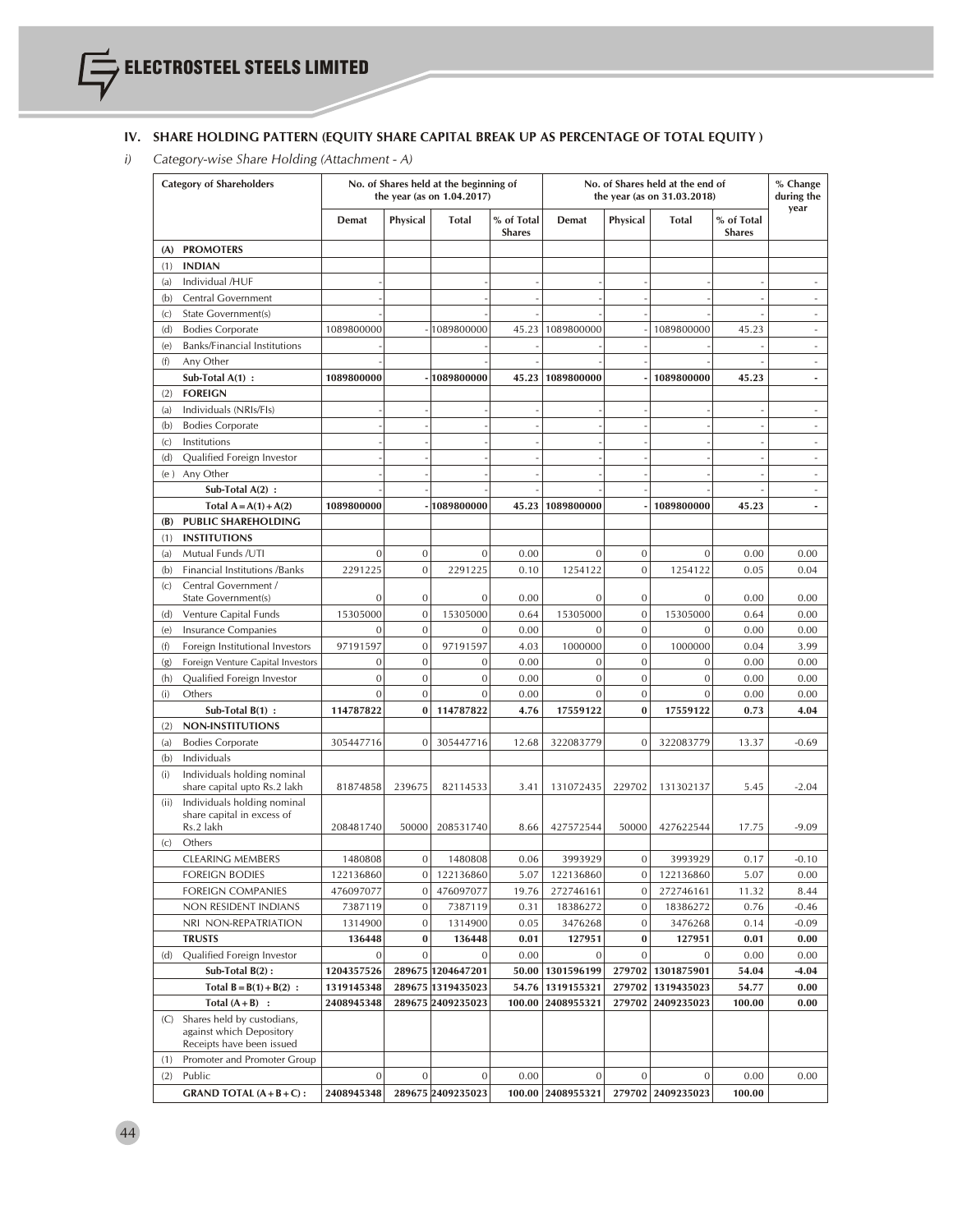

# *(ii) Shareholding of Promoters (Attachment - B)*

| SI.<br>No. | Shareholder's Name            | Shareholding at the beginning of the year<br>(As on 01.04.2017) |                                           |                                                          | Shareholding at the end of the year<br>(As on 31.03.2018) |                                           | % of change in<br>shareholding<br>during the year        |      |
|------------|-------------------------------|-----------------------------------------------------------------|-------------------------------------------|----------------------------------------------------------|-----------------------------------------------------------|-------------------------------------------|----------------------------------------------------------|------|
|            |                               | No. of Shares                                                   | % of total<br>shares<br>of the<br>Company | % of Shares<br>Pledged/<br>encumbered<br>to total shares | No. of Shares                                             | % of total<br>shares<br>of the<br>Company | % of Shares<br>Pledged/<br>encumbered<br>to total shares |      |
| т.         | Electrosteel Castings Limited | 108,98,00,000                                                   | 45.23                                     | 79.53                                                    | 108,98,00,000                                             | 45.23                                     | 79.53                                                    | 0.00 |

# *iii) Change in Promoters' Shareholding (Attachment - C)*

| No. | <b>Name</b>                                     | Shareholding at the beginning of<br>the year (As on 01.04.2017)/<br>end of the year (31.03.2018) |                                     | <b>Cumulative Shareholding during the</b><br>year (01.04.2017-31.03.2018) |                                     |  |
|-----|-------------------------------------------------|--------------------------------------------------------------------------------------------------|-------------------------------------|---------------------------------------------------------------------------|-------------------------------------|--|
|     | Electrosteel Castings Limited                   | No. of Shares                                                                                    | % of total shares<br>of the Company | No. of Shares                                                             | % of total shares<br>of the Company |  |
|     | At the beginning of the year (as on 01.04.2017) | 1,08,98,00,000                                                                                   | 45.23                               | 1,08,98,00,000                                                            | 45.23                               |  |
|     | At the end of the year (as on 31.03.2018)       | 1,08,98,00,000                                                                                   | 45.23                               |                                                                           |                                     |  |

# *iv) Shareholding Pattern of top ten Shareholders (Other than Directors and Promoters) (Attachment - D)*

| SI.<br>No.     |                                     | Shareholding                                                                                |                                        | Date       | Increase/<br>Decrease in<br>shareholding | Reason   | <b>Cumulative Shareholding</b><br>during the year<br>$(01/04/2017 - 31/03/2018)$ |                                        |
|----------------|-------------------------------------|---------------------------------------------------------------------------------------------|----------------------------------------|------------|------------------------------------------|----------|----------------------------------------------------------------------------------|----------------------------------------|
|                | For each of the Top 10 shareholders | No. of Shares<br>at the<br>beginning<br>$(01/04/2017)$ /<br>end of the year<br>(31/03/2018) | % of total<br>shares of the<br>Company |            |                                          |          | No. of<br><b>Shares</b>                                                          | % of total<br>shares of the<br>Company |
| $\mathbf{1}$   | <b>STEMCOR CAST IRON</b>            | 400,909,646                                                                                 | 16.64                                  | 01/04/2017 |                                          | N.A.     |                                                                                  |                                        |
|                | <b>INVESTMENTS LIMITED</b>          |                                                                                             |                                        | 09/06/2017 | (50,000)                                 | Transfer | 400,859,646                                                                      | 16.64                                  |
|                |                                     |                                                                                             |                                        | 04/08/2017 | (400, 859, 646)                          | Transfer | $\mathbf{0}$                                                                     | $\mathbf{0}$                           |
|                |                                     |                                                                                             |                                        | 31/03/2018 |                                          |          | $\overline{0}$                                                                   | $\mathbf{0}$                           |
| 2              | SCIIL STEEL CAST IRON               | $\mathbf{0}$                                                                                | 0.00                                   | 01/04/2017 | $\boldsymbol{0}$                         |          | $\mathbf{0}$                                                                     | $\mathbf{0}$                           |
|                | INVESTMENTS (CYPRUS) LIMITED        |                                                                                             |                                        | 09/06/2017 | 50000                                    | Transfer | 50000                                                                            | 0.00                                   |
|                |                                     |                                                                                             |                                        | 16/06/2017 | $-50000$                                 | Transfer | $\Omega$                                                                         | 0.00                                   |
|                |                                     |                                                                                             |                                        | 04/08/2017 | 400859646                                | Transfer | 400859646                                                                        | 16.64                                  |
|                |                                     |                                                                                             |                                        | 12/01/2018 | -111709239                               | Transfer | 289150407                                                                        | 12.00                                  |
|                |                                     |                                                                                             |                                        | 19/01/2018 | 3790855                                  | Transfer | 292941262                                                                        | 12.16                                  |
|                |                                     |                                                                                             |                                        | 26/01/2018 | $-18132402$                              | Transfer | 274808860                                                                        | 11.41                                  |
|                |                                     |                                                                                             |                                        | 02/02/2018 | -3592039                                 | Transfer | 271216821                                                                        | 11.26                                  |
|                |                                     |                                                                                             |                                        | 09/02/2018 | -34120314                                | Transfer | 237096507                                                                        | 9.84                                   |
|                |                                     |                                                                                             |                                        | 16/02/2018 | -41581072                                | Transfer | 195515435                                                                        | 8.12                                   |
|                |                                     |                                                                                             |                                        | 23/02/2018 | 94271843                                 | Transfer | 289787278                                                                        | 12.03                                  |
|                |                                     |                                                                                             |                                        | 02/03/2018 | -71847171                                | Transfer | 217940107                                                                        | 9.05                                   |
|                |                                     |                                                                                             |                                        | 09/03/2018 | -28917877                                | Transfer | 189022230                                                                        | 7.85                                   |
|                |                                     |                                                                                             |                                        | 16/03/2018 | -28632058                                | Transfer | 160390172                                                                        | 6.66                                   |
|                |                                     |                                                                                             |                                        | 23/03/2018 | -31689501                                | Transfer | 128700671                                                                        | 5.34                                   |
|                |                                     |                                                                                             |                                        | 30/03/2018 | 68858059                                 | Transfer | 197558730                                                                        | 8.20                                   |
|                |                                     |                                                                                             |                                        | 31/03/2018 |                                          |          | 197558730                                                                        | 8.20                                   |
| $\overline{3}$ | <b>HYPNOS FUND LIMITED</b>          | 96550000                                                                                    | 4.01                                   | 31/03/2017 |                                          |          | 96550000                                                                         | 4.01                                   |
|                |                                     |                                                                                             |                                        | 27/10/2017 | $-2000000$                               | Transfer | 94550000                                                                         | 3.92                                   |
|                |                                     |                                                                                             |                                        | 31/10/2017 | $-150000$                                | Transfer | 94400000                                                                         | 3.92                                   |
|                |                                     |                                                                                             |                                        | 03/11/2017 | $-2850000$                               | Transfer | 91550000                                                                         | 3.80                                   |
|                |                                     |                                                                                             |                                        | 10/11/2017 | $-1543424$                               | Transfer | 90006576                                                                         | 3.74                                   |
|                |                                     |                                                                                             |                                        | 17/11/2017 | $-86420$                                 | Transfer | 89920156                                                                         | 3.73                                   |
|                |                                     |                                                                                             |                                        | 24/11/2017 | -3370156                                 | Transfer | 86550000                                                                         | 3.59                                   |
|                |                                     |                                                                                             |                                        | 08/12/2017 | $-72793$                                 | Transfer | 86477207                                                                         | 3.59                                   |
|                |                                     |                                                                                             |                                        | 15/12/2017 | -9927207                                 | Transfer | 76550000                                                                         | 3.18                                   |
|                |                                     |                                                                                             |                                        | 22/12/2017 | $-1749055$                               | Transfer | 74800945                                                                         | 3.10                                   |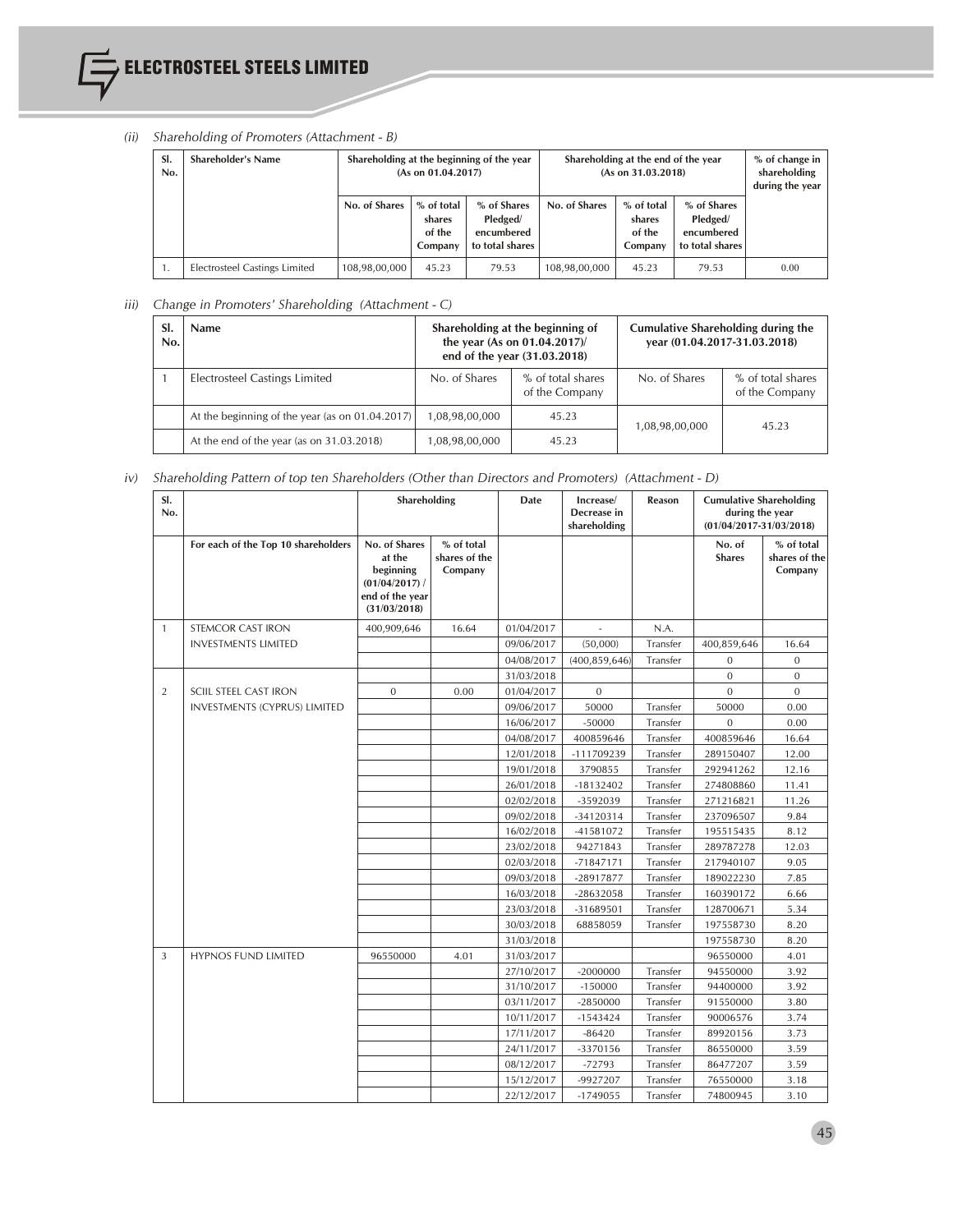| SI.<br>No.     |                                     | Shareholding                                                                                |                                        | Date                     | Increase/<br>Decrease in<br>shareholding | Reason               | <b>Cumulative Shareholding</b><br>during the year<br>$(01/04/2017 - 31/03/2018)$ |                                        |
|----------------|-------------------------------------|---------------------------------------------------------------------------------------------|----------------------------------------|--------------------------|------------------------------------------|----------------------|----------------------------------------------------------------------------------|----------------------------------------|
|                | For each of the Top 10 shareholders | No. of Shares<br>at the<br>beginning<br>$(01/04/2017)$ /<br>end of the year<br>(31/03/2018) | % of total<br>shares of the<br>Company |                          |                                          |                      | No. of<br><b>Shares</b>                                                          | % of total<br>shares of the<br>Company |
|                |                                     |                                                                                             |                                        | 29/12/2017               | -4614818                                 | Transfer             | 70186127                                                                         | 2.91                                   |
|                |                                     |                                                                                             |                                        | 05/01/2018               | $-11556823$                              | Transfer             | 58629304                                                                         | 2.43                                   |
|                |                                     |                                                                                             |                                        | 12/01/2018               | -28629304                                | Transfer             | 30000000                                                                         | 1.25                                   |
|                |                                     |                                                                                             |                                        | 19/01/2018               | -4595032                                 | Transfer             | 25404968                                                                         | 1.05                                   |
|                |                                     |                                                                                             |                                        | 26/01/2018               | -9759134                                 | Transfer             | 15645834                                                                         | 0.65                                   |
|                |                                     |                                                                                             |                                        | 02/02/2018               | -5445834<br>$-7021845$                   | Transfer             | 10200000<br>3178155                                                              | 0.42                                   |
|                |                                     |                                                                                             |                                        | 09/02/2018<br>23/02/2018 | $-3178155$                               | Transfer<br>Transfer | $\bf{0}$                                                                         | 0.13<br>0.00                           |
|                |                                     |                                                                                             |                                        | 31/03/2018               |                                          |                      | $\boldsymbol{0}$                                                                 | 0.00                                   |
| $\overline{4}$ | <b>IFCI LTD</b>                     | 91979734                                                                                    | 3.82                                   | 31/03/2017               |                                          |                      | 91979734                                                                         | 3.82                                   |
|                |                                     |                                                                                             |                                        | 27/10/2017               | -1979734                                 | Transfer             | 90000000                                                                         | 3.74                                   |
|                |                                     |                                                                                             |                                        | 31/03/2018               |                                          |                      | 90000000                                                                         | 3.74                                   |
|                | <b>GPC MAURITIUS II LLC</b>         | 87441860                                                                                    | 3.63                                   | 31/03/2017               |                                          |                      | 87441860                                                                         | 3.63                                   |
|                |                                     |                                                                                             |                                        | 31/03/2018               |                                          |                      | 87441860                                                                         | 3.63                                   |
|                | PGS INVEST CORP                     | 75187431                                                                                    | 3.12                                   | 31/03/2017               |                                          |                      | 75187431                                                                         | 3.12                                   |
|                |                                     |                                                                                             |                                        | 31/03/2018               |                                          |                      | 75187431                                                                         | 3.12                                   |
| 7              | SANGHAI COMMERCIAL AND              | 47700000                                                                                    | 1.98                                   | 31/03/2017               |                                          |                      | 47700000                                                                         | 1.98                                   |
|                |                                     |                                                                                             |                                        | 28/04/2017               | $-200000$                                | Transfer             | 47500000                                                                         | 1.97                                   |
|                |                                     |                                                                                             |                                        | 08/09/2017               | $-200000$                                | Transfer             | 47300000                                                                         | 1.96                                   |
|                |                                     |                                                                                             |                                        | 24/11/2017               | 200000                                   | Transfer             | 47500000                                                                         | 1.97                                   |
|                | TARA INDIA HOLDINGS A LTD           |                                                                                             | 1.44                                   | 31/03/2018<br>31/03/2017 |                                          |                      | 47500000<br>34695000                                                             | 1.97<br>1.44                           |
|                |                                     | 34695000                                                                                    |                                        | 31/03/2018               |                                          |                      | 34695000                                                                         | 1.44                                   |
|                | PAYAL COMMERCIAL                    | 20000000                                                                                    | 0.83                                   | 31/03/2017               |                                          |                      | 20000000                                                                         | 0.83                                   |
|                | <b>COMPANY LIMITED</b>              |                                                                                             |                                        | 28/04/2017               | $-200000$                                | Transfer             | 19800000                                                                         | 0.82                                   |
|                |                                     |                                                                                             |                                        | 30/03/2018               | -450000                                  | Transfer             | 19350000                                                                         | 0.80                                   |
|                |                                     |                                                                                             |                                        | 31/03/2018               |                                          |                      | 19350000                                                                         | 0.80                                   |
| 10             | EDELWEISS BROKING LTD               | $\mathbf{0}$                                                                                | 0.00                                   | 31/03/2017               |                                          |                      | $\mathbf{0}$                                                                     | 0.00                                   |
|                |                                     |                                                                                             |                                        | 07/04/2017               | 100000                                   | Transfer             | 100000                                                                           | 0.00                                   |
|                |                                     |                                                                                             |                                        | 14/04/2017               | -55949                                   | Transfer             | 44051                                                                            | 0.00                                   |
|                |                                     |                                                                                             |                                        | 21/04/2017               | $-41451$                                 | Transfer             | 2600                                                                             | 0.00                                   |
|                |                                     |                                                                                             |                                        | 28/04/2017               | $-2600$                                  | Transfer             | $\boldsymbol{0}$                                                                 | 0.00                                   |
|                |                                     |                                                                                             |                                        | 05/05/2017               | 1500                                     | Transfer             | 1500                                                                             | 0.00                                   |
|                |                                     |                                                                                             |                                        | 12/05/2017               | 162691                                   | Transfer             | 164191                                                                           | 0.01                                   |
|                |                                     |                                                                                             |                                        | 19/05/2017               | $-164091$                                | Transfer             | 100                                                                              | 0.00                                   |
|                |                                     |                                                                                             |                                        | 26/05/2017<br>02/06/2017 | 10400<br>10100                           | Transfer<br>Transfer | 10500<br>20600                                                                   | 0.00<br>0.00                           |
|                |                                     |                                                                                             |                                        | 09/06/2017               | $-20500$                                 | Transfer             | 100                                                                              | 0.00                                   |
|                |                                     |                                                                                             |                                        | 16/06/2017               | 23303                                    | Transfer             | 23403                                                                            | 0.00                                   |
|                |                                     |                                                                                             |                                        | 23/06/2017               | $-23380$                                 | Transfer             | 23                                                                               | 0.00                                   |
|                |                                     |                                                                                             |                                        | 30/06/2017               | $-23$                                    | Transfer             | $\boldsymbol{0}$                                                                 | 0.00                                   |
|                |                                     |                                                                                             |                                        | 07/07/2017               | 5120                                     | Transfer             | 5120                                                                             | 0.00                                   |
|                |                                     |                                                                                             |                                        | 14/07/2017               | $-5120$                                  | Transfer             | $\boldsymbol{0}$                                                                 | 0.00                                   |
|                |                                     |                                                                                             |                                        | 21/07/2017               | 10000                                    | Transfer             | 10000                                                                            | 0.00                                   |
|                |                                     |                                                                                             |                                        | 28/07/2017               | $-8800$                                  | Transfer             | 1200                                                                             | 0.00                                   |
|                |                                     |                                                                                             |                                        | 04/08/2017               | $-1100$                                  | Transfer             | 100                                                                              | 0.00                                   |
|                |                                     |                                                                                             |                                        | 11/08/2017               | 4910                                     | Transfer             | 5010                                                                             | 0.00                                   |
|                |                                     |                                                                                             |                                        | 18/08/2017               | 13                                       | Transfer             | 5023                                                                             | 0.00                                   |
|                |                                     |                                                                                             |                                        | 25/08/2017               | $-5023$                                  | Transfer             | $\mathbf{0}$                                                                     | 0.00                                   |
|                |                                     |                                                                                             |                                        | 15/09/2017               | 10                                       | Transfer             | 10                                                                               | 0.00                                   |
|                |                                     |                                                                                             |                                        | 22/09/2017               | 2700                                     | Transfer             | 2710                                                                             | 0.00                                   |
|                |                                     |                                                                                             |                                        | 29/09/2017               | 7402                                     | Transfer             | 10112                                                                            | 0.00                                   |
|                |                                     |                                                                                             |                                        | 30/09/2017<br>06/10/2017 | 502112<br>$-512224$                      | Transfer             | 512224<br>$\mathbf 0$                                                            | 0.02<br>0.00                           |
|                |                                     |                                                                                             |                                        | 13/10/2017               | 17710                                    | Transfer<br>Transfer | 17710                                                                            | 0.00                                   |
|                |                                     |                                                                                             |                                        | 20/10/2017               | 538819                                   | Transfer             | 556529                                                                           | 0.02                                   |
|                |                                     |                                                                                             |                                        |                          |                                          |                      |                                                                                  |                                        |

|  | iv) Shareholding Pattern of top ten Shareholders (Other than Directors and Promoters) (Attachment - D) (Contd.) |  |  |  |  |  |  |  |
|--|-----------------------------------------------------------------------------------------------------------------|--|--|--|--|--|--|--|
|--|-----------------------------------------------------------------------------------------------------------------|--|--|--|--|--|--|--|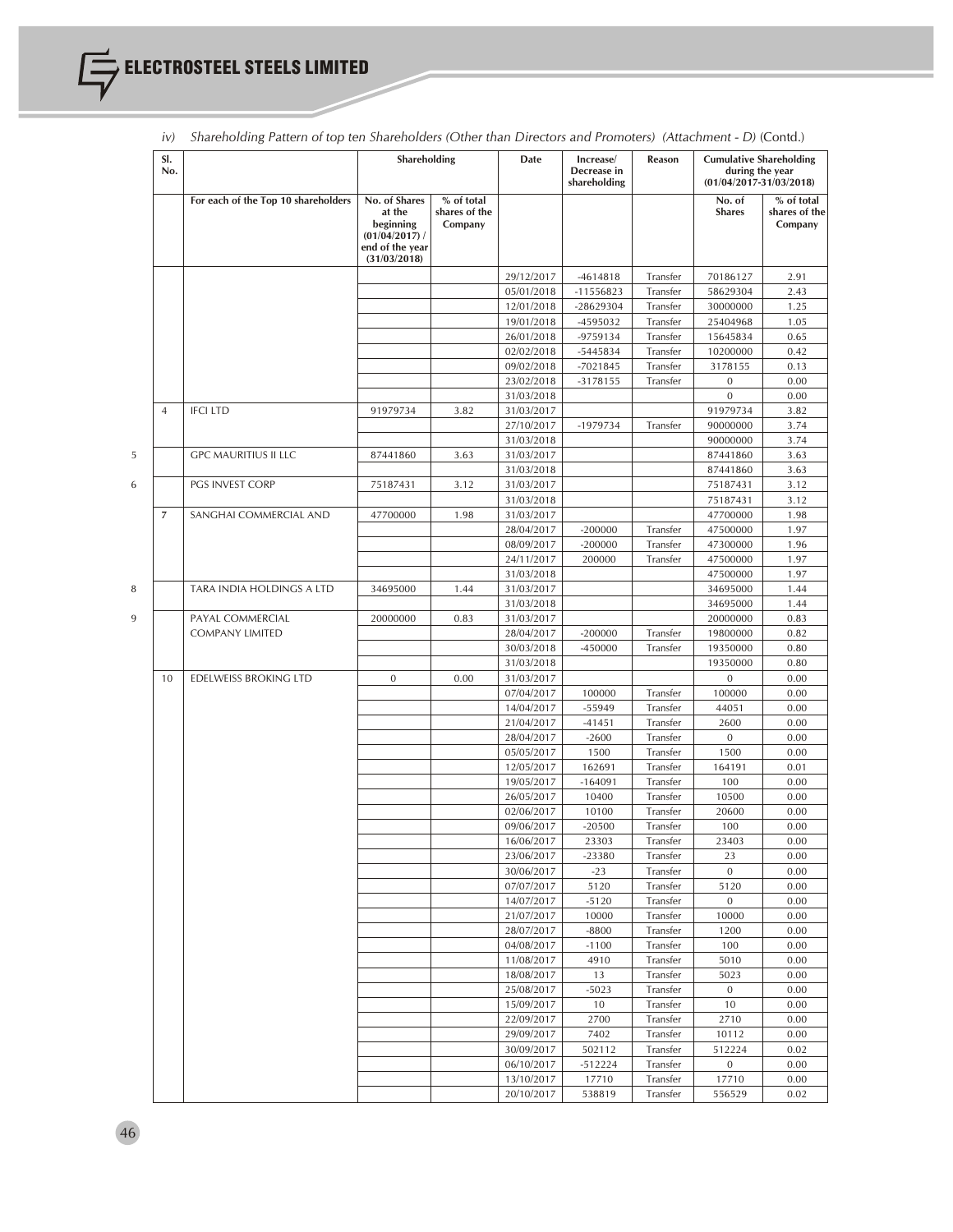| SI.<br>No. |                                     |                                                                                             | Shareholding                           |            | Increase/<br>Decrease in<br>shareholding | Reason   | <b>Cumulative Shareholding</b><br>during the year<br>$(01/04/2017 - 31/03/2018)$ |                                        |
|------------|-------------------------------------|---------------------------------------------------------------------------------------------|----------------------------------------|------------|------------------------------------------|----------|----------------------------------------------------------------------------------|----------------------------------------|
|            | For each of the Top 10 shareholders | No. of Shares<br>at the<br>beginning<br>$(01/04/2017)$ /<br>end of the year<br>(31/03/2018) | % of total<br>shares of the<br>Company |            |                                          |          | No. of<br><b>Shares</b>                                                          | % of total<br>shares of the<br>Company |
|            |                                     |                                                                                             |                                        | 27/10/2017 | $-521195$                                | Transfer | 35334                                                                            | 0.00                                   |
|            |                                     |                                                                                             |                                        | 31/10/2017 | $-34734$                                 | Transfer | 600                                                                              | 0.00                                   |
|            |                                     |                                                                                             |                                        | 03/11/2017 | $-600$                                   | Transfer | $\mathbf{0}$                                                                     | 0.00                                   |
|            |                                     |                                                                                             |                                        | 17/11/2017 | 14919                                    | Transfer | 14919                                                                            | 0.00                                   |
|            |                                     |                                                                                             |                                        | 24/11/2017 | 1090154                                  | Transfer | 1105073                                                                          | 0.05                                   |
|            |                                     |                                                                                             |                                        | 01/12/2017 | 39919                                    | Transfer | 1144992                                                                          | 0.05                                   |
|            |                                     |                                                                                             |                                        | 08/12/2017 | 23309                                    | Transfer | 1168301                                                                          | 0.05                                   |
|            |                                     |                                                                                             |                                        | 15/12/2017 | $-4322$                                  | Transfer | 1163979                                                                          | 0.05                                   |
|            |                                     |                                                                                             |                                        | 22/12/2017 | 27469                                    | Transfer | 1191448                                                                          | 0.05                                   |
|            |                                     |                                                                                             |                                        | 29/12/2017 | 40456                                    | Transfer | 1231904                                                                          | 0.05                                   |
|            |                                     |                                                                                             |                                        | 05/01/2018 | 175876                                   | Transfer | 1407780                                                                          | 0.06                                   |
|            |                                     |                                                                                             |                                        | 12/01/2018 | 224220                                   | Transfer | 1632000                                                                          | 0.07                                   |
|            |                                     |                                                                                             |                                        | 19/01/2018 | 486161                                   | Transfer | 2118161                                                                          | 0.09                                   |
|            |                                     |                                                                                             |                                        | 26/01/2018 | 1099785                                  | Transfer | 3217946                                                                          | 0.13                                   |
|            |                                     |                                                                                             |                                        | 02/02/2018 | $-812277$                                | Transfer | 2405669                                                                          | 0.10                                   |
|            |                                     |                                                                                             |                                        | 09/02/2018 | 588702                                   | Transfer | 2994371                                                                          | 0.12                                   |
|            |                                     |                                                                                             |                                        | 16/02/2018 | 763697                                   | Transfer | 3758068                                                                          | 0.16                                   |
|            |                                     |                                                                                             |                                        | 23/02/2018 | $-1401194$                               | Transfer | 2356874                                                                          | 0.10                                   |
|            |                                     |                                                                                             |                                        | 02/03/2018 | $-563717$                                | Transfer | 1793157                                                                          | 0.07                                   |
|            |                                     |                                                                                             |                                        | 09/03/2018 | 237749                                   | Transfer | 2030906                                                                          | 0.08                                   |
|            |                                     |                                                                                             |                                        | 16/03/2018 | 89440                                    | Transfer | 2120346                                                                          | 0.09                                   |
|            |                                     |                                                                                             |                                        | 23/03/2018 | 9818676                                  | Transfer | 11939022                                                                         | 0.50                                   |
|            |                                     |                                                                                             |                                        | 30/03/2018 | 473487                                   | Transfer | 12412509                                                                         | 0.52                                   |
|            |                                     |                                                                                             |                                        | 31/03/2018 | 9059                                     | Transfer | 12421568                                                                         | 0.52                                   |
|            |                                     |                                                                                             |                                        | 31/03/2018 |                                          |          | 12421568                                                                         | 0.52                                   |

*iv) Shareholding Pattern of top ten Shareholders (Other than Directors and Promoters) (Attachment - D)* (Contd.)

*v) Shareholding of Directors and Key Managerial Personnel: (Attachment - E)*

| SI.<br>No.     | Name                            | Shareholding                                                                         |                                        | Date       | Increase/<br>Decrease in<br>shareholding | Reason   |                          | <b>Cumulative Shareholding</b><br>during the year<br>$(01.04.2017 - 31.03.2018)$ |
|----------------|---------------------------------|--------------------------------------------------------------------------------------|----------------------------------------|------------|------------------------------------------|----------|--------------------------|----------------------------------------------------------------------------------|
|                |                                 | No. of Shares<br>at the beginning<br>(01/04/2017)<br>end of the year<br>(31/03/2018) | % of total<br>shares of<br>the Company |            |                                          |          | No. of<br><b>Shares</b>  | % of total<br>shares of the<br>Company                                           |
| A              | <b>DIRECTORS</b>                |                                                                                      |                                        |            |                                          |          |                          |                                                                                  |
| $\mathbf{1}$   | Lalit Kumar Singhi              | 190000                                                                               | 0.01                                   | 01/04/2017 |                                          |          |                          |                                                                                  |
|                |                                 |                                                                                      |                                        | 23/06/2017 | 75000                                    | Transfer | 265000                   | 0.01                                                                             |
|                |                                 |                                                                                      |                                        | 19/01/2018 | $-255000$                                | Transfer | 10,000                   | 0.00                                                                             |
|                |                                 | 10000                                                                                | 0.00                                   | 31/03/2018 |                                          |          |                          |                                                                                  |
| $\overline{2}$ | Mr Naresh Pachisia              | 50.000                                                                               | 0.00                                   | 01/04/2017 |                                          | N.A.     |                          |                                                                                  |
|                |                                 | 50.000                                                                               | 0.00                                   | 31/03/2018 |                                          |          | 50,000                   | 0.0021                                                                           |
| 3              | Mr Umang Kejriwal               | 517,000                                                                              | 0.02                                   | 01/04/2017 |                                          |          |                          |                                                                                  |
|                |                                 | 517,000                                                                              | 0.02                                   | 31/03/2018 |                                          | N.A.     | 517,000                  | 0.0215                                                                           |
| B              | <b>KEY MANAGERIAL PERSONNEL</b> |                                                                                      |                                        |            |                                          |          |                          |                                                                                  |
| 1              | Mr Rama Shankar Singh,          | 200,000                                                                              | 0.01                                   | 01/04/2017 |                                          |          |                          | 0.01                                                                             |
|                | Whole-time Director*            | 200,000                                                                              | 0.01                                   | 31/03/2018 |                                          | N.A.     | 200.000                  |                                                                                  |
| $\overline{2}$ | Mr Ashutosh Agarwal,            | 44250                                                                                |                                        | 01/04/2017 | ÷                                        |          | ÷.                       | $\sim$                                                                           |
|                | Chief Financial Officer         |                                                                                      |                                        | 20/10/2017 | 100000                                   | Purchase | 144250                   |                                                                                  |
|                |                                 | 144250                                                                               |                                        | 27/10/2017 | 2000                                     | Purchase | 146250                   | $\sim$                                                                           |
|                |                                 | 146250                                                                               |                                        | 19/01/2018 | $-146000$                                | Sale     | 250                      | $\sim$                                                                           |
|                |                                 | 250                                                                                  |                                        | 31/03/2018 | $\overline{\phantom{a}}$                 | N.A.     | 250                      | 0.00                                                                             |
| 3              | Mr. Binaya Kumar Dash           | $\overline{\phantom{a}}$                                                             | $\sim$                                 | 01/04/2017 |                                          |          |                          |                                                                                  |
|                | Company Secretary               |                                                                                      |                                        | 20/10/2017 | 100                                      | Purchase | 100                      | 0.00                                                                             |
|                |                                 | 100                                                                                  | 0.00                                   | 31/03/2018 | $\overline{\phantom{a}}$                 | ٠        | $\overline{\phantom{a}}$ | $\overline{\phantom{a}}$                                                         |

\*ceased to be Whole-time Director w.e.f. 7.11.2017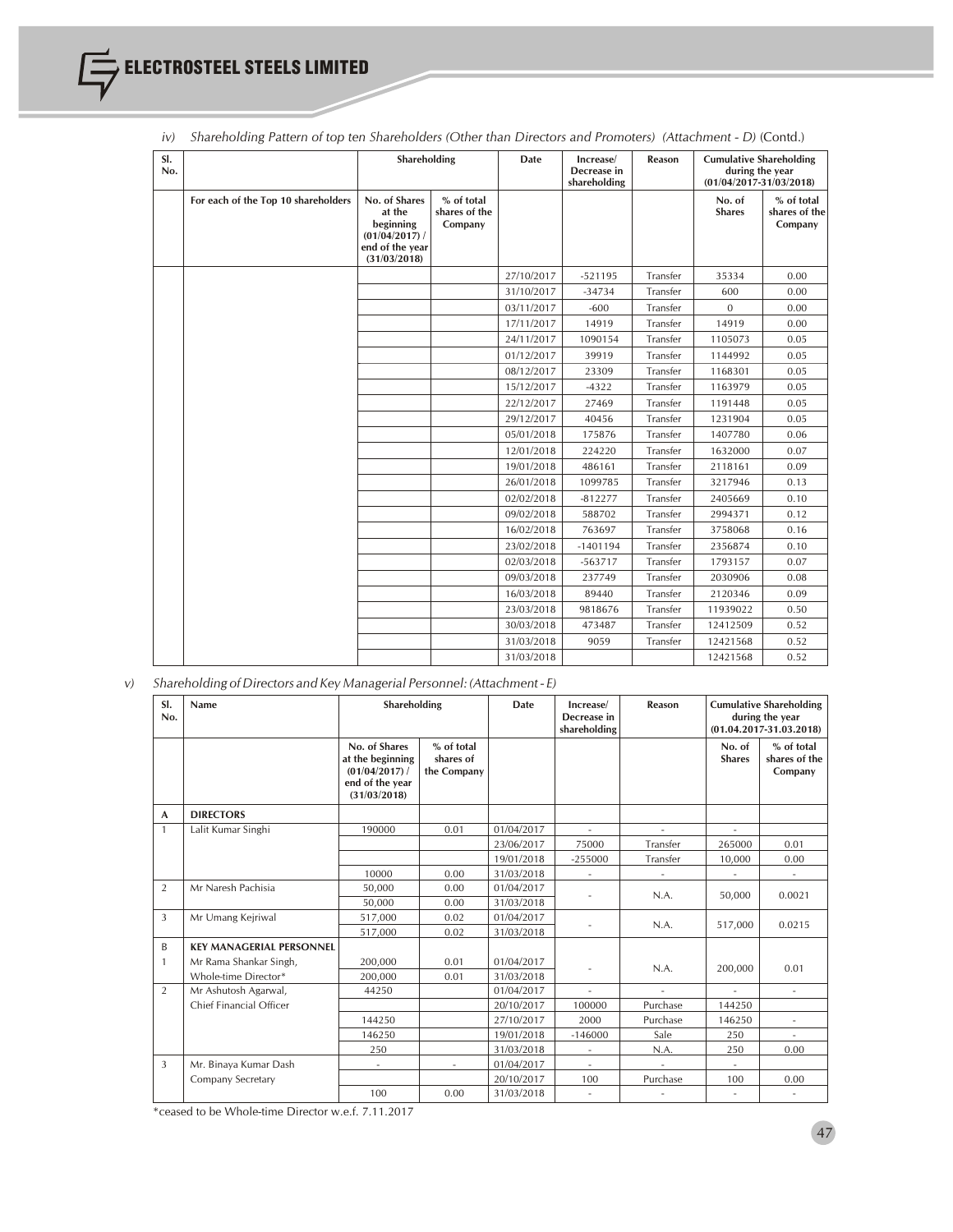

# **V. INDEBTEDNESS** *(Attachment - F)*

Indebtedness of the Company including interest outstanding/accrued but not due for payment :

|                                                                     |                                               |                           |                 | $(5 \text{ In lakhs})$              |
|---------------------------------------------------------------------|-----------------------------------------------|---------------------------|-----------------|-------------------------------------|
|                                                                     | <b>Secured Loans</b><br>excluding<br>deposits | <b>Unsecured</b><br>Loans | <b>Deposits</b> | <b>Total</b><br><b>Indebtedness</b> |
| Indebtedness at the beginning of<br>the financial year (01.04.2017) |                                               |                           |                 |                                     |
| (i) Principal Amount                                                | 1,028,819.44                                  |                           |                 | 1,028,819.44                        |
| (ii) Interest due but not paid                                      | 208,486.64                                    |                           |                 | 208,486.64                          |
| (iii) Interest accrued but not due                                  | 355.45                                        |                           |                 | 355.45                              |
| Total $(i + ii + iii)$                                              | 1,237,661.53                                  |                           |                 | 1,237,661.53                        |
| Change in Indebtedness during the financial year                    |                                               |                           |                 |                                     |
| Addition                                                            | 34,628.41                                     |                           |                 | 34,628.41                           |
| Reduction                                                           |                                               |                           |                 |                                     |
| <b>Net Change</b>                                                   | 34,628.41                                     |                           |                 | 34,628.41                           |
| Indebtedness at the end of the<br>financial year (31.03.2018)       |                                               |                           |                 |                                     |
| (i) Principal Amount                                                | 990,682.21                                    | $\overline{\phantom{a}}$  |                 | 990,682.21                          |
| (ii) Interest due but not paid                                      | 281,018.20                                    | $\overline{\phantom{a}}$  |                 | 281,018.20                          |
| (iii) Interest accrued but not due                                  | 589.53                                        | $\overline{\phantom{a}}$  |                 | 589.53                              |
| Total $(i + ii + iii)$                                              | 1,272,289.94                                  |                           |                 | 1,272,289.94                        |

# **VI. REMUNERATION OF DIRECTORS AND KEY MANAGERIAL PERSONNEL**

*A. Remuneration to Whole Time Director (Attachment - G)* (` in Lakhs)

| Sl. No.        | <b>Particulars of Remuneration</b>                                          | Mr. Rama Shankar Singh   |
|----------------|-----------------------------------------------------------------------------|--------------------------|
|                | Gross salary                                                                |                          |
| (a)            | Salary as per provisions contained in section 17(1) of the Income Tax. 1961 |                          |
| (b)            | Value of perquisites u/s 17(2) of the Income tax Act, 1961                  | $\overline{a}$           |
| (c)            | Profits in lieu of salary under section 17(3) of the Income Tax Act, 1961   | $\overline{\phantom{a}}$ |
| 2              | Stock option                                                                |                          |
| 3              | Sweat Equity                                                                |                          |
| $\overline{4}$ | Commission                                                                  |                          |
|                | -as % of profit                                                             |                          |
|                | - others                                                                    | $\overline{a}$           |
| 5              | Others-                                                                     | $\overline{a}$           |
|                | Total (A)                                                                   | $\overline{\phantom{a}}$ |
|                | Ceiling as per the Act                                                      | NA                       |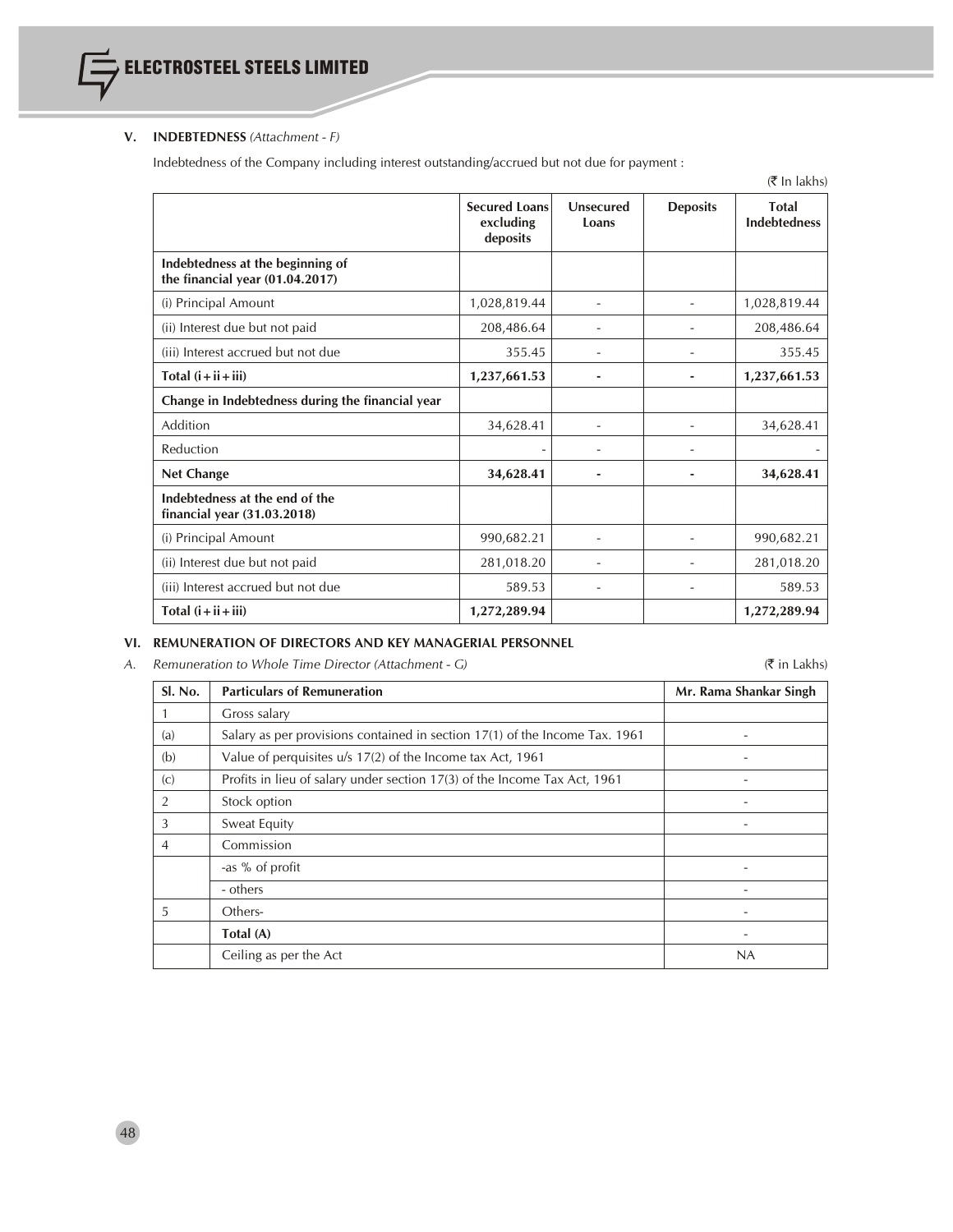|                | $\alpha$ . The matrix of the contract of $\alpha$ is the contract of $\alpha$<br>(1111111117) |                        |                          |                      |                        |                       |                    |                    |                   |                 |
|----------------|-----------------------------------------------------------------------------------------------|------------------------|--------------------------|----------------------|------------------------|-----------------------|--------------------|--------------------|-------------------|-----------------|
| SI.<br>No.     | <b>Particulars of Remuneration</b>                                                            | Pradeep Kumar<br>Misra | Devaprasad<br>Mozumder   | Jayantika<br>Ganguly | Jinendra Kumar<br>Jain | Lalit Kumar<br>Singhi | Naresh<br>Pachisia | Rajkumar<br>Khanna | Umang<br>Kejriwal | Total<br>Amount |
|                | <b>Independent Directors:</b>                                                                 |                        |                          |                      |                        |                       |                    |                    |                   |                 |
|                | Fee for attending Board and or/<br>Committee meetings                                         | 0.05                   | $\overline{\phantom{0}}$ | 0.05                 | 0.05                   |                       | 0.1                | 0.1                |                   | 0.35            |
|                | Commission                                                                                    |                        |                          | $\mathbf{0}$         | $\mathbf{0}$           |                       | $\Omega$           | $\overline{0}$     |                   |                 |
|                | Others                                                                                        |                        |                          | $\mathbf{0}$         | $\Omega$               |                       | $\Omega$           | $\overline{0}$     |                   |                 |
|                | Total (1)                                                                                     | 0.05                   |                          | 0.05                 | 0.05                   |                       | 0.1                | 0.1                |                   | 0.35            |
| $\overline{2}$ | <b>Other Non-Executive Directors:</b>                                                         |                        |                          |                      |                        |                       |                    |                    |                   |                 |
|                | Fee for attending Board and or/<br>Committee meetings                                         |                        | 0.05                     |                      |                        | 0.05                  |                    |                    | 0.05              | 0.15            |
|                | Commission                                                                                    |                        |                          |                      |                        |                       |                    |                    |                   |                 |
|                | Others                                                                                        |                        |                          |                      |                        |                       |                    |                    |                   |                 |
|                | Total $(2)$                                                                                   |                        | 0.05                     |                      |                        | 0.05                  |                    |                    | 0.05              | 0.15            |
|                | Total $(B) = (1 + 2)$                                                                         | 0.05                   | 0.05                     | 0.05                 | 0.05                   | 0.05                  | 0.10               | 0.10               | 0.05              | 0.50            |
|                | <b>Total Managerial Remuneration</b>                                                          |                        |                          |                      |                        |                       |                    |                    |                   |                 |
|                | Overall ceiling as per the Act                                                                |                        |                          |                      |                        |                       |                    |                    |                   | $\sim$          |

# *B. Remuneration to other directors (Attachment - H):* (` in Lakhs)

Note: @ Managerial Remuneration and over all ceiling thereto as per the Act is remuneration paid to Wholetime Director as detailed in Attachment G. Sitting fees excluded from the managerialremuneration.

|  |  |  |  | Remuneration to Key Managerial Personnel other than Wholetime Director (Attachment - I) : |  | $(\bar{\bar{\mathbf{\tau}}}$ in Lakhs) |
|--|--|--|--|-------------------------------------------------------------------------------------------|--|----------------------------------------|
|--|--|--|--|-------------------------------------------------------------------------------------------|--|----------------------------------------|

| Sl. No. | <b>Particulars of Remuneration</b>                                              | <b>Chief Executive Officer</b><br>Mr. Sunil Katial | <b>Chief Financial Officer</b><br>Mr. Ashutosh Agarwal | <b>Company Secretary</b><br>Mr. Binaya Kumar Dash |
|---------|---------------------------------------------------------------------------------|----------------------------------------------------|--------------------------------------------------------|---------------------------------------------------|
| 1       | <b>Gross salary</b>                                                             |                                                    |                                                        |                                                   |
| (a)     | Salary as per provisions contained in<br>section 17(1) of the Income Tax. 1961  | 134.99                                             | 103.62                                                 | 15.19                                             |
| (b)     | Value of perquisites u/s 17(2) of the<br>Income tax Act, 1961                   | 42.38                                              | 11.53                                                  | 1.38                                              |
| (c)     | Profits in lieu of salary under<br>section 17(3) of the Income Tax<br>Act, 1961 |                                                    |                                                        |                                                   |
| 2       | Stock option                                                                    | ۰                                                  | ٠                                                      |                                                   |
| 3       | Sweat Equity                                                                    |                                                    |                                                        |                                                   |
| 4       | Commission<br>- as % of profit<br>- others                                      | ٠                                                  |                                                        |                                                   |
| 5       | Others-                                                                         |                                                    |                                                        |                                                   |
|         | Total (A)                                                                       | 177.37                                             | 115.15                                                 | 16.57                                             |

For and on behalf of the Board of Directors

Place : Kolkata *Non-Executive Director Non-Executive Director*

**Naveen Kumar Singhal Rashmi Mohanty**

Dated : August 29, 2018 (DIN : 02642057) (DIN : 07072541)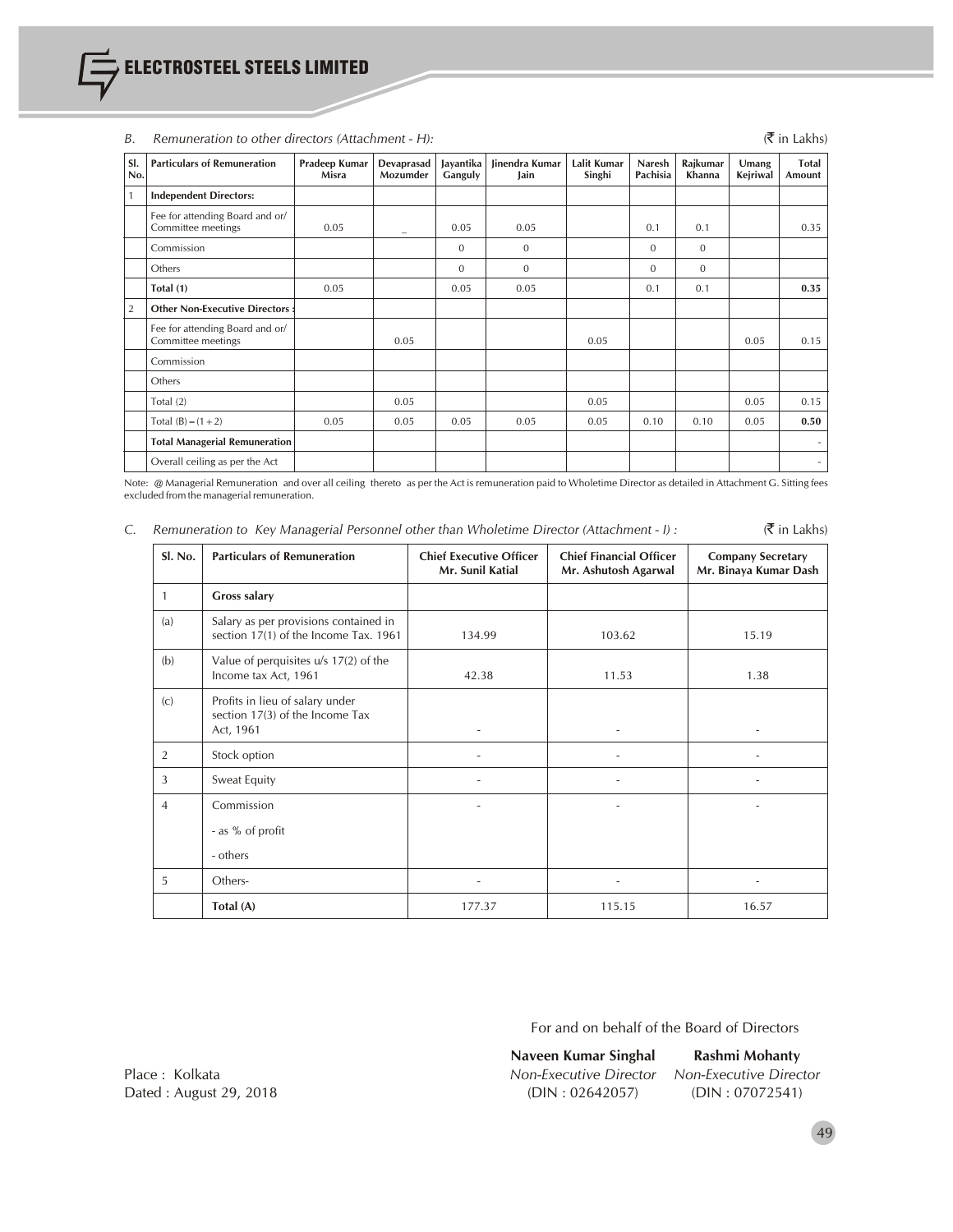# **INDEPENDENT AUDITOR'S REPORT**

## **The Members of ELECTROSTEEL STEELS LIMITED**

#### **Report on the Ind AS Financial Statements**

We have audited the accompanying Ind AS financial statements of Electrosteel Steels Limited ("the Company"), which comprise the Balance Sheet as at March 31, 2018, and the Statement of Profit and Loss(including Other Comprehensive Income), and Cash Flow Statement and the Statement of Changes in Equity for the year then ended, and a summary of significant accounting policies and other explanatory notes for the year ended on that date (hereinafter referred to as "Ind AS financial statements").

#### **Management's Responsibility forthe Ind AS Financial Statements**

The Company's Board of Directors is responsible for the matters stated in section 134(5) of the Companies Act 2013 (" the Act") with respect to the preparation of these Ind AS financial statements that gives a true and fair view of the state of affairs (financial position), Profit or Loss (financial performance including Other Comprehensive Income), Cash Flows and changes in Equity of the Company in accordance with the accounting principles generally accepted in India, including the Indian Accounting Standards (Ind AS) prescribed under section 133 of the Act.

This responsibility also includes maintenance of adequate accounting records in accordance with the provisions of the Act for safeguarding the assets of the company and for preventing and detecting frauds and other irregularities; selection and application of appropriate accounting policies; making judgments and estimates that are reasonable and prudent; and design, implementation and maintenance of adequate internal financial controlsthat were operating effectively for ensuring the accuracy and completeness of the accounting records, relevant to the preparation and presentation of the Ind AS financial statements that gives a true and fair view and are free from material misstatement, whether due to fraud or error.

#### **Auditors' Responsibility**

Our responsibility is to express an opinion on these Ind AS financial statements based on our audit.

We have taken into account the provisions of the Act, the Accounting and Auditing Standards and matters which are required to be included in the audit report under the provisions of the Act and the Rules made thereunder.

We conducted our audit of the Ind AS financial statements in accordance with the Standards on Auditing specified under section 143(10) of the Act. Those Standards require that we comply with ethical requirements and plan and perform the audit to obtain reasonable assurance about whether the Ind AS financial statements are free from material misstatement.

An audit involves performing procedures to obtain audit evidence about the amounts and the disclosures in the Ind AS financial statements. The procedures selected depend on the auditors' judgment, including the assessment of the risks of material misstatement of the Ind AS financial statements, whether due to fraud or error. In making those risk assessments, the auditor considers internal financial control relevant to the Company's preparation of the Ind AS financial statements that gives a true and fair view in order to design audit procedures that are appropriate in the circumstances. An audit also includes evaluating the appropriateness of the accounting policies used and the reasonableness of the accounting estimates made by the Company's Directors, as well as evaluating the overall presentation of the Ind AS financial statements.

We believe that the audit evidence we have obtained is sufficient and appropriate to provide a basis for our audit opinion on the Ind AS financial statements.

#### **Opinion**

In our opinion and to the best of our information and according to the explanations given to us, the aforesaid Ind AS financial statements give the information required by the Act in the manner so required and give a true and fair view in conformity with the accounting principles generally accepted in India, of the state of affairs of the Company as at March 31, 2018, its Loss, total Comprehensive Income, its Cash Flows and the Changesin Equity for the year ended on that date.

#### **Emphasis of Matters**

Attention is invited to Note no. 5.6 of the Ind AS financial statement regarding exceptional item which includes Rs. 511,193.01 lakhs recognised as impairment against Property, Plant and Equipments, Intangible Assets and Capital Work in Progress based on valuation carried out by an Independent Valuer, upon which reliance has been placed by us.

Our opinion is not modified in respect of this matter.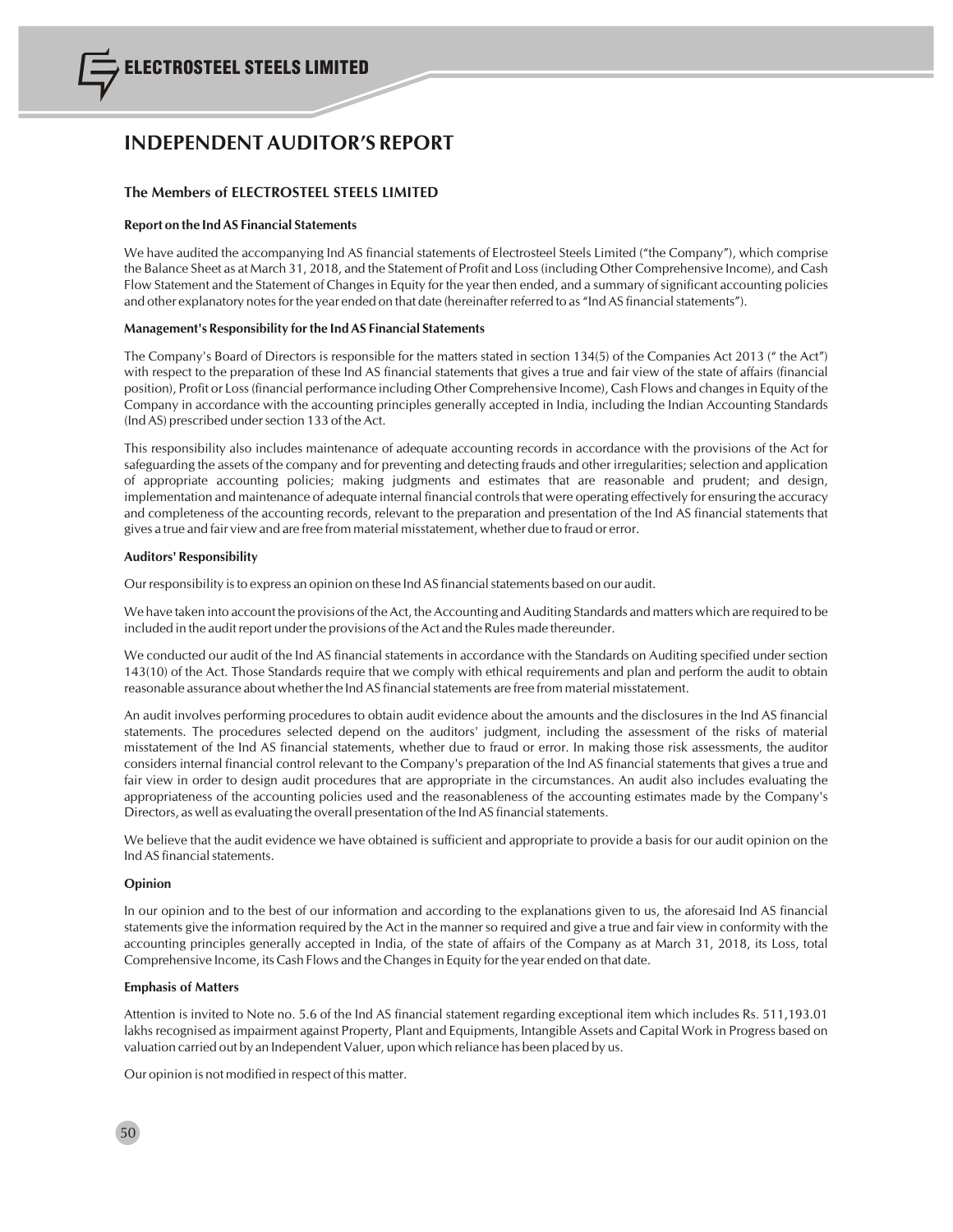#### **Other Matters**

The comparative Ind AS financial information of the Company for the corresponding year ended March 31, 2017 were audited by the predecessor auditor, M/s. B Chhawchharia & Co, who expressed unmodified opinion vide their report dated May 15, 2017 and reliance has been placed by us on the same for the purpose of this report.

Our opinion is not modified in respect of this matter.

#### **Report on Other Legal and Regulatory Requirements**

Asrequired by the Companies(Auditor's Report) Order, 2016 ("the Order") issued by the Central Government of India in terms of sub-section (11) of Section 143 of the Act, we give in the "Annexure A" a statement on the matters specified in paragraphs 3 and 4 of the Order, to the extent applicable.

Further to our comments in the annexure referred to in the paragraph above, as required by Section 143(3) of the Act, we report that:

- a) We have sought and obtained all the information and explanations which to the best of our knowledge and belief were necessary for the purposes of our audit;
- b) In our opinion proper books of account as required by law have been kept by the Company so far as appears from our examination of those books;
- c) The Balance Sheet, the Statement of Profit and Loss, the Cash Flow Statement and Statement of Changes in Equity dealt with by this Report are in agreement with the books of account;
- d) In our opinion, the aforesaid financial statements comply with the Indian Accounting Standards (Ind AS) specified under section 133 of the Act;
- e) On the basis of the written representations received from the directors as on March 31, 2018, none of the director is disqualified as on March 31, 2018, from being appointed as a director in terms of section 164 (2) of the Act. This however was not taken on record by the Board of Directors, since as stated in Note no. 42, the Company was under Corporate Insolvency Resolution Process(CIRP) and powers of the Board were suspended during CIRP;
- f) With respect to the adequacy of the internal financial controls over financial reporting of the Company and the operating effectiveness of such controls, refer to our separate Report in "Annexure B". Our report expresses an unmodified opinion on the adequacy and operating effectiveness of the Company's internal financial controls over financial reporting; and
- g) With respect to the other matters to be included in the Auditor's Report in accordance with Rule 11 of the Companies (Audit andAuditors) Rules, 2014, in our opinion and to the best of our information and according to the explanations given to us:
	- i. Impact of pending litigations (Other than those already recognised in the accounts) on the financial position of the Company have been disclosed in the Ind AS financial statement as required in terms of the Ind AS and provisions of the CompaniesAct, 2013.;
	- ii. The Company has made provision, as required under the applicable law or accounting standards, for material foreseeable losses, if any, on long-term contracts including derivative contracts as referred to in Note no. 43(d) to the Ind AS financial statements; and
	- iii. There were no amounts which were required to be transferred to the Investor Education and Protection Fund by the Company.

For **Lodha & Co** *Chartered Accountants* Firm's ICAI Registration No.:301051E

Place : Kolkata *Partner*

**R. P. Singh** Date : August 29, 2018 Membership No: 52438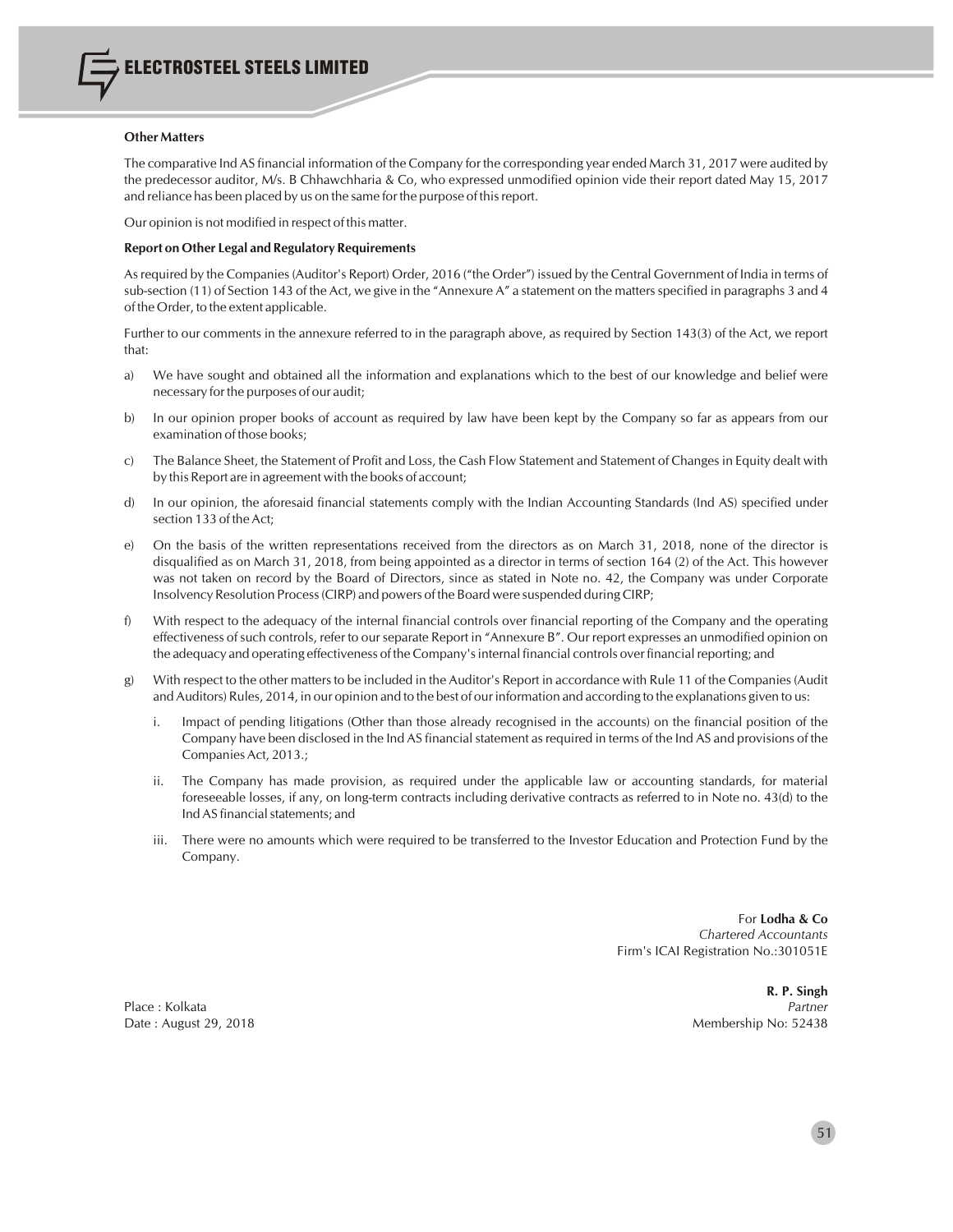# **ANNEXURE "A" TO THE AUDITOR'S REPORT OF EVEN DATE :**

- i) a. The Company has maintained proper records showing full particulars, including quantitative details and situations of fixed assets.
	- b. The Company has a program of verification to cover all the items of fixed assets in a phased manner which, in our opinion, is reasonable having regard to the size of the company and the nature of its assets. Pursuant to this program, certain fixed assets have been physically verified by the management during the year and detailed verification hassince been undertaken which is in progress. According to the information and explanation given to us, no material discrepancies with respect to verification so far carried out were noticed.
	- c. According to the information and explanations given to us, the records examined by us and based on the conveyance deeds provided to us, we report that, the title deeds, comprising all the immovable properties of land and building which are freehold, are held in the name of the Company as on the Balance Sheet date except as detailed below: (Refer Note no. 5.4 to the Ind AS financial statements).

| (Amount ₹ In Lakhs) |  |  |  |
|---------------------|--|--|--|
|---------------------|--|--|--|

| <b>Type of Immovable Property</b> | No. of Cases | Area           | <b>Gross Block</b> | Net Block |
|-----------------------------------|--------------|----------------|--------------------|-----------|
| Freehold Land                     | 226          | 229.43 acres 1 | 1.615.99           | 878.01    |

- ii) As informed, the inventories of the Company except for materials in transit and those lying in depot have been physically verified by the management during the year. In our opinion and according to the information and explanations given to us, the frequency of such verification is reasonable. As the Company's inventory of raw materials comprises mostly of bulk materials such as coal, coke, iron ore, etc. requiring technical expertise for quantification, the Company has hired an independent agency for the physical verification of the stock of these materials. The discrepancies noted on such verification asstated in Note no.30.1 even though material in certain cases, have been properly dealt with in the books of the accounts.
- iii) The Company has not granted any loans secured or unsecured to companies, firms or parties covered in the register maintained under Section 189 of the Act.Accordingly, clause 3 (iii) of the Orderis not applicable to the Company.
- iv) In our opinion and according to the information and explanations given to us, the Company has not granted any loans, made investments or provided any guarantees/securities to parties covered under Section 185 and 186 of the Act. Accordingly, clause 3 (iv) of the Orderis not applicable to the Company.
- v) The Company has not accepted any deposits during the year and does not have any unclaimed deposits as at March 31, 2018 from public covered under Sections 73 to 76 or any other relevant provisions of the Act and Rules framed thereunder and therefore the provisions of clause  $3(v)$  of the Order is not applicable to the company
- vi) We have broadly reviewed the books of account maintained by the company pursuant to the Rules made by the Central Government for the maintenance of cost records under Section 148 (1) of the Act in respect of the Company's products to which the said rules are made applicable and are of the opinion that prima facie, the prescribed records have been maintained. We have however not made a detailed examination of the said records with a view to determine whether they are accurate or complete.
- vii) a. According to the information and explanations given to us, during the year, the Company has generally been regular in depositing with appropriate authorities undisputed statutory dues including Provident Fund, Investor Education Protection fund, Employees' State Insurance, Income Tax, Sales Tax, Wealth Tax, Goods and Service Tax, Service tax, Custom Duty, Excise Duty, Value Added Tax, Cess and other material statutory dues as applicable to it.
	- b. There were no undisputed amounts payable in respect of Provident Fund, Investor Education Protection fund, Employees' State Insurance, Income Tax, Sales Tax, Goods and Service Tax, Wealth Tax, Service tax, Custom Duty, Excise Duty, Value Added Tax, Cess and other material statutory dues in arrear as at March 31, 2018 for a period of more than six months from the date they become payable.
	- c. According to the information and explanations given to us, the details of disputed dues of Sales tax, Income tax, Customs duty, Wealth tax, Excise duty, Service Tax, andCess, if any, as at March 31, 2018, are asfollows:

| Name of the statute          | Nature of<br>dues  | Amount<br>(Rs. in Lakhs) | Period to<br>which the<br>amount relates | Forum where dispute<br>is pending           |
|------------------------------|--------------------|--------------------------|------------------------------------------|---------------------------------------------|
| The Central Excise Act, 1944 | <b>Excise Duty</b> | 34.00                    | 2009-2010                                | <b>CESTAT</b>                               |
|                              |                    | 36.71                    | 2016-2017                                | Commissioner (Appeals), Ranchi              |
| Central Sales Tax Act,       | Sales Tax          | 57.58                    | 2011-2012                                | Deputy Commissioner of                      |
| 1956                         |                    | 392.78                   | 2012-2013                                | Commercial Taxes, Jharkhand                 |
|                              |                    | 348.00                   | 2012-2013<br>2014-2015                   | Commissioner Commercial<br>Taxes, Jharkhand |
|                              |                    | 452.98                   | 2013-2014                                |                                             |
|                              |                    | 1,507.64                 | 2014-2015                                |                                             |
|                              |                    | 322.58                   | 2015-2016                                |                                             |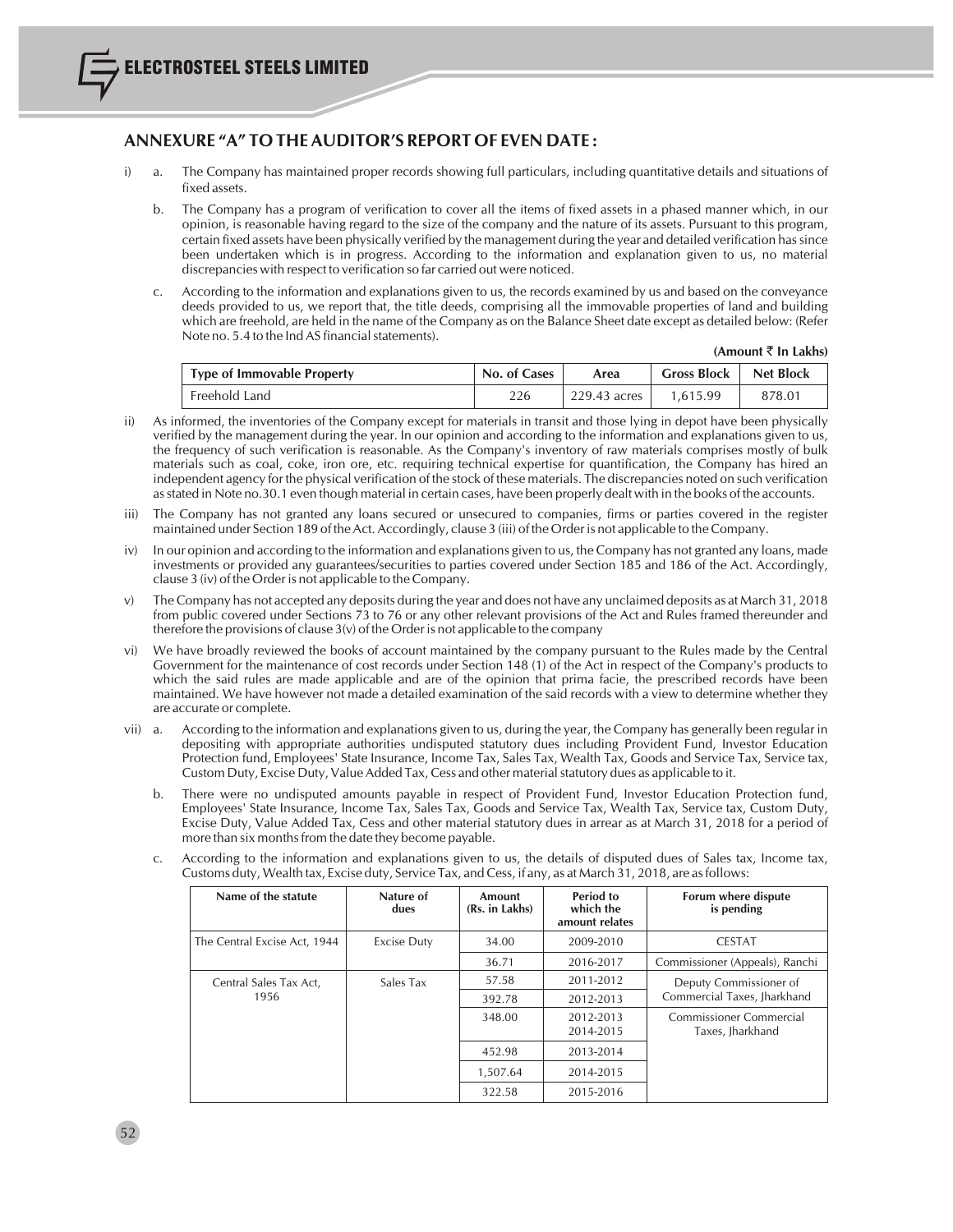| Name of the statute                    | Nature of<br>dues  | Amount<br>(Rs. in Lakhs) | <b>Period to</b><br>which the<br>amount relates | Forum where dispute<br>is pending                                                                        |
|----------------------------------------|--------------------|--------------------------|-------------------------------------------------|----------------------------------------------------------------------------------------------------------|
| Customs Act' 1962                      | <b>Custom Duty</b> | 5,974.73                 | 2008-2009 to<br>2011-2012                       | Additional Director General,<br>Directorate of Revenue<br>Intelligence, New Delhi                        |
|                                        | Custom duty-EPCG   | 1,57,739.94              | 2009-2010 to<br>2017-2018                       | Principal, Additional Director<br>General, Directorate of<br>Revenue Intelligence,<br>Kolkata Zonal Unit |
| Jharkhand VAT Act, 2015                | Value Added Tax    | 24.40                    | 2009-2010                                       | Commercial Tax<br>Tribunal, Ranchi                                                                       |
|                                        |                    | 45.90                    | 2010-2011                                       | <b>Commissioner Commercial</b>                                                                           |
|                                        |                    | 329.68                   | 2013-2014                                       | Taxes, Jharkhand                                                                                         |
|                                        |                    | 179.41                   | 2015-2016                                       |                                                                                                          |
|                                        |                    | 91.98                    | 2010-2011                                       | Deputy Commissioner of                                                                                   |
|                                        |                    | 16,380.35                | 2011-2012                                       | Commercial Taxes, Jharkhand                                                                              |
|                                        |                    | 4,202.12                 | 2012-2013                                       |                                                                                                          |
|                                        |                    | 276.96                   | 2013-2014                                       |                                                                                                          |
|                                        |                    | 1,092.47                 | 2015-2016                                       |                                                                                                          |
| Service Tax under<br>Finance Act, 1994 | Service Tax        | 2,214.87                 | 2007-2008<br>2008-2009                          | <b>CESTAT</b>                                                                                            |
|                                        |                    | 1,071.40                 | 2007-2008 to<br>2011-2012                       |                                                                                                          |
|                                        |                    | 331.87                   | 2009-2010                                       |                                                                                                          |
|                                        |                    | 3.22                     | 2015-2016                                       |                                                                                                          |
|                                        |                    | 13.34                    | 2014-2015                                       | Commissioner (Appeals)<br>Kolkata                                                                        |
|                                        |                    | 2.27                     | 2015-2016                                       | The Asst Commissioner of<br>Service Tax, Audit, Kolkata                                                  |
| West Bengal (Entry Tax)                | Entry Tax          | 2,888.58                 | 2012-2013 to<br>2017-2018                       | West Bengal Taxation Tribunal                                                                            |
| Jharkhand (Entry Tax)                  | <b>Entry Tax</b>   | 26,491.47                | 2011-2012 to<br>2017-2018                       | High Court of Jharkhand                                                                                  |
| Income Tax Act, 1961                   | <b>TDS/TCS</b>     | 0.21                     | 2008-2009                                       | Commissioner of Income Tax                                                                               |
|                                        |                    | 0.79                     | 2009-2010                                       | (Ranchi)                                                                                                 |
|                                        |                    | 0.91                     | 2010-2011                                       |                                                                                                          |
|                                        |                    | 0.33                     | 2011-2012                                       |                                                                                                          |
|                                        |                    | 8.57                     | 2012-2013                                       |                                                                                                          |
|                                        |                    | 22.63                    | 2013-2014                                       |                                                                                                          |
|                                        |                    | 23.62                    | 2014-2015                                       |                                                                                                          |
|                                        |                    | 50.31                    | 2015-2016                                       |                                                                                                          |
|                                        |                    | 59.33                    | 2016-2017                                       |                                                                                                          |
|                                        |                    | 15.73                    | 2017-2018                                       |                                                                                                          |

As stated in Note no. 42(a), claims against the company with respect to above will be dealt with as provided in resolution plan as approved by NCLT and thereby, these will stand extinguished as provided in the said plan.

viii) In our opinion and on the basis of information and explanations given to us by the management, the Company has defaulted in repayment of dues to the following banks and financial institutions:

Amount (in Lakhs)

| Name of the Bank /<br><b>Financial Institution</b> | Principal   | <b>Period of Default</b> | <b>Interest</b> | <b>Period of Default</b> |
|----------------------------------------------------|-------------|--------------------------|-----------------|--------------------------|
| State Bank of India                                | 3,41,554.77 |                          | 1,01,120.84     |                          |
|                                                    |             | December 2015            |                 | April 2015               |
| Punjab National Bank                               | 57,007.01   | to                       | 17,141.78       | tο                       |
| Canara Bank                                        | 50,501.01   | July 21, 2017            | 15,049.97       | July 21, 2017            |
| <b>UCO Bank</b>                                    | 49,264.58   |                          | 14,638.00       |                          |
| Indian Overseas Bank                               | 42,468.93   |                          | 12,261.10       |                          |

53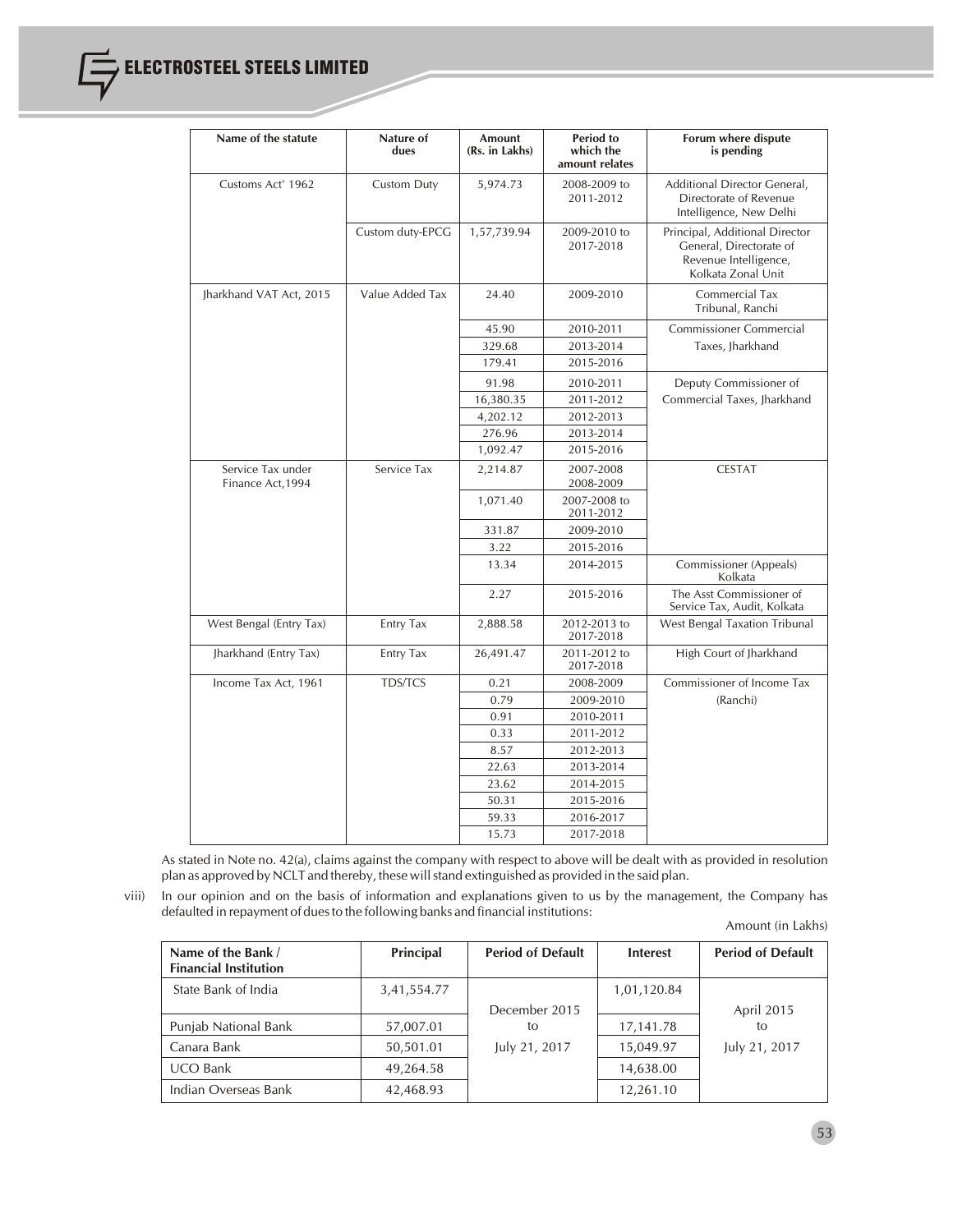| Name of the Bank /<br><b>Financial Institution</b> | Principal | <b>Period of Default</b> | <b>Interest</b> | <b>Period of Default</b> |
|----------------------------------------------------|-----------|--------------------------|-----------------|--------------------------|
| SREI Infrastructure Finance Ltd                    | 42,976.77 |                          | 14,813.63       |                          |
| Oriental Bank of Commerce                          | 43,650.69 |                          | 12,812.15       |                          |
| United Bank of India                               | 32,918.10 |                          | 9,084.23        |                          |
| Union Bank of India                                | 28,444.07 |                          | 8,277.13        |                          |
| <b>HUDCO</b>                                       | 29,497.91 |                          | 8,822.17        |                          |
| Allahabad Bank                                     | 29,090.33 |                          | 8,585.73        |                          |
| Bank of India                                      | 19,954.67 |                          | 5,936.92        |                          |
| Vijaya Bank                                        | 20,307.95 |                          | 5,953.57        |                          |
| Indian Bank                                        | 16,699.22 |                          | 4,837.78        | April 2015               |
| Corporation Bank                                   | 18,183.71 | December 2015            | 5,347.97        |                          |
| Syndicate Bank                                     | 18,406.60 | to                       | 5,055.23        | to                       |
| Bank of Baroda                                     | 16,938.18 | July 21, 2017            | 5,008.23        | July 21, 2017            |
| Life Insurance Corporation of India                | 16,985.30 |                          | 4,949.49        |                          |
| <b>Bank of Maharashtra</b>                         | 12,606.42 |                          | 3,738.96        |                          |
| Central Bank of India                              | 13,464.72 |                          | 3,878.45        |                          |
| Andhra Bank                                        | 11,296.57 |                          | 3,341.89        |                          |
| Punjab & Sind Bank                                 | 12,000.76 |                          | 3,394.34        |                          |
| Dena Bank                                          | 11,615.04 |                          | 3,551.80        |                          |
| Jammu & Kashmir Bank                               | 6,008.39  |                          | 1,706.66        |                          |
| <b>ICICI Bank</b>                                  | 4,898.91  |                          | 1,282.70        |                          |
| IL&FS Financial Services Ltd                       | 1,895.72  |                          | 427.49          |                          |

However, as stated in Note no. 42 to the Ind AS financial statements all these dues have since been settled.

ix) In our opinion and according to the information and explanations given to us, the company did not raise any money by way of Initial Public Offer or Further Public Offer (including debt instruments) or term loans during the year. Accordingly, provisions of clause 3 (ix) of the Order is not applicable.

- x) During the course of our examination of books of account carried out in accordance with Generally Accepted Auditing Practices in India, we have neither come across any incidence of fraud on or by the Company nor have we been informed of any such cases by the management.
- xi) According to the information and explanations give to us and based on our examination of the records of the Company, the Company has not paid/provided for managerial remuneration during the year. Accordingly, provisions of clause 3 (xi) of the Order is not applicable.
- xii) The Company is not a Nidhi company and hence reporting under paragraph 3(xii) of the Order is not applicable to the Company.
- xiii) As indicated in Note no. 42 of the Ind AS financial statements, the Company was under Corporate Insolvency Resolution Process (CIRP) for the period from July 22, 2017 to March 31, 2018 and accordingly powers of the Board of Directors were suspended during the said period. According to the information and explanations given to us and based on our examination of the records of the Company, transactions with the related parties have been disclosed in the financial statements considering the relationship and control existing prior to the initiation of CIRP. In absence of the Board as stated above, compliance with respect to Section 177 and 188 of the Act could not be ensured. These were however approved in the meetings of Resolution Professional with Key Managerial Professional.
- xiv) According to the information and explanations given to us and based on our examination of the records of the Company, the Company has not made any preferential allotment or private placement of shares or fully or partly convertible debentures during the year.
- xv) According to the information and explanations given to us and as represented to us by the management and based on our examination of the records of the Company, the Company has not entered into non-cash transactions with directors or persons connected with him. Accordingly, paragraph 3(xv) of the Orderis not applicable.
- xvi) TheCompany is not required to be registered undersection 45-IA of the Reserve Bank of India Act 1934.

For **Lodha & Co** *Chartered Accountants* Firm's ICAI Registration No.:301051E

**R. P. Singh** Place : Kolkata *Partner* Date : August 29, 2018 Membership No: 52438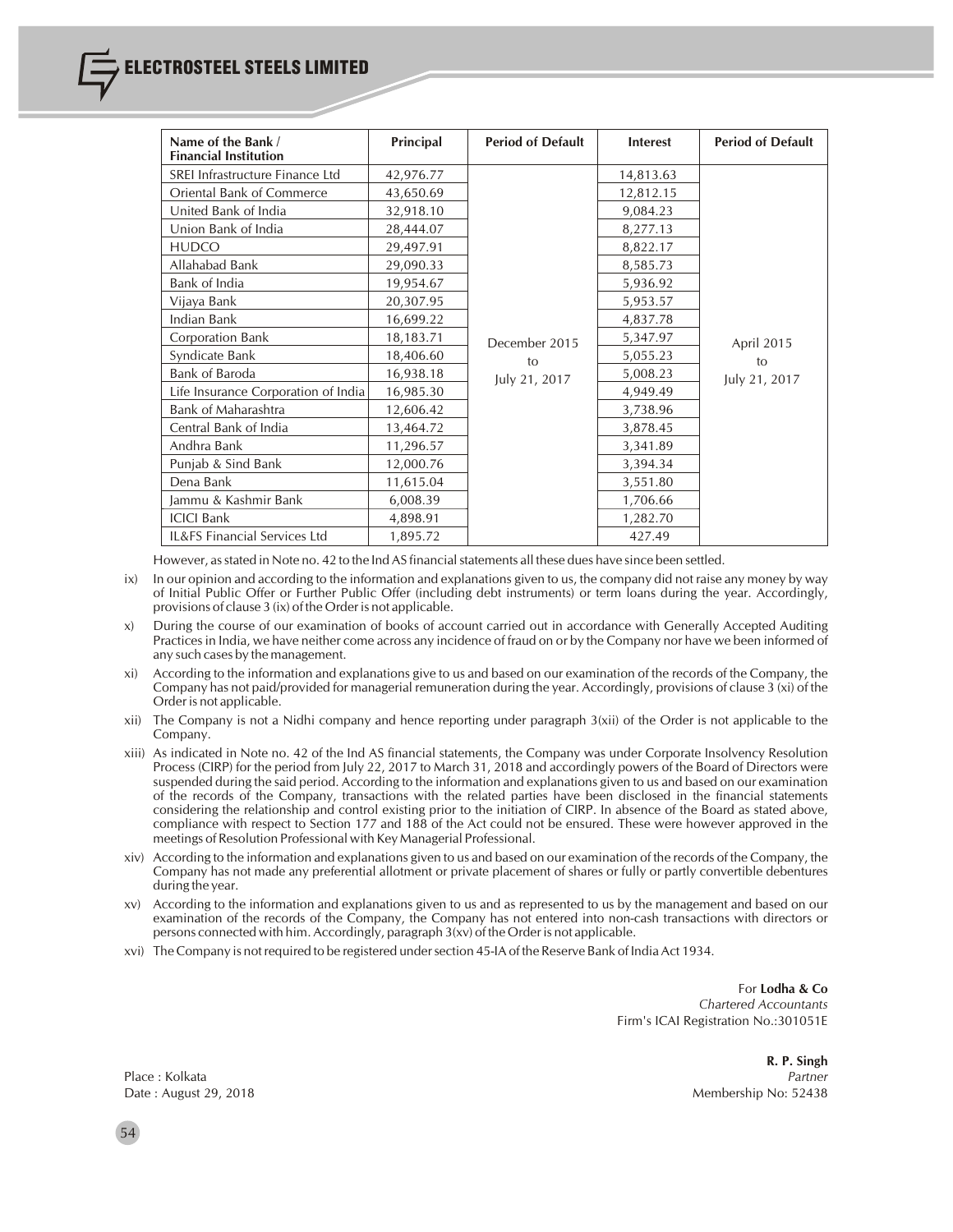

#### **ANNEXURE "B" TO THE INDEPENDENT AUDITORS' REPORT**

#### (Referred to in paragraph (g) under 'Report on Other Legal and Regulatory Requirements' of our report of even date)

### Report on the Internal Financial Controls Over Financial Reporting under Clause (i) of Sub-section 3 of Section 143 of the **Companies Act, 2013 ("the Act")**

We have audited the internal financial controls over financial reporting of Electrosteel Steels Limited ("the Company") as of March 31, 2018 in conjunction with our audit of the Ind AS financial statements of the Company for the year ended on that date.

#### **Management's Responsibility for Internal Financial Controls**

The Company's management is responsible for establishing and maintaining internal financial controls based on the internal control over financial reporting criteria established by the Company considering the essential components of internal control stated in the Guidance Note on Audit of Internal Financial Controls over Financial Reporting issued by the Institute of Chartered Accountants of India. These responsibilities include the design, implementation and maintenance of adequate internal financial controls that were operating effectively for ensuring the orderly and efficient conduct of its business, including adherence to company's policies, the safeguarding of its assets, the prevention and detection of frauds and errors, the accuracy and completeness of the accounting records, and the timely preparation of reliable financial information, as required under the Companies Act, 2013.

#### **Auditor's Responsibility**

Our responsibility is to express an opinion on the Company's internal financial controls over financial reporting based on our audit. We conducted our audit in accordance with the Guidance Note on Audit of Internal Financial Controls Over Financial Reporting (the "Guidance Note") issued by the Institute of Chartered Accountants of India and the Standards on Auditing prescribed under Section 143(10) of the Companies Act, 2013, to the extent applicable to an audit of internal financial controls. Those Standards and the Guidance Note require that we comply with ethical requirements and plan and perform the audit to obtain reasonable assurance about whether adequate internal financial controls over financial reporting was established and maintained and if such controls operated effectively in all material respects.

Our audit involves performing procedures to obtain audit evidence about the adequacy of the internal financial controls system over financial reporting and their operating effectiveness. Our audit of internal financial controls over financial reporting included obtaining an understanding of internal financial controls over financial reporting, assessing the risk that a material weakness exists, and testing and evaluating the design and operating effectiveness of internal control based on the assessed risk. The procedures selected depend on the auditor's judgement, including the assessment of the risks of material misstatement of the financial statements, whether due to fraud or error.

We believe that the audit evidence we have obtained is sufficient and appropriate to provide a basis for our audit opinion on the Company's internal financial controls system over financial reporting.

#### **Meaning ofInternal Financial Controls over Financial Reporting**

A company's internal financial control over financial reporting is a process designed to provide reasonable assurance regarding the reliability of financial reporting and the preparation of Ind AS financial statements for external purposes in accordance with Generally Accepted Accounting Principles. A company's internal financial control over financial reporting includes those policies and procedures that (1) pertain to the maintenance of records that, in reasonable detail, accurately and fairly reflect the transactions and dispositions of the assets of the company; (2) provide reasonable assurance that transactions are recorded as necessary to permit preparation of financial statements in accordance with generally accepted accounting principles, and that receipts and expenditures of the company are being made only in accordance with authorisations of management and directors of the company; and (3) provide reasonable assurance regarding prevention or timely detection of unauthorised acquisition, use, or disposition of the company's assets that could have a material effect on the Ind AS financial statements.

#### **Inherent Limitations of Internal Financial Controls over Financial Reporting**

Because of the inherent limitations of internal financial controls over financial reporting, including the possibility of collusion or improper management override of controls, material misstatements due to error or fraud may occur and not be detected. Also, projections of any evaluation of the internal financial controls over financial reporting to future periods are subject to the risk that the internal financial control over financial reporting may become inadequate because of changes in conditions, or that the degree of compliance with the policies or procedures may deteriorate.

55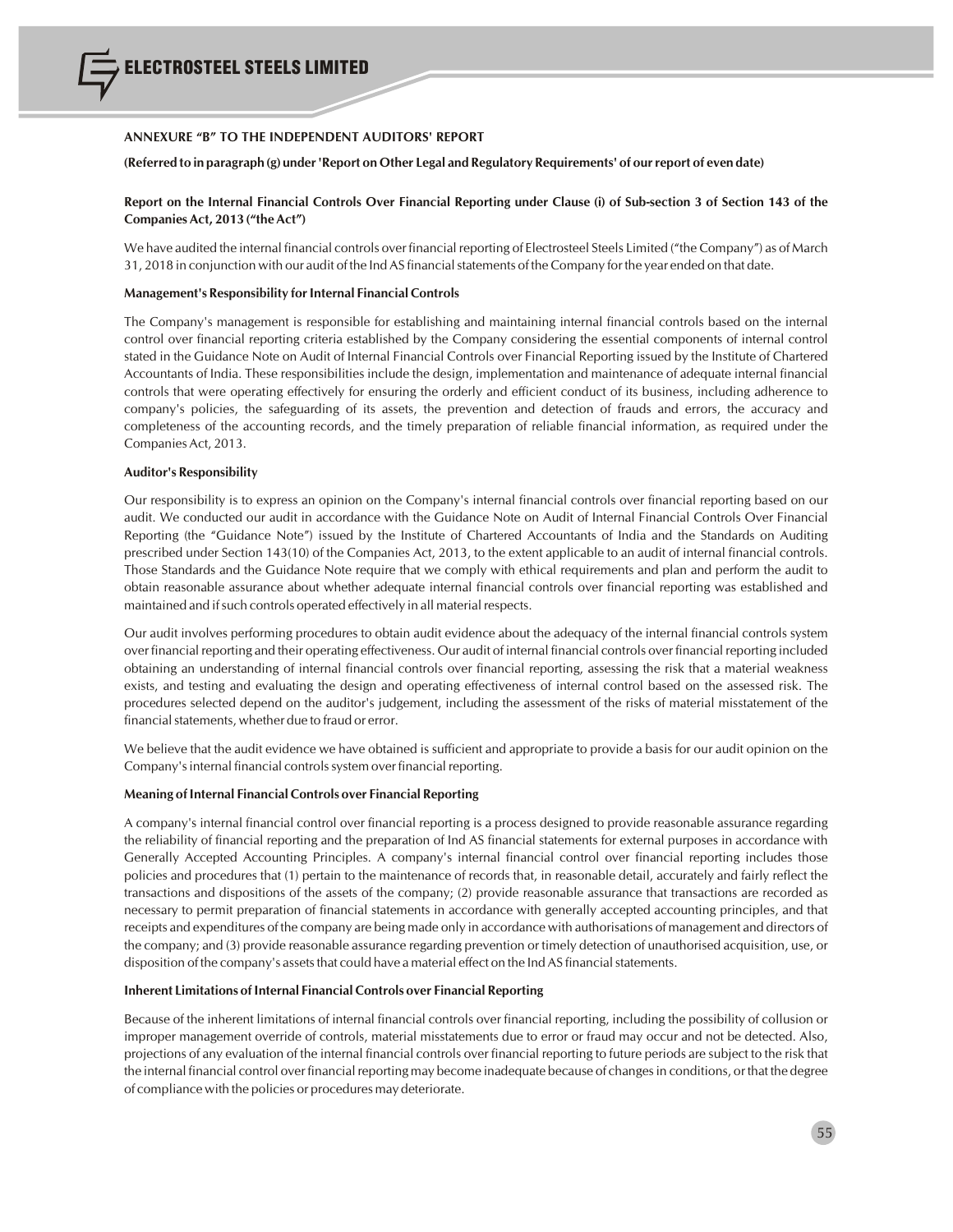

## **Opinion**

In our opinion, to the best of our information and according to the explanations given to us, the Company has, in all material respects, an adequate internal financial controlssystem over financial reporting and such internal financial controls over financial reporting were operating effectively as at March 31, 2018, based on the internal control over financial reporting criteria established by the Company considering the essential components of internal control stated in the Guidance Note on Audit of Internal Financial Controls Over Financial Reporting issued by the Institute of Chartered Accountants of India.

> For **Lodha & Co** *Chartered Accountants* Firm's ICAI Registration No.:301051E

Place : Kolkata<br>Date : August 29, 2018

**R. P. Singh** Membership No: 52438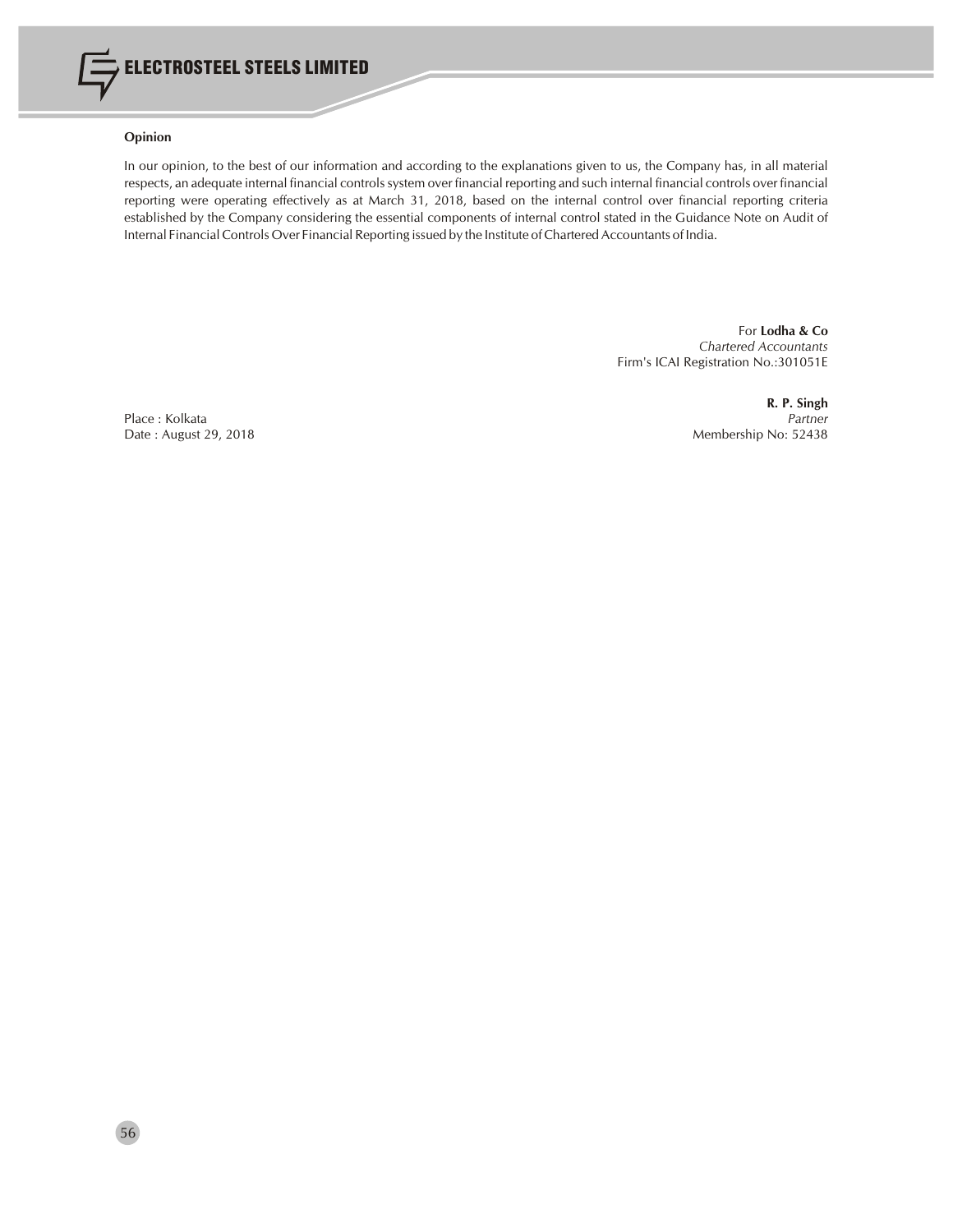# **BALANCE SHEET AS AT MARCH 31, 2018**

| <b>Particulars</b>                                      | <b>Note</b><br>No. | As at<br>Mar 31, 2018      | $(\bar{\bar{\zeta}})$ in lakhs)<br>As at<br>Mar 31, 2017 |
|---------------------------------------------------------|--------------------|----------------------------|----------------------------------------------------------|
| <b>ASSETS</b>                                           |                    |                            |                                                          |
| Non-current assets                                      |                    |                            |                                                          |
| (a) Property, Plant and Equipment                       | 5                  | 516,160.32                 | 991,007.52                                               |
| (b) Capital work-in-progress                            | 6                  | 91,943.13                  | 179,907.04                                               |
| (c) Other Intangible Assets                             | $\overline{7}$     | 82.54                      | 177.87                                                   |
| (d) Financial Assets                                    |                    |                            |                                                          |
| $(i)$ Loans<br>(ii) Other Financial Assets              | 8<br>9             | 871.62<br>3.25             | 812.50<br>3.32                                           |
| (e) Current Tax Assets (net)                            | 10                 | 494.75                     | 377.22                                                   |
| (f) Other Non-Current Assets                            | 11                 | 3,173.01                   | 8,288.03                                                 |
| <b>Current assets</b>                                   |                    |                            |                                                          |
| (a) Inventories                                         | 12                 | 84,472.78                  | 79,176.20                                                |
| (b) Financial Assets:                                   |                    |                            |                                                          |
| (i) Trade Receivables                                   | 13                 | 18,251.97                  | 12,720.47                                                |
| (ii) Cash and Cash Equivalents                          | 14                 | 4,151.71                   | 9,502.03                                                 |
| (iii) Bank Balances other than (ii) above               | 15                 | 64,681.37                  | 3,904.82                                                 |
| (iv) Other Financial Assets                             | 16                 | 982.22                     | 141.68                                                   |
| (c) Other Current Assets                                | 17                 | 11,824.05                  | 15,937.63                                                |
| <b>TOTAL ASSETS</b>                                     |                    | 797,092.72                 | 1,301,956.33                                             |
| <b>EQUITY AND LIABILITIES</b>                           |                    |                            |                                                          |
| <b>Equity</b>                                           |                    |                            |                                                          |
| (a) Equity Share Capital                                | 18                 | 240,923.50                 | 240,923.50                                               |
| (b) Other Equity                                        | 19                 | (911, 685.49)              | (297,708.10)                                             |
| <b>Liabilities</b>                                      |                    |                            |                                                          |
| <b>Non-current liabilities</b>                          |                    |                            |                                                          |
| (a) Financial Liabilities:                              |                    |                            |                                                          |
| (i) Borrowings                                          | 20                 |                            | 691,979.13                                               |
| (ii) Other Financial Liabilities                        | 21                 |                            | 35.40                                                    |
| (b) Provisions                                          | 22                 | 1,190.30                   | 764.05                                                   |
| <b>Current liabilities</b>                              |                    |                            |                                                          |
| (a) Financial Liabilities:                              |                    |                            |                                                          |
| (i) Borrowings                                          | 23<br>24           | 42,045.88                  | 69,629.26                                                |
| (ii) Trade Payables<br>(iii) Other Financial Liabiities | 25                 | 110,661.13<br>1,266,143.33 | 42,074.29<br>524,434.16                                  |
| (b) Other Current Liabilities                           | 26                 | 24,925.01                  | 29,492.58                                                |
| (c) Provisions                                          | 27                 | 22,889.06                  | 332.06                                                   |
|                                                         |                    |                            |                                                          |
| <b>TOTAL EQUITY AND LIABILITIES</b>                     |                    | 797,092.72                 | 1,301,956.33                                             |

Significant accounting policies and other accompanying notes ( 1 to 47 ) form an integral part of the financial statements

| As per our Report of even date                  | For and on behalf of the Board          |                               |  |
|-------------------------------------------------|-----------------------------------------|-------------------------------|--|
| For Lodha & Co,<br><b>Chartered Accountants</b> | Naveen Kumar Singhal<br>(DIN: 02642057) | <b>Non-Executive Director</b> |  |
| R.P. Singh<br>Partner                           | Rashmi Mohanty<br>(DIN: 07072541)       | Non-Executive Director        |  |
|                                                 | Jalai Kumar Malpani                     | Chief Financial Officer       |  |
| Place: Kolkata<br>Dated: August 29, 2018        | Binaya Kumar Dash<br>M. No. A17982      | Company Secretary             |  |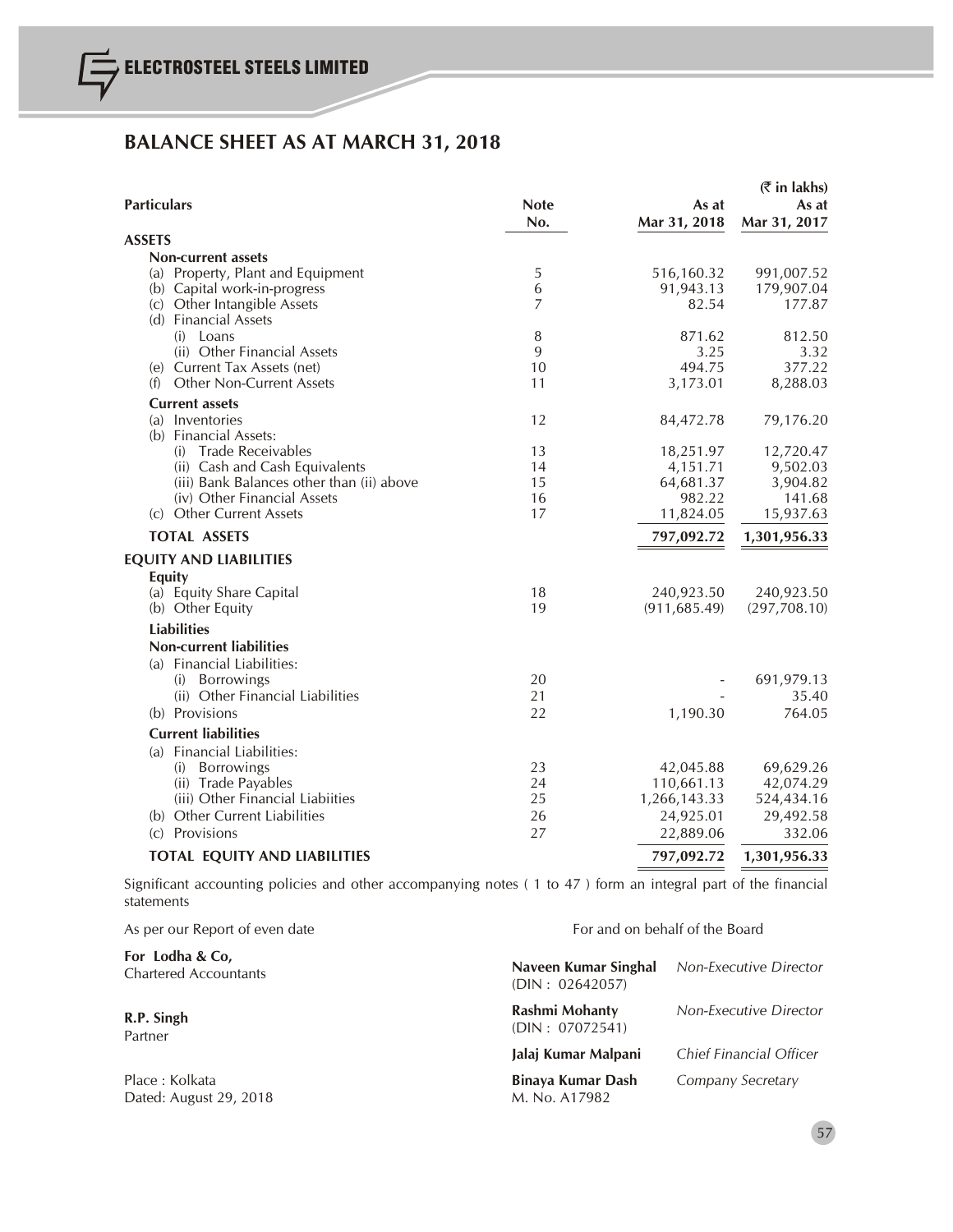# **STATEMENT OF PROFIT AND LOSS FOR THE YEAR ENDED MARCH 31, 2018**

|                                                                                                                       |                    |                                     | <b>₹</b> in lakhs)                  |
|-----------------------------------------------------------------------------------------------------------------------|--------------------|-------------------------------------|-------------------------------------|
| <b>Particulars</b>                                                                                                    | <b>Note</b><br>No. | <b>Year ended</b><br>March 31, 2018 | <b>Year ended</b><br>March 31, 2017 |
| Revenue from Operations                                                                                               | 28                 | 353,283.40                          | 277,818.20                          |
| Other Income                                                                                                          | 29                 | 8,843.06                            | 9,767.78                            |
| <b>Total Income</b>                                                                                                   |                    | 362,126.46                          | 287,585.98                          |
| <b>Expenses</b>                                                                                                       |                    |                                     |                                     |
| <b>Cost of Materials Consumed</b>                                                                                     | 30                 | 221,651.85                          | 153,425.33                          |
| Changes in Inventories of Finished Goods,<br>Stock-in-Trade and Work-in-Progress                                      | 31                 | 8,085.98                            | 11,709.47                           |
| Excise Duty on Sale of Goods                                                                                          |                    | 6,629.74                            | 23,304.94                           |
| <b>Employee Benefits Expense</b>                                                                                      | 32                 | 14,760.42                           | 13,117.63                           |
| <b>Finance Costs</b>                                                                                                  | 33                 | 78,995.91                           | 112,581.08                          |
| Depreciation and Amortisation Expense                                                                                 | 34                 | 53,415.20                           | 47,878.97                           |
| Other Expenses                                                                                                        | 35                 | 68,636.70                           | 71,916.55                           |
| <b>Total Expenses</b>                                                                                                 |                    | 452,175.80                          | 433,933.97                          |
| Profit/ (Loss) before exceptional items and tax                                                                       |                    | (90,049.34)                         | (146, 347.99)                       |
| <b>Exceptional Items</b>                                                                                              | 36                 | (523, 835.81)                       |                                     |
| Profit/ (loss) before tax                                                                                             |                    | (613, 885.15)                       | (146, 347.99)                       |
| Tax expense:                                                                                                          |                    |                                     |                                     |
| Current tax<br>(1)                                                                                                    |                    |                                     |                                     |
| Deferred tax<br>(2)                                                                                                   |                    |                                     |                                     |
| Profit/ (loss) for the year                                                                                           |                    | (613, 885.15)                       | (146, 347.99)                       |
| <b>Other Comprehensive Income:</b>                                                                                    |                    |                                     |                                     |
| Items that will not be reclassified to profit or loss<br>(i)<br>Income tax relating to items that will not be<br>(ii) | 37                 | (92.24)                             | 24.91                               |
| reclassified to profit or loss<br>Other Comprehensive Income for the Year (net of taxes)                              |                    | (92.24)                             | 24.91                               |
|                                                                                                                       |                    |                                     |                                     |
| Total Comprehensive Income for the year                                                                               |                    | (613, 977.39)                       | (146, 323.08)                       |
| Earning per equity share of Par value of Rs. 10 each:                                                                 | 40                 |                                     |                                     |
| <b>Basic and Diluted</b>                                                                                              |                    | (25.48)                             | (6.07)                              |

Significant accounting policies and other accompanying notes ( 1 to 47 ) form an integral part of the financial statements.

| As per our Report of even date                  | For and on behalf of the Board          |                               |  |
|-------------------------------------------------|-----------------------------------------|-------------------------------|--|
| For Lodha & Co,<br><b>Chartered Accountants</b> | Naveen Kumar Singhal<br>(DIN: 02642057) | <b>Non-Executive Director</b> |  |
| R.P. Singh                                      | Rashmi Mohanty<br>(DIN: 07072541)       | <b>Non-Executive Director</b> |  |
| Partner                                         | Jalaj Kumar Malpani                     | Chief Financial Officer       |  |
| Place: Kolkata<br>Dated: August 29, 2018        | Binaya Kumar Dash<br>M. No. A17982      | Company Secretary             |  |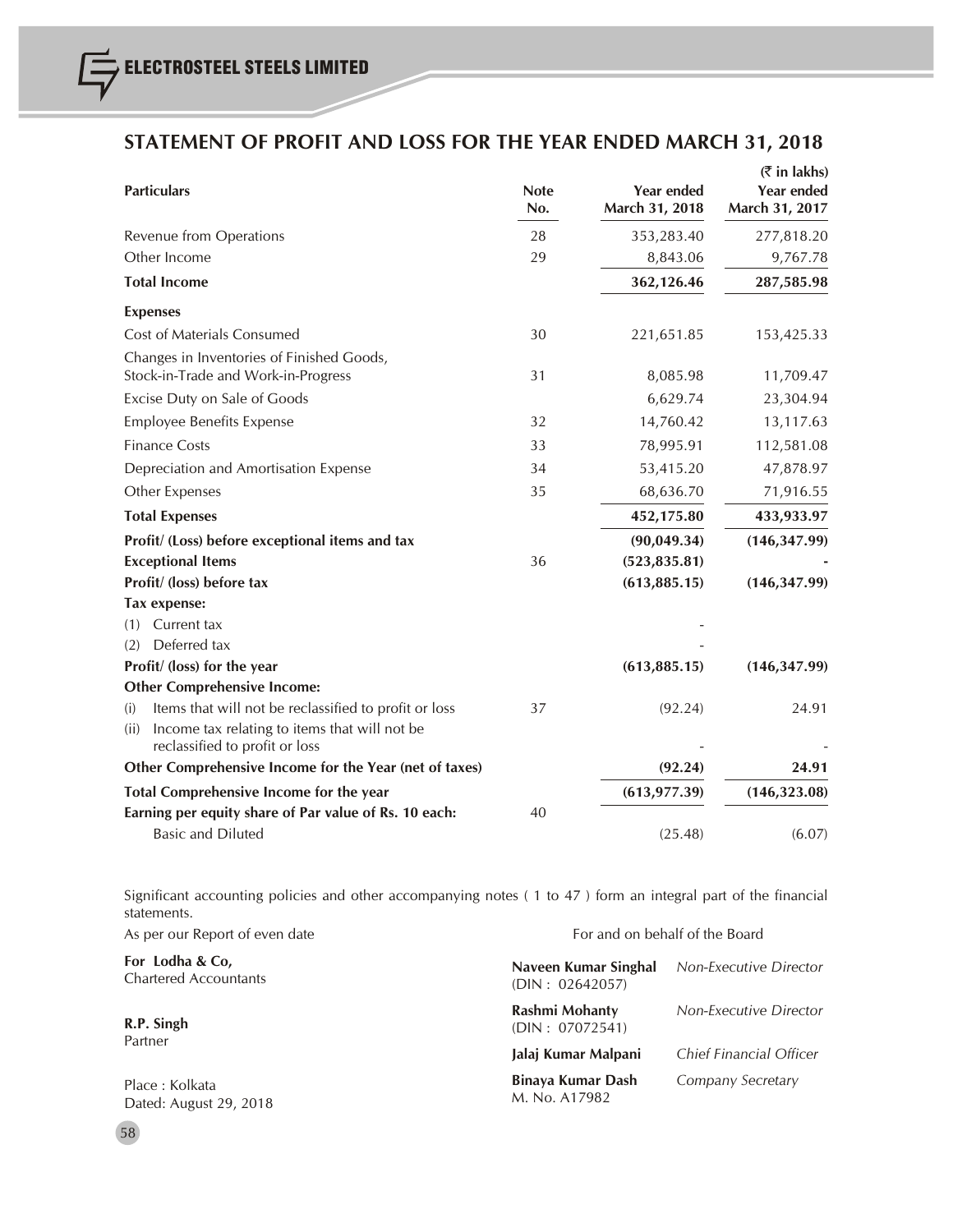# **STATEMENT OFCHANGES IN EQUITY FOR THE YEAR ENDED MARCH 31, 2018**

# **A. Equity Share Capital**

 $($ ₹ in lakhs)

| <b>Particulars</b>           | <b>Amount</b> |
|------------------------------|---------------|
| Balance as at March 31, 2017 | 240,923.50    |
| Changes during the year      |               |
| Balance as at March 31, 2018 | 240,923.50    |

# **B. Other Equity**

# **As at March 31,2018** (` in lakhs)

| <b>Particulars</b>                      | <b>Reserves and Surplus</b>             |                             | <b>Items of Other</b><br>Comprehensive<br>Income | <b>Total</b>  |
|-----------------------------------------|-----------------------------------------|-----------------------------|--------------------------------------------------|---------------|
|                                         | <b>Securities</b><br>premium<br>reserve | <b>Retained</b><br>earnings | Re-mesurement<br>of defined<br>benefit plans     |               |
| Balance as at March 31, 2017            | 3,993.17                                | (301, 701.27)               | $\overline{\phantom{a}}$                         | (297,708.10)  |
| Loss for the Year                       | $\overline{\phantom{a}}$                | (613,885.15)                | $\overline{\phantom{a}}$                         | (613,885.15)  |
| Other Comprehensive Income for the year |                                         | (92.24)                     |                                                  | (92.24)       |
| Total comprehensive income for the year | ۰                                       | (613, 977.39)               | ٠                                                | (613, 977.39) |
| Balance at March 31, 2018               | 3,993.17                                | (915, 678.66)               | ٠                                                | (911, 685.49) |

**As at March 31,2017**

| <b>Particulars</b>                      | <b>Reserves and Surplus</b>             |                             | Items of Other<br>Comprehensive<br>Income    | <b>Total</b>  |
|-----------------------------------------|-----------------------------------------|-----------------------------|----------------------------------------------|---------------|
|                                         | <b>Securities</b><br>premium<br>reserve | <b>Retained</b><br>earnings | Re-mesurement<br>of defined<br>benefit plans |               |
| Balance as at March 31, 2016            | 3,993.17                                | (155, 222.18)               | (156.01)                                     | (151, 385.02) |
| Regrouped during the year               |                                         | (156.01)                    | 156.01                                       |               |
| Loss for the Year                       | $\overline{\phantom{m}}$                | (146, 347.99)               |                                              | (146, 347.99) |
| Other Comprehensive Income for the year |                                         | 24.91                       |                                              | 24.91         |
| Total comprehensive income for the year | ٠                                       | (146, 323.08)               | ۰                                            | (146, 323.08) |
| Balance at March 31, 2017               | 3,993.17                                | (301, 701.27)               | ۰                                            | (297,708.10)  |

Refer Note no. 19 for nature and purpose of reserves

Significant accounting policies and other accompanying notes ( 1 to 47 ) form an integral part of the financial statements

| For and on behalf of the Board          |                         |  |
|-----------------------------------------|-------------------------|--|
| Naveen Kumar Singhal<br>(DIN: 02642057) | Non-Executive Director  |  |
| Rashmi Mohanty<br>(DIN: 07072541)       | Non-Executive Director  |  |
| Jalai Kumar Malpani                     | Chief Financial Officer |  |
| Binaya Kumar Dash<br>M. No. A17982      | Company Secretary       |  |
|                                         |                         |  |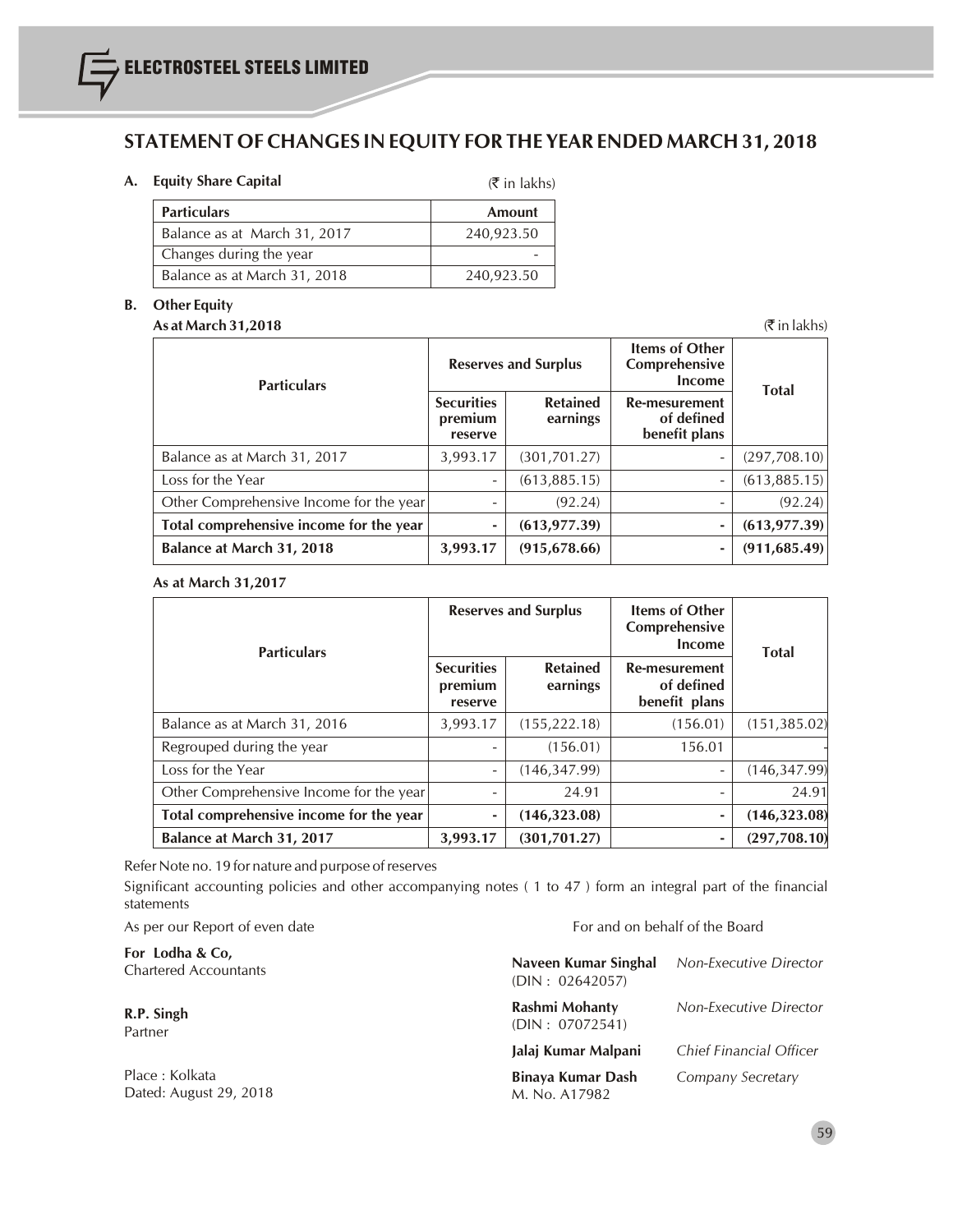# **STATEMENT OF CASH FLOWS FOR THE YEAR ENDED MARCH 31, 2018**

|    |                                                                                                                          | <b>Year Ended</b><br>March 31, 2018 | $(\bar{z}$ in lakhs)<br><b>Year Ended</b><br>March 31, 2017 |
|----|--------------------------------------------------------------------------------------------------------------------------|-------------------------------------|-------------------------------------------------------------|
| A. | Cash flow from operating activities                                                                                      |                                     |                                                             |
|    | Profit / (Loss) before tax                                                                                               | (613, 885.15)                       | (146, 347.99)                                               |
|    | Adjustment for non cash items to reconcile profit before tax to net cash flows                                           |                                     |                                                             |
|    | Impairment of Property, Plant and Equipment                                                                              | 433,869.51                          |                                                             |
|    | Impairment of Intangible Assets                                                                                          | 43.39                               |                                                             |
|    | Impairment of Capital Work in Progress                                                                                   | 77,280.11                           |                                                             |
|    | Provision for Claims admitted pursuant to CIRP                                                                           | 22,642.80                           |                                                             |
|    | Provision for Obsolete and Non-moving Stores and Spares                                                                  | 1,752.92                            |                                                             |
|    | Depreciation and amortization expenses                                                                                   | 53,415.20                           | 47,878.97                                                   |
|    | Loss/(profit) on sale of fixed assets<br>Sundry credit balances written back                                             | 0.37                                | (0.95)                                                      |
|    | Sundry Balances written-off                                                                                              | (5,222.85)<br>517.84                | (5,207.99)<br>56.98                                         |
|    | Net (gain)/ Loss on foreign currency translation and transaction                                                         | 76.95                               | (447.24)                                                    |
|    | Net gain/(loss) on Derivative Instruments on fair valuation through profit and loss                                      | (96.13)                             |                                                             |
|    | Interest Income                                                                                                          | (1, 596.38)                         | (819.86)                                                    |
|    | Provision for doubtful advances                                                                                          | 737.74                              |                                                             |
|    | Impairment Allowance for doubtful debts                                                                                  | 1,592.06                            |                                                             |
|    | <b>Finance Cost</b>                                                                                                      | 78,995.91                           | 112,581.08                                                  |
|    | Operating profit before Working Capital Changes                                                                          | 50,124.29                           | 7,693.00                                                    |
|    | <b>Movements in working capital:</b>                                                                                     |                                     |                                                             |
|    | Decrease/(Increase) in Inventories                                                                                       | (7,049.50)                          | (5,599.95)                                                  |
|    | Increase/(Decrease) in Trade Payables, Other financial and                                                               |                                     |                                                             |
|    | Non-Financial liabilities and Provisions                                                                                 | 65,501.28                           | 6,679.30                                                    |
|    | Decrease/(Increase) in Trade Receivables                                                                                 | (7,641.40)                          | 12,297.38                                                   |
|    | Decrease/(increase) in long-term loans advances                                                                          | (55.73)                             | (24.23)                                                     |
|    | Decrease/(increase) in loans and advances, Other financial and<br>non-financial asets and other assets                   | 3,190.86                            | (537.81)                                                    |
|    |                                                                                                                          |                                     |                                                             |
|    | Cash generated from / (used in) operations                                                                               | 104,069.80                          | 20,507.69                                                   |
|    | Direct taxes paid (net of refunds)                                                                                       | (117.53)                            | (65.31)                                                     |
|    | Net Cash flow from / (used in) Operating Activities (A)                                                                  | 103,952.27                          | 20,442.38                                                   |
| В. | <b>Cash flow from Investing Activities</b><br>Purchase of Property, Plant and Equipments including intangible assets and |                                     |                                                             |
|    | movement in Capital Work in Progress                                                                                     | (5, 196.95)                         | (7, 851.68)                                                 |
|    | Proceeds from sale of Property, Plant and Equipments                                                                     | 1.46                                | 2.06                                                        |
|    | Investment in Fixed Deposits (having original maturity of more than three months)                                        | (60, 776.55)                        | 243.47                                                      |
|    | Interest received                                                                                                        | 1,036.95                            | 812.29                                                      |
|    | Net Cash flow from / (used in) Investing Activities (B)                                                                  | (64, 935.09)                        | (6,793.86)                                                  |
| C. | <b>Cash flow from Financing Activities</b>                                                                               |                                     |                                                             |
|    | Proceeds/(Repayment) from long-term borrowings (net)                                                                     | (10, 553.85)                        | (3, 298.28)                                                 |
|    | Proceeds/(Repayment) from current borrowings (net)                                                                       | (27, 583.38)                        | 5,250.57                                                    |
|    | Interest and other borrowing cost paid                                                                                   | (6, 230.27)                         | (7, 232.33)                                                 |
|    | Net Cash flow from / (used in) Financing Activities (C)                                                                  | (44, 367.50)                        | (5, 280.04)                                                 |
|    | Net increase/(decrease) in cash and cash equivalents $(A + B + C)$                                                       | (5,350.32)                          | 8,368.48                                                    |
|    | Cash and cash equivalents at the beginning of the year                                                                   | 9,502.03                            | 1,133.55                                                    |
|    | Cash and cash equivalents at the end of the year (Refer Note no. 14)                                                     | 4,151.71                            | 9,502.03                                                    |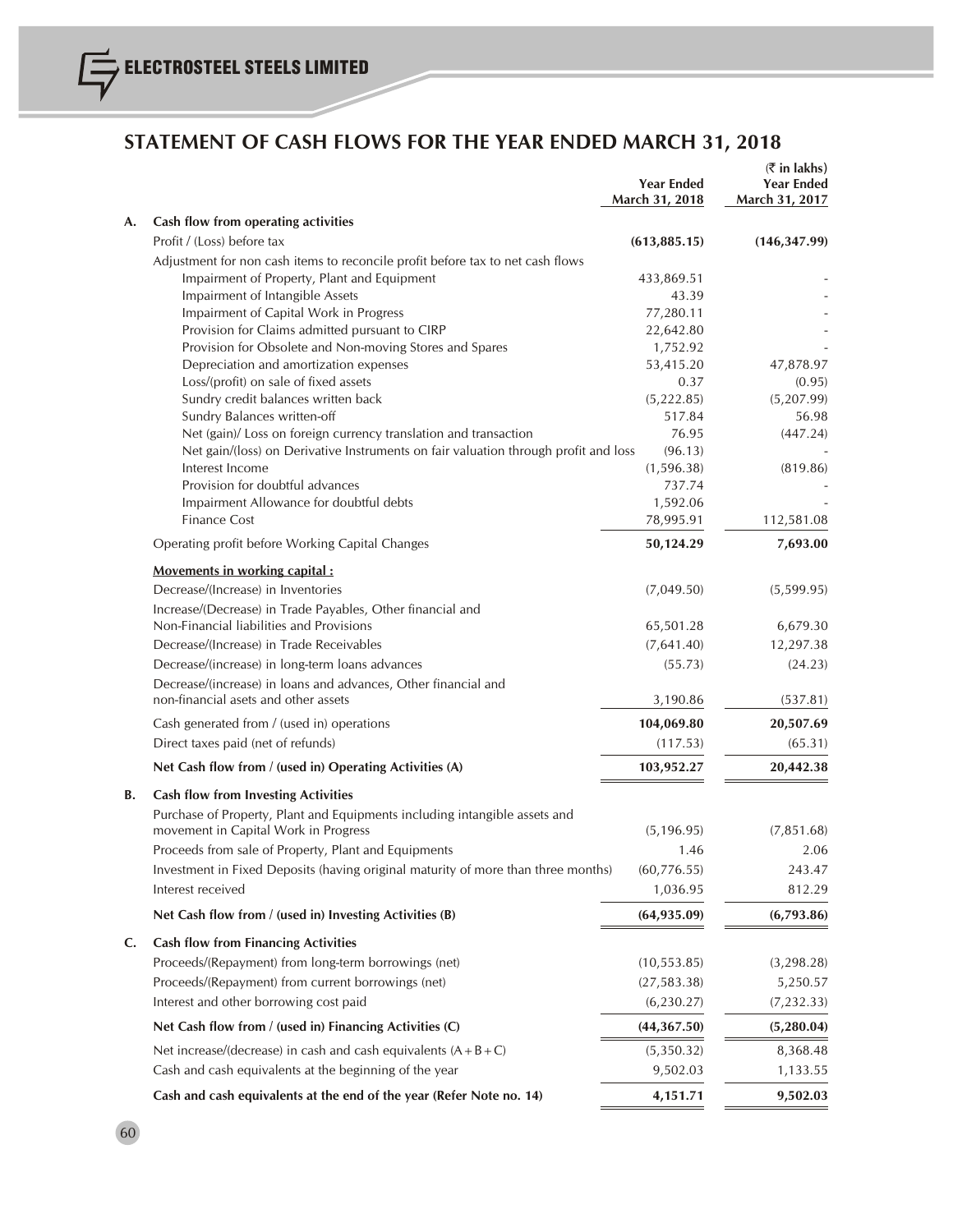# **STATEMENT OF CASH FLOWS FOR THE YEAR ENDED MARCH 31, 2018** *(Contd.)*

#### **Notes**

1. The above Statement of Cash flow has been prepared under Indirect Method asset out in Ind AS 7 "Statement of Cash Flows" as notified under Companies Act, 2013

## **2. Change in Company'sliabilities arising from financing activities:**

|                                                                   | As at<br><b>March 31, 2017</b> | Cash Flows*  | Non-Cash<br>$Flows**$ | As at<br>March 31, 2018 |
|-------------------------------------------------------------------|--------------------------------|--------------|-----------------------|-------------------------|
| Non-current borrowings [Refer Note no. 20]                        | 691,979.13                     |              | (691, 979.13)         |                         |
| Current maturities of long term debt<br>[Refer Note no. 25]       | 267,211.05                     | (10, 553.85) | 691,979.13            | 948,636.33              |
| Current borrowings [Refer Note no. 23]                            | 69,629.26                      | (27, 583.38) |                       | 42,045.88               |
| Interest accrued and due on borrowings<br>[Refer Note no. 25]     | 208,486.64                     |              | 72,531.56             | 281,018.20              |
| Interest accrued but not due on borrowings<br>[Refer Note no. 25] | 355.45                         | (355.45)     | 589.53                | 589.53                  |

\*Includes cash flows on account of both principal and interest.

\*\* Other non-cash changes comprises of amortisation of borrowing costs, foreign exchange difference on borrowings and reclassification between borrowings due within one year and borrowings due after one year.

### **3. Cash and cash equivalents consists of the following for the purpose of the Cash Flow Statement:**

|                                                     | As at<br>March 31, 2018 | $(\bar{z}$ in lakhs)<br>As at<br>March 31, 2017 |
|-----------------------------------------------------|-------------------------|-------------------------------------------------|
| <b>Balances with Banks</b>                          |                         |                                                 |
| In Current Accounts                                 | 4,150.68                | 9,499.67                                        |
| Cash on hand                                        | 1.03                    | 2.36                                            |
| Total cash and cash equivalents (Refer Note No. 14) | 4,151.71                | 9,502.03                                        |

Significant accounting policies and other accompanying notes ( 1 to 47 ) form an integral part of the financial statements

| As per our Report of even date                  |                                         | For and on behalf of the Board |  |  |
|-------------------------------------------------|-----------------------------------------|--------------------------------|--|--|
| For Lodha & Co,<br><b>Chartered Accountants</b> | Naveen Kumar Singhal<br>(DIN: 02642057) | Non-Executive Director         |  |  |
| R.P. Singh<br>Partner                           | Rashmi Mohanty<br>(DIN: 07072541)       | Non-Executive Director         |  |  |
|                                                 | Jalai Kumar Malpani                     | Chief Financial Officer        |  |  |
| Place: Kolkata<br>Dated: August 29, 2018        | Binaya Kumar Dash<br>M. No. A17982      | Company Secretary              |  |  |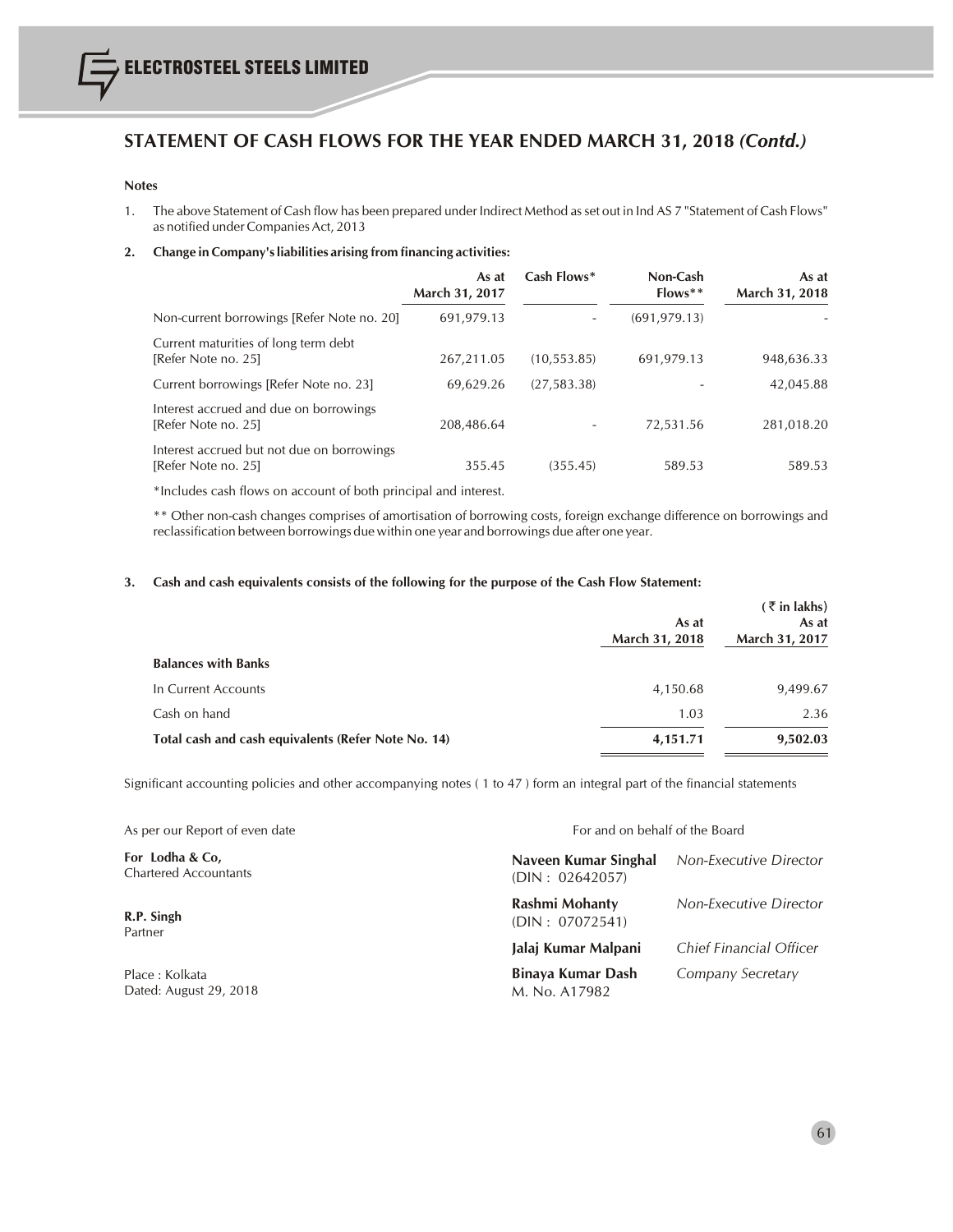# **1 CORPORATE INFORMATION**

Electrosteel Steels Limited ("ESL" or "the Company") is a public limited company in India having its registered office at, 801, Uma Shanti Apartments, Kanke Road, Ranchi - 834 008 and is engaged in the manufacture and supply of Wire Rods, TMT Bars, Ductile Iron(DI) Pipes, Billets and also dealsin Pig Iron and Iron and Steel Scrap products generated while manufacturing these products. It also produces Metallurgical Coke, Sinter and Power for captive consumption. The Company caters to the needs of construction, automobile, industrial machinery and equipments and water Infrastructure development. The Company's shares are listed on the National Stock Exchange of India Limited and BSE Limited.

# **2 BASIS OF PREPARATION OF FINANCIAL STATEMENTS**

# **i.** Statement of Compliance

The Company has adopted Indian Accounting Standards (referred to as "Ind AS") notified under the Companies (Indian Accounting Standards) Rules, 2015 (as amended) read with Section 133 of the Companies Act, 2013 ("the Act") with effect from April 1, 2016 and therefore Ind AS issued, notified and made effective till the financial statements are authorised have been considered for the purpose of preparation of these financial statements.

Accounting Policies have been consistently applied except where a newly issued Accounting Standard is initially adopted or a revision to an existing Indian Accounting Standard requires a change in the accounting policy hitherto in use.

Financial Statements for the year ended March 31, 2017 and as at March 31, 2017 were audited by previous auditor B. Chhawchharia & Co, Chartered Accountants.

# **ii. Recent Pronouncements**

62

On March 28, 2018, Ministry of Corporate Affairs ("MCA") has issued the Companies (Indian Accounting Standards) Amendment Rules, 2018 notifying Ind AS 115, "Revenue from Contract with Customers" and Appendix B to Ind AS 21 "Foreign currency transactions and advance consideration" which are applicable with effect from financial periods beginning on or after April 1, 2018.

Ind AS 115 - Revenue from Contract with Customers

The standard requires that an entity should recognise revenue to depict the transfer of promised goods or services to customers in an amount that reflects the consideration to which the entity expects to be entitled in exchange for those goods or services. Further the standard requires enhanced disclosures about the nature, amount, timing and uncertainty of revenue and cash flows arising from the entity's contracts with customers.

The Company intends to adopt the standard using the modified retrospective approach which means that the cumulative impact of the adoption will be recognised in retained earnings as on April 01, 2018 and that comparatives will not be restated. The effect of this amendment will not have any significant effect on the financial statements of the company.

Ind AS 21 - Appendix B "Foreign currency transactions and advance consideration"

This Appendix applies to a foreign currency transaction (or part of it) when an entity recognises a nonmonetary asset or non-monetary liability arising from the payment or receipt of advance consideration before the entity recognisesthe related asset, expense or income (or part of it). The effect of this amendment on the financial statements of the company is being evaluated.

The Company intends to adopt the amendments prospectively to items in scope of the appendix that are initially recognised on or after the beginning of the reporting period in which the appendix is first applied (i.e. from April 01, 2018). The effect of this amendment will not have any significant effect on the financial statements of the company.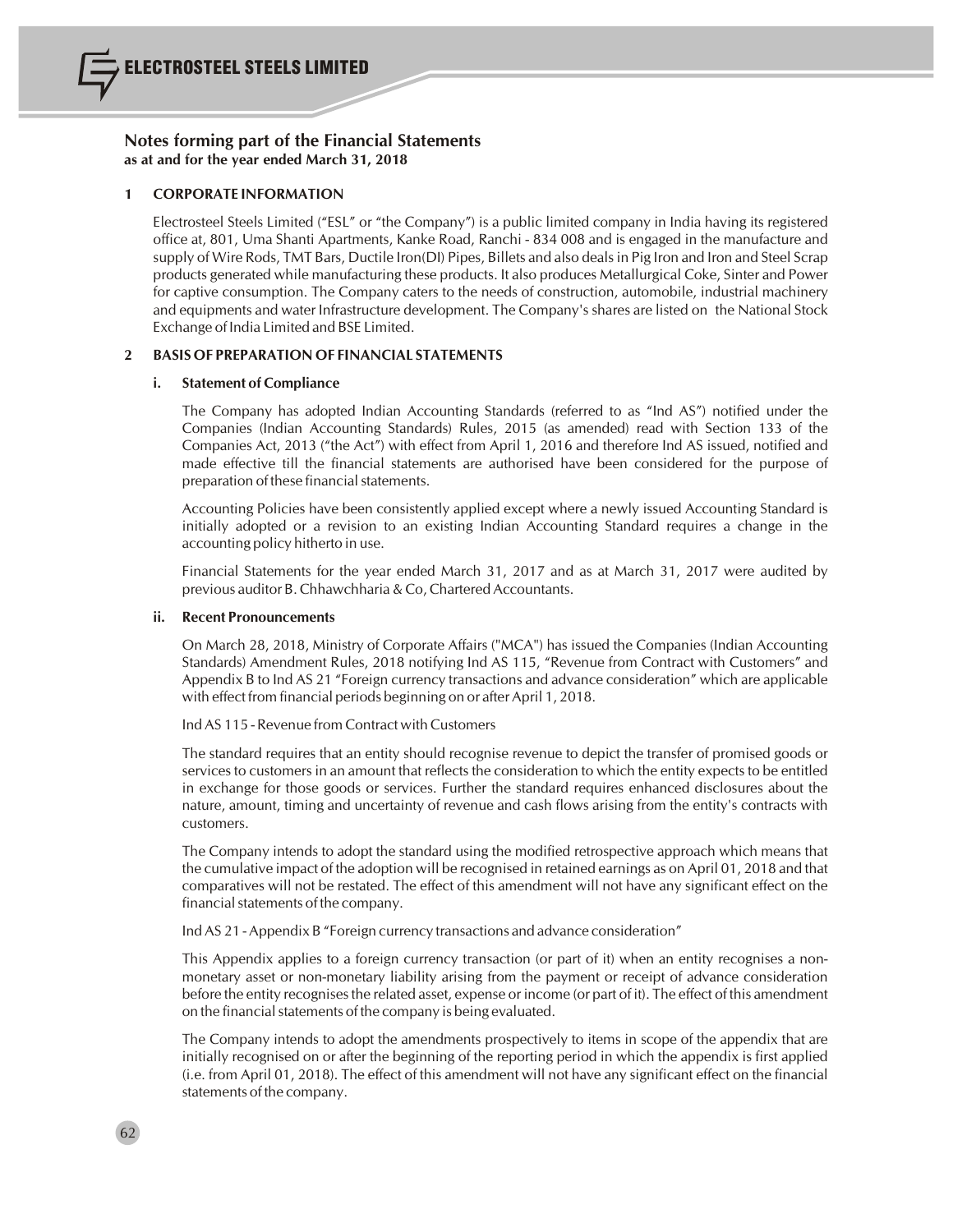# **3 SIGNIFICANT ACCOUNTING POLICIES**

# **A. Basis of Preparation**

The Financial Statements have been prepared under the historical cost convention on accrual basis except certain financial instruments that are measured in terms of relevant Ind AS at fair values/ amortised costs at the end of each reporting period and certain class of Property, Plant and Equipment which on the date of transition have been fair valued to be considered as deemed costs.

Historical cost convention is generally based on the fair value of the consideration given in exchange for goods and services.

All the assets and liabilities have been classified as current or non-current as per the Company's normal operating cycle and other criteria set out in Ind AS-1 'Presentation of Financial Statements' and Schedule III to the Companies Act, 2013. Having regard to the nature of business being carried out by the Company, the Company has determined its operating cycle as twelve months for the purpose of current and non-current classification.

The Financial Statements are presented in Indian Rupees and all values are rounded off to the nearest two decimal lakhs except otherwise stated.

## **Fair value measurement**

Fair value is the price that would be received to sell an asset or paid to transfer a liability in an orderly transaction between market participants at the measurement date under current market conditions.

The Company categorises assets and liabilities measured at fair value into one of three levels depending on the ability to observe inputs employed forsuch measurements:

- a) Level 1: Quoted prices (unadjusted) in active markets for identical assets or liabilities.
- b) Level 2: Inputs other than quoted prices included in inputs that are observable, either directly or indirectly for the asset or liability.
- c) Level 3: Inputsfor the asset orliability which are not based on observable market data.

The Company has an established control framework with respect to the measurement of fair value. This includes a finance team headed by Chief Financial Officer who has overall responsibility for overseing all significant fair value measurements who regularly reviews significant unobservable inputs, valuation adjustments and fair value hierarchy under which the valuation should be classified.

# **B. PROPERTY, PLANT AND EQUIPMENT (PPE)**

Property, plant and equipment are stated at cost of acquisition, construction and subsequent improvements thereto less accumulated depreciation and impairment losses, if any. For this purpose cost includes deemed cost on the date of transition and comprises purchase price of assets or its construction cost including inward freight, duties and taxes (net of cenvat availed) and other expenses related to acquisition or installation and any cost directly attributable to bringing the assets into the location and condition necessary for it to be capable of operating in the mannerintended for its use.

Expenditure directly attributable on implementation of the project prior to commencement of commercial production of the respective plant facility, are classified as Project Development Expenditure and disclosed under Capital Work-in-Progress (net of income earned during the project development stage).

Parts of an item of PPE having different useful lives and material value and subsequent expenditure on Property, Plant and Equipment arising on account of capital improvement or other factors are accounted for asseparate components.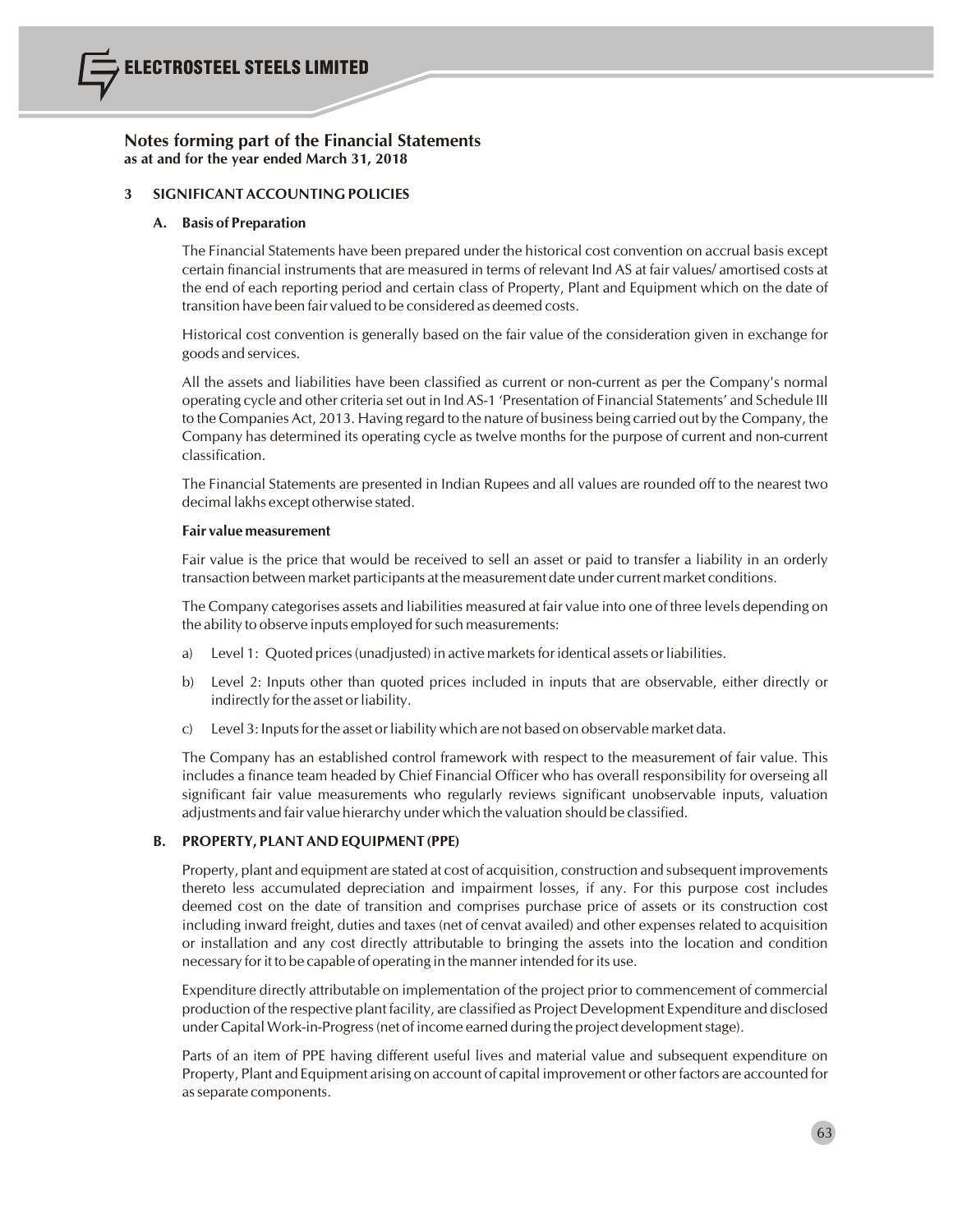The cost of replacing part of an item of property, plant and equipment is recognised in the carrying amount of the item if it is probable that the future economic benefits embodied within the part will flow to the Company and its cost can be measured reliably. The costs of the day-to-day servicing of property, plant and equipment are recognised in the income statement when incurred. Assetsto be disposed off are reported at the lower of the carrying value orthe fair value less cost to sell.

Capital work in progress includes Project Development expenditure, equipment to be installed, construction and erection costs, etc. Such items are classifed to the appropriate categories when completed and ready for its intended use.

# **Depreciation and Amortisation**

Depreciation on PPE except otherwise stated, is provided as per Schedule II of the Companies Act, 2013 on straight line method over the estimated useful lives. Certain Plant and Machinery have been considered Continuous Process Plant on the basis of technical assessment. Depreciation on upgradation of Property, Plant and Equipment is provided over the remaining life of the mother plant/ Property, Plant and Equipment.

Depreciation on PPE commences when the assets are ready for their intended use. Based on above, the estimated useful lives of assets for the current period are as follows:

|                    | Category                                                                  | <b>Useful life</b> |
|--------------------|---------------------------------------------------------------------------|--------------------|
|                    | <b>Buildings</b>                                                          |                    |
|                    | Non-Factory Building (RCC Frame Structure)                                | 30 Years           |
|                    | <b>Factory Building</b>                                                   | 30 Years           |
| Roads              |                                                                           |                    |
|                    | Carpeted Roads-RCC                                                        | 10 Years           |
|                    | Non-Carpeted Roads                                                        | 3 Years            |
|                    | Plant and machinery                                                       |                    |
|                    | Sinter Plant, Blast Furnace, Coke Oven, Rolling Mill                      | 20 Years           |
|                    | Basic Oxygen Furnace Convertor                                            | 25 Years           |
|                    | Power Plant                                                               | 40 Years           |
|                    | Water System                                                              | 30 Years           |
|                    | <b>Continuous Process Plant</b>                                           | 15 Years           |
|                    | Others                                                                    | 25 Years           |
| Computer equipment |                                                                           |                    |
|                    | Servers and networks                                                      | 6 Years            |
|                    | Others                                                                    | 3 Years            |
|                    | Furniture and fixtures, Electrical Installation and Laboratory Equipments | 10 Years           |
|                    | Railway Sidings                                                           | 15 Years           |
|                    | Office equipment                                                          | 5 Years            |
|                    | Vehicles                                                                  |                    |
|                    | Motor cycles, scooters and other mopeds                                   | 10 Years           |
|                    | Others                                                                    | 8 Years            |

Pipe Moulds of 350 MM and above are depreciated over a period of three years. Other such moulds are charged to consumption in the year of issue.

Machinery Spares which can be used only in connection with an item of tangible Fixed Asset and whose use are expected to be irregular, are amortised over the useful life of the respective tangible fixed assets and the amount amortised is included under stores and spares consumed.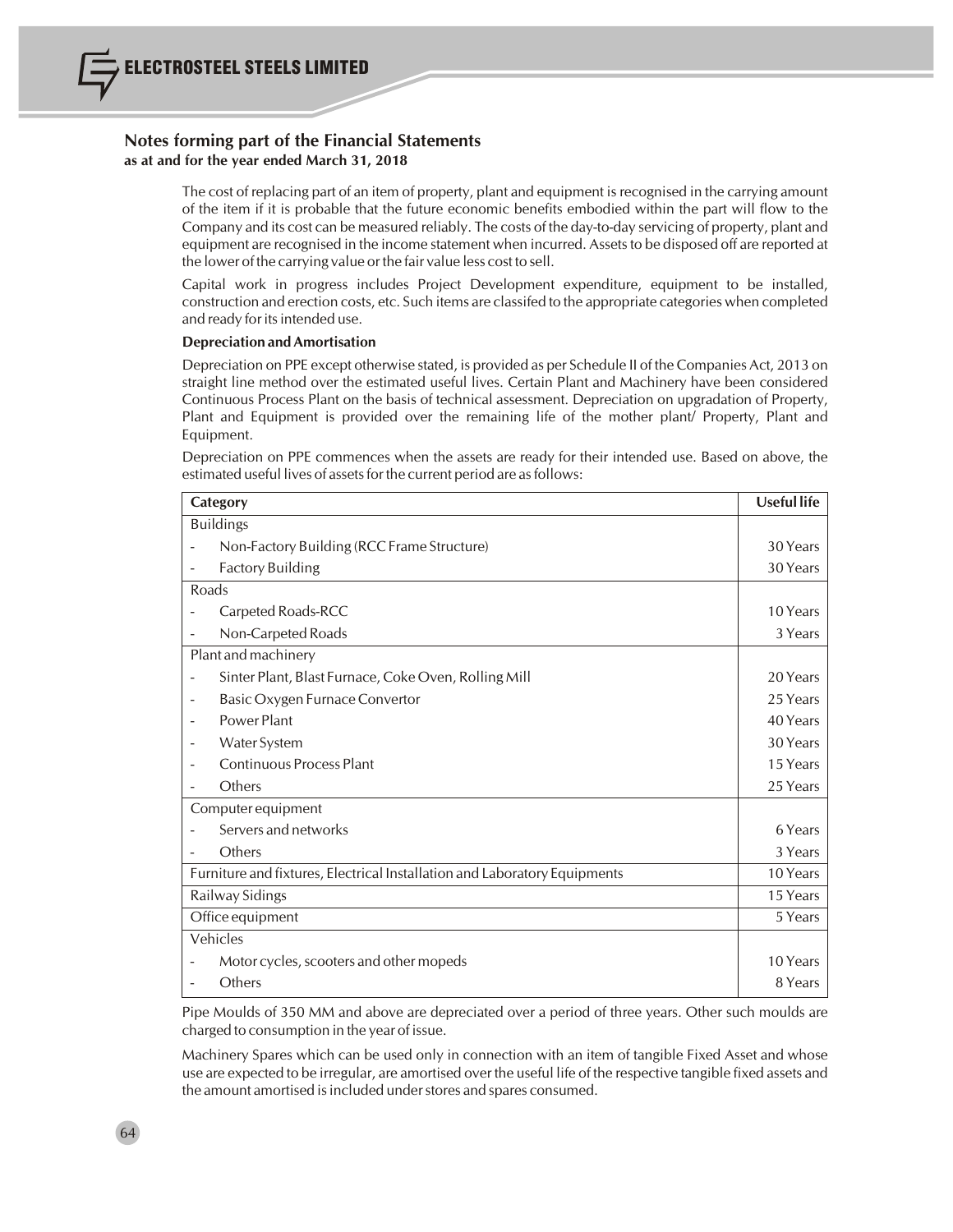Depreciation methods, useful lives and residual values are reviewed, and adjusted as appropriate, at each reporting date.

# **C. INTANGIBLE ASSETS**

Intangible assets are stated at cost of acquisition/deemed cost on transition date, comprising of purchase price inclusive of taxes and duties(net of cenvat) less accumulated amortization and impairment losses.

Accordingly, cost of computer software are amortized over the useful life using straight line method over a period of 3-5 years.

Depreciation methods, useful lives and residual values and are reviewed, and adjusted as appropriate, at each reporting date.

# **D. DE-RECOGNITION OF TANGIBLE AND INTANGIBLE ASSETS**

An item of PPE is de-recognised upon disposal or when no future economic benefits are expected to arise from its use or disposal. Gain or loss arising on the disposal or retirement of an item of PPE is determined as the difference between the sales proceeds and the carrying amount of the asset and is recognised in the Statement of Profit and Loss.

# **E. LEASES**

Leases are classified as finance leases whenever the terms of the lease transfer substantially all the risks and rewards incidental to the ownership of an asset to the Company. All other leases are classified as operating leases.

Finance leases are capitalized at the inception of the lease at lower of its fair value and the present value of the minimum lease payments and a liability is recognised for an equivalent amount. Any initial direct costs of the lessee are added to the amount recognised as an asset. Each lease payments are apportioned between finance charge and reduction of the lease liability. The finance charge is allocated to each period during the lease term so as to produce a constant periodic rate of interest on the outstanding amount of the liabilities

Payments made under operating leases are recognised as expenses on a straight-line basis over the term of the lease unless the lease arrangements are structured to increase in line with expected general inflation or another systematic basis which is more representative of the time pattern of the benefits availed Contingent rentals, if any, arising under operating leases are recognised as an expense in the period in which they are incurred.

# **F. IMPAIRMENT OF TANGIBLE AND INTANGIBLE ASSETS**

Tangible and Intangible assets are reviewed at each balance sheet date for impairment. In case events and circumstancesindicate any impairment, recoverable amount of assetsis determined. An impairment lossis recognized in the statement of profit and loss, whenever the carrying amount of assets either belonging to Cash Generating Unit (CGU) or otherwise exceeds recoverable amount. The recoverable amount is the higher of assets' fair value less cost to disposal and its value in use. In assessing value in use, the estimated future cash flows from the use of the assets are discounted to their present value at appropriate rate.

Impairment losses recognized earlier may no longer exist or may have come down. Based on such assessment at each reporting period the impairment loss is reversed and recognized in the Statement of Profit and Loss. In such cases the carrying amount of the asset is increased to the lower of its recoverable amount and the carrying amount that have been determined, net of depreciation, had no impairment loss been recognized for the asset in prior years.

# **G. FINANCIAL INSTRUMENTS**

Financial assets and financial liabilities (financial instruments) are recognised when Company becomes a party to the contractual provisions of the instruments.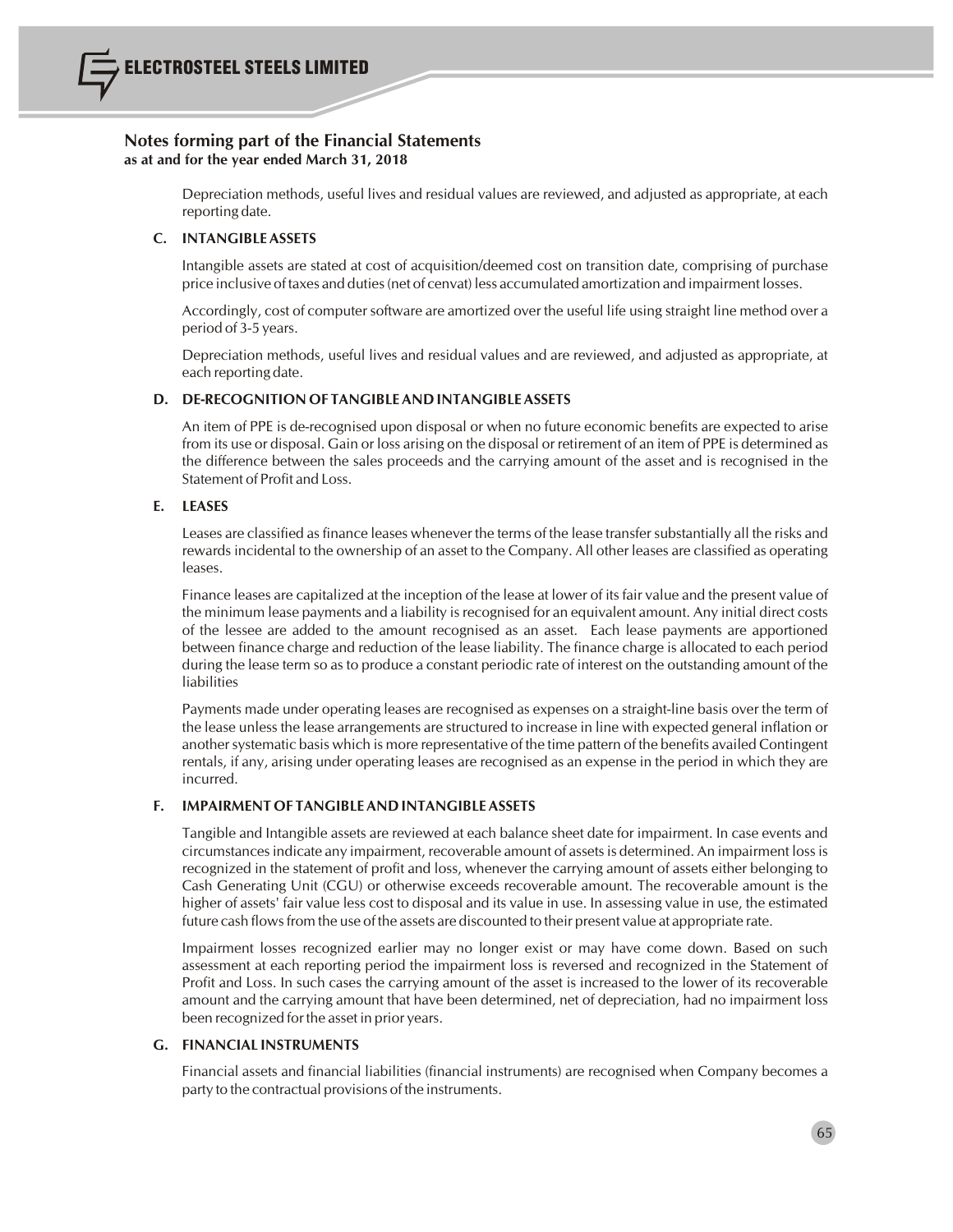Financial assets and financial liabilities are initially measured at fair value. Transaction costs that are directly attributable to the acquisition or issue of financial assets and financial liabilities (other than financial assets and financial liabilities at fair value through profit or loss) are added to or deducted from the fair value of the financial assets or financial liabilities, as appropriate, on initial recognition. Transaction costs directly attributable to the acquisition of financial assets or financial liabilities at fair value through profit or loss are recognised immediately in the Statement of Profit and Loss.

The financial assets and financial liabilities are classified as current if they are expected to be realised or settled within operating cycle of the company or otherwise these are classified as non-current.

The classification of financial instruments whether to be measured at Amortized Cost, at Fair Value Through Profit and Loss(FVTPL) or at Fair Value Through Other Comprehensive Income (FVTOCI) depends on the objective and contractual terms to which they relate. Classification of financial instruments are determined on initial recognition.

# i. **Cash and cash equivalents**

All highly liquid financial instruments, which are readily convertible into determinable amounts of cash and which are subject to an insignificant risk of change in value and are having original maturities of three months or less from the date of purchase, are considered as cash equivalents. Cash and cash equivalentsincludes balances with banks which are unrestricted for withdrawal and usage.

## ii. **Financial Assets and Financial Liabilities measured at amortised cost**

Financial Assets held within a business whose objective is to hold these assets in order to collect contractual cash flows and the contractual terms of the financial asset give rise on specified dates to cash flows that are solely payments of principal and interest on the principal amount outstanding are measured at amortized cost.

The above Financial Assets and Financial Liabilities subsequent to initial recognition are measured at amortized cost using Effective Interest Rate (EIR) method.

The effective interest rate is the rate that discounts estimated future cash payments or receipts (including all fees and points paid or received, transaction costs and other premiums or discounts) through the expected life of the Financial Asset or Financial Liability to the gross carrying amount of the financial asset or to the amortised cost of financial liability, or, where appropriate, a shorter period, to the net carrying amount on initial recognition.

# iii. **Financial Asset at Fair Value through OtherComprehensive Income (FVTOCI)**

Financial assets are measured at fair value through other comprehensive income if these financial assets are held within a business whose objective is achieved by both collecting contractual cash flows and selling financial assets and the contractual terms of the financial asset give rise on specified datesto cash flows that are solely payments of principal and interest on the principal amount outstanding. Subsequent to initial recognition, they are measured at fair value and changes therein are recognised directly in other comprehensive income.

iv. For the purpose of para (ii) and (iii) above, principal is the fair value of the financial asset at initial recognition and interest consists of consideration for the time value of money and associated credit risk.

# v. **Financial Assets or Liabilities at Fair value through profit orloss(FVTPL)**

Financial Instruments which does not meet the criteria of amortised cost or fair value through other comprehensive income are classified as Fair Value through Profit or loss. These are recognised at fair value and changes therein are recognized in the statement of profit and loss.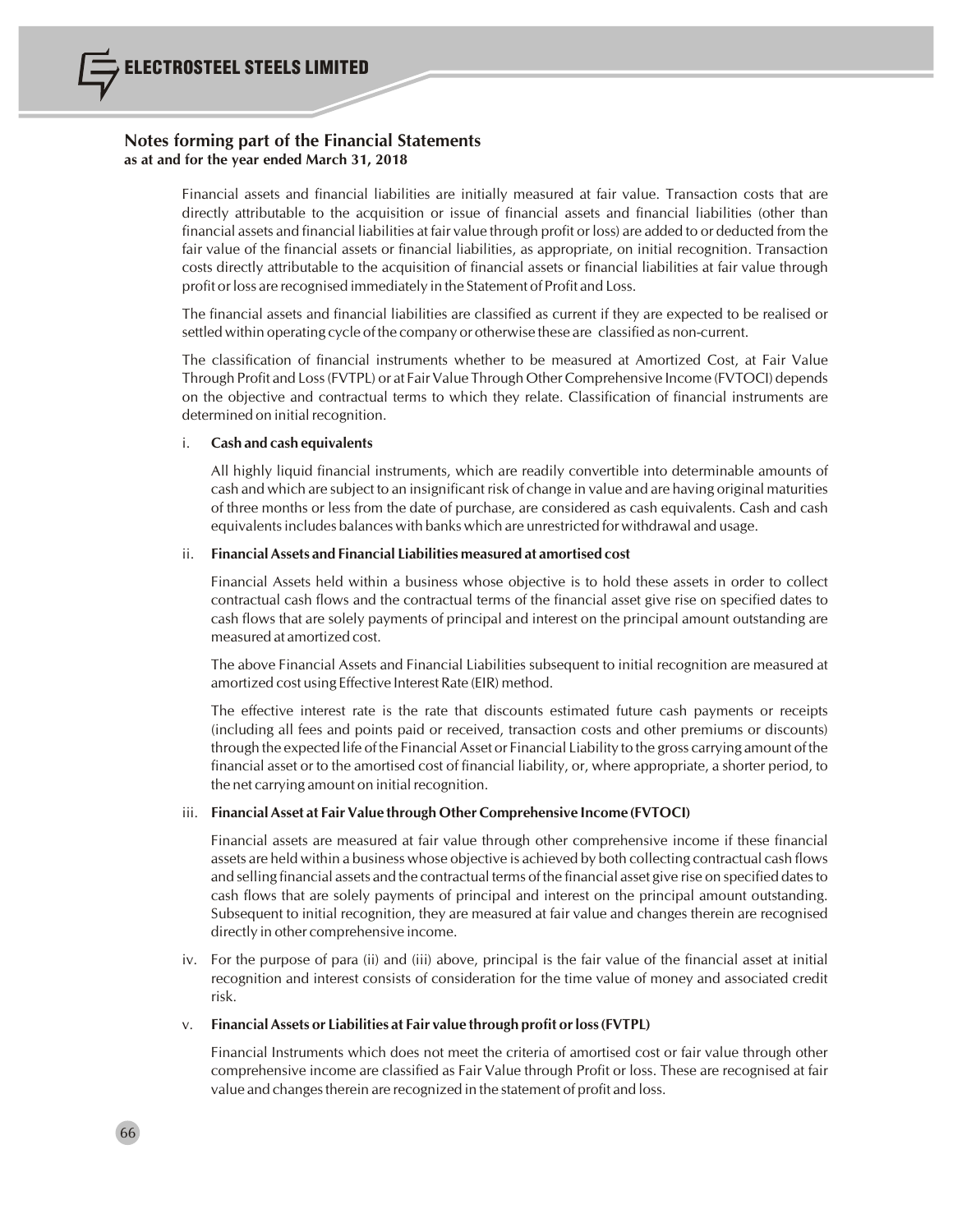# vi. **Derivative and Hedge Accounting**

The company entersinto derivative financial instrumentssuch asforeign exchange forward and option contracts to mitigate the risk of changes in foreign exchange rates in respect of financial instruments and forecasted cash flows denominated in certain foreign currencies. The Company uses hedging instruments which provide principles on the use of such financial derivatives consistent with the risk management strategy of the Company. The hedge instruments are designated and documented as hedges and effectiveness of hedge instruments to reduce the risk associated with the exposure being hedged is assessed and measured at inception and on an ongoing basis.

Any derivative that is either not designated as a hedge, or is so designated but is ineffective per Ind AS 109 "Financial Instruments", is categorized as a financial asset, at fair value through profit or loss. Transaction costs attributable to the same are also recognized in statement of profit and loss. Changes in the fair value of the derivative hedging instrument designated as a fair value hedge are recognized in the statement of profit and loss.

Changes in the fair value of the derivative hedging instrument designated as a cash flow hedge are recognized in other comprehensive income and presented within equity as cash flow hedging reserve to the extent that the hedge is effective.

If the hedging instrument no longer meets the criteria for hedge accounting, expires or is sold, terminated or exercised, then hedge accounting is discontinued prospectively. Any gain or loss recognised in other comprehensive income and accumulated in equity till that time remains and thereafter to the extent hedge accounting being discontinued is recognised in Statement of Profit & Loss. When a forecasted transaction is no longer expected to occur, the cumulative gain or loss accumulated in equity istransferred to the statement of profit and loss.

# vii. **Impairment offinancial assets**

A financial asset is assessed for impairment at each balance sheet date. A financial asset is considered to be impaired if objective evidence indicatesthat one or more events have had a negative effect on the estimated future cash flows of that asset.

The company measures the loss allowance for a financial assets at an amount equal to the lifetime expected credit losses if the credit risk on that financial instrument has increased significantly since initial recognition. If the credit risk on a financial instrument has not increased significantly since initial recognition, the company measures the loss allowance for that financial instrument at an amount equal to 12-month expected credit losses.

However, for trade receivables or contract assets that result in relation to revenue from contracts with customers, the company measures the loss allowance at an amount equal to lifetime expected credit losses.

# viii. **Derecognition offinancial instruments**

The Company derecognizes a financial asset or a group of financial assets when the contractual rights to the cash flows from the asset expire, or when it transfers the financial asset and substantially all the risks and rewards of ownership of the asset to another party.

On derecognition of a financial asset, the difference between the asset's carrying amount and the sum of the consideration received and receivable are recognized in statement of profit and loss.

On derecognition of assets measured at FVTOCI the cumulative gain or loss previously recognised in other comprehensive income is reclassified from equity to profit or loss as a reclassification adjustment.

Financial liabilities are derecognized if the Company's obligations specified in the contract expire or are discharged or cancelled. The difference between the carrying amount of the financial liability derecognized and the consideration paid and payable isrecognized in Statement of Profit and Loss.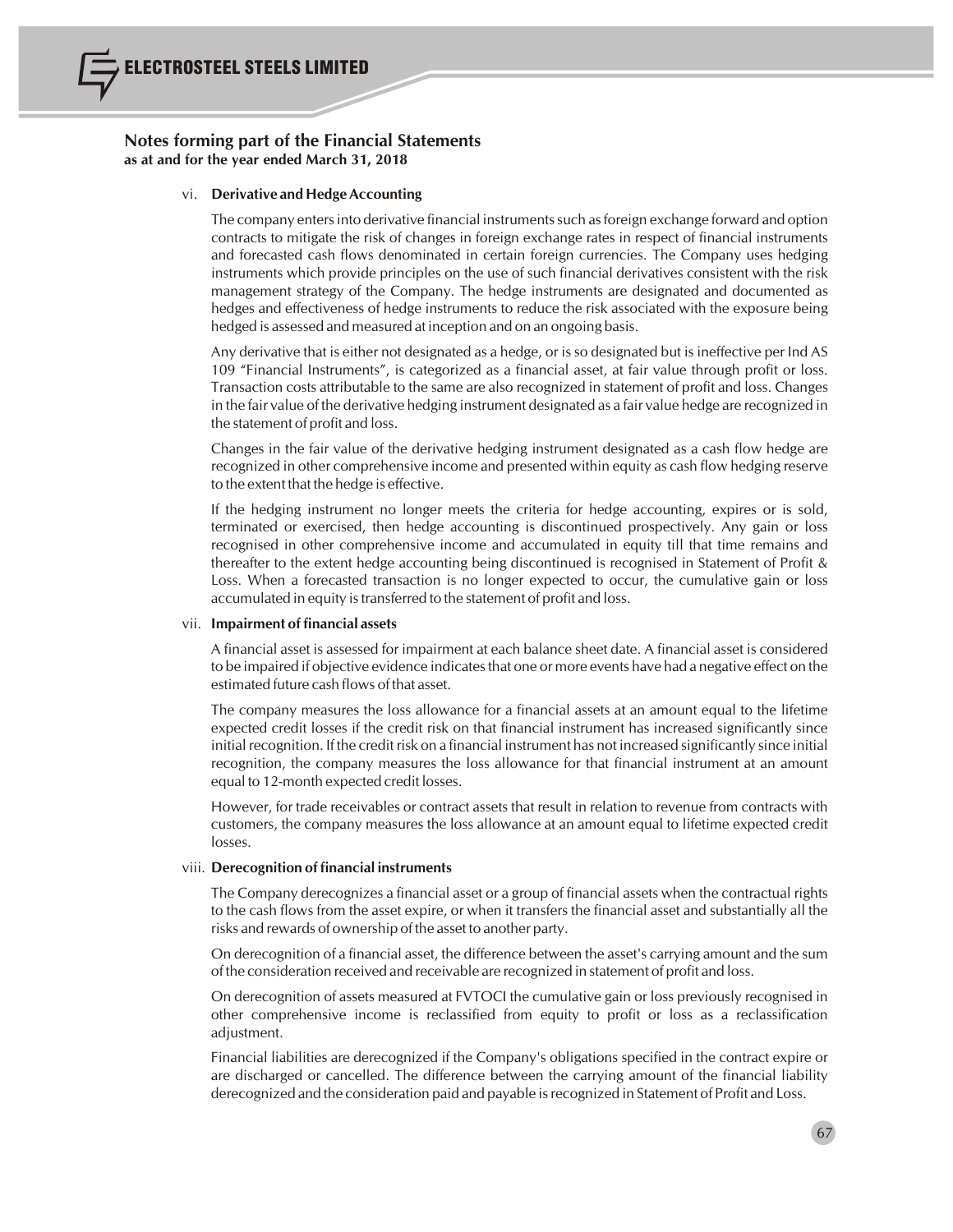

# **H. INVENTORIES**

Inventories are valued at lower of the cost or net realisable value. Cost of inventories is ascertained on 'weighted average' basis. Materials and other supplies held for use in the production of inventories are not written down below cost if the finished products in which they will be incorporated are expected to be sold at or above cost.

Cost in respect of raw materials and stores and spares includes expenses incidental to procurement of the same. Cost in respect of finished goods represents prime cost, and includes appropriate portion of overheads and excise duty.

Provision are made at the rate of 100% for unservicable, slow-moving and obselete stores for stores and spares not moved for two years.

# **I. FOREIGN CURRENCY TRANSACTIONS**

Transactions in foreign currencies are translated into the functional currency at the exchange rates prevailing on the date of the transactions. Foreign currency monetary assets and liabilities at the year-end are translated at the year-end exchange rates. Non-monetary items which are carried in terms of historical cost denominated in a foreign currency, are reported using the exchange rate at the date of transaction. The loss or gain thereon and also on the exchange differences on settlement of the foreign currency transactions during the year are recognized as income or expense in the statement of Profit and Loss account. Foreign exchange gain/loss to the extent considered as an adjustment to Interest Cost are considered as part of borrowing cost.

# **J. EQUITY SHARE CAPITAL**

An equity instrument is a contract that evidences residual interest in the assets of the company after deducting all of its liabilities. Par value of the equity shares is recorded as share capital and the amount received in excess of par value is classified as Securities Premium.

Costs directly attributable to the issue of ordinary shares are recognised as a deduction from equity, net of any tax effects.

# **K. PROVISIONS,CONTINGENT LIABILITIES AND CONTINGENT ASSETS**

Provisions involving substantial degree of estimation in measurement are recognized when there is a legal or constructive obligation as a result of past events and it is probable that there will be an outflow of resources and a reliable estimate can be made of the amount of obligation. Provisions are not recognised for future operating losses. The amount recognized as a provision is the best estimate of the consideration required to settle the present obligation at the end of the reporting period, taking into account the risks and uncertainties surrounding the obligation.

Contingent liabilities are not recognised and disclosed by way of notes to the financial statements when there is a possible obligation arising from past events, the existence of which will be confirmed only by the occurrence or non-occurrence of one or more uncertain future events not wholly within the control of the Company or when there is a present obligation that arises from past events where it is either not probable that an outflow of resources will be required to settle the same or a reliable estimate of the amount in this respect cannot be made.

Contingent Assets are not recognized but disclosed in the financial statement by way of notes when inflow of economic benefit is probable.

# **L. EMPLOYEE BENEFITS**

Employee benefits are accrued in the yearin which services are rendered by the employee.

Short term Employee benefits are recognised as an expense in the statement of profit and loss in the year in which services are rendered.

Contribution to defined contribution plans such as Provident Fund etc. is being made in accordance with the statute and are recognized as and when incurred.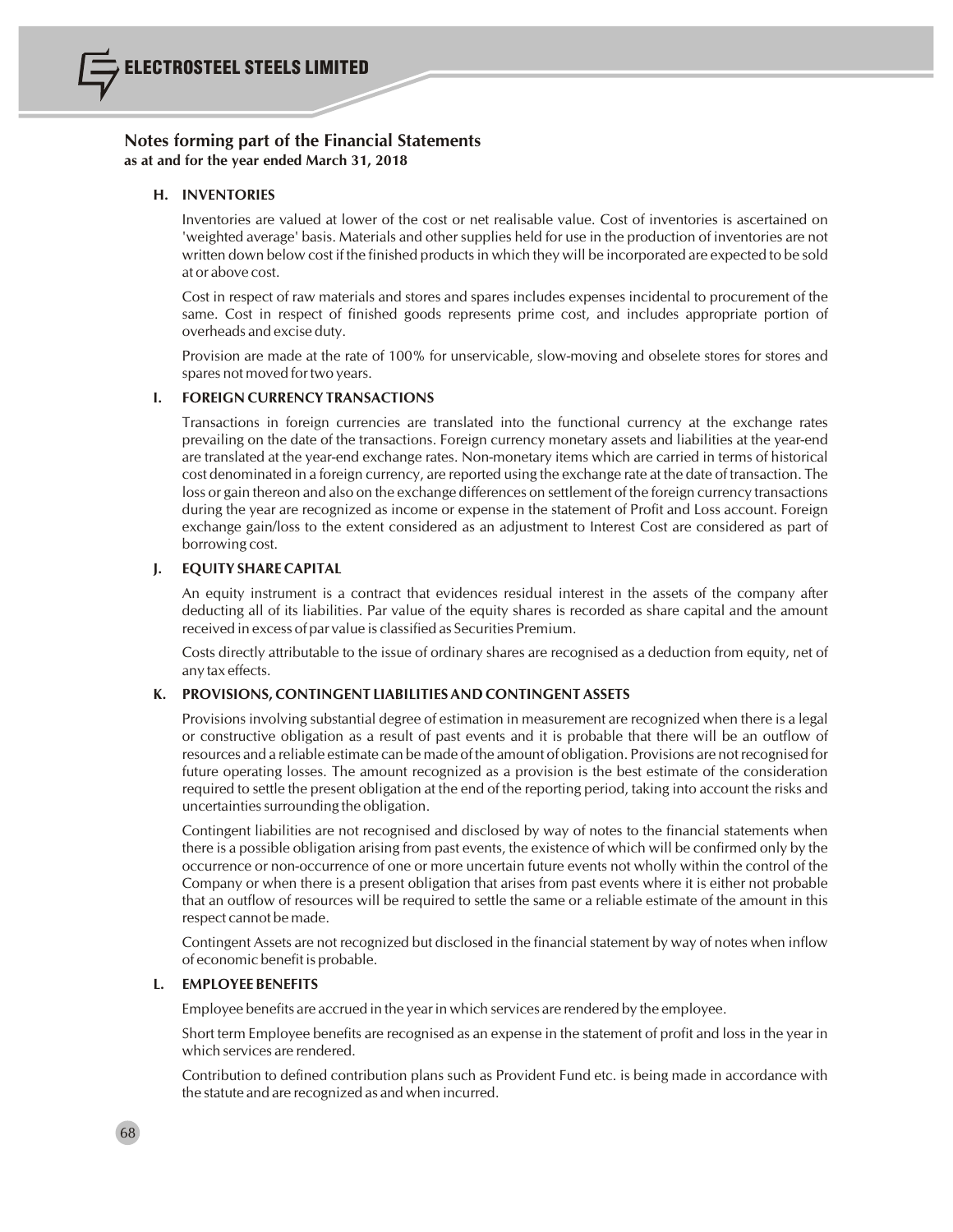

Contribution to defined benefit plans consisting of contribution to gratuity are determined at close of the year at present value of the amount payable using actuarial valuation techniques. Actuarial gain and losses arising from experience adjustments and changes in actuarial assumptions are recognized in other comprehensive income.

Other long term employee benefits consisting of Leave encashment are determined at close of the year at present value of the amount payable using actuarial valuation techniques. The changes in the amount payable including actuarial gain orloss are recognised in the Statement of Profit or Loss.

# **M. REVENUE RECOGNITION**

## i. **Sale of Goods**

Revenue is recognised at the fair value of consideration received or receivable when the significant risk and rewards of goods ownership have been transferred and the amount thereof can be measured reliably. This represents the net invoice value of goods supplied to third parties after deducting discounts, volume rebates and taxes and duties collected on behalf of third parties.

## ii. **INTEREST, DIVIDEND AND CLAIMS**

Dividend income is recognized when the right to receive payment is established. Interest has been accounted using effective interest rate method. Insurance claims/ other claims are accounted as and when admitted / settled.

## iii. **EXPORT BENEFITS**

Export benefits arising on account of entitlement for duty free imports are accounted for through import of materials. Other export benefits are accounted for as and when the ultimate realisibility of such benefits are established.

## **N. BORROWING COST**

Borrowing cost comprises of interest and other costs incurred in connection with the borrowing of the funds. All borrowing costs are recognized in the Statement of Profit and Loss using the effective interest method except to the extent attributable to qualifying Property Plant Equipment (PPE) which are capitalized to the cost of the related assets. A qualifying PPE is an asset, that necessarily takes a substantial period of time to get ready for its intended use or sale. Borrowing cost also includes exchange differences to the extent considered as an adjustment to the borrowing costs.

# **O. RESEARCH AND DEVELOPMENT**

Research and development cost (other than cost of fixed assets acquired) are charged as an expense in the yearin which they are incurred.

# **P. GOVERNMENT GRANTS**

Government grants are recognized on systematic basis when there is reasonable certainty of realization of the same. Revenue grants including subsidy/rebates are credited to Statement of Profit and Loss Account under "Other Income" or deducted from the related expenses for the period to which these are related. Grants which are meant for purchase, construction or otherwise acquire non current assets are recognized as Deferred Income and disclosed under Non Current Liabilities and transferred to Statement of Profit and Loss on a systematic basis over the useful life of the respective asset. Grants relating to non-depreciable assets is transferred to Statement of Profit and Loss over the periods that bear the cost of meeting the obligations related to such grants.

# **Q. TAXES ON INCOME**

Income tax expense representing the sum of current tax expenses and the net charge of the deferred taxesis recognized in the income statement except to the extent that it relatesto itemsrecognized directly in equity or other comprehensive income.

Current income tax is provided on the taxable income and recognized at the amount expected to be paid to or recovered from the tax authorities, using the tax rates and tax laws that have been enacted or substantively enacted by the end of the reporting period.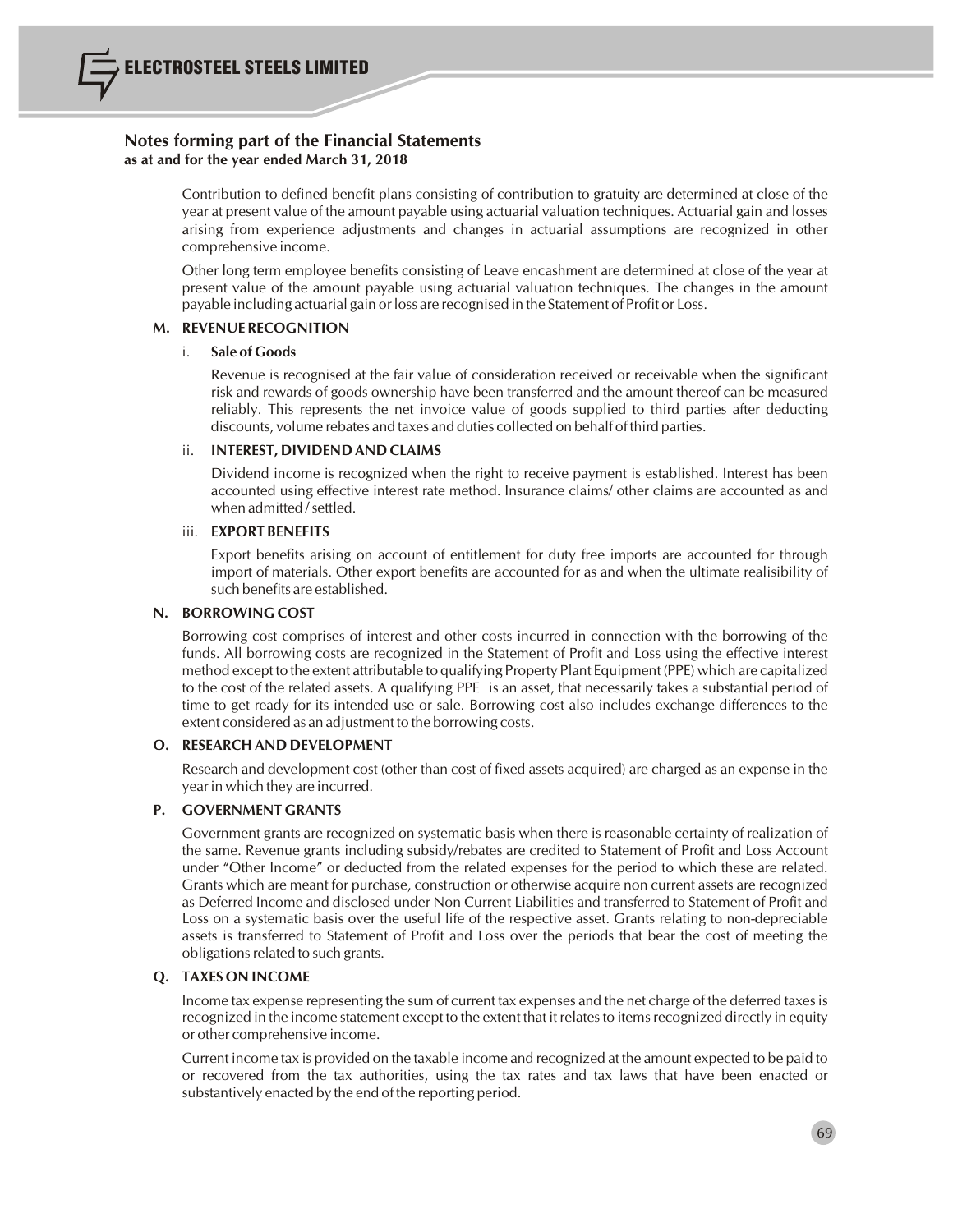

Deferred tax is recognized on temporary differences between the carrying amounts of assets and liabilities in the Financial Statements and the corresponding tax bases used in the computation of taxable profit. Deferred tax liabilities are generally recognized for all taxable temporary differences. Deferred tax assets are generally recognized for all deductible temporary differences to the extent that it is probable that taxable profits will be available against which those deductible temporary differences can be utilized.

Deferred tax liabilities and assets are measured at the tax rates that are expected to apply in the period in which the liability issettled or the asset realized, based on tax rates(and tax laws) that have been enacted or substantively enacted by the end of the reporting period.

Deferred tax assets include Minimum Alternative Tax (MAT) measured in accordance with the tax laws in India, which is likely to give future economic benefits in the form of availability of set off against future income tax liability and such benefits can be measured reliably and it is probable that the future economic benefit associated with asset will be realized.

The carrying amount of deferred tax assets is reviewed at the end of each reporting period and reduced to the extent that it is no longer probable that sufficient taxable profits will be available to allow all or part of the deferred tax asset to be utilized.

# **R. EARNINGS PER SHARE**

Basic earnings per share are computed by dividing the net profit attributable to the equity holders of the company by the weighted average number of equity shares outstanding during the period. Diluted earnings per share is computed by dividing the net profit attributable to the equity holders of the company by the weighted average number of equity shares considered for deriving basic earnings per share and also the weighted average number of equity shares that could have been issued upon conversion of all dilutive potential equity shares.

# **S. SEGMENT REPORTING**

Operating segments are identified and reported taking into account the different risk and return, organisation structure and the internal reporting provided to the chief-operating decision maker. The chief operating decision maker, who is responsible for allocating resources and assessing performance of the operating segments allocates resources and assess the operating activities, financial results, forecasts, or plansfor the segment.

# **4 CRITICAL ACCOUNTING JUDGMENTS, ASSUMPTIONS AND KEY SOURCES OF ESTIMATION AND UNCERTAINTY**

The preparation of the financial statements in conformity with the measurement principle of Ind AS requires management to make estimates, judgments and assumptions. These estimates, judgments and assumptions affect the application of accounting policies and the reported amounts of assets and liabilities, the disclosures of contingent assets and liabilities at the date of the financial statements and reported amounts of revenues and expenses during the period. Accounting estimates could change from period to period. Actual results could differ from those estimates. Appropriate changes in estimates are made as management becomes aware of changes in circumstances surrounding the estimates. Differences between the actual results and estimates are recognized in the year in which the results are known / materialized and, if material, their effects are disclosed in the notes to the financial statements.

Application of accounting policies that require significant areas of estimation, uncertainty and critical judgments and the use of assumptions in the financial statements have been disclosed below. The key assumptions concerning the future and other key sources of estimation uncertainty at the balance sheet date, that have a significant risk of causing a material adjustment to the carrying amount of assets and liabilities within the next financial year are discussed below: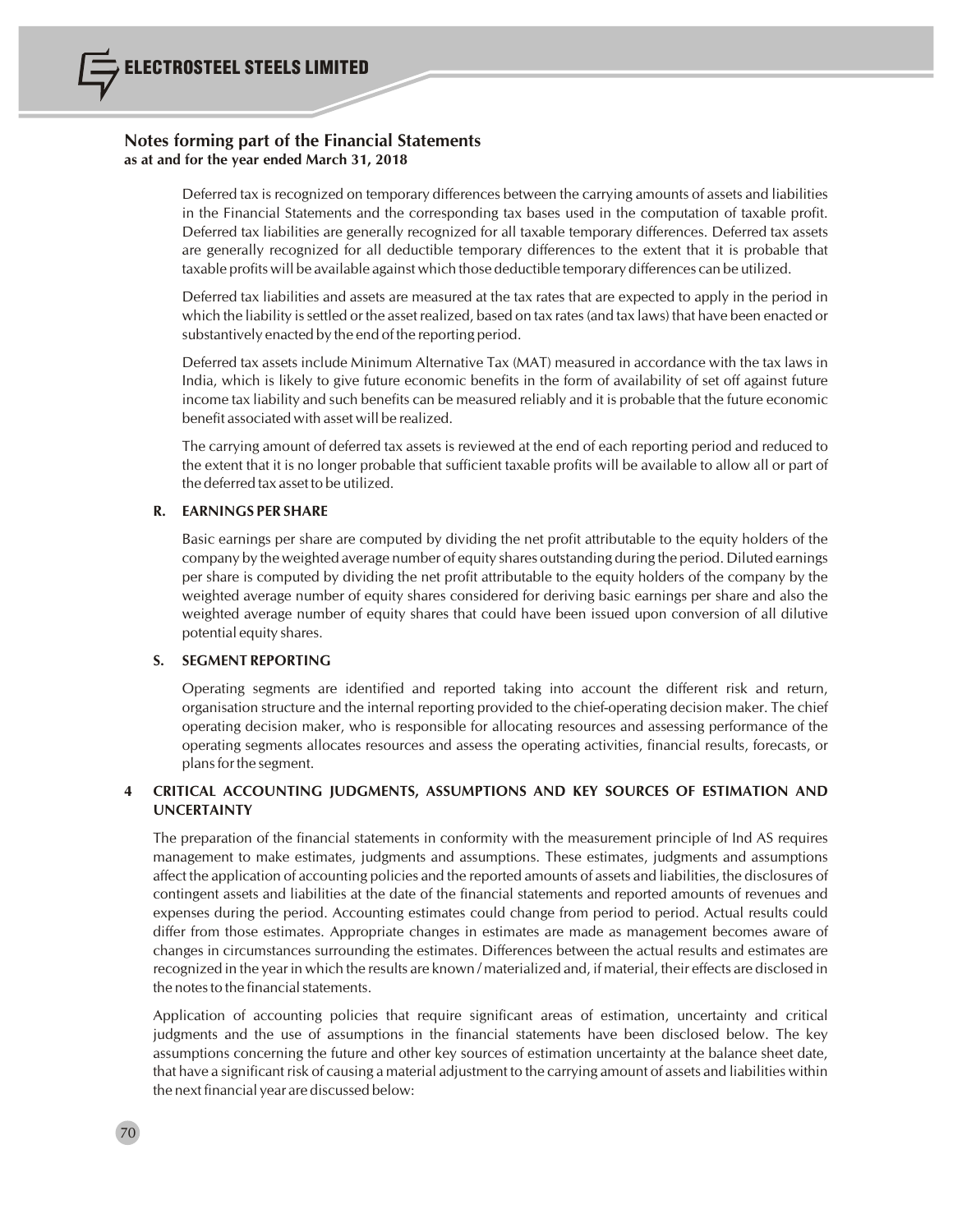# a) **Going Concern assumption and status of Financial Liabilities consequent to Approval of Resolution Plan (ARP)**

As indicated in Note no. 42 of the financial statements, in view of the Order of the Hon'ble NCLT as upheld by Hon'ble NCLAT and considering the various steps under implementation in terms thereof, the financial statements has been prepared on a Going Concern basis. Adjustments consequent to ARP has been considered to be non-adjusting event and status of financial and operational creditors has been kept unchanged and provisions/liabilities have been recognised as admitted as per the policy and principles followed earlier. The related figures and status will undergo changes on giving effect to adjustment as perARP.

## b) **Arrangement contain leases and classification ofleases**

The Company entersinto service / hiring arrangementsfor various assets/services. The determination of lease and classification of the service / hiring arrangement as a finance lease or operating lease is based on an assessment of several factors, including, but not limited to, transfer of ownership of leased asset at end of lease term, lessee's option to purchase and estimated certainty of exercise of such option, proportion of lease term to the asset's economic life, proportion of present value of minimum lease payments to fair value of leased asset and extent of specialized nature of the leased asset.

# c) **Depreciation / amortisation of and impairment loss on property, plant and equipment / intangible assets.**

Property, plant and equipment and intangible assets are depreciated/amortized on straight-line basis over the estimated useful lives (or lease term if shorter) in accordance with Schedule II of the Companies Act, 2013, taking into account the estimated residual value, wherever applicable. The useful lives and residual value of the assets are determined by the managemnet when the asset is acquired and reviewed periodically including at each financial year end. The lives are based on technical evaluation, technological obsolences and historical experience with similar assets as well as anticipation of future events, which may impact their lives.

The company reviews its carrying value of its Tangible and Intangible Assets whenever there is objective evidence that the assets are impaired. The required level of impairment losses to be made is estimated by reference to the estimated value in use or recoverable amount. In such situation Assets' recoverable amount is estimated which is higher of asset's or cash generating units (CGU) fair value less cost of disposal and its value in use. In assessing value in use the estimated future cash flows are discounted using pre-tax discount rate which reflect the current assessment of time value of money. In determining fair value less cost of disposal, recent market realisations are considered or otherwise in absence of such transactions appropriate valuations are adopted.

Accordingly based on the review for impairment carried out, the loss on account of the same has been recognised in the financial statements which may undergo change subsequently depending upon the change in financial position and related assumptions. Details of carrying values and impairment charge and the assumptions used are disclosed in Note no. 5.6.

#### d) **Impairmentloss on trade receivables**

The Company evaluates whether there is any objective evidence that trade receivables are impaired and determines the amount of impairment loss as a result of the inability of the debtors to make required payments. The Company bases the estimates on the ageing of the trade receivables balance, credit-worthiness of the trade receivables and historical write-off experience. If the financial conditions of the trade receivable were to deteriorate, actual write-offs would be higher than estimated.

#### e) **Income taxes**

Significant judgment is required in determination of taxability of certain income and deductibility of certain expenses during the estimation of the provision for income taxes.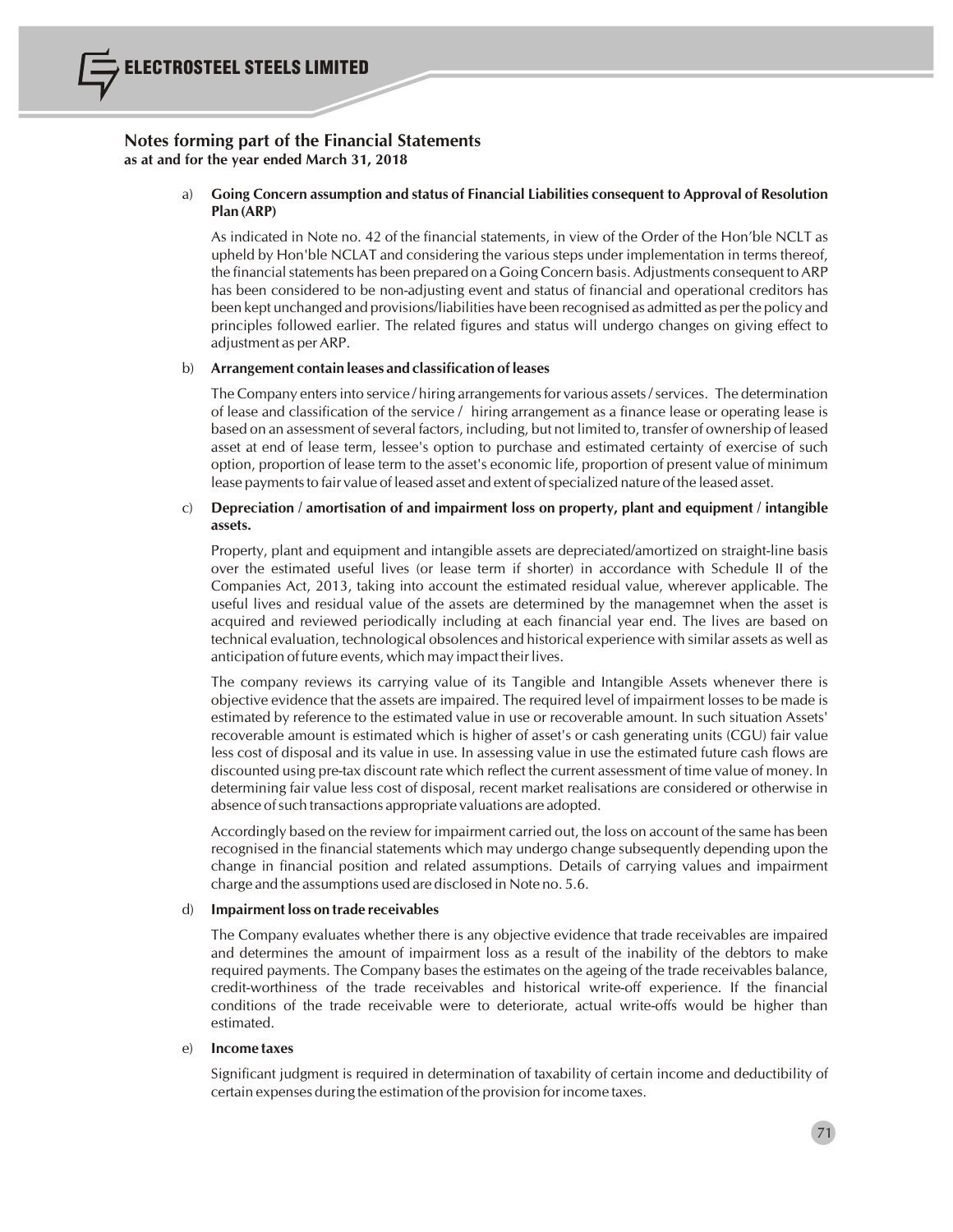

In assessing realisability of deferred tax assets, the company considering the extent to which it is probable that the deferred tax assets will be realised. The ultimate realisation of deferred tax assets is dependent upon the future taxable profits during the period in which those temporary differences and tax loss carry forward becomes deductible.

Accordingly, since the Company has significant amount of unused tax credits, as a matter of prudence recognition of deferred tax assets has not been carried out.

#### f) **Insurance Claim and Liquidated damages**

Claims including Insurance claims are accounted for on determination of certainity of realisation thereof. Liquidated damages and penaltiesfrom the vendors are accounted for if balances are available in Supplier's/ Contractor's Account, in accordance with the terms of agreement for loss of opportunity/profit by the company due to delay in completion of Supply/Service.

#### g) **Provisions and Contingencies**

Provisions and liabilities are recognized in the period when it becomes probable that there will be a future outflow of funds resulting from past operations or events and the amount of cash outflow can be reliably estimated. The timing of recognition and quantification of the liability requiresthe application of judgement to existing facts and circumstances, which can be subject to change.

Management judgment isrequired for estimating the possible outflow of resources, if any, in respect of contingencies/claim/litigations/ against the Company as it is not possible to predict the outcome of pending matters with accuracy.

The carrying amounts of provisions and liabilities and estimation/disclosures for contingencies and status therof for the reasons stated in Note no. 42 have been kept unchanged.

#### h) **Defined benefit obligation (DBO)**

Critical estimate of the DBO involves a number of critical underlying assumptions such as standard rates of inflation, mortality, discount rate, anticipation of future salary increases etc. as estimated by Independent Actuary appointed for this purpose by the Management. Variation in these assumptions may significantly impact the DBO amount and the annual defined benefit expenses.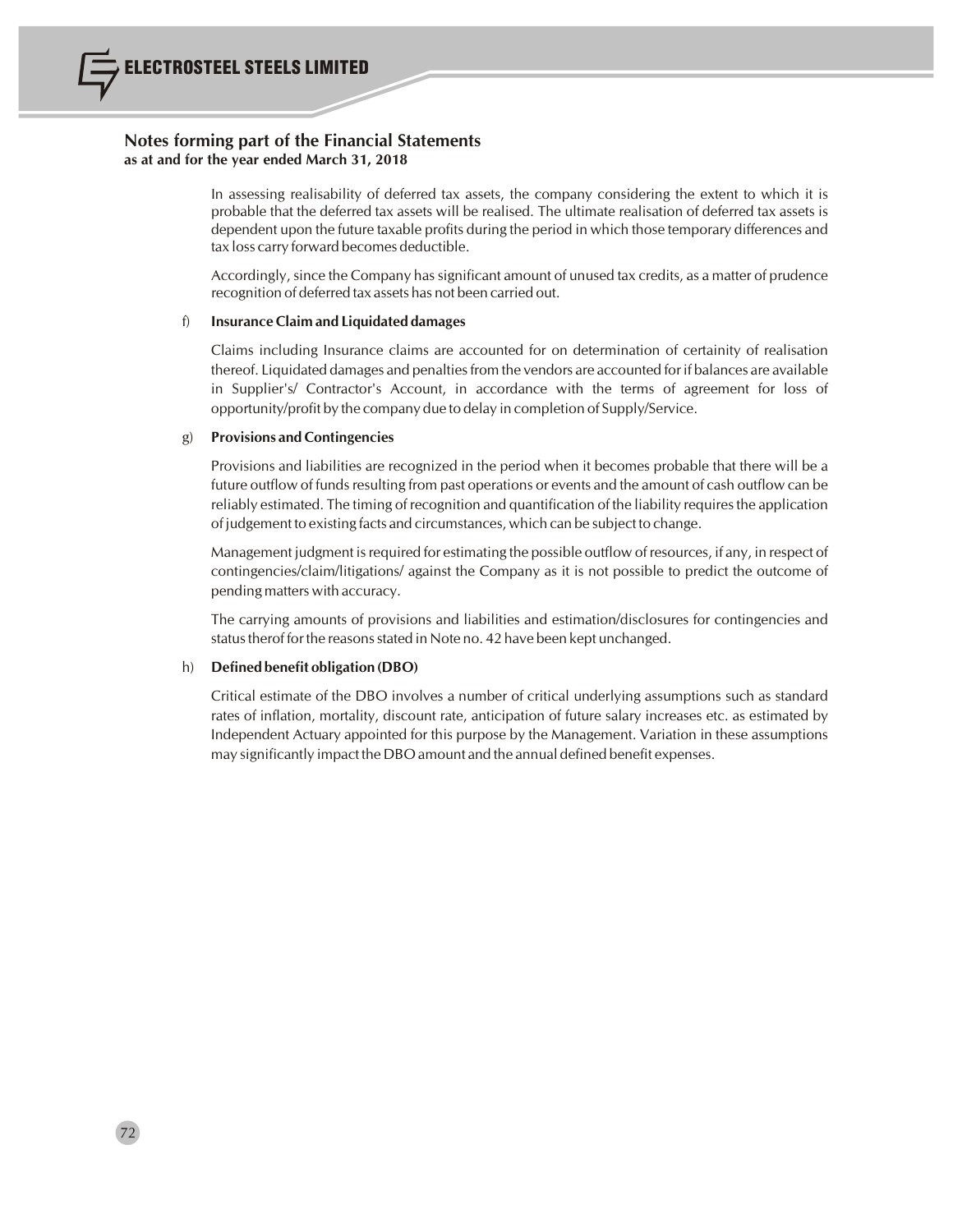#### **5 Property, Plant and Equipment: (**` **in lakhs)**

**As at March 31, 2018**

| Particulars                     | Freehold<br>land | <b>Buildings</b>     | Plant and<br>Equipment | Furniture<br>and Fixtures | Vehicles | Office<br>Equipments | Railway<br>Siding | Total                         |
|---------------------------------|------------------|----------------------|------------------------|---------------------------|----------|----------------------|-------------------|-------------------------------|
| <b>Gross Block</b>              |                  |                      |                        |                           |          |                      |                   |                               |
| As at April 1, 2017             | 42,449.91        | 198,557.29           | 798,466.54             | 1,317.37                  | 172.31   |                      |                   | 635.34 18,022.15 1,059,620.91 |
| <b>Additions</b>                | 0.10             | 338.26               | 10,870.76              | 54.65                     |          | 74.56                | 20.37             | 11,358.70                     |
| Disposal                        |                  |                      | (0.02)                 | (1.72)                    | (2.61)   |                      |                   | (4.35)                        |
| Other Adjustments               |                  | 21.21                | 984.73                 |                           | Ĭ.       | 3.92                 | 2.45              | 1,012.31                      |
| As at March 31, 2018            |                  | 42,450.01 198,916.76 | 810,322.01             | 1,370.30                  | 169.70   | 713.82               |                   | 18,044.97 1,071,987.57        |
| <b>Accumulated Depreciation</b> |                  |                      |                        |                           |          |                      |                   |                               |
| As at April 1, 2017             |                  | 14,581.20            | 52,201.38              | 324.46                    | 55.27    | 165.65               | 1,285.43          | 68,613.39                     |
| Charge for the period           |                  | 11,950.52            | 39,900.37              | 180.94                    | 30.48    | 121.06               | 1,163.51          | 53,346.88                     |
| Disposal                        |                  |                      | (0.01)                 | (0.96)                    | (1.56)   |                      |                   | (2.53)                        |
| Other Adjustments               |                  |                      |                        |                           |          |                      |                   |                               |
| As at March 31, 2018            |                  | 26,531.72            | 92,101.74              | 504.44                    | 84.19    | 286.71               | 2,448.94          | 121,957.74                    |
| <b>Impairment</b>               |                  |                      |                        |                           |          |                      |                   |                               |
| As at April 1, 2017             |                  |                      |                        |                           |          |                      |                   |                               |
| Charge for the period           | 19,385.88        | 78,724.10            | 328,017.53             | 392.87                    | 34.91    | 191.90               | 7,122.32          | 433,869.51                    |
| Disposal                        |                  |                      |                        |                           |          |                      |                   |                               |
| Other Adjustments               |                  |                      |                        |                           |          |                      |                   |                               |
| As at March 31, 2018            | 19,385.88        | 78,724.10            | 328,017.53             | 392.87                    | 34.91    | 191.90               | 7,122.32          | 433,869.51                    |
| Net carrying amount             |                  |                      |                        |                           |          |                      |                   |                               |
| As at March 31, 2018            | 23,064.13        | 93,660.94            | 390,202.74             | 472.99                    | 50.60    | 235.21               | 8,473.71          | 516,160.32                    |
| As at March 31, 2017            |                  |                      |                        |                           |          |                      |                   |                               |
| Particulars                     | Freehold         | <b>Buildings</b>     | Plant and              | Furniture                 | Vehicles | Office               | Railway           | Total                         |
|                                 | land             |                      | Equipment              | and Fixtures              |          | Equipments           | Siding            |                               |
| <b>Gross Block</b>              |                  |                      |                        |                           |          |                      |                   |                               |
| As at April 1, 2016             |                  | 42,346.47 198,516.67 | 797,360.86             | 1,130.30                  | 156.58   |                      |                   | 531.67 18,022.15 1,058,064.70 |
| Additions                       | 103.44           | 40.62                | 1,105.68               | 187.07                    | 21.30    | 103.67               |                   | 1,561.78                      |
| Disposal                        |                  |                      |                        | J.                        | (5.57)   |                      |                   | (5.57)                        |
| Other Adjustments               |                  |                      |                        |                           |          |                      |                   |                               |
| As at March 31, 2017            |                  | 42,449.91 198,557.29 | 798,466.54             | 1,317.37                  | 172.31   | 635.34               |                   | 18,022.15 1,059,620.91        |
| <b>Accumulated Depreciation</b> |                  |                      |                        |                           |          |                      |                   |                               |
| As at April 1, 2016             |                  | 2,626.92             | 17,856.14              | 156.46                    | 32.77    | 69.76                | 114.98            | 20,857.03                     |
| Charge for the period           |                  | 11,954.28            | 34,345.24              | 168.00                    | 26.96    | 95.89                | 1,170.45          | 47,760.82                     |
| Disposal                        |                  |                      |                        |                           | (4.46)   |                      |                   | (4.46)                        |
| Other Adjustments               |                  |                      |                        |                           |          |                      |                   |                               |
| As at March 31, 2017            |                  | 14,581.20            | 52,201.38              | 324.46                    | 55.27    | 165.65               | 1,285.43          | 68,613.39                     |
| Impairment                      |                  |                      |                        |                           |          |                      |                   |                               |
| As at April 1, 2016             |                  |                      |                        |                           |          |                      |                   |                               |
| Charge for the period           |                  |                      |                        |                           |          |                      |                   |                               |
| Disposal                        |                  |                      |                        |                           |          |                      |                   |                               |
| Other Adjustments               |                  |                      |                        |                           |          |                      |                   |                               |
| As at March 31, 2017            |                  |                      |                        |                           |          |                      |                   |                               |
| Net carrying amount             |                  |                      |                        |                           |          |                      |                   |                               |
| As at March 31, 2017            | 42,449.91        | 183,976.09           | 746,265.16             | 992.91                    | 117.04   |                      | 469.69 16,736.72  | 991,007.52                    |

5.1 Gross block includes certain property, plant and equipment i.e. freehold land which have been valued on April 01, 2015 i.e. the date of transition by an Independent Valuer and considered as "deemed cost" resulting in increase in value thereof by Rs. 17,355.54 lakhs.

5.2 Gross book value of Railway siding includes Rs. 120,70.19 lakhs as on March 31, 2018 (March 31, 2017: Rs 12,070.19 lakhs), incurred for construction of Railway siding ownership of which does not vest with the company.

5.3 Other adjustmentsincludes Rs. 818.26 lakhs(March 31, 2017: Rs. Nil) being interest and Rs. 194.05 lakhs(March 31, 2017: Rs.Nil) being other project development expenditure allocated and transferred to Capitalised Assets from Project Development Expenditure. (Refer Note no. 6.1 below)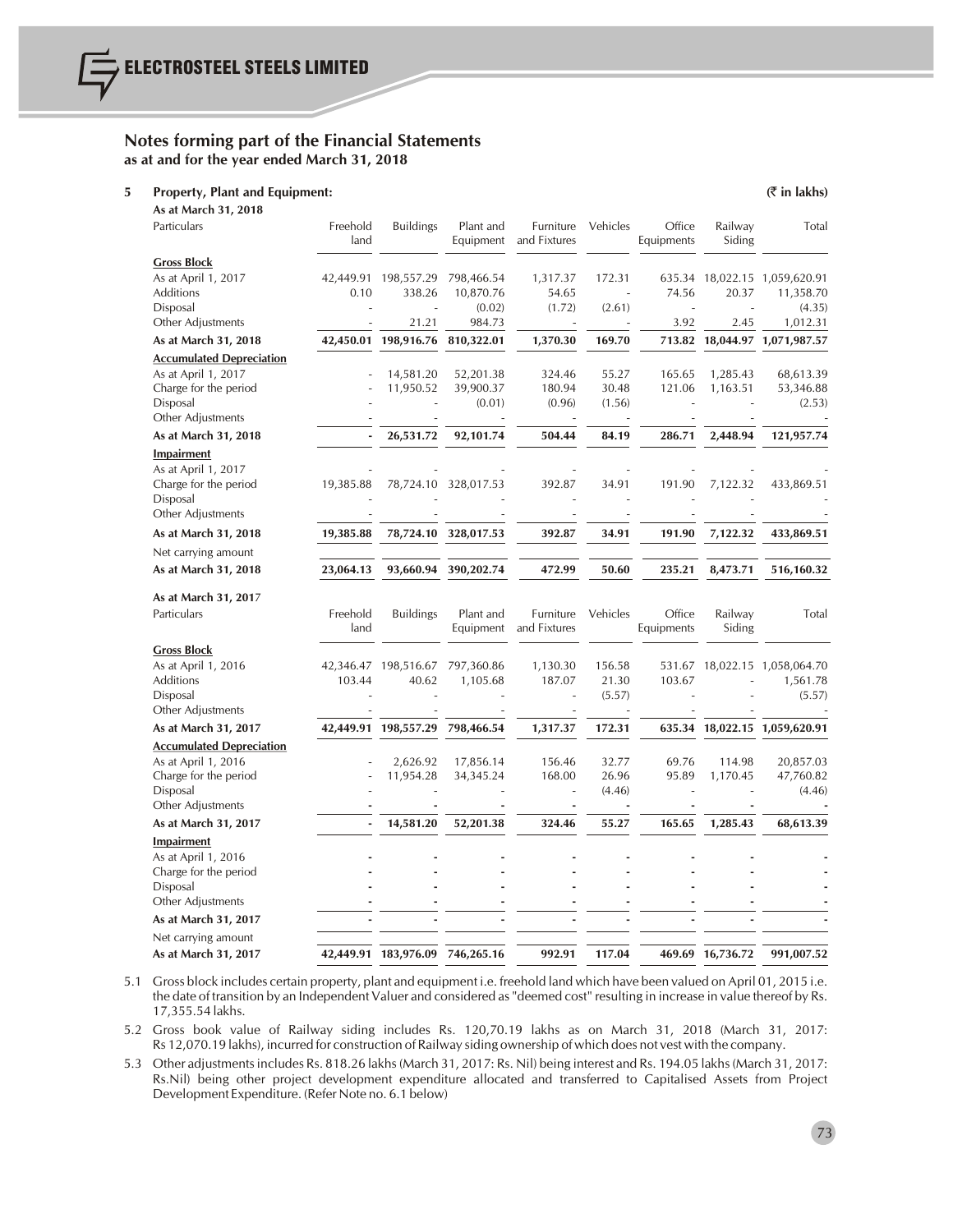- 5.4 Freehold land and Land developments includes 229.43 acres amounting to Gross Block of Rs. 1,615.99 lakh (Previous year 229.43 acres amounting to Gross Block of Rs. 1,615.99 lakh) is pending execution registration thereof.
- 5.5 Property, Plant and Equipments includes addition of Rs. 5,312.98 lakhs relating to capital expenditure incurred and carried forward as capital work in progressin respect of assets capitalised in earlier years.
- 5.6 As indicated in Note no. 42, the Company incurred significant amount of losses, it's current liabilities became in excess of current assets and net worth got eroded. Keeping in view these indicators and circumstances stated in the said note, the Company has carried out the Impairment testing determining the recoverable amount of the assets based on Value in Use of the cash generating unit, the same being higher than fair value less costs of disposal determined based on the transaction price in terms of the approved resolution plan. The computation of Value in Use has been carried out by an Independent Valuer appointed in thisrespect.

The entire Steel manufacturing facility consisting of DI Pipe, Wire Rod, TMT Bar, Steel Billets and Pig Iron has been considered as a single unit for arriving at the value in use. This has been estimated as per the Discounted Cash Flow method based on future projections and assumptions. The pre-tax discount rate used for value in use is 12.20%.

The recoverable amount of the CGU was determined to be Rs.6,08,186.00 lakhs as at March 31, 2018 creating an impairment of Rs. 5,11,193.01 lakhs disclosed as exceptional item in statement of profit and loss.

5.7 Refer note. No. 20 and 23 of the financial statements in respect of charge created on Property, Plant and Equipments against borrowings.

| 6 Capital work-in-progress             |                | $(\bar{\bar{\mathbf{\tau}}}$ in lakhs)<br>As at | $(\bar{\bar{\mathbf{x}}}$ in lakhs)<br>As at |
|----------------------------------------|----------------|-------------------------------------------------|----------------------------------------------|
| <b>Particulars</b>                     | Refer Note No. | Mar 31, 2018                                    | Mar 31, 2017                                 |
| Capital Work in Progress<br>(a)        |                | 97,710.53                                       | 107,382.02                                   |
| Project Development Expenditure<br>(b) |                | 71,512.71                                       | 72,525.02                                    |
| Impairment<br>(C)                      | 5.6            | (77, 280, 11)                                   |                                              |
|                                        |                | 91,943.13                                       | 179,907.04                                   |

# **6.1 Project Development Expenditure**

74

The Company's Integrated Steel & DI Pipe Plant in the State of Jharkhand, India, could not be fully constructed and operated at full capacity. A part of plant facility had already commenced production in earlier years and accordingly the installation of balance plant and equipments and other facilities mainly consisting of one Blast furnace, Horizontal Coke Oven batteries and related plants, equipments and facilities had to be suspended. The balance proportionate Interest and other expenditure directly attribuatble to the plant under construction & erection continues to be accounted as 'Project Development Expenditure' under 'Capital Work-in-Progress' pending allocation thereof to Property, Plant and Eqipments on completion of the project/assets. Capital work in progress includes Rs. 97,710.53 Lakhs (March 31, 2017: Rs. 1,073,82.02 lakhs), in respect of plant and equipment and other facilitiesto be installed and following project development expenditure.

#### **Project Development Expenditure Account (Included under Capital Work-in-Progress)**

| <b>Particulars</b>                                              | As at<br>Mar 31, 2018 | As at<br>Mar 31, 2017 |
|-----------------------------------------------------------------|-----------------------|-----------------------|
| <b>Balance brought forward</b>                                  | 72,525.02             | 72,525.02             |
| Less: Allocated/Transferred during the year to completed assets | (1,012.31)            |                       |
| Total Project development expenditure carried forward           | 71,512.71             | 72,525.02             |

6.2 Refer note. No. 20 and 23 of the financial statements in respect of charge created on Capital Work in Progress against borrowings.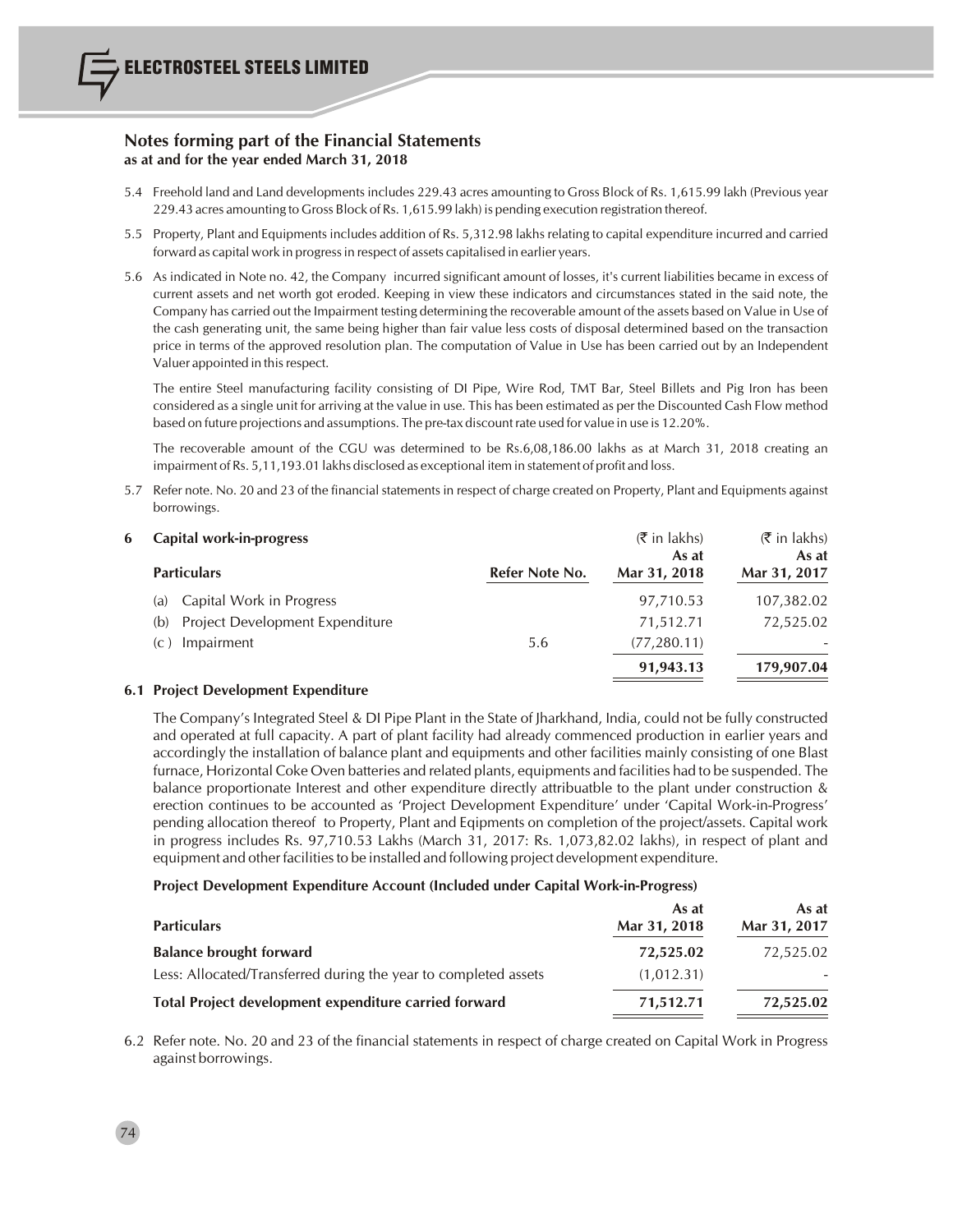#### **7 Other Intangible Assets**

| As at March 31, 2018      |                      |                    |                       |                      |                          |                       |                      |                          |                          | $(5 \in \mathsf{I} \times \mathsf{I} \times \mathsf{I} \times \mathsf{I} \times \mathsf{I} \times \mathsf{I} \times \mathsf{I} \times \mathsf{I} \times \mathsf{I} \times \mathsf{I} \times \mathsf{I} \times \mathsf{I} \times \mathsf{I} \times \mathsf{I} \times \mathsf{I} \times \mathsf{I} \times \mathsf{I} \times \mathsf{I} \times \mathsf{I} \times \mathsf{I} \times \mathsf{I} \times \mathsf{I} \times \mathsf{I} \times \mathsf{I} \times \mathsf{I} \times \mathsf{I} \times \mathsf{I} \times$ |
|---------------------------|----------------------|--------------------|-----------------------|----------------------|--------------------------|-----------------------|----------------------|--------------------------|--------------------------|----------------------------------------------------------------------------------------------------------------------------------------------------------------------------------------------------------------------------------------------------------------------------------------------------------------------------------------------------------------------------------------------------------------------------------------------------------------------------------------------------------------|
| <b>Particulars</b>        |                      | <b>Gross Block</b> |                       |                      | Amortisation             |                       |                      | Impairment               |                          | Net carrying<br>amount                                                                                                                                                                                                                                                                                                                                                                                                                                                                                         |
|                           | As at<br>Apr 1, 2017 | <b>Additions</b>   | As at<br>Mar 31, 2018 | As at<br>Apr 1, 2017 | Charge for<br>the period | As at<br>Mar 31, 2018 | As at<br>Apr 1, 2017 | Charge for<br>the period | As at<br>Mar 31, 2018    |                                                                                                                                                                                                                                                                                                                                                                                                                                                                                                                |
| <b>Computer Softwares</b> | 340.48               | 16.38              | 356.86                | 162.61               | 68.32                    | 230.93                | ۰                    | 43.39                    | 43.39                    | 82.54                                                                                                                                                                                                                                                                                                                                                                                                                                                                                                          |
| As at March 31, 2017      |                      |                    |                       |                      |                          |                       |                      |                          |                          |                                                                                                                                                                                                                                                                                                                                                                                                                                                                                                                |
| <b>Particulars</b>        |                      | <b>Gross Block</b> |                       |                      | Amortisation             |                       |                      | Impairment               |                          | Net carrying<br>amount                                                                                                                                                                                                                                                                                                                                                                                                                                                                                         |
|                           | As at<br>Apr 1, 2016 | <b>Additions</b>   | As at<br>Mar 31, 2017 | As at<br>Apr 1, 2016 | Charge for<br>the period | As at<br>Mar 31, 2017 | As at<br>Apr 1, 2016 | Charge for<br>the period | As at<br>Mar 31, 2017    |                                                                                                                                                                                                                                                                                                                                                                                                                                                                                                                |
| <b>Computer Softwares</b> | 286.89               | 53.59              | 340.48                | 44.46                | 118.15                   | 162.61                |                      |                          | $\overline{\phantom{a}}$ | 177.87                                                                                                                                                                                                                                                                                                                                                                                                                                                                                                         |

7.1 Refer note. No. 20 and 23 of the financial statements in respect of charge created on other intangible assets against borrowings.

7.2 Refer note. No. 5.6 for impairment recognised during the period.

|                                                                                       |                | $(\bar{\bar{\mathbf{x}}}$ in lakhs) | $(\bar{\bar{\mathbf{x}}}$ in lakhs) |
|---------------------------------------------------------------------------------------|----------------|-------------------------------------|-------------------------------------|
| Loans<br><b>Particulars</b>                                                           | Refer Note No. | As at<br>Mar 31, 2018               | As at<br>Mar 31, 2017               |
| Unsecured, considered good                                                            |                |                                     |                                     |
| Security Deposit<br>(a)                                                               |                | 871.62                              | 812.50                              |
|                                                                                       |                | 871.62                              | 812.50                              |
| <b>Other Financial Assets</b><br><b>Particulars</b>                                   | Refer Note No. | As at<br>Mar 31, 2018               | As at<br>Mar 31, 2017               |
| Fixed Deposits with Banks (having original<br>(a)<br>maturity of more than 12 months) | 15.1           | 3.25                                | 3.32                                |
|                                                                                       |                | 3.25                                | 3.32                                |
| <b>Current Tax Assets (net)</b><br><b>Particulars</b>                                 | Refer Note No. | As at<br>Mar 31, 2018               | As at<br>Mar 31, 2017               |
| Advance Income Tax including Tax<br>deducted at source (net of provision)             |                | 494.75                              | 377.22                              |
|                                                                                       |                | 494.75                              | 377.22                              |
| <b>Other Non-Current Assets</b><br><b>Particulars</b>                                 | Refer Note No. | As at<br>Mar 31, 2018               | As at<br>Mar 31, 2017               |
| Capital advances<br>(a)                                                               | 11.1 and 11.2  | 3,100.71                            | 8,212.41                            |
| Leasehold land prepayment<br>(b)                                                      |                | 72.30                               | 75.62                               |
|                                                                                       |                | 3,173.01                            | 8,288.03                            |
|                                                                                       |                |                                     |                                     |

- 11.1 Capital Advances includes Rs. 1,804.86 Lakhs given against land acquisition which is yet to be completed, leaving a balance of Rs. 1,295.85 lakhs which are againstsupplies and services against project lying suspended as per Note no. 6.1
- 11.2 Also Refer Note no. 42 for status of Operational Creditors Liability in respect of period upto July 21, 2017 included herein above. The adjustments and disclosures in this respect are without giving effect to Hon'ble NCLT Order being considered to be non-adjusting event as stated in said note.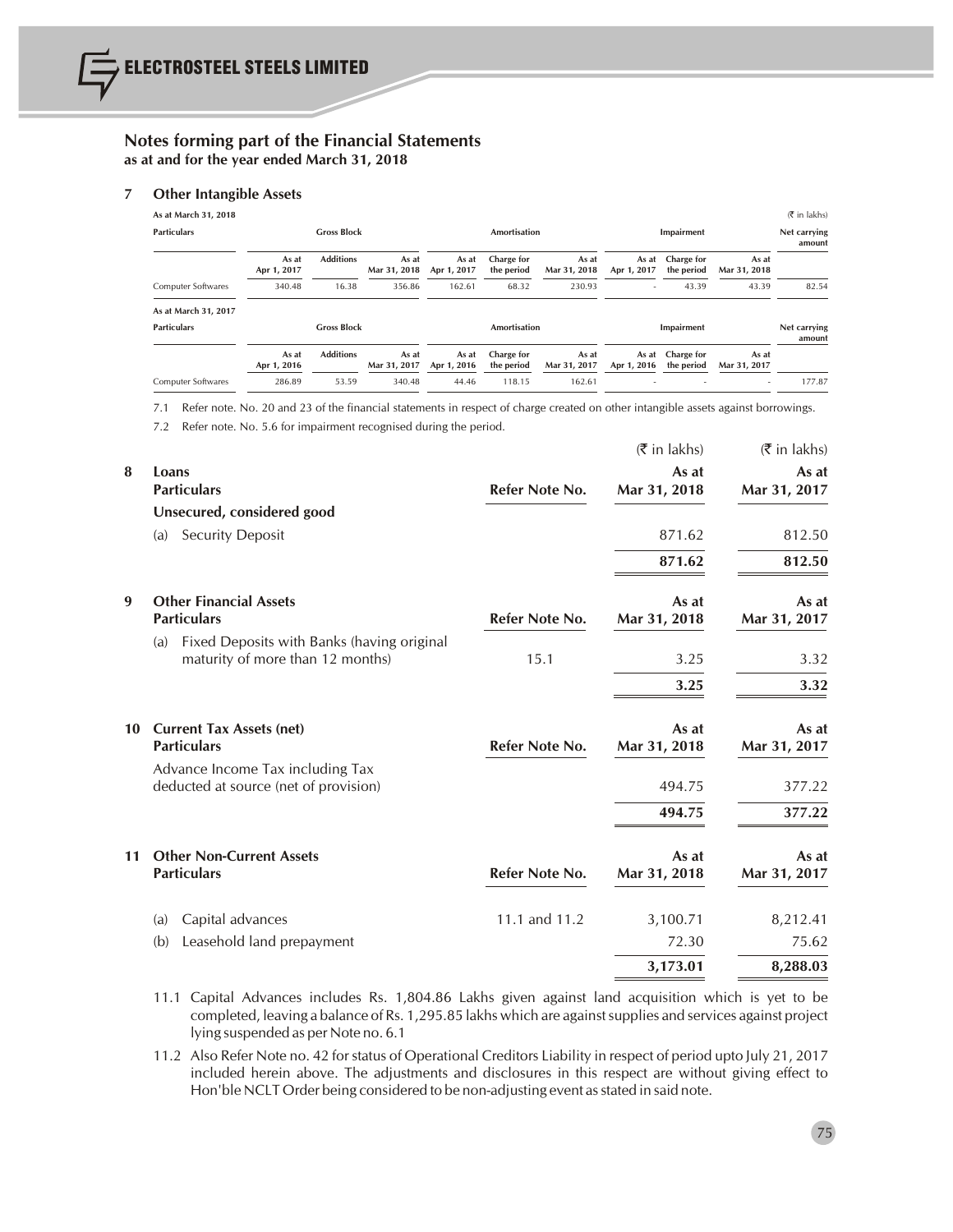| 12 |                             | <b>Inventories</b>                                    |                |                       | $(\bar{\bar{\mathbf{x}}}$ in lakhs) |
|----|-----------------------------|-------------------------------------------------------|----------------|-----------------------|-------------------------------------|
|    | <b>Particulars</b>          |                                                       | Refer Note No. | As at<br>Mar 31, 2018 | As at<br>Mar 31, 2017               |
|    | (a)                         | Raw Materials                                         |                | 32,705.59             | 27,511.54                           |
|    | (b)                         | Raw Materials in transit                              |                | 12,037.34             | 787.96                              |
|    | $\left( \mathrm{C} \right)$ | Semi Finised Goods/ Work In Progress                  |                | 6,184.71              | 7,082.70                            |
|    | (d)                         | <b>Finished Goods</b>                                 |                | 5,482.46              | 9,001.72                            |
|    | (e)                         | Stores and Spares<br>Less: Provision for Obsolete and | 12.2           | 22,008.18             | 24,697.11                           |
|    |                             | Non-moving Stores and Spares                          | 12.3           | (1,752.92)            |                                     |
|    | (f)                         | Stores and Spare Parts in transit                     |                | 1,460.78              | 79.80                               |
|    | (g)                         | Scrap and By Products                                 |                | 6,346.64              | 10,015.37                           |
|    |                             |                                                       |                | 84,472.78             | 79,176.20                           |

12.1 Refer note. No. 20 and 23 of the financial statements in respect of charge created on Inventories against borrowings.

12.2 Stores and Spares stock includes stock of DI Pipe Mould of size 350 mm and above amounting to Rs. 773.51 lakhs(March 31, 2017: Rs.1,616.02 lakhs).

12.3 The Company has adopted a policy of provisions against obsolete and non-moving stores and spares for a period above two years. Accordingly, the same has been recognised in these financial statement. The movement in provisions are as follows:

|    |                                                | <b>Particulars</b>                                                                                                               |                | For the<br><b>Year ended</b><br>March 31, 2018 | For the<br><b>Year ended</b><br>March 31, 2017 |
|----|------------------------------------------------|----------------------------------------------------------------------------------------------------------------------------------|----------------|------------------------------------------------|------------------------------------------------|
|    |                                                | Balance at the beginning of the year<br>Recognised during the year<br>Reversal during the year<br>Balance at the end of the year |                | 1,752.92<br>1,752.92                           |                                                |
| 13 | <b>Trade Receivables</b><br><b>Particulars</b> |                                                                                                                                  | Refer Note No. | As at<br>Mar 31, 2018                          | As at<br>Mar 31, 2017                          |
|    | Unsecured                                      | Considered good<br><b>Considered Doubtful</b>                                                                                    | 13.1           | 18,251.97<br>1,587.81                          | 12,720.47                                      |
|    |                                                | Less: Impairment Allowance for doubtful debts                                                                                    | 13.2           | (1,587.81)<br>18,251.97                        | 12,720.47                                      |
|    |                                                | 13.1 Ageing of Trade Receivables<br><b>Particulars</b>                                                                           |                | As at<br>Mar 31, 2018                          | As at<br>Mar 31, 2017                          |
|    |                                                | Within the credit period<br>$0 - 180$ days<br>More than 180 days                                                                 |                | 15,559.89<br>2,263.75<br>428.33                | 4,147.99<br>5,987.08<br>2,585.40               |
|    |                                                |                                                                                                                                  |                | 18,251.97                                      | 12,720.47                                      |
|    |                                                | 13.2 Movement of Impairment Allowances for doubtful debts<br><b>Particulars</b>                                                  |                | For the<br><b>Year ended</b><br>Mar 31, 2018   | For the<br>Year ended<br>Mar 31, 2017          |
|    |                                                | Balance at the beginning of the year<br>Recognised during the year<br>Reversal during the year                                   |                | 1,587.81                                       |                                                |
|    |                                                | Balance at the end of the year                                                                                                   |                | 1,587.81                                       |                                                |

13.3 Refer note. No. 20 and 23 of the financial statements in respect of charge created on Trade Receivables against borrowings.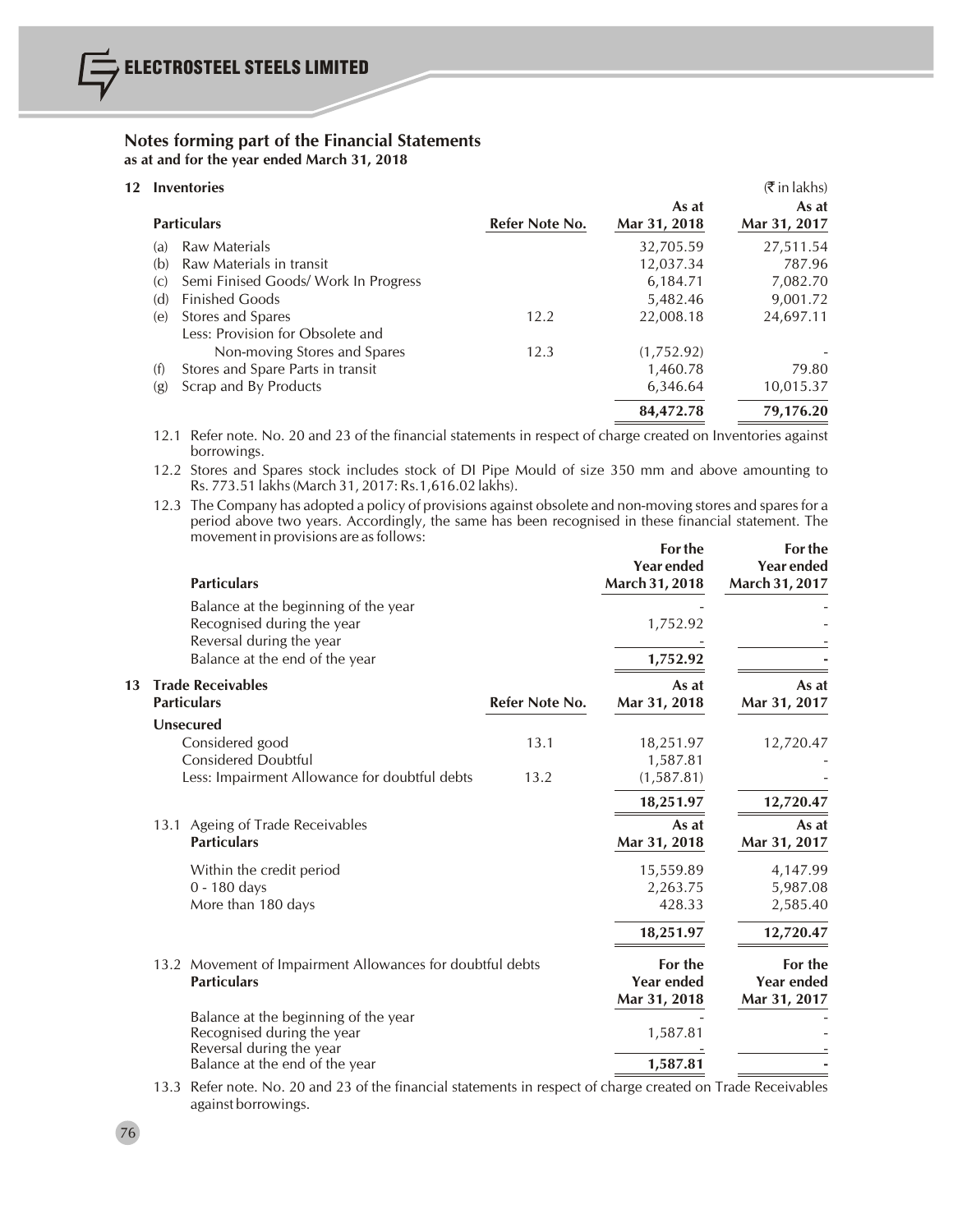| 14 Cash and Cash Equivalents | $(\bar{\bar{\mathbf{x}}}$ in lakhs) |                |                       |                       |
|------------------------------|-------------------------------------|----------------|-----------------------|-----------------------|
|                              | <b>Particulars</b>                  | Refer Note No. | As at<br>Mar 31, 2018 | As at<br>Mar 31, 2017 |
| (a)                          | <b>Balances with Banks:</b>         |                |                       |                       |
|                              | - In Current Accounts               |                | 4,150.68              | 9,499.67              |
| (b)                          | Cash on hand                        |                | 1.03                  | 2.36                  |
|                              |                                     |                | 4,151.71              | 9,502.03              |

14.1 Refer note. No. 20 and 23 of the financial statements in respect of charge created on Cash and Cash Equivalents against borrowings.

#### **15 Bank Balances other than Cash and cash equivalents**

| <b>Particulars</b>                                                                       | Refer Note No. | As at<br>Mar 31, 2018 | As at<br>Mar 31, 2017 |
|------------------------------------------------------------------------------------------|----------------|-----------------------|-----------------------|
| Fixed Deposits with Banks (having original<br>(a)<br>maturity of more than three months) | 15.1           | 64,681.37             | 3.904.82              |
|                                                                                          |                | 64,681.37             | 3,904.82              |

15.1 Fixed Deposits with banks includes ₹ 64,397.00 lakhs (March 31, 2017: ₹ 3,670.35 lakhs), including ` Nil (March 31, 2017: ` 3.32 Lakhs) disclosed under other non-current assets) have been lodged with bank as margin money against Letter of Credit/Bank Guarantees issued by them and  $\bar{\tau}$  287.62 lakhs (March 31, 2017: ₹ Nil), including ₹ 3.25 lakhs (March 31, 2017: ₹ Nil) disclosed under other non-current assets)) lying with Customers/ Vendors/ Government Authoritiesin term of agreement/orders.

#### **16 Other Financial Assets**

|     | <b>Particulars</b>                                      | Refer Note No. | As at<br>Mar 31, 2018 | As at<br>Mar 31, 2017 |
|-----|---------------------------------------------------------|----------------|-----------------------|-----------------------|
| (a) | Earnest Money to Vendors                                |                | 236.86                | 40.93                 |
| (b) | Earnest Money to Customers                              |                |                       |                       |
|     | Considered good                                         |                | 6.50                  | 17.45                 |
|     | Considered Doubtful                                     |                | 4.25                  |                       |
|     | Less: Impairment Allowance for doubtful debts           | 16.2           | (4.25)                |                       |
| (C) | Derivative Assets at fair value through profit and loss |                | 96.13                 |                       |
| (d) | Interest receivable on fixed deposits                   | 15.1           | 642.73                | 83.30                 |
|     |                                                         |                | 982.22                | 141.68                |

16.1 Refer note. No. 20 and 23 of the financial statements in respect of charge created on other financial assets against borrowings.

16.2 Movement of Impairment Allowances for doubtful Deposits

| <b>Particulars</b>                   | For the<br>Year ended<br>Mar 31, 2018 | For the<br>Year ended<br>Mar 31, 2017 |
|--------------------------------------|---------------------------------------|---------------------------------------|
| Balance at the beginning of the year |                                       |                                       |
| Recognised during the year           | 4.25                                  |                                       |
| Reversal during the year             | $\overline{\phantom{a}}$              |                                       |
| Balance at the end of the year       | 4.25                                  |                                       |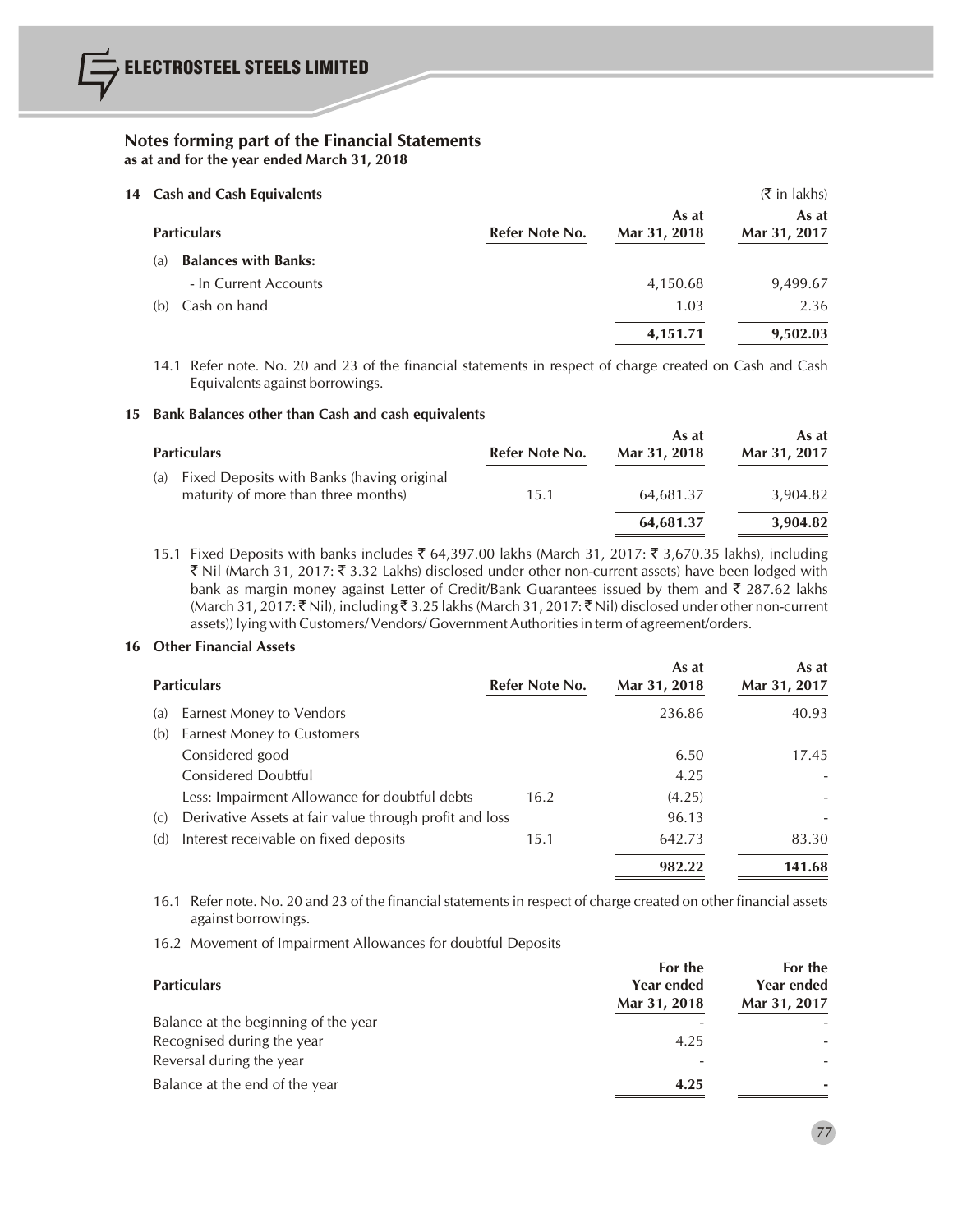# **17 Other current assets** (₹ in lakhs)

| $\sigma$ unci current assets               |                    |                                                                    | $\left\langle \right\rangle$ in junior |
|--------------------------------------------|--------------------|--------------------------------------------------------------------|----------------------------------------|
|                                            |                    | As at<br>Mar 31, 2018                                              | As at<br>Mar 31, 2017                  |
| <b>Balance with Government Authorities</b> |                    | 448.28                                                             | 3,359.15                               |
| Advances for supply of goods and services  |                    |                                                                    |                                        |
| Considered good                            | 11.2               | 9,092.76                                                           | 10,355.09                              |
| Considered doubtful                        |                    | 737.74                                                             |                                        |
|                                            | 17.2               | (737.74)                                                           |                                        |
| Leasehold land prepayment                  |                    | 3.32                                                               | 3.33                                   |
| Prepaid Expenses                           |                    | 2,144.53                                                           | 2,183.26                               |
| Advances against salaries                  |                    | 19.18                                                              | 24.92                                  |
| Stamp papers on hand                       |                    | 11.88                                                              | 11.88                                  |
| Others                                     |                    | 104.10                                                             |                                        |
|                                            |                    | 11,824.05                                                          | 15,937.63                              |
|                                            | <b>Particulars</b> | Refer Note No.<br>Less: Impairment Allowance for doubtful balances |                                        |

17.1 Refer note. No. 20 and 23 of the financial statements in respect of charge on other current assets created against borrowings.

<sup>17.2</sup> Movement of Impairment Allowances for doubtful balances:

|    |     | <b>Particulars</b>                                              | For the<br><b>Year ended</b><br>Mar 31, 2018 | For the<br><b>Year ended</b><br>Mar 31, 2017 |
|----|-----|-----------------------------------------------------------------|----------------------------------------------|----------------------------------------------|
|    |     | Balance at the beginning of the year                            |                                              |                                              |
|    |     | Recognised during the year                                      | 737.74                                       |                                              |
|    |     | Reversal during the year                                        |                                              |                                              |
|    |     | Balance at the end of the year                                  | 737.74                                       |                                              |
| 18 |     | <b>Equity Share Capital</b>                                     |                                              |                                              |
|    |     |                                                                 | As at                                        | As at                                        |
|    |     | <b>Particulars</b>                                              | Mar 31, 2018                                 | Mar 31, 2017                                 |
|    | (a) | Authorised:                                                     |                                              |                                              |
|    |     | 5,00,00,00,000 Equity Shares of Rs. 10/- each                   |                                              |                                              |
|    |     | (March 31, 2017: 5,00,00,00,000 Equity Shares)                  | 500,000.00                                   | 500,000.00                                   |
|    |     |                                                                 | 500,000.00                                   | 500,000.00                                   |
|    | (b) | Issued, Subscribed and Fully Paid Up:                           |                                              |                                              |
|    |     | 240,92,35,023 Equity Shares of Rs. 10/- each                    |                                              |                                              |
|    |     | (March 31, 2017: 2,40,92,35,023 Equity Shares)                  | 240,923.50                                   | 240,923.50                                   |
|    |     |                                                                 | 240,923.50                                   | 240,923.50                                   |
|    |     | 18.1 Reconciliation of the number of Equity Shares Outstanding: |                                              |                                              |
|    |     |                                                                 | As at                                        | As at                                        |
|    |     | <b>Particulars</b>                                              | Mar 31, 2018                                 | Mar 31, 2017                                 |
|    |     | No. of shares as at the beginning                               | 2,409,235,023                                | 2,409,235,023                                |
|    |     | Additions during the Year                                       |                                              |                                              |
|    |     | No. of shares as at the end                                     | 2,409,235,023                                | 2,409,235,023                                |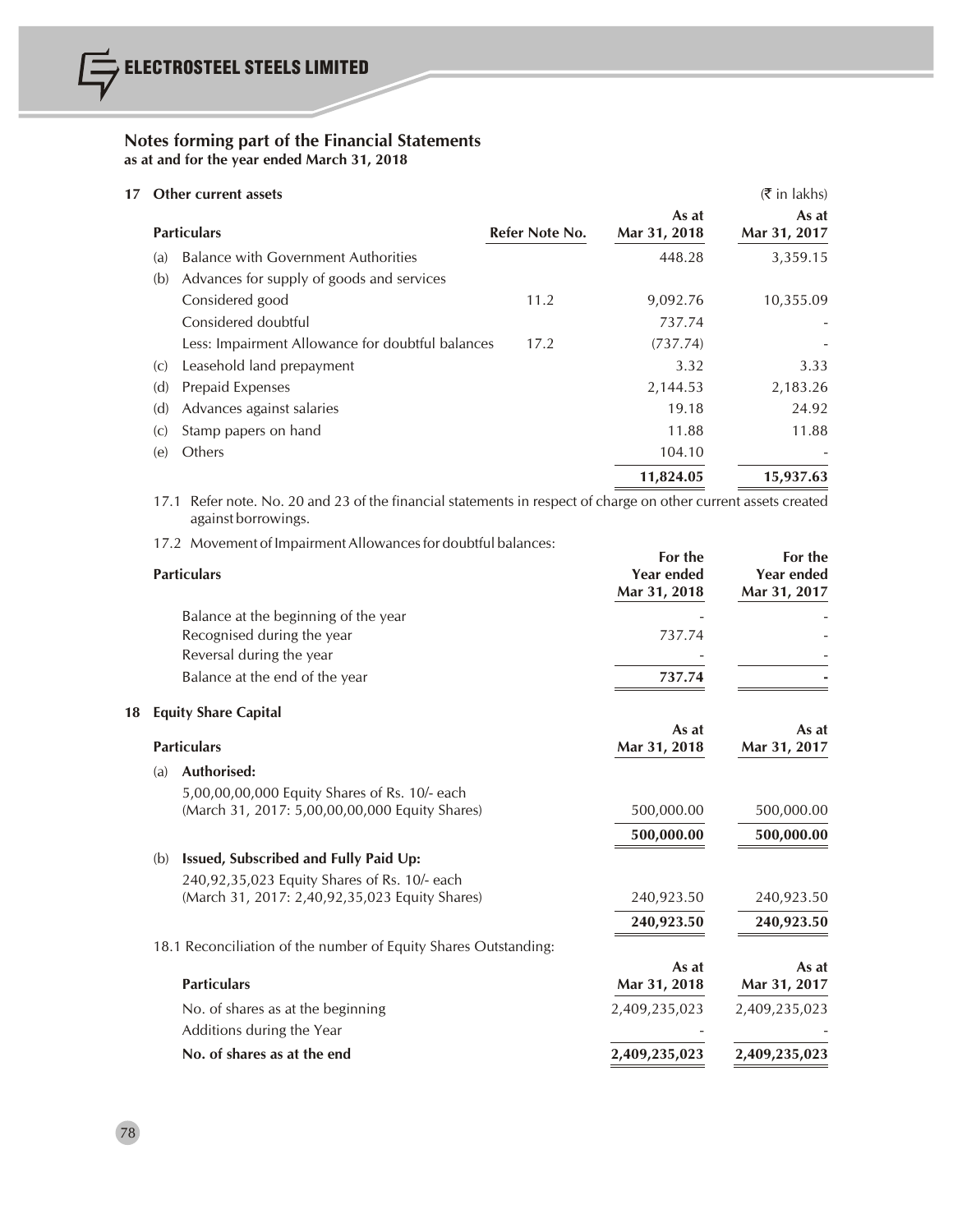18.2 Shareholders holding more than 5% Shares Equity Shares:

| Name of Shareholder                                                                             | As at 31st March 2018 |             | As at 31st March 2017 |             |
|-------------------------------------------------------------------------------------------------|-----------------------|-------------|-----------------------|-------------|
|                                                                                                 | <b>Nos</b>            | $%$ holding | <b>Nos</b>            | $%$ holding |
| Electrosteel Castings Limited                                                                   | 1,089,800,000         | 45.23%      | 1,089,800,000         | 45.23%      |
| <b>SCIIL STEEL CAST IRON</b><br><b>INVESTMENTS (CYPRUS)</b><br><b>LIMITED (Formerly Stemcor</b> |                       |             |                       |             |
| Cast Iron Investments Ltd.)                                                                     | 197,558,730           | $8.20\%$    | 400,909,646           | $16.64\%$   |

- 18.3 The Company has one class of shares referred to as Equity Shares having a par value of Rs. 10/-. Each Holder of Equity Shares is entitled to one vote per share. In the event of liquidation of the Company, the equity shareholders will be entitled to receive remaining assets of the Company, after distribution of all preferential amounts in proportion of their shareholding.
- 18.4 Also refer Note no. 42, the adjustments and disclosuresin thisrespect are without giving effect to Hon'ble NCLT Order, the same being considered to be non-adjusting events, due to reasons stated in said note.

| 19 Other Equity                   |                       | $(\bar{\bar{\mathbf{x}}}$ in lakhs) |
|-----------------------------------|-----------------------|-------------------------------------|
| <b>Particulars</b>                | As at<br>Mar 31, 2018 | As at<br>Mar 31, 2017               |
| Securities Premium Reserve<br>(a) | 3,993.17              | 3,993.17                            |
| Retained Earnings<br>(b)          | (915, 678, 66)        | (301, 701.27)                       |
|                                   | (911, 685.49)         | (297,708.10)                        |

19.1 Refer Statement of changes in equity for movement in balances of reserves.

#### **19.2 Securities Premium Reserve**

Securities Premium Reserve represents the amount received in excess of par value of securities and is available for utilisation as specified under Section 52 of Companies Act, 2013.

#### **19.3 Retained Earnings**

Retained earnings generally represents the undistributed profit/ amount of accumulated earnings of the company. This includes  $\bar{\tau}$  17,355.54 lakhs (March 31, 2017:  $\bar{\tau}$  17,355.54 lakhs) represented by changes in carrying amount of Freehold Land being measured at fair value and considered as "deemed cost" as on the date of transition to Ind AS and Other Comprehensive Income of  $(3 \overline{2} 23.35)$  lakhs) (March 31, 2017:  $($  $($   $\bar{z}$  131.11 lakhs)) relating to remeasurement of defined benefit plans which cannot be reclassified to Statement of Profit and Loss.

#### **20 Borrowings**

| <b>Particulars</b>                             | Refer Note No. | As at<br>Mar 31, 2018 | As at<br>Mar 31, 2017 |
|------------------------------------------------|----------------|-----------------------|-----------------------|
| <b>Secured Borrowings</b>                      |                |                       |                       |
| <b>From Banks:</b><br>(a)                      |                |                       |                       |
| - Restructured Term Loan                       |                | 596,704.97            | 603,910.68            |
| - Additional Term Loan                         |                | 122,687.44            | 122,687.44            |
| - Funded Interest Term Loan (FITL)             |                | 137,888.23            | 137,888.23            |
| Total (a)                                      |                | 857,280.64            | 864,486.35            |
| <b>From Others:</b><br>(b)                     |                |                       |                       |
| - Restructured Term Loan                       |                | 75,511.91             | 78,860.05             |
| - Funded Interest Term Loan (FITL)             |                | 15,843.78             | 15,843.78             |
| Total (b)                                      |                | 91,355.69             | 94,703.83             |
|                                                |                | 948,636.33            | 959,190.18            |
| Less: Disclosed under Current Maturity of Long |                |                       |                       |
| Term Debt-Secured                              | 25.1           | (948, 636.33)         | (267, 211.05)         |
|                                                |                |                       | 691,979.13            |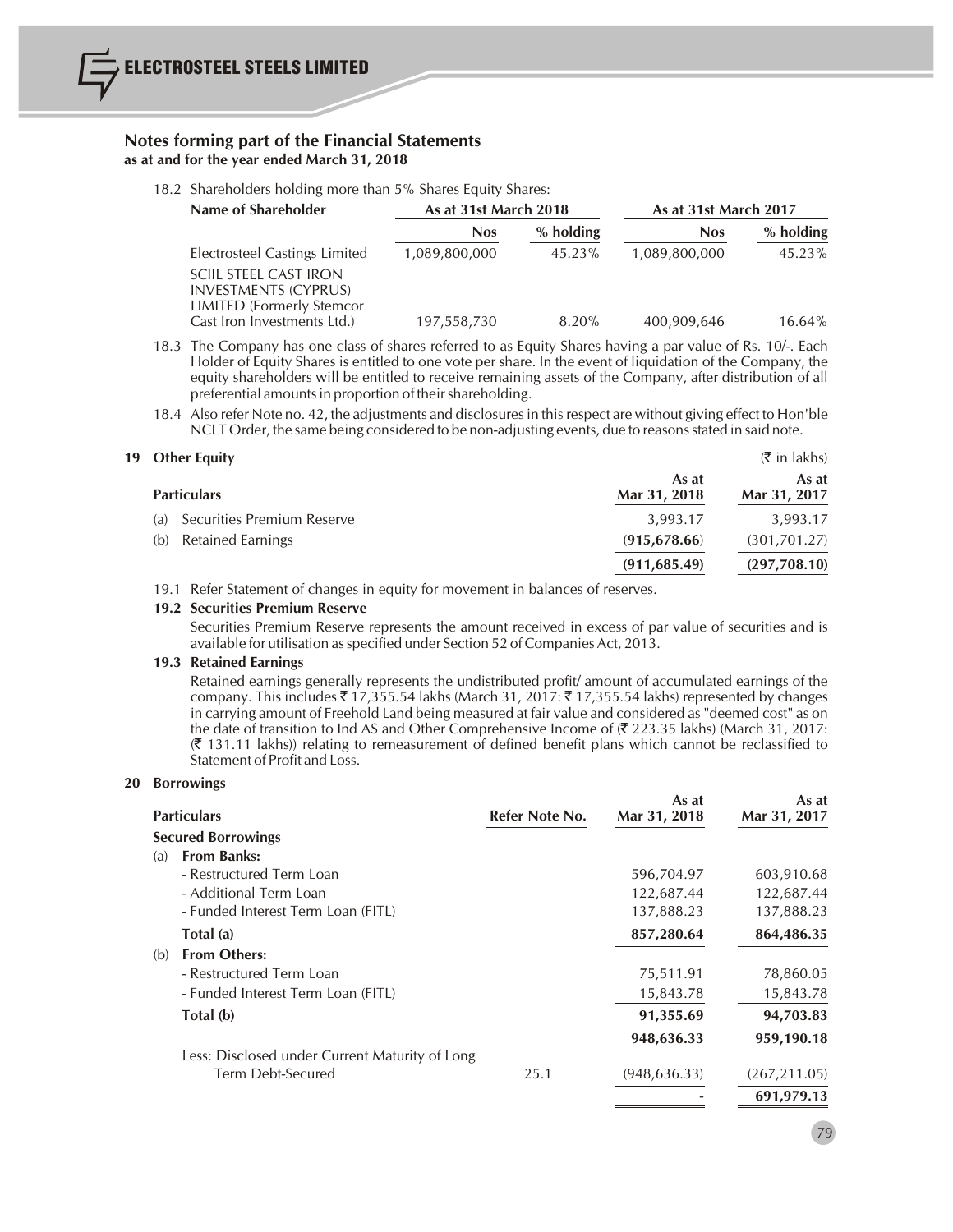#### **20.1 Security**

80

- (1) The entire borrowings from lenders banks amounting to Rs. 8,57,280.64 lakhs and Rs. 46,483.21 lakhs (included in from others i.e. HUDCO and Life Insurance Corporation of India) are secured by:
	- (a) first ranking pari passu charge by way of mortgage/hypothecation of all immovable and movable properties (including fixed assets, plant & machinery, tools & accessories etc.), current assets(including inventory and book debts), present and future and assignment over all of Company's bank accounts;
	- (b) pledge of 866,750,000 Equity Shares of the Company held by Electrosteel Castings Ltd (ECL);
	- (c) pledge of 517,000 Equity Shares of the Company held by Mr. Umang Kejriwal;
	- (d) pledge of 32,675,270 Equity Shares of ECL held by G.K. Investments Ltd. and Murari Investments & Trading Company Ltd. and
	- (e) personal guarantee of Mr. Umang Kejriwal and Ms. Radha Kinkari Kejriwal.
- (2) The loan of Rs. 42,976.77 lakhs of SREI Infrastructure Finance Ltd included from other issecured by:
	- (a) second pari passu charge by way of hypothecation of all movable assets (including receivables and intangibles), present and future;
	- (b) second charge on all rights, titles and interest in all assets of the Project, letter of credit/guarantee/ performance bond provided in respect of the Project and all Project documents, Contracts, Insurance Policies etc; and
	- (c) first charge by way of mortgage of land with factory building situated at Elavur owned by ECL.
- (3) The loan of Rs. 1,895.72 lakhsfrom IL&FS Financial Services Ltd included from other issecured by
	- (a) second ranking pari passu charge by way of mortgage/hypothecation of all assets mentioned in 20.1(1)(a) above;
	- (b) pledge of Shares as mentioned in 20.1(1)(b) to 20.1(1)(d) above ranking subservient to the pledge already created as above; and
	- (c) personal guarantees as mentioned in 20.1(1)(e) above.

#### **20.2 The applicable rate ofinterest on the above term loans during the year as pertheCDR are -**

- (a) FITL from all lenders carries interest  $@10.75\%$  p.a.
- (b) Additional Term Loan from all lenders carries interest @ 11.00% p.a.
- (c) Restructured term loan carries interest @ 10.75% p.a. upto 29th February 2016 and @ 11% p.a. effective from 1st March 2016.
- (d) The interest on the term loans due from a non-CDR lender(SREI) has been provided in line with the CDR terms as approved by the CDR-EG.
- 20.3 The Company was referred by the lenders to the Corporate Debt Restructuring (CDR) Cell in the financial year 2013-2014. The CDR Empowered Group (CDR EG) Cell vide its Letter of Approval dated 28 September 2013 had approved a package to restructure/reschedule the Company's Debt and provide additional facilities. The Master Restructuring Agreement had been executed between the Company and the concerned lenders on 20 January 2014. The borrowings from non-CDR lenders (viz. HUDCO, IL & FS and SREI, appearing under the head 'From Others') had also been restructured bilaterally in line with CDR guidelines subject to certain modifications. The terms and conditions in respect of borrowings including interest, security etc. are disclosed in accordance with approved CDR Package. As stated in Note no. 42, the company was in breach of covenants as agreed upon in terms of the loan agreement. Accordingly, State Bank of India, in it's capacity as financial creditors filed a petition under IBC, therefore the entire borrowings have been disclosed under "Current maturities of long term debt-Secured". The adjustments and disclosures in this respect are without giving effect to Hon'ble NCLT Order, the same being considered as non-adjusting event, due to reasons stated in said note.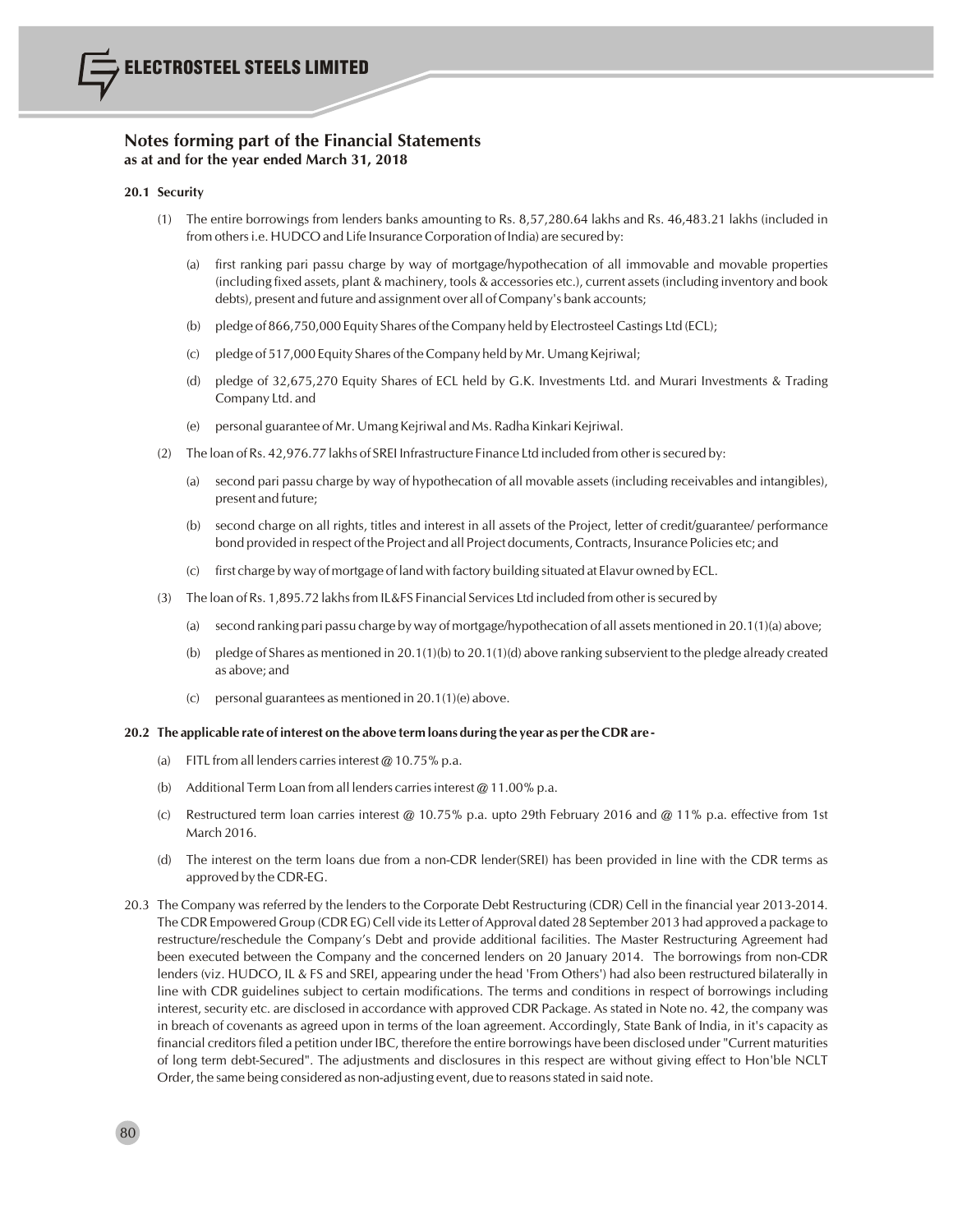20.4 The company has been in default for the repayment of principal and interest to the lenders (banks & others). The period **and amount ofsuch default as on balance sheet date are asfollows:**

|    |                                              |                                      | Principal                            |                                      | <b>Interest</b>                       |
|----|----------------------------------------------|--------------------------------------|--------------------------------------|--------------------------------------|---------------------------------------|
|    | <b>Term Loans (Secured)</b>                  | Mar 31, 2018                         | Mar 31, 2017                         | Mar 31, 2018                         | Mar 31, 2017                          |
|    |                                              | ₹ in Lakhs                           | ₹ in Lakhs                           | ₹ in Lakhs                           | ₹ in Lakhs                            |
|    | <b>Period of Default</b>                     | December 2015<br>till March 31, 2018 | December 2015<br>till March 31, 2017 | December 2015<br>till March 31, 2018 | December 2015<br>till March 31, 2017  |
|    | <b>From Banks</b>                            |                                      |                                      |                                      |                                       |
|    | Restructured Term Loan<br>(a)                | 596,704.97                           | 79,024.74                            | 152,574.58                           | 132,189.87                            |
|    | Additional Term Loan<br>(b)                  | 122,687.44                           | 22,724.06                            | 30,515.20                            | 26,378.28                             |
|    | Funded Interest Term Loan (FITL)<br>(c)      | 137,888.23                           | 28,576.94                            | 34,254.90                            | 29,693.21                             |
|    | (d)<br>Penal Interest on above               |                                      |                                      | 34,660.74                            |                                       |
|    |                                              | 857,280.64                           | 130,325.74                           | 252,005.42                           | 188,261.36                            |
|    | <b>From Others</b>                           |                                      |                                      |                                      |                                       |
|    | Restructured Term Loan<br>(a)                | 75,511.91                            | 30,045.12                            | 21,297.72                            | 16,928.85                             |
|    | Funded Interest Term Loan (FITL)<br>(b)      | 15,843.78                            | 4,468.44                             | 2,137.40                             | 3,296.43                              |
|    | Penal Interest on above<br>$\left( c\right)$ |                                      |                                      | 5,577.66                             |                                       |
|    |                                              | 91,355.69                            | 34,513.56                            | 29,012.78                            | 20,225.28                             |
|    | <b>Total</b>                                 | 948,636.33                           | 164,839.30                           | 281,018.20                           | 208,486.64                            |
| 21 | <b>Other Financial Liabilities</b>           |                                      |                                      |                                      | $(\overline{\mathfrak{k}})$ in lakhs) |
|    | <b>Particulars</b>                           |                                      | Refer Note No.                       | As at<br>Mar 31, 2018                | As at<br>Mar 31, 2017                 |
|    | Security Deposits/ EMD from Vendors          |                                      |                                      |                                      | 35.40                                 |
|    |                                              |                                      |                                      |                                      |                                       |
| 22 | <b>Provisions</b>                            |                                      |                                      |                                      | 35.40                                 |
|    | <b>Particulars</b>                           |                                      | Refer Note No.                       | As at<br>Mar 31, 2018                | As at<br>Mar 31, 2017                 |
|    | Provision for Employee Benefits              |                                      | 32.1                                 | 1,190.30                             | 764.05                                |
|    |                                              |                                      |                                      |                                      | 764.05                                |
|    |                                              |                                      |                                      | 1,190.30                             |                                       |
| 23 | <b>Borrowings</b><br><b>Particulars</b>      |                                      | Refer Note No.                       | As at<br>Mar 31, 2018                | As at<br>Mar 31, 2017                 |
|    | Loans Repayable on Demand (Secured):         |                                      |                                      |                                      |                                       |
|    | Working Capital Facility from banks          |                                      |                                      | 42,045.88                            | 42,814.55                             |
|    | <b>Buyers Credit</b>                         |                                      |                                      |                                      | 26,814.71                             |
|    |                                              |                                      |                                      | 42,045.88                            | 69,629.26                             |

23.1 Loan repayable on demand being working capital facilities from Banks (both fund based and non-fund based) and Buyers' Credit are secured asspecified in Note No.20.1(1) above.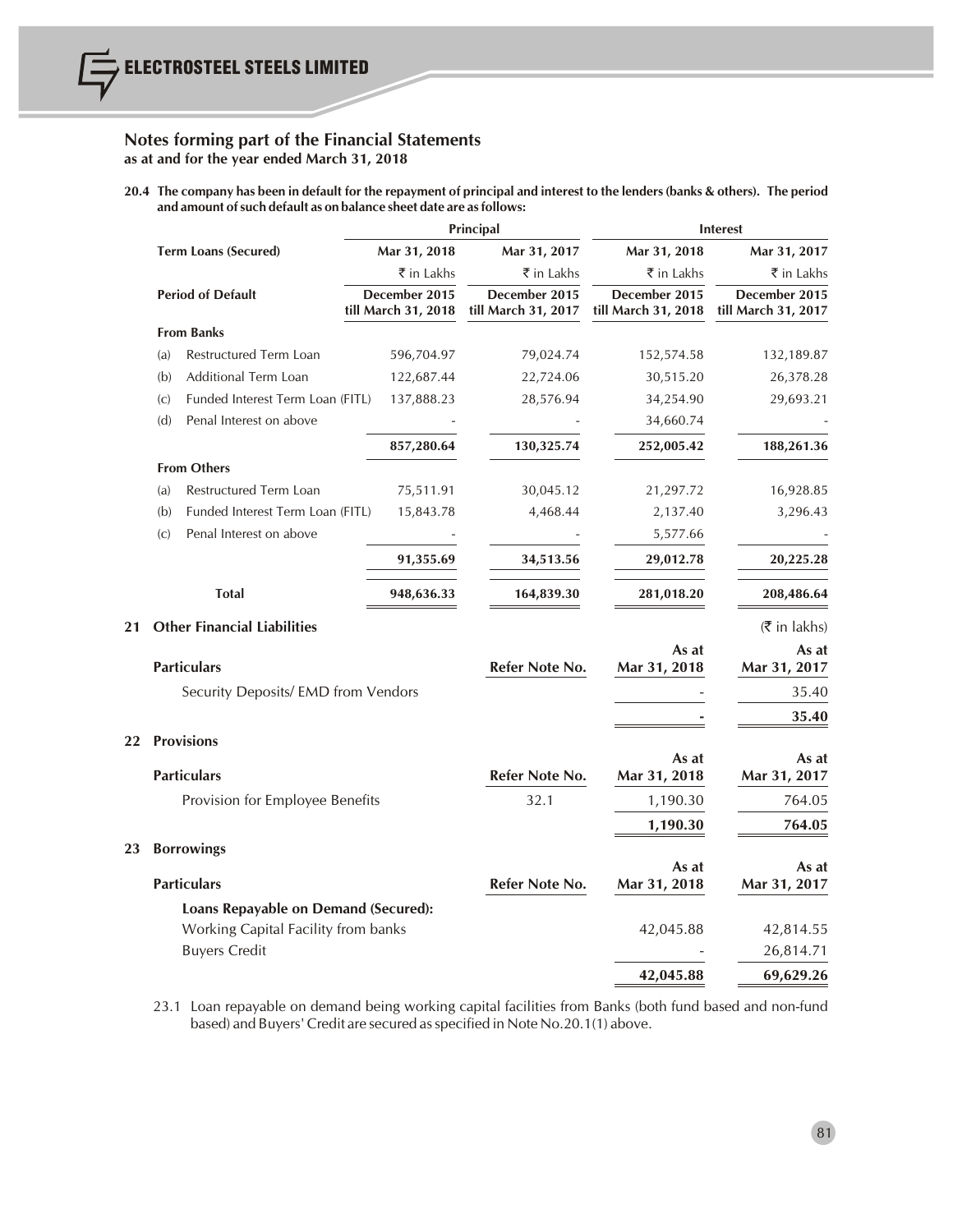|                                    |                |              | $(\bar{\bar{\mathbf{x}}}$ in lakhs) |
|------------------------------------|----------------|--------------|-------------------------------------|
| 24 Trade Payables                  |                | As at        | As at                               |
|                                    | Refer Note No. | Mar 31, 2018 | Mar 31, 2017                        |
| Payable for goods and services     |                |              |                                     |
| Due to Micro and Small Enterprises | 24.2           | 727.76       |                                     |
| Others                             | 11.2           | 109,933.37   | 42,074.29                           |
|                                    |                | 110,661.13   | 42,074.29                           |
|                                    |                |              |                                     |

24.1 Includes acceptances of ₹ 290,28.54 lakhs (March 31, 2017: ₹ 119,89.35 lakhs) and ₹ 576,85.92 lakhs (March 31, 2017: NIL) backed by LC's secured against fixed deposits (Refer Note No. 15.1)

24.2 Disclosure of Trade payables as required under section 22 of Micro, Small and Medium Enterprises Development (MSMED) Act, 2006, based on the confirmation and information available with the company regarding the status of suppliers.

|              | <b>Particulars</b>                                                                                                                                                                                                                                        |        | As at<br>Mar 31, 2017 |
|--------------|-----------------------------------------------------------------------------------------------------------------------------------------------------------------------------------------------------------------------------------------------------------|--------|-----------------------|
| a)           | Principal & Interest amount remaining unpaid but not<br>due as at year end                                                                                                                                                                                | 727.76 |                       |
| b)           | Interest paid by the Company in terms of Section 16 of Micro,<br>Small and Medium Enterprises Development Act, 2006, along with<br>the amount of the payment made to the supplier beyond the<br>appointed day during the year                             |        |                       |
| C)           | Interest due and payable for the period of delay in making payment<br>(which have been paid but beyond the appointed day during the year)<br>but without adding the interest specified under Micro, Small and<br>Medium Enterprises Development Act, 2006 |        |                       |
| $\mathbf{d}$ | Interest accrued and remaining unpaid as at year end                                                                                                                                                                                                      |        |                       |
| $\epsilon$   | Further interest remaining due and payable even in the succeeding years,<br>until such date when the interest dues as above are actually paid to<br>the small enterprise                                                                                  | 75.42  |                       |

#### **25 Other Financial Liabilities**

|     |                                                                                | Refer Note No. | As at<br>Mar 31, 2018 | As at<br>Mar 31, 2017 |
|-----|--------------------------------------------------------------------------------|----------------|-----------------------|-----------------------|
| (a) | Current maturities of long-term debts- Secured                                 | 25.1           | 948,636.33            | 267,211.05            |
| (b) | Interest accrued but not due on borrowings                                     |                | 589.53                | 355.45                |
| (C) | Interest accrued and due on borrowings                                         | 25.1           | 281,018.20            | 208,486.64            |
| (d) | Security Deposits from Customers                                               |                |                       | 50.15                 |
| (e) | Earnest Money Deposit against EOI                                              | 25.2           | 2,000.00              |                       |
| (f) | Capital Vendors                                                                | 11.2           | 33,892.11             | 42,497.16             |
| (g) | Derivative Instrument Liability at fair value<br>through profit and loss (net) |                |                       | 1,192.87              |
| (h) | Temporary Overdraft in Current Account with Banks                              |                |                       | 452.35                |
| (i) | Others Payables                                                                |                | 7.16                  | 4,188.49              |
|     |                                                                                |                | 1,266,143.33          | 524,434.16            |
|     |                                                                                |                |                       |                       |

25.1 Also Refer Note no. 20 for Securities, interest and other terms and conditions including defaults made in respect of borrowings

25.2 Earnest Money Deposit represents money received from one of the bidder under CIRP, which has since been refunded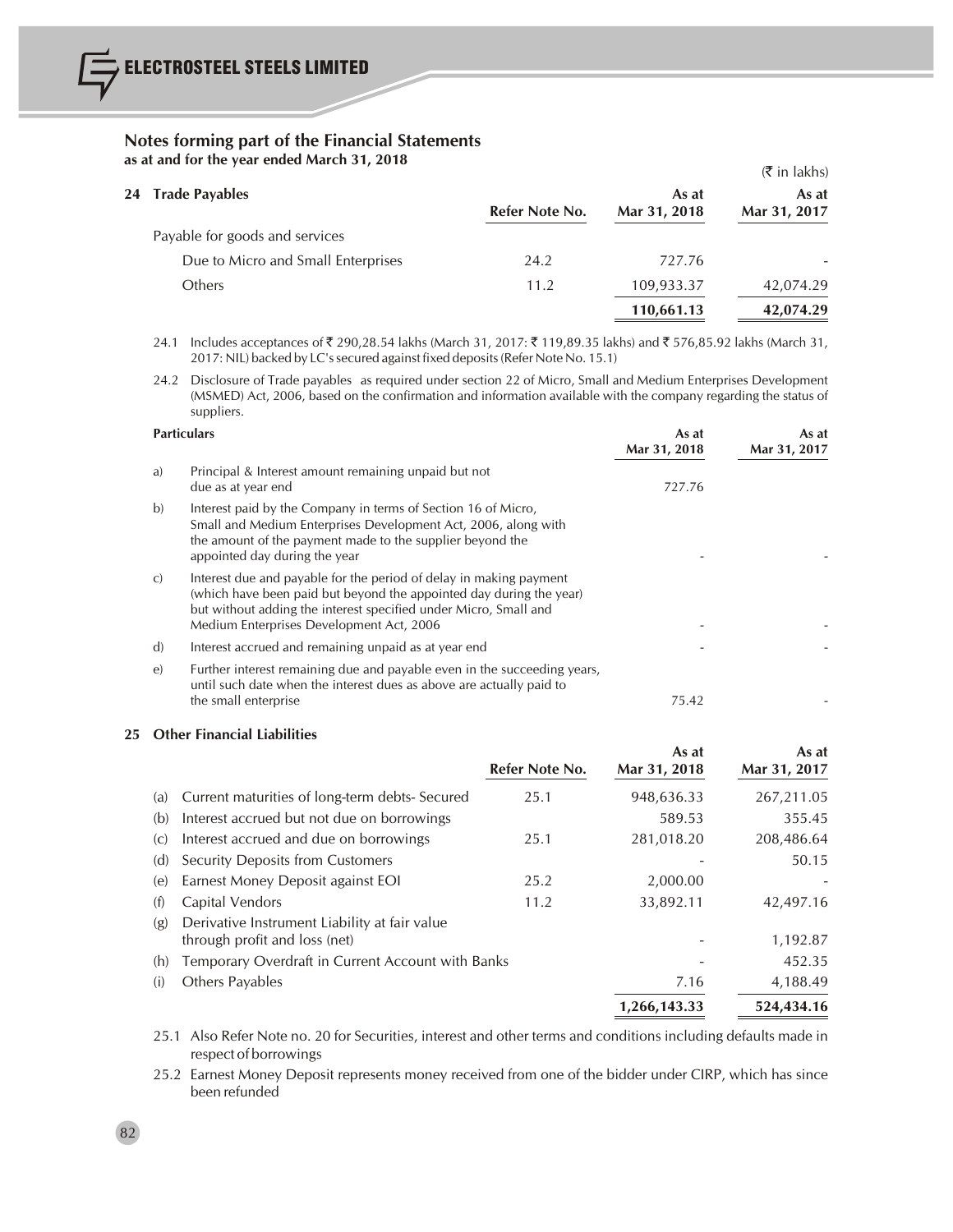|    |     |                                                                                     |                |                                       | $(\bar{\bar{\zeta}})$ in lakhs)              |
|----|-----|-------------------------------------------------------------------------------------|----------------|---------------------------------------|----------------------------------------------|
| 26 |     | <b>Other Current Liabilities</b>                                                    | Refer Note No. | As at<br>Mar 31, 2018                 | As at<br>Mar 31, 2017                        |
|    | (a) | Advance from customers                                                              | 11.2           | 22,684.88                             | 26,684.93                                    |
|    | (b) | <b>Statutory Dues Payables</b>                                                      |                | 2,240.13                              | 2,807.65                                     |
|    |     | (includes Provident Fund, Excise Duty,<br>Service Tax, Tax deducted at source etc.) |                | 24,925.01                             | 29,492.58                                    |
| 27 |     | <b>Provisions</b>                                                                   | Refer Note No. | As at<br>Mar 31, 2018                 | As at<br>Mar 31, 2017                        |
|    | (a) | Provision for Employee Benefits                                                     |                | 246.26                                | 332.06                                       |
|    | (b) | Provision for Claims admitted pursuant to CIRP                                      | 11.2 and 27.1  | 22,642.80                             |                                              |
|    |     |                                                                                     |                | 22,889.06                             | 332.06                                       |
|    |     | 27.1 Movement of Provision for Claims:                                              |                |                                       |                                              |
|    |     | <b>Particulars</b>                                                                  | Refer Note No. | For the<br>Year ended<br>Mar 31, 2018 | For the<br><b>Year ended</b><br>Mar 31, 2017 |
|    |     | Balance at the beginning of the year                                                |                |                                       |                                              |
|    |     | Recognised during the year related to<br><b>Operational Creditors</b>               | 42             | 22,642.80                             |                                              |
|    |     | Reversal during the year                                                            |                |                                       |                                              |
|    |     | Balance at the end of the year                                                      |                | 22,642.80                             |                                              |
| 28 |     | <b>Revenue from Operations</b>                                                      |                | For the<br>Year ended                 | For the<br><b>Year ended</b>                 |
|    |     | <b>Particulars</b>                                                                  | Refer Note No. | Mar 31, 2018                          | Mar 31, 2017                                 |
|    | (a) | Sale of Products (including excise duty):                                           |                |                                       |                                              |
|    |     | Semi-Finished & Finised Goods:                                                      |                |                                       |                                              |
|    |     | - Export Sales                                                                      |                | 18,200.38                             | 20,578.96                                    |
|    |     | - Domestic Sales                                                                    |                | 328,994.26                            | 247,995.01                                   |
|    | (b) | <b>Other Operating Revenue:</b>                                                     |                |                                       |                                              |
|    |     | - Scrap/ By-products & Others (including excise duty)                               |                | 5,572.18                              | 9,077.04                                     |
|    |     | - Incentive on exports                                                              |                | 516.58                                | 167.19                                       |
|    |     | <b>Revenue from operations (Gross)</b>                                              |                | 353,283.40                            | 277,818.20                                   |

28.1 Goods and Service Tax ("GST") has been implemented with effect from July 01, 2017 and therefore Revenue from Operations for the period from July 01, 2017 to March 31, 2018 is net of GST. Revenue from operations and expenses for the year ended March 31, 2017 being inclusive of excise duty are not comparable with corresponding figures of previous year.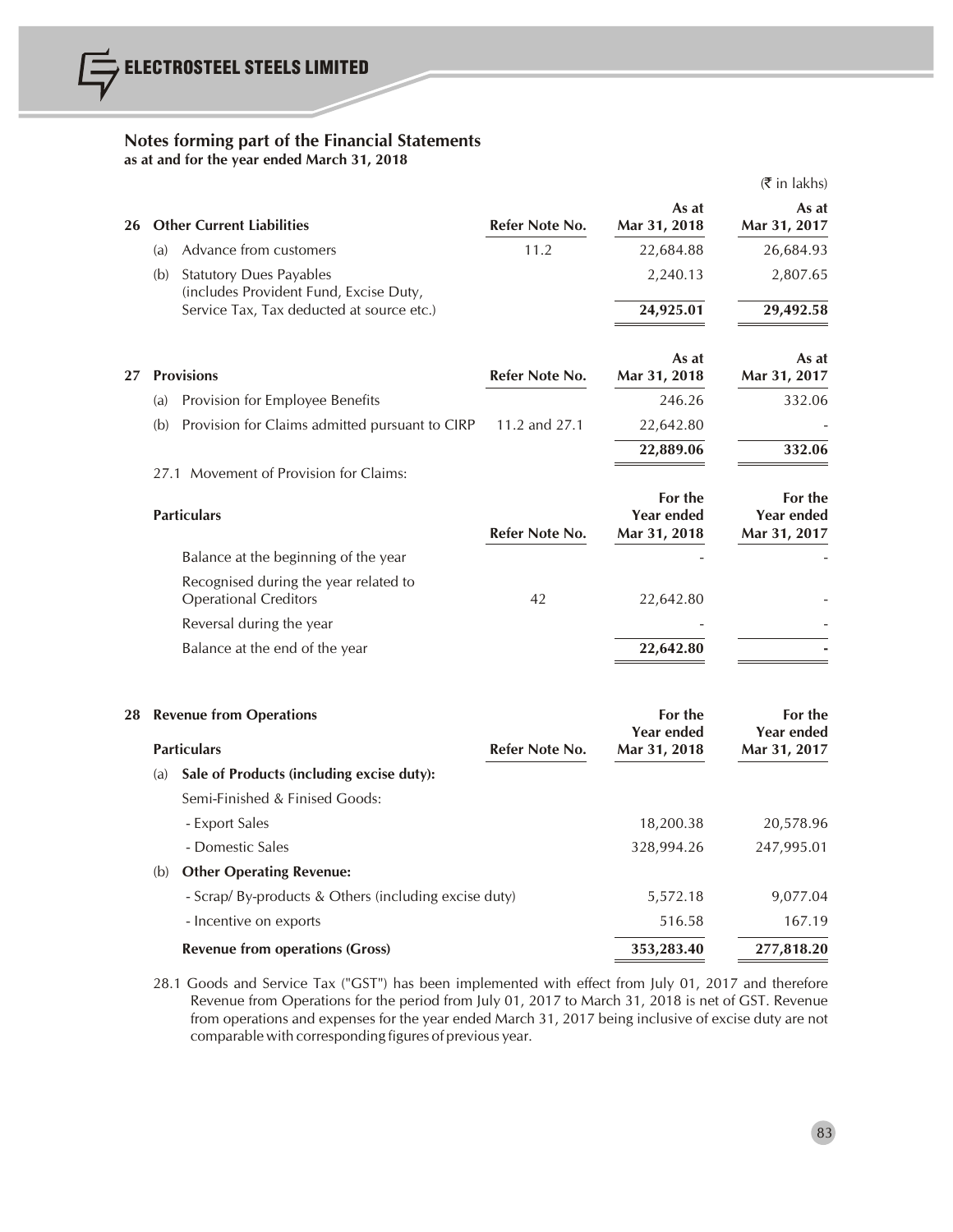|     |                                                                                        |                                                                                 |                       | $(5 \in \mathsf{In} \; \mathsf{lakhs})$ |
|-----|----------------------------------------------------------------------------------------|---------------------------------------------------------------------------------|-----------------------|-----------------------------------------|
|     |                                                                                        |                                                                                 | For the<br>Year ended | For the<br>Year ended<br>Mar 31, 2017   |
|     |                                                                                        |                                                                                 |                       |                                         |
|     | overdue debts etc.                                                                     |                                                                                 | 1,527.77              | 758.26                                  |
| (b) | Interest income on financial assets<br>measured at amortised cost                      |                                                                                 | 68.61                 | 61.60                                   |
| (C) | Sundry credit balances written back                                                    | 29.1                                                                            | 5,222.85              | 5,207.99                                |
| (d) | Net gain/(loss) on Derivative Instruments on<br>fair valuation through profit and loss |                                                                                 | 1,082.83              |                                         |
| (e) | Miscellaneous Income                                                                   |                                                                                 | 941.00                | 3,739.93                                |
|     |                                                                                        |                                                                                 | 8,843.06              | 9,767.78                                |
|     | (a)                                                                                    | <b>Other Income</b><br><b>Particulars</b><br>Interest income on Fixed deposits, | Refer Note No.        | Mar 31, 2018                            |

29.1 Relates to old credit balances of certain suppliers/service providers for equipment supplies, civil and commissioning jobs being no longer payable.

|     | 30 Cost of Materials Consumed             |                | For the<br>Year ended | For the<br><b>Year ended</b> |
|-----|-------------------------------------------|----------------|-----------------------|------------------------------|
|     | <b>Particulars</b>                        | Refer Note No. | Mar 31, 2018          | Mar 31, 2017                 |
| (a) | Raw material and other materials consumed |                |                       |                              |
|     | Inventory at the beginning of the year    |                | 28,299.50             | 19,575.46                    |
|     | Add: Purchases                            |                | 240,703.91            | 164,722.03                   |
|     | Less: Cost of goods sold                  |                | 2,608.63              | 2,572.66                     |
|     | Less: Inventory at the end of the year    |                | 44,742.93             | 28,299.50                    |
|     |                                           |                | 221,651.85            | 153,425.33                   |

30.1 During the year, physical verification of Inventories was carried out by an Independent Surveyour appointed in this respect. On reconciliation of the physical stock with book stock, the following amount has been adjusted to Cost of Material consumed/ Changes in inventories of finished goods, work-inprogress namely:

|                                          |                |                                       | $($ ₹ in lakhs)                       |
|------------------------------------------|----------------|---------------------------------------|---------------------------------------|
| <b>Particulars</b>                       | Refer Note No. | For the<br>Year ended<br>Mar 31, 2018 | For the<br>Year ended<br>Mar 31, 2017 |
| Increase in Stock of Raw Material        |                | 5,230.39                              |                                       |
| Decrease in Stock of Finished Goods      |                | (489.91)                              |                                       |
| Decrease in Stock of Semi-Finished Goods |                | (250.81)                              |                                       |
| Decrease in Stock of Scrap/By-products   |                | (5, 513.97)                           |                                       |
|                                          |                | (1,024.30)                            |                                       |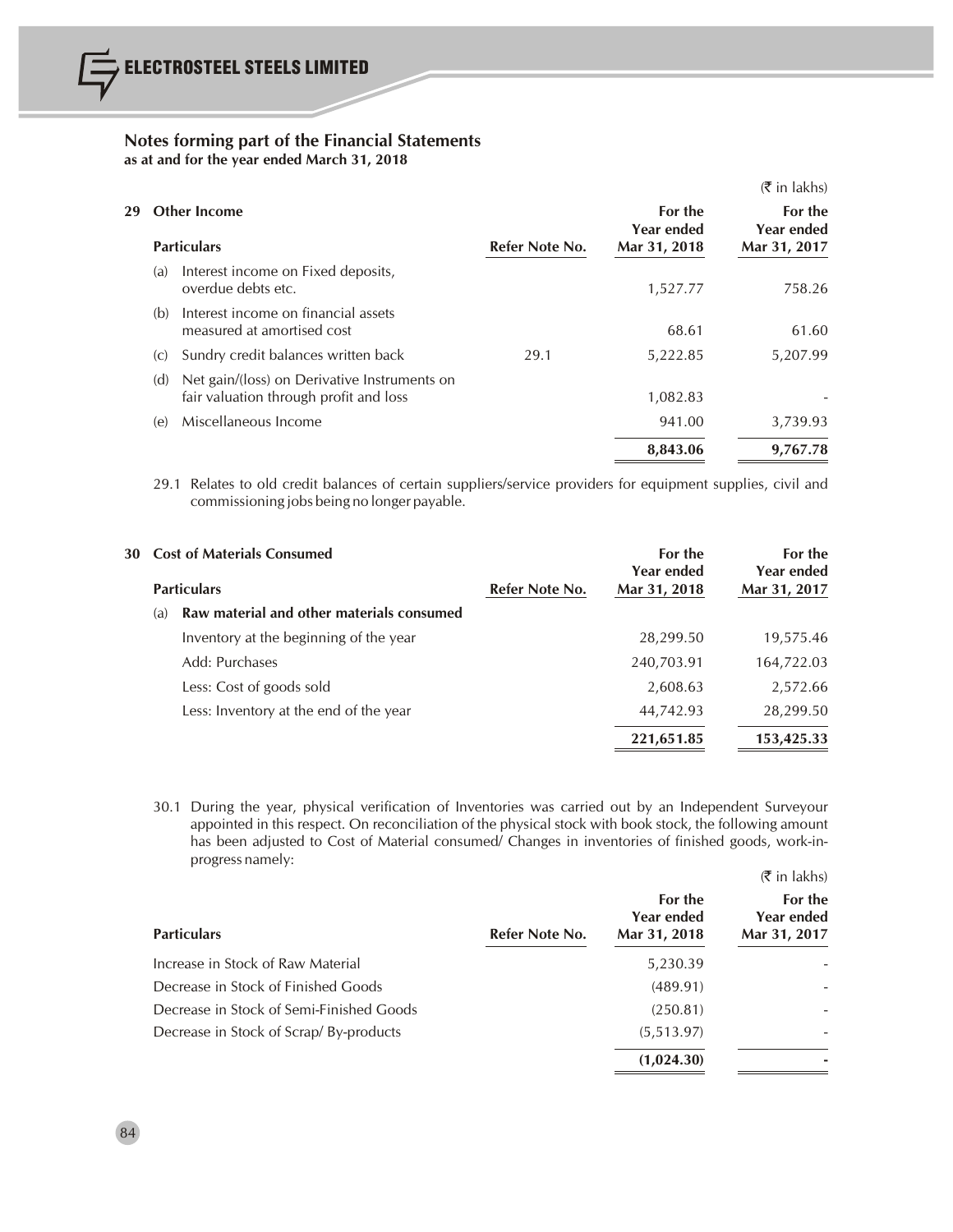$($ ₹ in lakhs) **31 Changesin Inventories of Finished Goods, Stock-in-Trade and Work-in-Progress For the For the For the Year ended Pear ended Year ended Year ended Particulars Refer Note No. Mar 31, 2018 Mar 31, 2017 (i) Inventories at the end of the year** (a) Finished Goods 5,482.46 9,001.72 (b) Stock-in-Trade (c) Semi-Finished Goods 6,184.71 7,082.70 (d) Scrap / By-products 6,346.64 10,015.37 **18,013.81 26,099.79 (ii) Inventories at the beginning of the year** (a) Finished Goods 9,001.72 15,561.48 (b) Stock-in-Trade - 0.24 (c) Semi-Finished Goods 7,082.70 12,198.55 (d) Scrap / By-products 10,015.37 10,114.19 **26,099.79 37,874.46** Inventories transferred to/from Project and other adjustments 65.20 and  $\overline{31.1}$  (65.20) **8,085.98 11,709.47**

31.1 Also Refer Note no. 30.1 for adjustments carried out on reconciliation of physicalstock with book stock.

31.2 Disclosures asrequired under Ind AS 2 "Inventories" during the year ended March 31, 2018 are:

- a) Reversal/Write-down in value of Inventories:  $\bar{\tau}$  214.74 lakhs
- b) Inventories recognised as expense:  $\bar{\bar{\xi}}$  3,12,678.29 lakhs

#### **32 Employee Benefits Expense** (` in lakhs)

| <b>Particulars</b>                               | Refer Note No. | For the<br>Year ended<br>Mar 31, 2018 | For the<br><b>Year ended</b><br>Mar 31, 2017 |
|--------------------------------------------------|----------------|---------------------------------------|----------------------------------------------|
| Salaries and wages<br>(a)                        |                | 13,457.76                             | 11,949.00                                    |
| Contribution to Provident and Other Funds<br>(b) |                | 721.31                                | 653.15                                       |
| Staff welfare expenses<br>(C)                    |                | 581.35                                | 515.48                                       |
|                                                  |                | 14,760.42                             | 13,117.63                                    |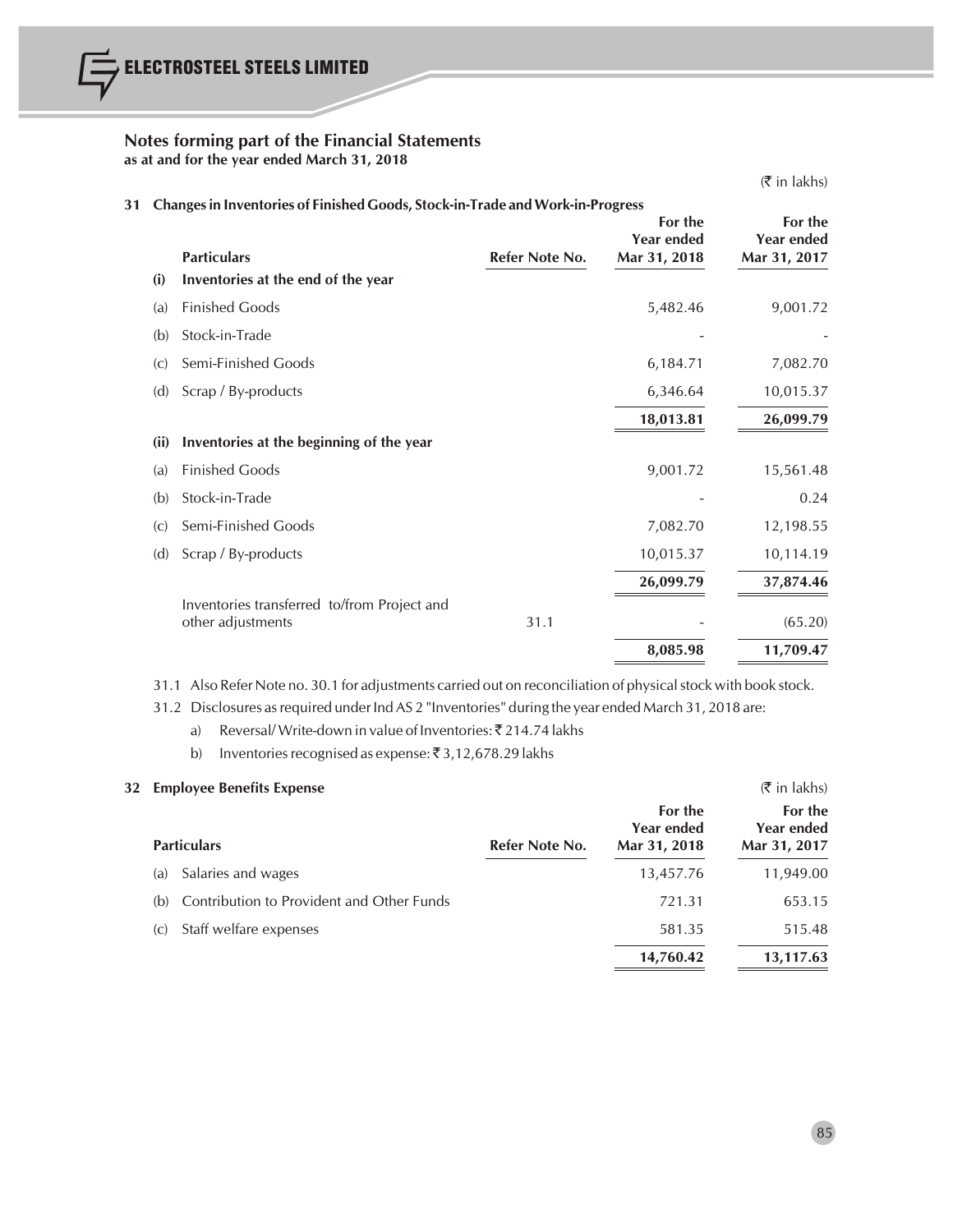# **Notes forming part of the Financial Statements**

**as at and for the year ended March 31, 2018**

(` in lakhs)

# **32.1Post Retirement Employee Benefits**

The disclosures required under IND AS 19 on ''Employee Benefits'', are given below:

# **Defined Contribution Plans**

Contributions to Defined Contribution Plans, recognised for the year are as under:

|                                           | For the<br>Year ended | For the<br>Year ended |
|-------------------------------------------|-----------------------|-----------------------|
| <b>Particulars</b>                        | Mar 31, 2018          | Mar 31, 2017          |
| Employer's Contribution to Provident Fund | 309.18                | 270.72                |
| Employer's Contribution to Pension Scheme | 234.66                | 215.96                |

# **Defined Benefit Plans**

The Employee's Gratuity Fund scheme managed by TATA AIA is a defined benefit plan. The present value of obligation is determined based on independent actuarial valuation using the Projected Unit Credit Method, which recognises each period of service as giving rise to additional unit of employee benefit entitlement and measures each unit separately to build up the final obligation.

(a) Change in the present value of the defined benefit obligation:

|     |                                                               | <b>Gratuity (funded)</b>              |                                       |
|-----|---------------------------------------------------------------|---------------------------------------|---------------------------------------|
|     |                                                               | As at<br>Mar 31, 2018<br>Rs. in Lakhs | As at<br>Mar 31, 2017<br>Rs. in Lakhs |
|     | Liability at the beginning of the year                        | 739.80                                | 603.28                                |
|     | <b>Interest Cost</b>                                          | 53.97                                 | 45.86                                 |
|     | <b>Current Service Cost</b>                                   | 174.20                                | 150.38                                |
|     | Benefits paid                                                 | (86.81)                               | (60.02)                               |
|     | Remeasurements - Due to Financial Assumptions                 | (16.23)                               | 33.39                                 |
|     | Remeasurements - Due to Experience Adjustments                | 99.90                                 | (33.09)                               |
|     | Liability at the end of the year                              | 964.83                                | 739.80                                |
| (b) | Changes in the Fair Value of Plan Asset                       |                                       |                                       |
|     | Fair value of Plan Assets at the beginning of the year        | 504.79                                | 449.96                                |
|     | Expected return on Plan Assets                                | 39.12                                 | 31.50                                 |
|     | Contributions by the Company                                  | 86.81                                 | 59.89                                 |
|     | Benefits paid                                                 | (86.81)                               | (60.02)                               |
|     | Remeasurements - Return on Assets (Excluding Interest Income) | (8.57)                                | 23.46                                 |
|     | Fair value of Plan Assets at the end of the year              | 535.34                                | 504.79                                |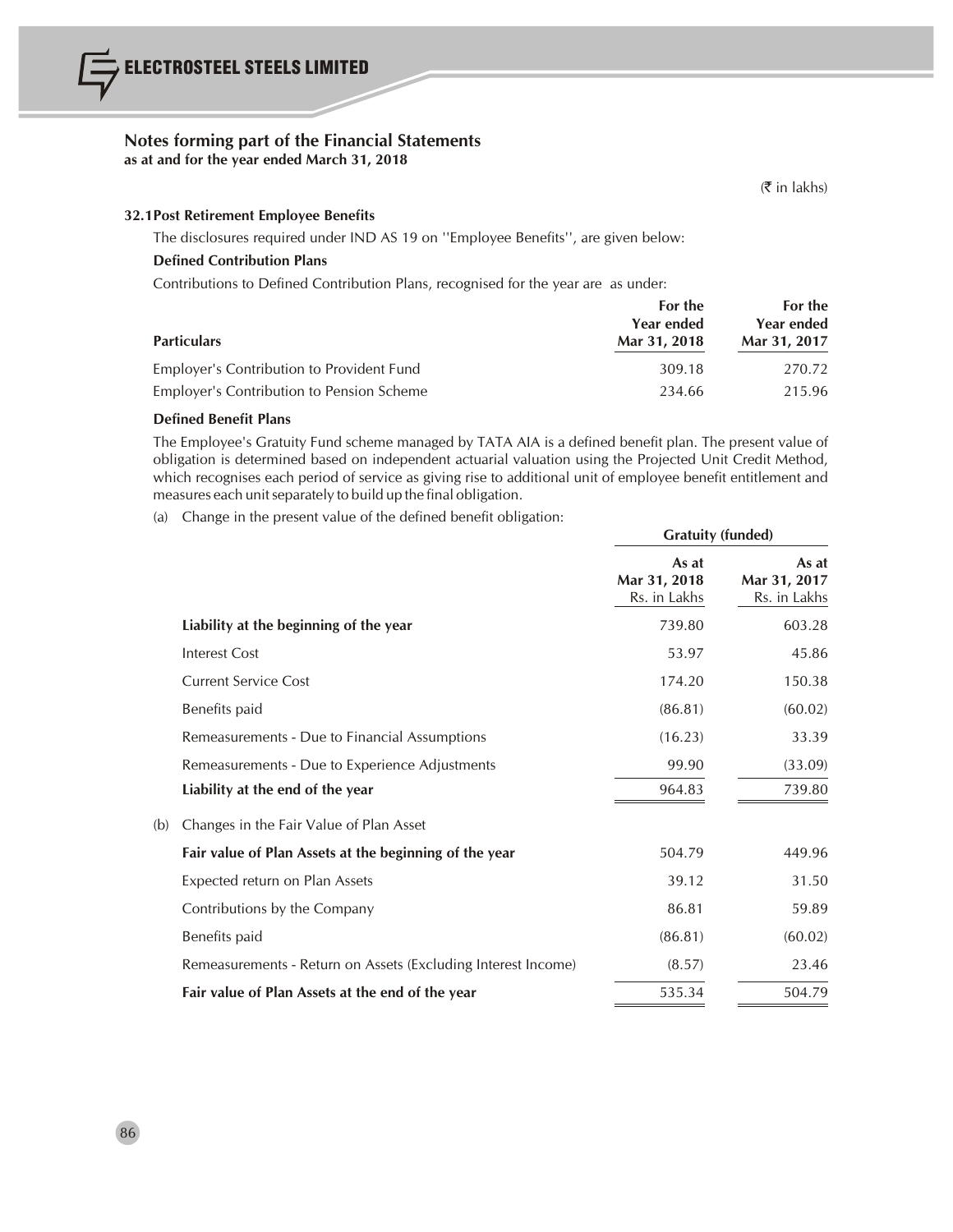| 32 | <b>Employee Benefits Expense (Contd.)</b> |                                                                                              | $(\bar{\bar{\mathbf{x}}}$ in lakhs)<br><b>Gratuity (funded)</b> |                                   |
|----|-------------------------------------------|----------------------------------------------------------------------------------------------|-----------------------------------------------------------------|-----------------------------------|
|    |                                           |                                                                                              | As at<br>Mar 31, 2018                                           | As at<br>Mar 31, 2017             |
|    | (C)                                       | <b>Amount Recognised in Balance Sheet</b>                                                    |                                                                 |                                   |
|    |                                           | Liability at the end of the year                                                             | 964.83                                                          | 739.80                            |
|    |                                           | Fair value of Plan Assets at the end of the year                                             | 535.34                                                          | 504.79                            |
|    |                                           | Amount Recognised in the Balance Sheet                                                       | 429.49                                                          | 235.01                            |
|    | (d)                                       | <b>Components of Defined Benefit Cost</b>                                                    | For the                                                         | For the                           |
|    |                                           |                                                                                              | <b>Year ended</b><br>Mar 31, 2018                               | <b>Year ended</b><br>Mar 31, 2017 |
|    |                                           | <b>Current Service Cost</b>                                                                  | 174.20                                                          | 150.38                            |
|    |                                           | <b>Interest Cost</b>                                                                         | 53.97                                                           | 45.86                             |
|    |                                           | Expected return on plan assets                                                               | (39.12)                                                         | (31.50)                           |
|    |                                           | Total Defined benefit Recognised in Statement of                                             |                                                                 |                                   |
|    |                                           | Profit & Loss Account                                                                        | 189.05                                                          | 164.74                            |
|    | (e)                                       | Re-measurements Recognised in Other Comprehensive Income                                     |                                                                 |                                   |
|    |                                           | Re-measurements - Due to Financial Assumptions                                               | (16.23)                                                         | 33.39                             |
|    |                                           | Re-measurements - Due to Experience Adjustments                                              | 99.90                                                           | (33.09)                           |
|    |                                           | Re-measurements- Return on Assets                                                            | 8.57                                                            | (23.46)                           |
|    |                                           | Re-measurements Recognised in Other Comprehensive Income                                     | 92.24                                                           | (23.16)                           |
|    | (f)                                       | <b>Balance Sheet Reconciliation</b>                                                          | As at                                                           | As at                             |
|    |                                           |                                                                                              | Mar 31, 2018                                                    | Mar 31, 2017                      |
|    |                                           | <b>Opening Net Liability</b>                                                                 | 235.01                                                          | 153.32                            |
|    |                                           | Defined Benefit Cost included in Statement of                                                |                                                                 |                                   |
|    |                                           | Profit and Loss Account                                                                      | 189.05                                                          | 164.74                            |
|    |                                           | Re-measurements recognised in OCI                                                            | 92.24                                                           | (23.16)                           |
|    |                                           | <b>Employers Contribution</b>                                                                | (86.81)                                                         | (59.89)                           |
|    |                                           | Amount Recognised in Balance Sheet                                                           | 429.49                                                          | 235.01                            |
|    | (g)                                       | Percentage allocation of plan assets in respect of<br>fund managed by insurer is as follows: |                                                                 |                                   |
|    |                                           | Insurance Policies                                                                           | 100.00%                                                         | 100.00%                           |
|    | (h)                                       | The Principal actuarial assumptions as at the<br>Balance Sheet date are set out as below:    |                                                                 |                                   |
|    |                                           | <b>Summary of Financial Assumptions</b>                                                      |                                                                 |                                   |
|    |                                           | <b>Discount Rate</b>                                                                         | 7.75%                                                           | 7.50%                             |
|    |                                           | Salary Escalation- First Five Years                                                          | 6.00%                                                           | $6.00\%$                          |
|    |                                           | Salary Escalation- After Five Years                                                          | 6.00%                                                           | 6.00%                             |
|    |                                           | Expected Return on Plan Assets                                                               | 7.75%                                                           | 7.50%                             |
|    |                                           | <b>Summary of Demographic Assumptions</b>                                                    |                                                                 |                                   |
|    |                                           | Mortality Rate [as % of IALM (2006-08) (Mod.) Ult. Mortality Table]                          | 100.00%                                                         | 100.00%                           |
|    |                                           | Disability Table (as % of above mortality rate)                                              | 5%                                                              | $5\%$                             |
|    |                                           | Withdrawal Rate                                                                              | $1\%$ to $8\%$                                                  | $1\%$ to $8\%$                    |
|    |                                           | Retirement Age                                                                               | 60 Years                                                        | 60 Years                          |
|    |                                           | Average Future Service                                                                       | 23.85                                                           | 24.61                             |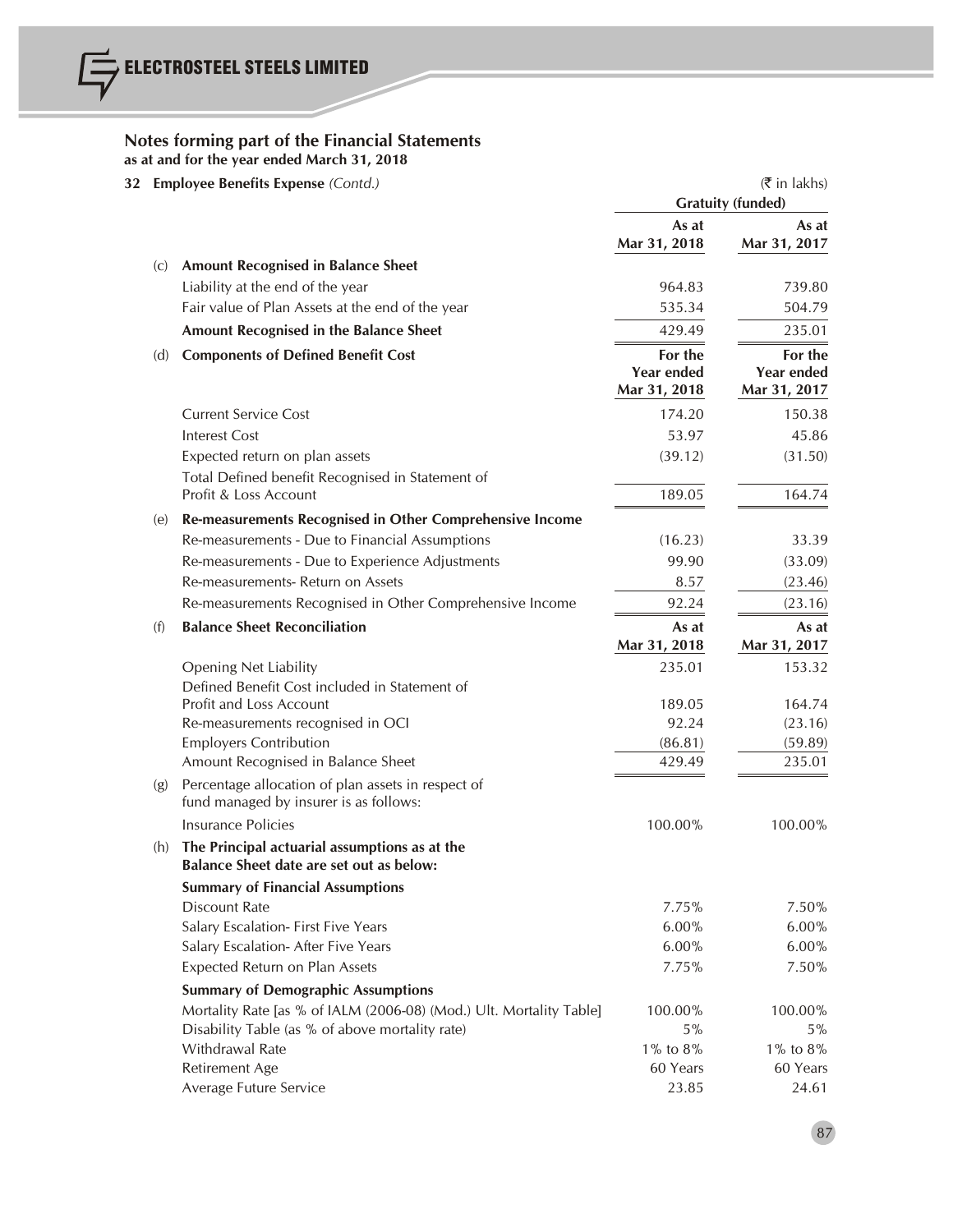| <b>Employee Benefits Expense</b> (Contd.)      |                                |                                         | $(\bar{\bar{\mathbf{\tau}}}$ in lakhs)  |
|------------------------------------------------|--------------------------------|-----------------------------------------|-----------------------------------------|
| <b>Sensitivity Analysis</b>                    |                                |                                         |                                         |
| <b>Particulars</b>                             | Change in<br><b>Assumption</b> | <b>Gratuity as at</b><br>March 31, 2018 | <b>Gratuity as at</b><br>March 31, 2017 |
| <b>Changes in Defined Benefit Obligations:</b> |                                |                                         |                                         |
| Salary Escalation                              | $+1\%$                         | 96.89                                   | 80.22                                   |
| Salary Escalation                              | $-1\%$                         | (84.18)                                 | (69.09)                                 |
| <b>Withdrawal Rates</b>                        | $+1\%$                         | 8.05                                    | 2.46                                    |
| <b>Withdrawal Rates</b>                        | $-1\%$                         | (9.72)                                  | (3.62)                                  |
| <b>Discount Rates</b>                          | $+1\%$                         | (79.51)                                 | (64.18)                                 |
| <b>Discount Rates</b>                          | $-1\%$                         | 92.67                                   | 75.75                                   |
|                                                | 32                             |                                         |                                         |

The above sensitivity analysis is based on a change in assumption while holding all other assumption constant. In practice, this is unlikely to occur, and changes in some of the assumption may be co-related. When calculating the sensitivity of the defined benefit obligations to significant actuarial assumptions the same method (projected unit credit method) has been applied as when calculating the defined benefit obligations recognised in the balance sheet.

Estimate of expected benefit payments (in absolute terms i.e. undiscounted)

| <b>Particulars</b>         | As at<br>Mar 31, 2018 | As at<br>Mar 31, 2017 |
|----------------------------|-----------------------|-----------------------|
| Year 1                     | 43.65                 | 29.25                 |
| Year 2                     | 119.53                | 23.63                 |
| Year 3                     | 81.50                 | 27.81                 |
| Year 4                     | 70.49                 | 29.22                 |
| Year 5                     | 109.75                | 30.26                 |
| Remaining Subsequent Years | 392.30                | 143.04                |

# **Other Long Term Employee benefits**

#### **Compensated Absences**

The obligation for compensated absences is recognised in the same manner as gratuity except re-measurement benefit which is treated as part of other comprehensive income. The actuarial liability of Compensated Absences (unfunded) of accumulated privileged and sick leaves of the employees of the Company as at March 31, 2018 is given below:

|                                   | As at<br>Mar 31, 2018 | As at<br>Mar 31, 2017 |
|-----------------------------------|-----------------------|-----------------------|
| Privileged Leave                  | 862.97                | 796.45                |
| Sick Leave                        | 141.73                | 60.29                 |
| Average number of people employed | 2.181                 | 2,136                 |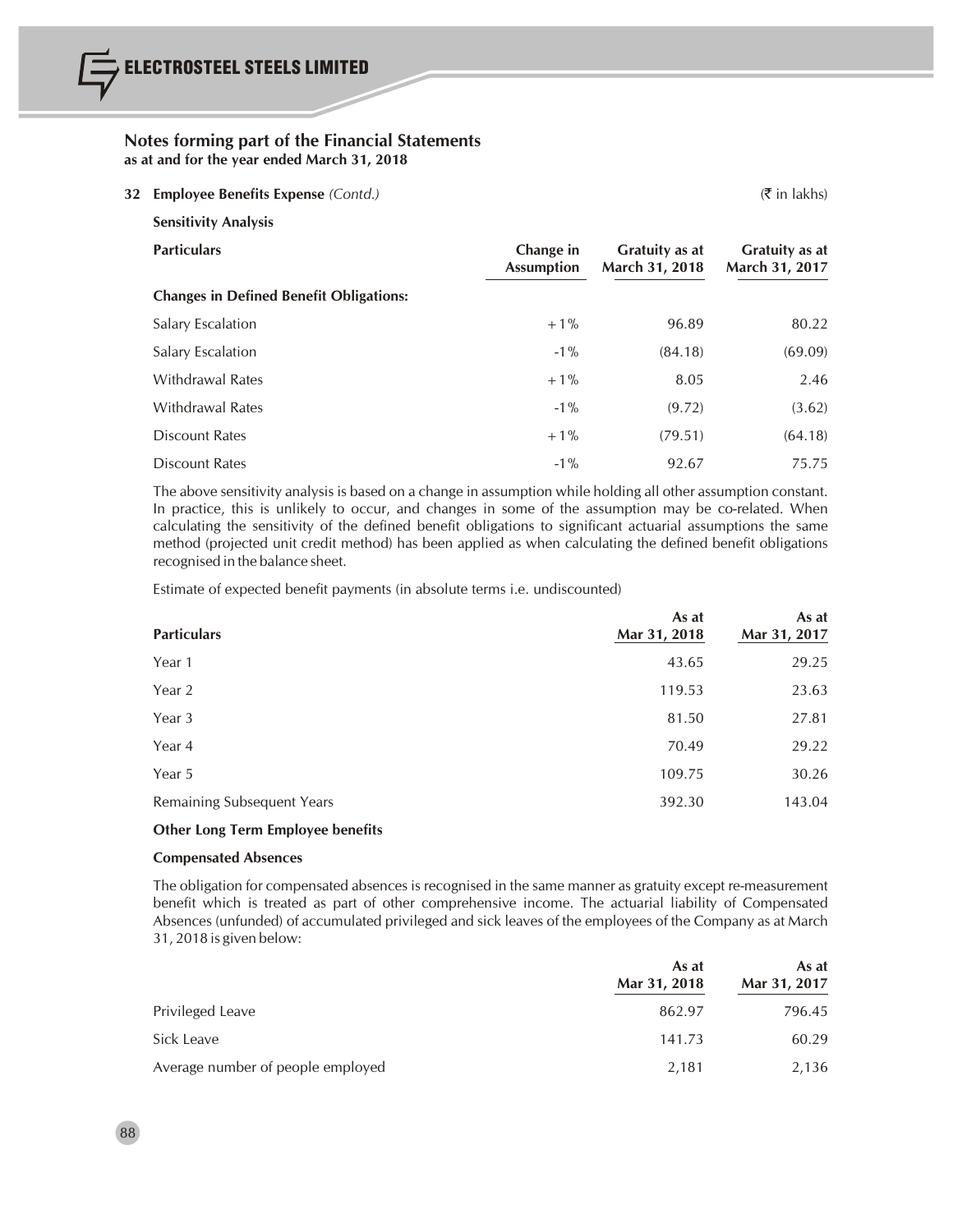|     | 33 Finance Costs            |                | For the                    | $(\bar{\bar{\zeta}})$ in lakhs)<br>For the |
|-----|-----------------------------|----------------|----------------------------|--------------------------------------------|
|     | <b>Particulars</b>          | Refer Note No. | Year ended<br>Mar 31, 2018 | Year ended<br>Mar 31, 2017                 |
| (a) | Interest Expense            | 33.1           | 77,498.43                  | 111,236.64                                 |
| (b) | <b>Other Borrowing Cost</b> |                | 1,497.48                   | 1,344.44                                   |
|     |                             |                | 78,995.91                  | 112,581.08                                 |

33.1 As indicated in Note no. 42, the finance cost represent interest including additional and penal interest provided upto July 21, 2017 as admitted in terms of IBC i.e. date of initiation of CIRP.

| 34 |                   | <b>Depreciation and Amortisation Expense</b><br><b>Particulars</b> | Refer Note No. | For the<br>Year ended<br>Mar 31, 2018 | For the<br>Year ended<br>Mar 31, 2017 |
|----|-------------------|--------------------------------------------------------------------|----------------|---------------------------------------|---------------------------------------|
|    | (a)               | Depreciation on Tangible Assets                                    | 5              | 53,346.88                             | 47,760.82                             |
|    | (b)               | Amortisation of Intangible Assets                                  | $\overline{7}$ | 68.32                                 | 118.15                                |
|    |                   |                                                                    |                | 53,415.20                             | 47,878.97                             |
| 35 |                   | <b>Other Expenses</b>                                              |                | For the                               | For the                               |
|    |                   | <b>Particulars</b>                                                 | Refer Note No. | <b>Year ended</b><br>Mar 31, 2018     | <b>Year ended</b><br>Mar 31, 2017     |
|    | (a)               | Consumption of Stores and Spares                                   |                | 17,243.19                             | 22,235.71                             |
|    | (b)               | Power and Fuel                                                     |                | 10,409.71                             | 6,592.17                              |
|    | $\left( c\right)$ | Freight and Forwarding Charges                                     |                |                                       |                                       |
|    |                   | (net of realisation of ₹1,517.30 lakhs                             |                |                                       |                                       |
|    |                   | (March 31, 2017: ₹ 182.30 lakhs))                                  |                | 1,641.89                              | 6,283.45                              |
|    | (d)               | Rent                                                               | 39(i)          | 340.09                                | 386.01                                |
|    | (e)               | Rates and taxes                                                    |                | 410.63                                | 111.33                                |
|    | (f)               | Insurance                                                          | 35.2           | 2,936.99                              | 1,005.60                              |
|    | (g)               | Repairs to Plant and Machinery                                     |                | 7,736.43                              | 10,190.98                             |
|    | (h)               | Repairs to Building                                                |                | 830.74                                | 904.05                                |
|    | (i)               | Repairs to Others                                                  |                | 288.98                                | 304.20                                |
|    | (i)               | Operation & Maintenance expenses                                   |                | 10,472.43                             | 11,452.04                             |
|    | (k)               | Machine Hire Charges                                               |                | 1,244.32                              | 1,096.00                              |
|    | (I)               | <b>Material Handling Expenses</b>                                  |                | 982.99                                | 1,141.31                              |
|    | (m)               | Listing & Registrar Expenses                                       |                | 54.94                                 | 53.59                                 |
|    | (n)               | <b>Security Expenses</b>                                           |                | 877.11                                | 753.26                                |
|    | (0)               | Advertisement and Business Promotion Expenses                      | 35.2           | 96.63                                 | 516.30                                |
|    | (p)               | Travelling & Conveyance                                            | 35.2           | 1,171.74                              | 1,595.69                              |
|    | (q)               | Legal & Professional Fees                                          | 35.2           | 3,527.27                              | 1,438.21                              |
|    | (r)               | Payment to Auditors                                                | 35.1           | 34.27                                 | 30.63                                 |
|    | (s)               | <b>Excise Duty on Closing Stock</b>                                |                | (2,465.04)                            | (1,723.85)                            |
|    | (t)               | Net (gain)/loss on foreign exchange fluctuation                    |                | 1,853.30                              | 426.06                                |
|    | (u)               | Net (gain)/loss on Derivative Instruments on                       |                |                                       |                                       |
|    |                   | fair valuation through profit and loss                             |                |                                       | 721.97                                |
|    | (v)               | Loss on Sale of Fixed Assets                                       |                | 0.37                                  |                                       |
|    | (w)               | Selling & Distribution Expenses                                    |                | 3,201.87                              | 5,204.47                              |
|    | (x)               | <b>CSR Expenditure</b>                                             |                | 74.75                                 | 31.00                                 |
|    | (y)               | Impairment Allowance for Doubtful Debt and Deposits                |                | 1,592.06                              |                                       |
|    | (z)               | Provision for Doubtful Advance                                     |                | 737.74                                |                                       |
|    | (aa)              | Provision for Obsolete and Non-moving Stores and Spares            |                | 1,752.92                              |                                       |
|    | (aa)              | Sundry Balances written-off                                        |                | 517.84                                | 56.98                                 |
|    | (ac)              | Other Miscellaneous Expenses                                       |                | 1,075.54                              | 1,109.39                              |
|    |                   |                                                                    |                | 68,636.70                             | 71,916.55                             |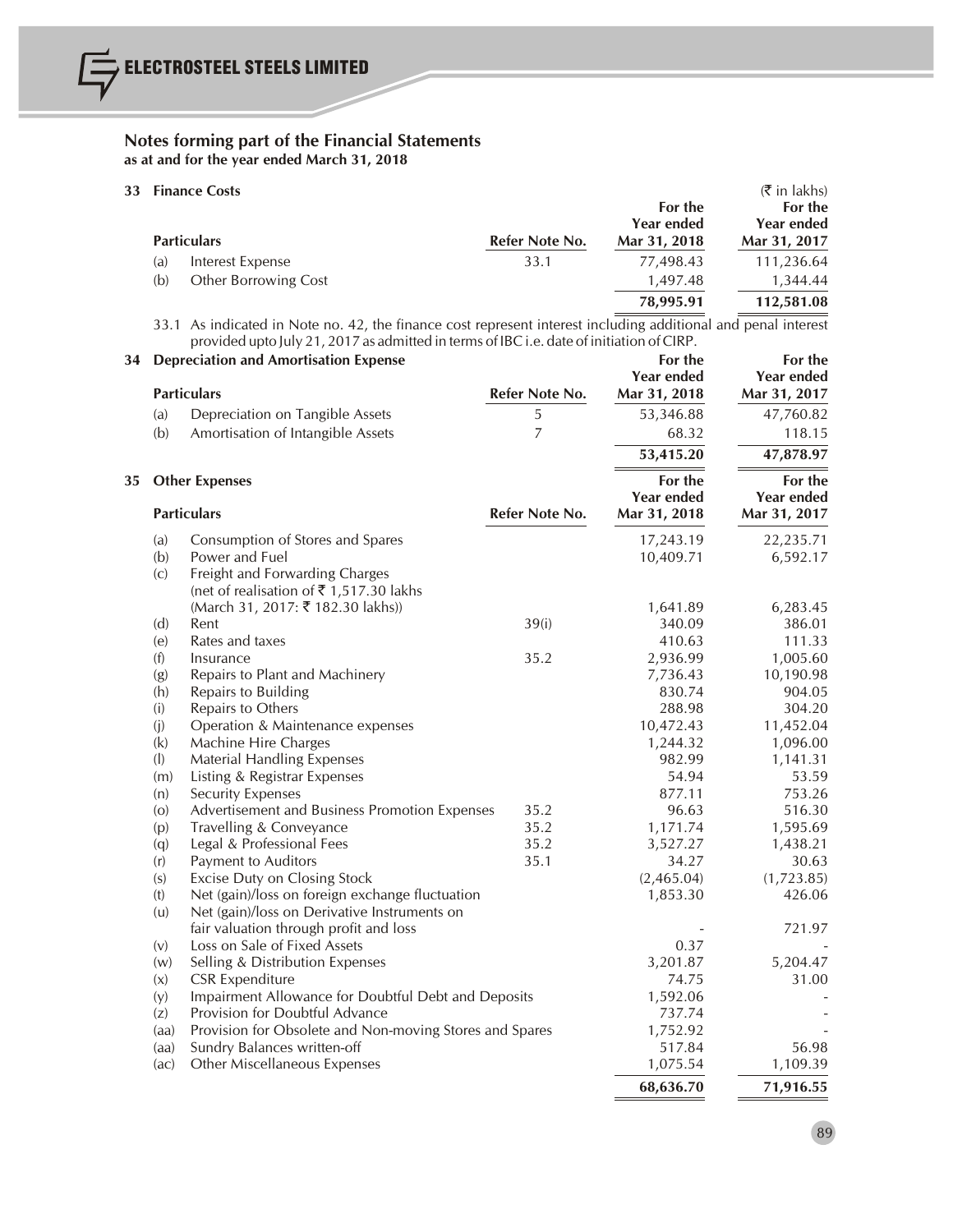### **35.1 Payment to Auditors (including payment to previous auditor)** (` in lakhs)

| <b>Particulars</b>                | For the<br>Year ended<br>Mar 31, 2018 | For the<br><b>Year ended</b><br>Mar 31, 2017 |
|-----------------------------------|---------------------------------------|----------------------------------------------|
| <b>Statutory Audit Fee</b><br>(a) | 25.00                                 | 20.00                                        |
| Tax Audit Fee<br>(b)              | 3.00                                  | 6.00                                         |
| <b>Other Services</b><br>(C)      | 5.35                                  | 4.14                                         |
| Out of Pocket Expenses<br>(d)     | 0.92                                  | 0.49                                         |
|                                   | 34.27                                 | 30.63                                        |

| 35.1.1 Includes Payment to Previous Auditors | For the<br><b>Year ended</b> | For the<br><b>Year ended</b> |
|----------------------------------------------|------------------------------|------------------------------|
| <b>Particulars</b>                           | Mar 31, 2018                 | Mar 31, 2017                 |
| <b>Statutory Audit Fee</b><br>(a)            |                              | 20.00                        |
| Tax Audit Fee<br>(b)                         | 3.00                         | 6.00                         |
| <b>Other Services</b><br>(C)                 | 1.25                         | 4.14                         |
| Out of Pocket Expenses<br>(d)                | 0.92                         | 0.49                         |
|                                              | 5.17                         | 30.63                        |

**35.2** During the CIRP process, the Company has incurred the following expenses pertaining to payment made to Resolution Professional, Consultants and Advisors appointed pursuant to the same:

|                                                      |                | For the<br>Year ended | For the<br>Year ended |
|------------------------------------------------------|----------------|-----------------------|-----------------------|
| <b>Particulars</b>                                   | Refer Note No. | Mar 31, 2018          | Mar 31, 2017          |
| Legal and Professional Fees<br>(a)                   | 35.2.1         | 2,006.90              |                       |
| Advertisement and Business Promotion Expenses<br>(b) |                | 8.85                  |                       |
| Travelling & Conveyance<br>(C)                       |                | 64.64                 |                       |
| (d)<br>Insurance                                     |                | 19.18                 |                       |
|                                                      |                | 2,099.57              |                       |

35.2.1 Legal and Professional feesincludes Rs. 21.57 lakhs paid to Resolution Professional and Rs. 1,113.76 lakhsto a firm, in which he is a partner

| 36 | <b>Exceptional Items</b><br><b>Particulars</b> | Refer Note No. | For the<br><b>Year ended</b><br>Mar 31, 2018 | For the<br><b>Year ended</b><br>Mar 31, 2017 |
|----|------------------------------------------------|----------------|----------------------------------------------|----------------------------------------------|
|    | Insurance claim received                       | 36.1(a)        | (10,000.00)                                  |                                              |
|    | Provision for Claims admitted pursuant to CIRP | 36.1(b)        | 22,642.80                                    |                                              |
|    | Impairment of Property, Plant and Equipment    | 36.1(c)        | 433,869.51                                   |                                              |
|    | Impairment of Intangible Assets                | 36.1(c)        | 43.39                                        |                                              |
|    | Impairment of Capital Work in Progress         | 36.1(c)        | 77,280.11                                    | ۰                                            |
|    |                                                |                | 523,835.81                                   |                                              |

36.1 Exceptional Item relates to:

a) Interim payment received from Insurer's against "Loss of Profit" claim made by the company due to accident at the Oxygen Plant in May' 2016. The balance amount will be recognised on acceptance thereof by the Insurance Authorities.

b) Provision for Claims admitted pursuant to CIRP recognised as stated in Note no. 42

c) Impairment recognised as stated in Note no. 5.6

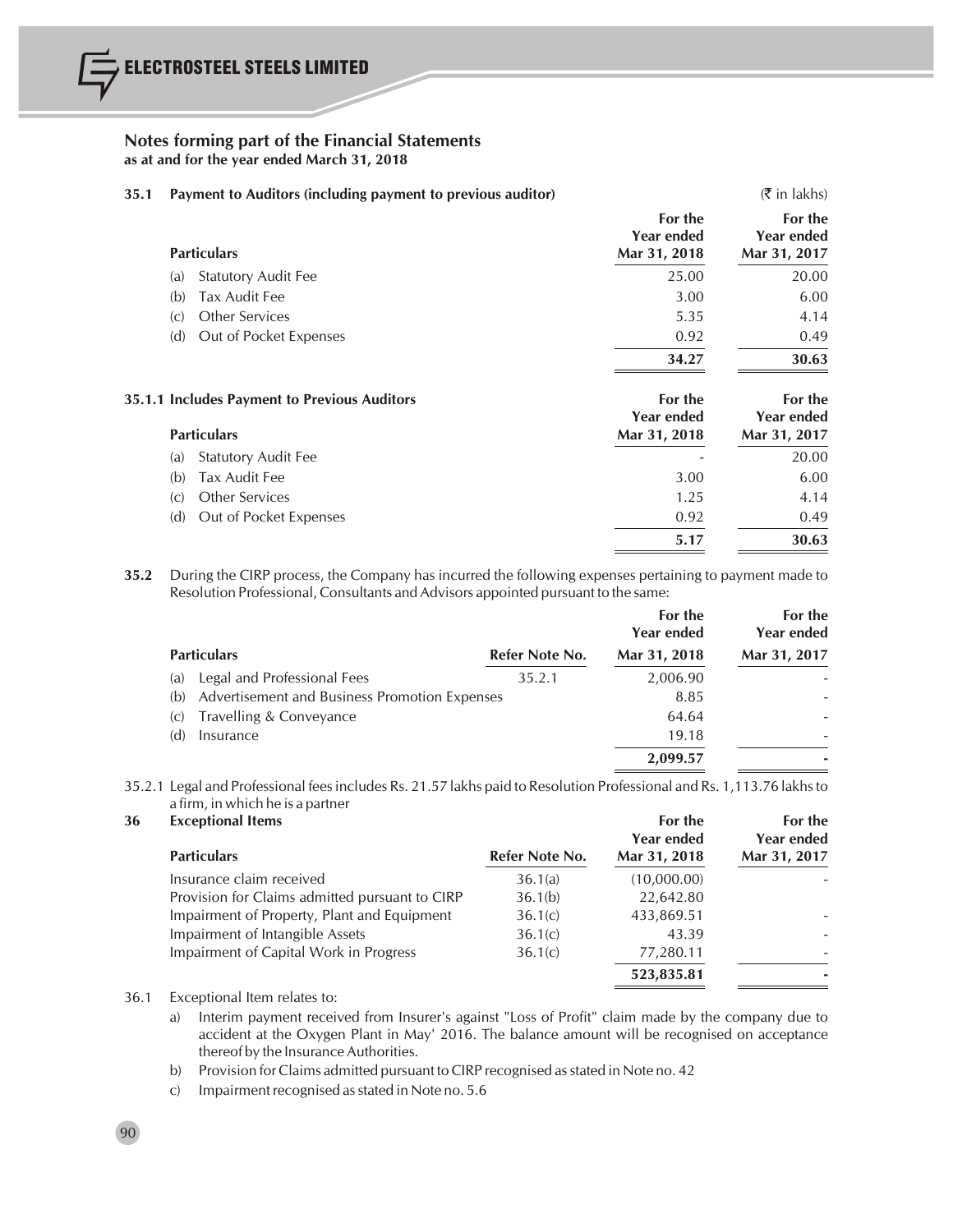| 37 | <b>Components of Other Comprehensive Income</b>                        |                |              | $(5 \in \mathsf{In} \; \mathsf{lakhs})$ |
|----|------------------------------------------------------------------------|----------------|--------------|-----------------------------------------|
|    | <b>Particulars</b>                                                     | Refer Note No. | Mar 31, 2018 | Mar 31, 2017                            |
|    | Items that will not be reclassified to<br>Statement of Profit and Loss |                |              |                                         |
|    | Re-measurement of Defined benefit plans                                | 32.1           | (92.24)      | 24.91                                   |
|    |                                                                        |                | (92.24)      | 24.91                                   |

# **38 RELATED PARTY TRANSACTIONS**

Related party disclosure as identified by the management in accordance with the Ind AS 24 on 'Related Party Disclosures' are asfollows:

### **Names of the related parties and description of relationships:**

| A | Company                              | <b>Relationship</b>                                                     |
|---|--------------------------------------|-------------------------------------------------------------------------|
|   | <b>Electrosteel Castings Limited</b> | Promoter/Associate Company                                              |
| B | Key Management personnel             | <b>Designation</b>                                                      |
|   | Rama Shankar Singh                   | Director (Ceased to be a Wholetime Director w.e.f<br>February 05, 2017) |
|   | Umang Kejriwal                       | Director                                                                |
|   | Rajkumar Khanna                      | Director                                                                |
|   | Jinendra Kumar Jain                  | Director                                                                |
|   | Lalit Kumar Singhi                   | Director                                                                |
|   | Naresh Pachisia                      | Director                                                                |
|   | Sunil Vasant Diwakar                 | Director                                                                |
|   | Jayantika Ganguly                    | Director (appointed w.e.f December 08, 2016)                            |
|   | Devaprasad Mozumder                  | Director (appointed w.e.f December 08, 2016)                            |
|   | Amarendra Prasad Verma               | Director (resigned w.e.f October 18, 2016)                              |
|   | Pradeep Kumar Misra                  | Director (Resigned w.e.f. July 5, 2017)                                 |
|   | Sunil Katial                         | <b>Chief Executive Officer</b>                                          |
|   | Ashutosh Agarwal                     | Chief Financial Officer                                                 |

C **Entities where KMP or their close member have significant influence or control and with whom transaction have taken place during the year**

Bose Estates Private Limited Sree Khemisati Constructions Private Limited Hooghly Alloy & Steels Company Private Limited Wilcox Merchants Private Limited Tulsi Highrise Private Limited

# D **Close member of key management personnel where transactions have taken place during the year Key Management personnel Relationship**

| Pushpa Singh                   | Wife of Rama Shankar Singh |
|--------------------------------|----------------------------|
| Radha Kinkari Kejriwal Agarwal | Daughter of Umang Kejriwal |
| Nityangi Kejriwal Jaiswal      | Daughter of Umang Kejriwal |
| Madhav Kejriwal                | Son of Umang Kejriwal      |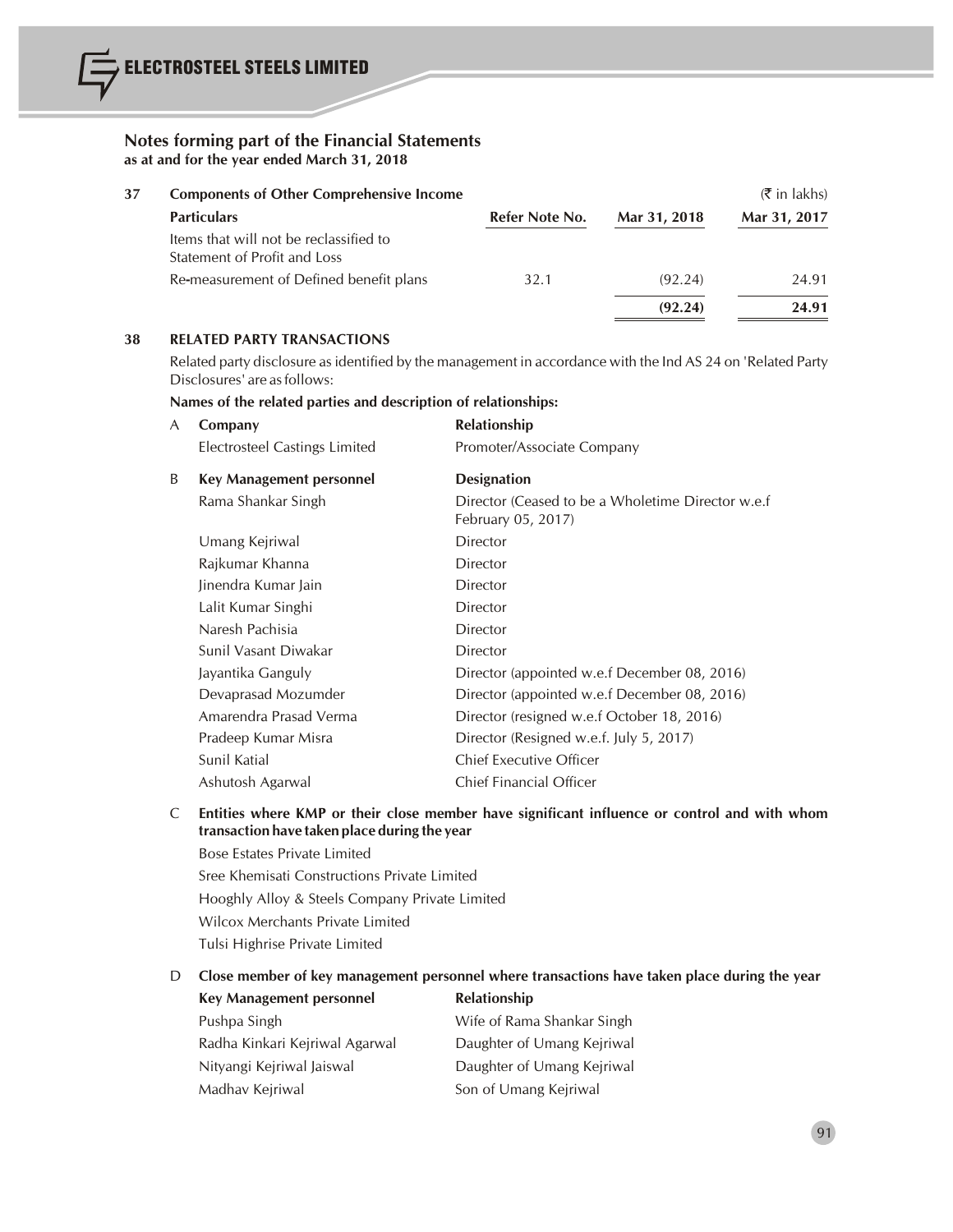| E<br><b>Related party transaction:</b> |                                            |                                   | $(\bar{\bar{\mathbf{x}}}$ in lakhs) |  |
|----------------------------------------|--------------------------------------------|-----------------------------------|-------------------------------------|--|
| <b>Nature of Transaction</b>           |                                            | <b>Promoter/Associate Company</b> |                                     |  |
|                                        |                                            | 2017-18                           | 2016-17                             |  |
| Sale of Goods (Inclusive of taxes)     |                                            | 5,734.17                          | 850.19                              |  |
| Purchase of materials                  |                                            | 6,118.53                          | 1,996.33                            |  |
| Commission on Sales                    |                                            | 210.21                            | 981.63                              |  |
| Rent expenses                          |                                            | 0.15                              | 0.60                                |  |
| Reimbursement of Expenses              |                                            |                                   | 16.82                               |  |
| <b>Closing balance as at March 31</b>  |                                            |                                   |                                     |  |
| Trade Payables                         |                                            | 3,370.74                          | 694.90                              |  |
| <b>Trade Receivables</b>               |                                            | 2,498.12                          |                                     |  |
|                                        | Advance received against supplies/services | 20,278.63                         | 20.862.24                           |  |

| <b>Nature of Transaction</b>                                                       | Close member of<br><b>Key Management</b><br>Personnel<br><b>KMP</b> |                          |                          | <b>Entities where KMP or</b><br>their close member<br>have significant<br>influence or control |                |                |
|------------------------------------------------------------------------------------|---------------------------------------------------------------------|--------------------------|--------------------------|------------------------------------------------------------------------------------------------|----------------|----------------|
|                                                                                    | 2017-18                                                             | 2016-17                  | 2017-18                  | 2016-17                                                                                        | 2017-18        | 2016-17        |
| <b>Rent expenses</b>                                                               |                                                                     |                          |                          |                                                                                                |                |                |
| Tulsi Highrise Private Limited<br>Wilcox Merchants Private Limited                 |                                                                     |                          |                          | ÷                                                                                              | 19.89<br>19.89 | 21.88<br>21.88 |
| <b>Electrosteel Castings Limited</b>                                               |                                                                     |                          |                          |                                                                                                | $\sim$         | $\sim$         |
| <b>Bose Estates Private Limited</b>                                                |                                                                     |                          |                          |                                                                                                | 35.32          | 25.95          |
| Pushpa Singh                                                                       |                                                                     |                          |                          | 3.90                                                                                           |                | ÷.             |
| Maintainence charges                                                               |                                                                     |                          |                          |                                                                                                |                |                |
| Sree Khemisati Constructions Private Limited                                       |                                                                     |                          |                          |                                                                                                | 143.93         | 133.31         |
| <b>Remuneration</b>                                                                |                                                                     |                          |                          |                                                                                                |                |                |
| Rama Shankar Singh                                                                 |                                                                     | 139.69                   |                          |                                                                                                |                |                |
| Sunil Katial                                                                       | 177.37                                                              | 106.34                   |                          | $\overline{\phantom{a}}$                                                                       | L,             | ä,             |
| Ashutosh Agarwal                                                                   | 115.15                                                              | 93.29                    |                          |                                                                                                |                | $\overline{a}$ |
| Radha Kinkari Kejriwal Agarwal                                                     | ÷,                                                                  | ÷,                       | 46.23                    | 87.75                                                                                          |                | ÷,             |
| Nityangi Kejriwal Jaiswal                                                          |                                                                     |                          | 28.98                    | 24.98                                                                                          |                |                |
| Madhav Kejriwal                                                                    | ÷.                                                                  | ÷.                       | 2.94                     | 4.21                                                                                           | ٠              |                |
| <b>Electricity Charges</b><br>Sree Khemisati Constructions Private Limited         | ä,                                                                  | $\overline{\phantom{a}}$ |                          | ٠                                                                                              | 29.91          | 21.27          |
| <b>Director sitting fees</b>                                                       |                                                                     |                          |                          |                                                                                                |                |                |
| Pradeep Kumar Misra                                                                | 0.05                                                                | 0.15                     |                          |                                                                                                | Ĭ.             | L,             |
| Amarendra Prasad Verma                                                             | ÷.                                                                  | 0.10                     |                          |                                                                                                |                |                |
| Devaprasad Mozumder                                                                | 0.05                                                                | 0.10                     |                          |                                                                                                |                |                |
| Jayantika Ganguly                                                                  | 0.05                                                                | 0.15                     |                          |                                                                                                |                | ÷.             |
| Jinendra Kumar Jain                                                                | 0.05                                                                | 0.55                     |                          |                                                                                                | ä,             |                |
| Lalit Kumar Singhi                                                                 | 0.05                                                                | 0.50                     |                          |                                                                                                |                | L.             |
| Naresh Pachisia                                                                    | 0.10                                                                | 0.75                     |                          |                                                                                                |                |                |
| Rajkumar Khanna<br>Umang Kejriwal                                                  | 0.10<br>0.05                                                        | 0.40<br>0.30             |                          |                                                                                                |                | ٠              |
| Closing balance as at March 31                                                     |                                                                     |                          |                          |                                                                                                |                |                |
|                                                                                    |                                                                     |                          |                          |                                                                                                |                |                |
| <b>Remuneration Payable</b>                                                        |                                                                     |                          |                          |                                                                                                |                |                |
| Rama Shankar Singh                                                                 | $\sim$                                                              | 2.87                     | $\overline{\phantom{a}}$ | $\overline{\phantom{a}}$                                                                       |                | ä,             |
| Sunil Katial                                                                       | 4.42                                                                | 3.63<br>÷.               |                          | 5.21                                                                                           |                | ä,             |
| Radha Kinkari Kejriwal<br>Nityangi Kejriwal                                        | ÷.                                                                  | $\sim$                   | 3.69<br>7.47             | 3.33                                                                                           |                |                |
| Madhav Kejriwal                                                                    |                                                                     |                          | 0.50                     | L.                                                                                             |                | L.             |
| Ashutosh Agarwal                                                                   | 1.67                                                                | 4.97                     | ÷.                       | ٠                                                                                              | ä,             | ä,             |
|                                                                                    |                                                                     |                          |                          |                                                                                                |                |                |
| <b>Electricity Charges Payable</b><br>Sree Khemisati Constructions Private Limited |                                                                     |                          |                          |                                                                                                | 5.78           | 3.53           |
| Maintenance Charges Payable                                                        |                                                                     |                          |                          |                                                                                                |                |                |
| Sree Khemisati Constructions Private Limited                                       |                                                                     |                          |                          |                                                                                                | 13.41          | 13.06          |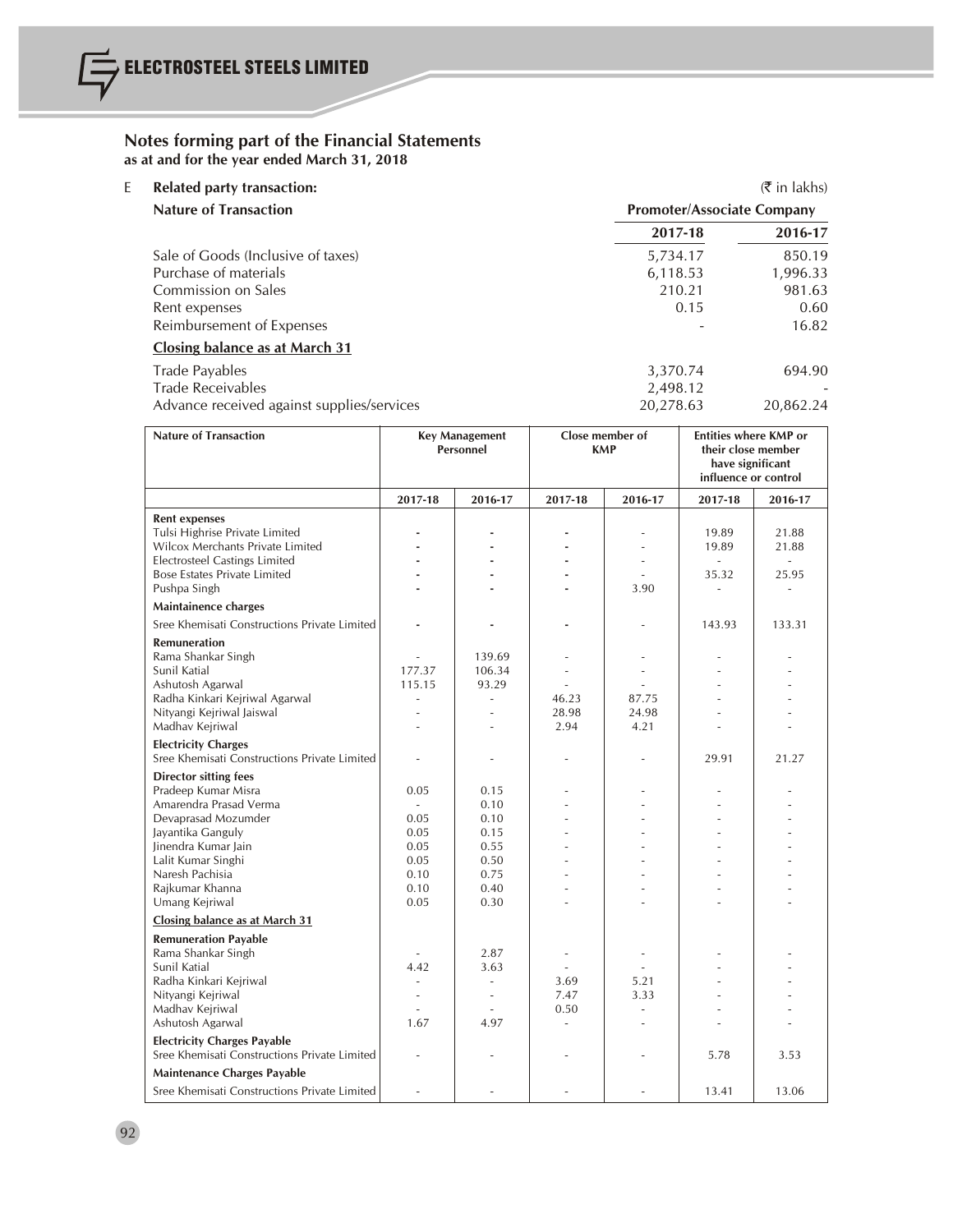

#### F **Compensation of Key management personnel** (` in lakhs)

The remuneration of directors and other member of key management personnel during the year was asfollows:

| <b>Particulars</b>           | Year ended<br><b>March 31, 2018</b> | Year ended<br><b>March 31, 2017</b> |
|------------------------------|-------------------------------------|-------------------------------------|
| Short-term employee benefits | 279.08                              | 321.48                              |
| Post-employment benefits     | 13.05                               | 11.24                               |
| Other long-term benefits     | 5.18                                | (9.57)                              |

Notes:

- 1. The above related party information is asidentified by the management and relied upon by the auditor.
- 2. In respect of above parties, there is no provision for doubtful debts as on March 31, 2018 and no amount has been written back or written off during the year in respect of debts due from/ to them.
- 3. Post-Employee benefits and other long term employee benefits have been disclosed based on retirement/resignation of services but does not include provision made on acturial basis as the same pertains to all the employees together.
- 4. As stated in Note no. 42, pending completion of CIRP proceeding and on appointment of Resolution Professional, the Company's Board of Directors and significant influence etc. on the Company was suspended. The disclosure for related party as given herein above are based on the influence and control existing prior to initiation of CIRP proceedings.
- 5. Mr. Dhaivat Anjaria, was appointed as a Resolution Professional by the COC, asstated in Note no. 42, as an Independent Person appointed under Insolvency and Bankruptcy Code, 2016 and has substituted the Board during CIRP (Refer Note no. 35.2.1)
- 6. Re-appointment of Mr. Rama Shankar Singh, as a whole time director with effect from February 06, 2017 of the Company and the remuneration paid to him with effect from February 06, 2017 has not been approved by the Shareholders in the annual general meeting of the Company held on November 07, 2017 and accordingly the amount paid during the year has been recovered from him.

# **39 COMMITMENTS AND CONTINGENCIES**

#### i. **Operating leases:**

Lease payments in respect of land taken on operating lease terms, are recognised as an expense on straight line basis over the lease term. The Company does not have the right to sub-let the said land. The company has an option to renew the said lease land after the expiry of initial period of 30 years from the date of agreement, at such rent as may then be fixed by the lessor. The Company does not have an option to purchase the leased land at the expiry of the lease period.

| <b>Particulars</b>                               | Year ended<br>March 31, 2018 | Year ended<br>March 31, 2017 |
|--------------------------------------------------|------------------------------|------------------------------|
| Payments recognised as an expense                | 3.32                         | 3.33                         |
| <b>Future Minimum lease payments</b>             |                              |                              |
| Not later than one year                          | 4.56                         | 4.56                         |
| Later than one year and not more than five years | 23.59                        | 23.35                        |
| Later than five years                            | 81.72                        | 86.52                        |

Further to above, the Company has certain operating lease arrangements for office accommodations, transit houses, railway siding etc. with tenure extending upto 9 years. Term of certain lease arrangements include escalation clause for rent on expiry of 12 and 36 months from the commencement date of such lease and deposit/refund of security deposit etc. Expenditure incurred on account of rental payments under such leases during the year and recognized in the Profit and Loss account amounts to  $\bar{z}$  182.16 lakhs (March 31, 2017: ₹84.46 lakhs).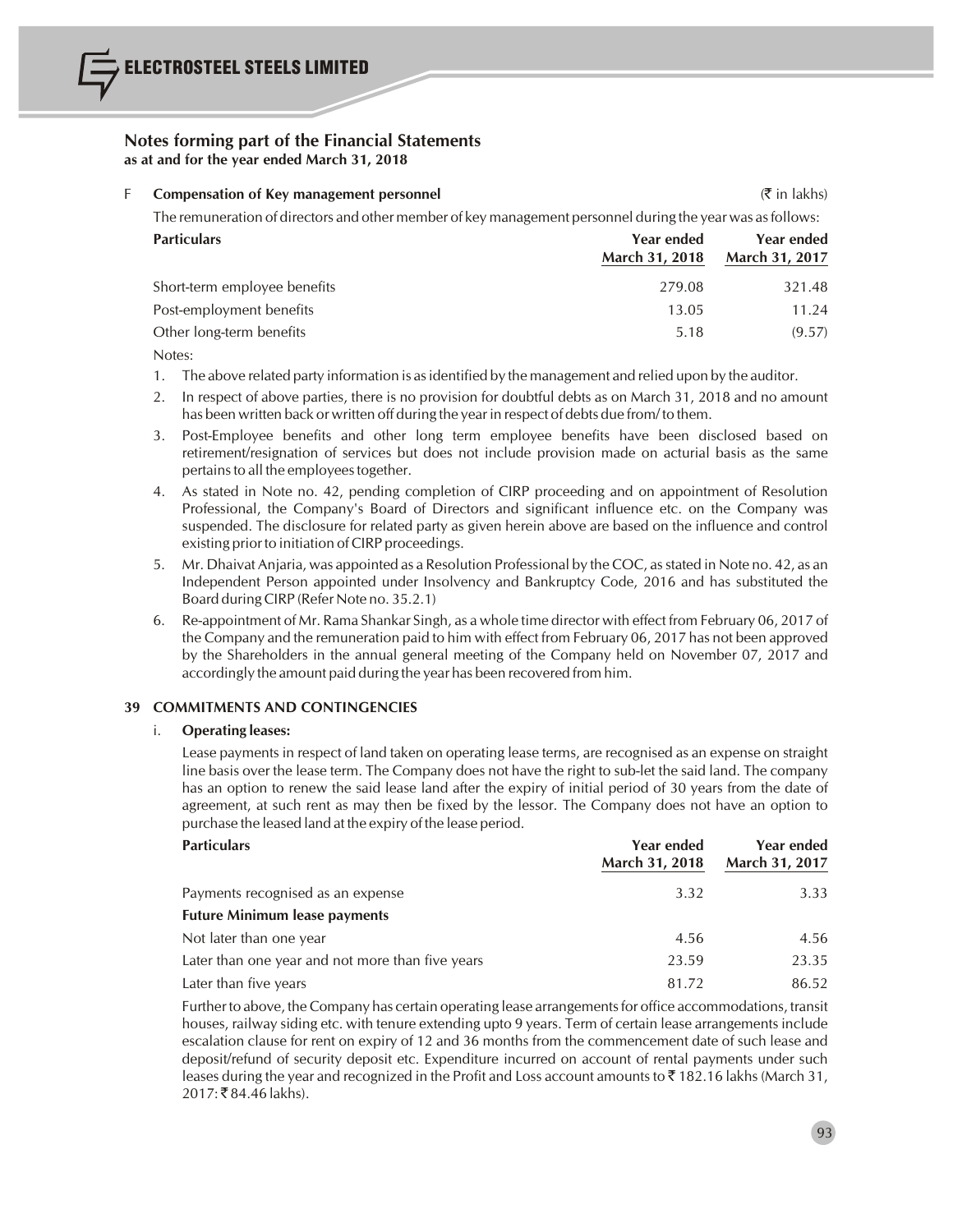# **39 COMMITMENTS AND CONTINGENCIES** *(Contd.)*

# ii. **Contingent Liabilities and Commitments (to the extent not provided for):**

| A)            | <b>Contingent Liabilities</b>                                                                                                                                  | As at<br>Mar 31, 2018 | As at<br>Mar 31, 2017 |
|---------------|----------------------------------------------------------------------------------------------------------------------------------------------------------------|-----------------------|-----------------------|
| a)            | Various show cause notices/demands issued/raised, which in<br>the opinion of the management are not tenable and are pending<br>with various forum/ authorities |                       |                       |
|               | - Central Excise & Service Tax                                                                                                                                 | 3,707.54              | 3,734.09              |
|               | - Customs Duty including Interest thereon in respect of EPCG                                                                                                   | 157,739.94            | 126,737.94            |
|               | - Customs Duty (other than above)                                                                                                                              | 5,974.73              | 5,974.73              |
|               | - Sales Tax                                                                                                                                                    | 25,704.83             | 15,788.19             |
|               | - Entry Tax                                                                                                                                                    | 29,380.05             | 25,348.70             |
|               | - Income Tax                                                                                                                                                   | 182.43                | 53.63                 |
| $\mathbf{b}$  | Guarantees given by banks on behalf of the Company                                                                                                             | 2,916.25              | 2,865.15              |
| $\mathcal{C}$ | Right of Recompensation of Lenders as per CDR Guidelines<br>(Refer Note. 2 below)                                                                              |                       | 85,100.80             |
| $\mathbf{d}$  | Penalty for non-compliance of listing agreement                                                                                                                | 100.00                | 100.00                |
| $\epsilon$    | Other pending claims & disputes (Net of provision of<br>Rs. 737.74 lakhs (March 31, 2017: Nil))                                                                |                       | 737.74                |
| f)            | Claims filed against the company by the vendors                                                                                                                | 5,569.80              | 19,384.16             |
|               |                                                                                                                                                                | 231,275.57            | 285,825.13            |

(g) There are several Civil and criminal proceedings pending against the Company, the financial liability thereof, if any, is unascertainable.

Notes:

- 1) The Company's pending litigations comprises of claims against the company and proceedings pending with Statutory/ Government Authorities. The Company has reviewed all its pending litigations and proceedings and has made adequate provisions, and disclosed contingent liabilities, where applicable, in its financial statements. The Company does not expect the outcome of these proceedings to have a material impact on its financial positions. Future cashflow, if any in respect of (a), (d), (e), (f) and (g) is dependent upon the outcome of judgements/ decisions.
- 2) The Committee of Creditors in their meeting held on September 21, 2017 discussed in light of the relevant CDR and RBI circulars (CDR Master Circular dated 25th June 2015 and RBI Circular bearing no. DBOD.No.BP.BC.No.37 /21.04.132/2008-09 dated 27th August 2008 on Prudential Guidelines on Restructuring of Advances by Banks) and agreed that the Right of Recompensation cannot be claimed and thereby to undertake calculation of claim amounts on the basis of the principal and interest along with any amounts arising on account of penal interest.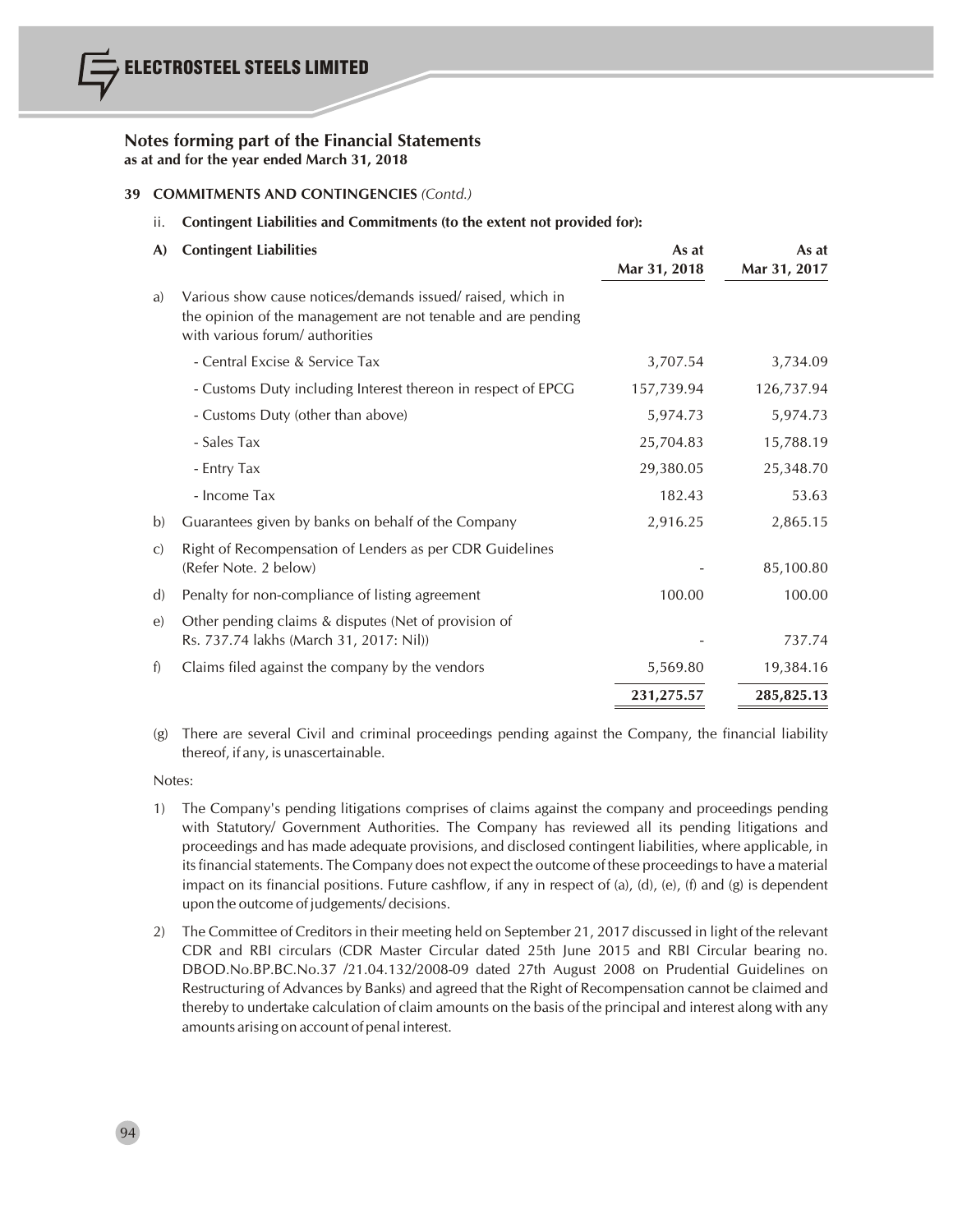### **39 COMMITMENTS AND CONTINGENCIES** *(Contd.)*

| B)  | Capital and other commitments                                                                                                                                                                                                                                                                                      | As at<br>Mar 31, 2018 | As at<br>Mar 31, 2017 |
|-----|--------------------------------------------------------------------------------------------------------------------------------------------------------------------------------------------------------------------------------------------------------------------------------------------------------------------|-----------------------|-----------------------|
| (a) | Estimated amount of contracts remaining to be executed on<br>capital account (net of advances) and not provided for                                                                                                                                                                                                | 0.95                  | 168.27                |
| (b) | Export Obligation Commitments under EPCG Scheme (*)                                                                                                                                                                                                                                                                | 500,677.83            | 516,995.32            |
|     |                                                                                                                                                                                                                                                                                                                    |                       | In Foreign Currency   |
|     | $\sqrt{2}$ $\sqrt{2}$ $\sqrt{2}$ $\sqrt{2}$ $\sqrt{2}$ $\sqrt{2}$ $\sqrt{2}$ $\sqrt{2}$ $\sqrt{2}$ $\sqrt{2}$ $\sqrt{2}$ $\sqrt{2}$ $\sqrt{2}$ $\sqrt{2}$ $\sqrt{2}$ $\sqrt{2}$ $\sqrt{2}$ $\sqrt{2}$ $\sqrt{2}$ $\sqrt{2}$ $\sqrt{2}$ $\sqrt{2}$ $\sqrt{2}$ $\sqrt{2}$ $\sqrt{2}$ $\sqrt{2}$ $\sqrt{2}$ $\sqrt{2$ |                       |                       |

(c) Forward Contract Outstanding

- In USD 60,602,625.00 41,819,383.00
- (d) Off-take agreement with Electrosteel Castings Limited for procurement of Iron ore at cost plus mark up during the currency of loan agreements with the lenders.
- (\*) In terms of notification no. 70(RE-2013)/2009-2014, issued by the Ministry of Commerce and Industry, the company has applied for extension of Export obligation for 3 years from the date of approval of CDR package which has been rejected by the DGFT-Delhi and interim stay has been granted by Honourable Delhi High Court.
- **C)** Disclosure as given in A and B above are without giving effect to Hon'ble NCLT Order, the same being considered to be non-adjusting event, due to reasons stated in Note no. 42.

|               | 40 Calculation of Earning Per Share is as follows:<br><b>Particulars</b>                                                            | As at<br>Mar 31, 2018 | As at<br>Mar 31, 2017 |
|---------------|-------------------------------------------------------------------------------------------------------------------------------------|-----------------------|-----------------------|
| a)            | Net Loss for basic and diluted earnings per share as per<br>Statement of Profit and Loss                                            | (613, 885, 15)        | (146, 347, 99)        |
|               | Net Loss for Basic and Diluted earnings per share                                                                                   | (613, 885.15)         | (146, 347.99)         |
| b)            | Weighted average number of equity shares for calculation of<br>basic and diluted earnings per share (Face value Rs. 10/- per share) |                       |                       |
|               | Number of equity shares outstanding as on 31st March                                                                                | 2,409,235,023         | 2,409,235,023         |
|               | Weighted average number of equity shares considered for<br>calculation of basic and diluted earnings per share                      | 2,409,235,023         | 2,409,235,023         |
| $\mathcal{C}$ | Earnings per share (EPS) of Equity Share of Rs. 10/- each:                                                                          |                       |                       |
|               | Basic EPS $(Rs.)$ $(a/b)$                                                                                                           | (25.48)               | (6.07)                |
|               | Diluted EPS (Rs.) (a/b)                                                                                                             | (25.48)               | (6.07)                |

Note: Disclosure as given above are without giving effect of changes in Capital Structure in terms of Hon'ble NCLT Order, the same being considered to be non-adjusting event, due to reasons stated in Note no. 42.

**41.** The Company had filed application for renewal of Consent to Operate ('CTO') on August 24, 2017 for the period of five years which was denied by Jharkhand State Pollution Control Board ('JSPCB') on August 23, 2018. Hon'ble High Court of Jharkhand has, on August 25, 2018, granted a stay on the order of denial of CTO by JSPCB and continued their interim order to allow the operationstill next hearing. Hon'ble High Court has also directed Ministry of Environment, Forests and Climate Change (MOEF & CC) to take a decision on their show cause notice of June 06, 2012 within four weeks and place the decision before the High Court by filing supplementary affidavit. Hon'ble High Court has also allowed the Company to make an application for regularisation of any irregularity before MOEF & CC without prejudice to its rights and contentions. The matter is now posted for hearing on September 27, 2018.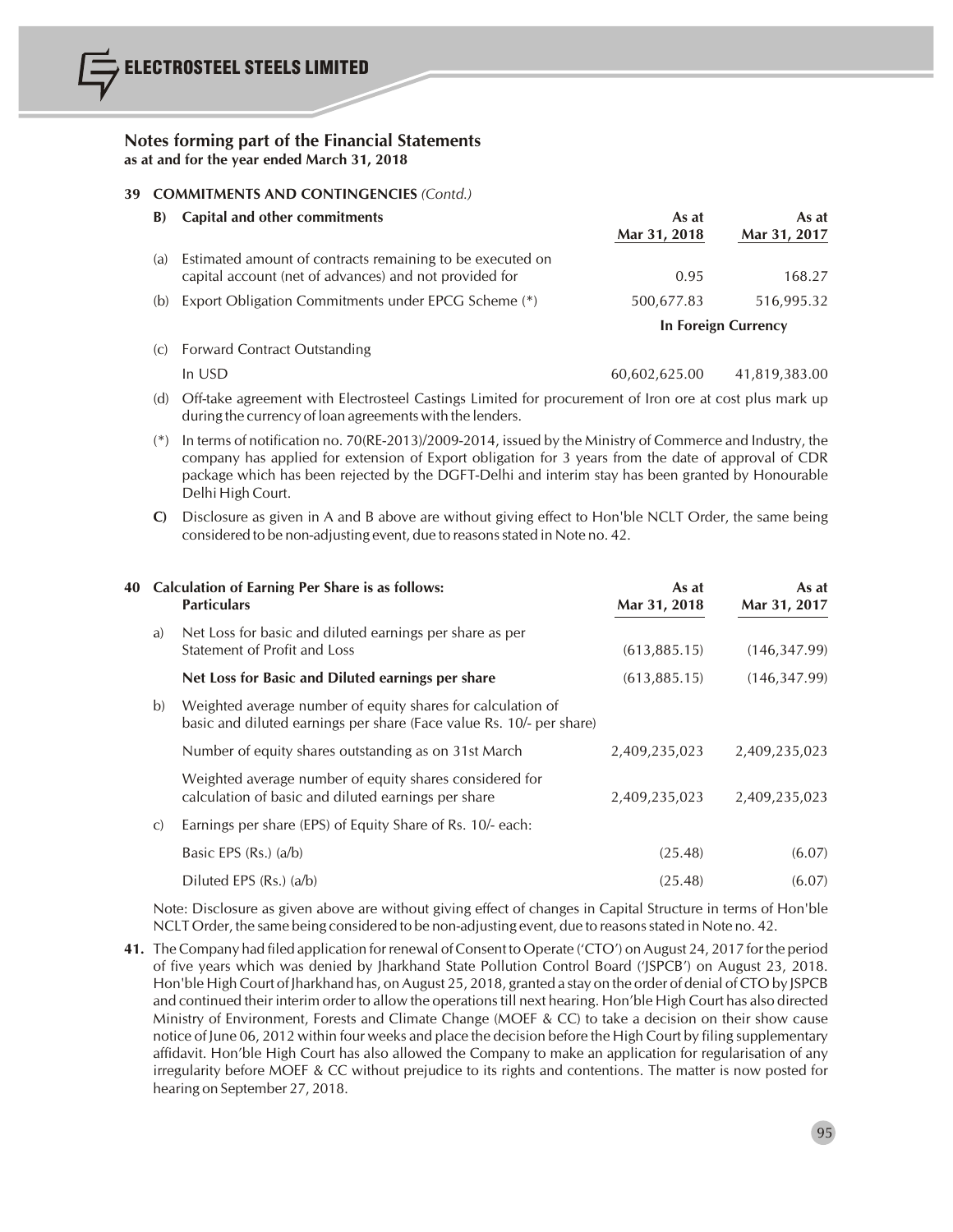**42** The Company incurred significant amount of losses, it's current liabilities became in excess of current assets and net worth got eroded. Interest and other terms and condition of repayment etc. as per the "Corporate Debt Restructuring package" (CDR) sanctioned on September 28, 2013 could not be complied with and lenders in terms of RBI Circular dated July 08, 2015 and September 24, 2015, invoked "Strategic Debt Restructuring" (SDR) in respect of the Company. Pending implementation of SDR, State Bank of India in it's capacity as financial creditor filed a petition on June 27, 2017 under "Insolvency and Bankruptcy Code, 2016" (IBC) with Hon'ble National Company Law Tribunal, Kolkata Bench (NCLT). On July 21, 2017, the NCLT vide it's order of even date admitted the said petition and Corporate Insolvency Resolution Process (CIRP) has been initiated in terms of IBC and related rules and regulation issued thereunder.

CIRP has been completed vide NCLT order dated April 17, 2018 (NCLT Order) and resolution plan submitted by one of the applicant Vedanta Limited (Vedanta) has been approved (ARP) by NCLT and thereby Board of Directors ('Board') of the Company has been reconstituted on June 4, 2018, with nominees of Vedanta being inducted as member of the Board. Subsequent to ARP, the appeal filed before NCLAT has been dismissed by NCLAT vide it's order dated August 10, 2018 (NCLAT Order) and NCLT Order has been upheld.

Accordingly, keeping in view the NCLT Order confirmed by the NCLAT as above:

- The Company has restated its financial liabilities as per the claims admitted and thereby in respect of Financial Creditors reversed Interest pertaining to the period from July 22, 2017 to March 31, 2018 amounting to Rs. 74,340.29 lakhs provided earlier in accordance with the rates and terms and conditions stipulated originally as per CDR Package or otherwise stipulated/advised in thisrespect. Further, additional liability amounting to Rs. 40,238.39 lakhs relating to Interest as admitted has been recognised in these financial statements.
- In respect of Operational Creditors, the Company has provided for Rs.22,642.80 lakhs, representing the net differential with respect to the amount of claim admitted pursuant to CIRP process and those appearing in books of account. Pending final adjustments as given in (a) below, this has been recognised and disclosed as 'Provision for claims admitted pursuant to CIRP' under Note no. 27.1 of the financial statements and included under Exceptional Items.
- l Vedanta Star Limited (a wholly owned subsidiary of Vedanta Limited) has on June 04, 2018 deposited Rs. 532,000.00 lakh in an escrow account ("Escrow Account") of the Company for payment to financial creditors of the entire amount of sustainable debts in terms of the ARP out of total Outstanding amount of Rs. 12,71,913.21 lakhs and the same has been remitted to them on June 21, 2018.
- l 739,91,32,055 equity shares of Rs. 10 each were allotted on June 6, 2018 to financial creditors converting their balance amount of outstanding i.e. non-sustainable debt, to equity.
- l On June 14, 2018, the existing 980,83,67,078 equity shares including those allotted on June 6, 2018 to financial creditors as above have been reduced from Rs. 9,80,836.71 lakhs to Rs. 19,616.73 lakhs divided into 980,83,67,078 equity shares of Re. 0.20 each fully paid-up. Simultaneously, 50 such shares of Re 0.20 each thereafter has been consolidated into 1 fully paid-up equity share of Rs. 10 each.
- The reconstituted board of directors in its meeting held on June 15, 2018 has approved allotment of 176,55,06,078 fully paid equity shares of Rs. 10 each to Vedanta Star Limited against the money deposited in Escrow Account as above, leaving the balance to be treated asloan bearing interest.
- Consequent to above allotment and consolidation of shares, equity share capital of the company as on June 15, 2018 stands at Rs. 19,61,67.34 lakh divided into 196,16,73,420 equity shares of Rs.10 each.
- a) NCLT Order dated April 17, 2018 approving ARP has been passed subsequent to the end of the reporting period. Accordingly, the adjustments arising out of ARP has been considered to be non-adjusting event and consequential adjustments have therefore not been given effect to in these financial statements.

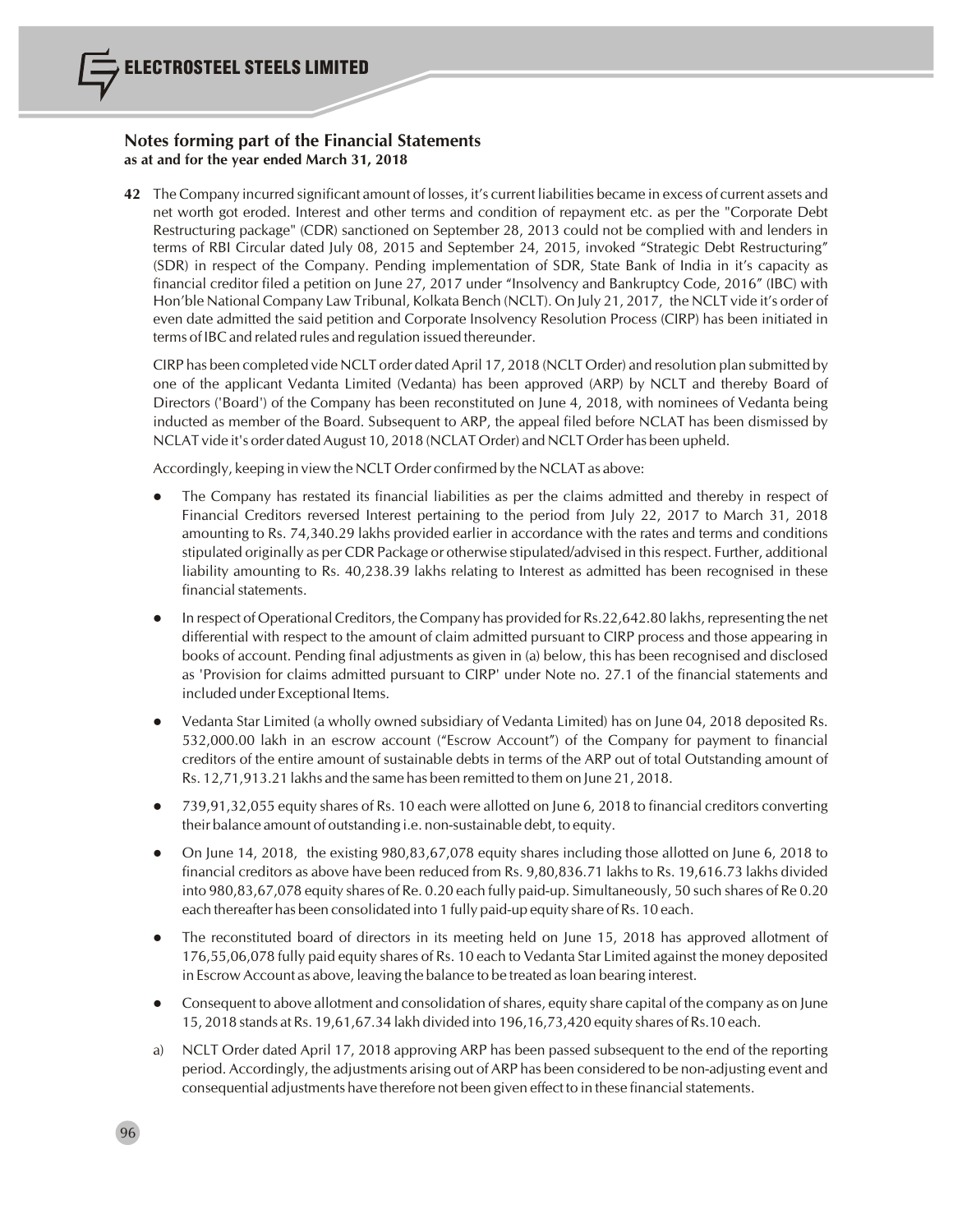

#### **42** *(Contd.)*

As required in terms of Indian Accounting Standard 10, "Events after the Reporting Period" , the disclosure for possible financial effect of these are as follows:

| (₹ In Lakhs) |  |
|--------------|--|
|--------------|--|

| <b>Particulars</b>                                                                                   | Amount as on<br>March 31, 2018 | Impact [Increase/<br>(Decrease)] on Statement<br>of Profit and Loss | Impact [Increase/ (Decrease)]<br>on Other Equity |                        |
|------------------------------------------------------------------------------------------------------|--------------------------------|---------------------------------------------------------------------|--------------------------------------------------|------------------------|
|                                                                                                      |                                |                                                                     | <b>Retained Earnings</b>                         | <b>Capital Reserve</b> |
| Financial Creditors- (Conversion of<br>(i)<br>Unsustainable Debt to Equity)                          | 739,913.21                     |                                                                     |                                                  |                        |
| Reduction of Equity Share Capital<br>(ii)<br>(Existing before conversion of<br>Debt as per (i) above | 240,923.50                     |                                                                     |                                                  | 236,105.03             |
| (iii) Reduction of Equity Share Capital<br>Issued on conversion of debt<br>as per (i) above          |                                |                                                                     |                                                  | 725,114.95             |
| (iv) Operational Creditors                                                                           | 85,961.16                      | 85,961.16                                                           | 85,961.16                                        |                        |

Other than above,

- (I) Statutory liabilities and obligations, Contingent liabilities, obligations and claims against the Company including those relating to unfulfilled export obligations as shown in Note no.39 (ii)(A) and 39(ii)(B)(b) will be extinguished and accordingly no outflow of fund is expected in thisrespect; and
- (II) Impact with reference to Income Taxessince not recognised in the financialstatementsfor reasonsstated in Note no. 44, has not been considered for disclosure as above.
	- b) In view of Note no. 41 above and including the Order of the Hon'ble NCLT as upheld by Hon'ble NCLAT (Note no. 42), whereby the affairs of the company has been held to be viable and steps so far taken by Vedanta and to be taken as envisaged in terms of ARP, the financial statement has been prepared on a Going Concern basis.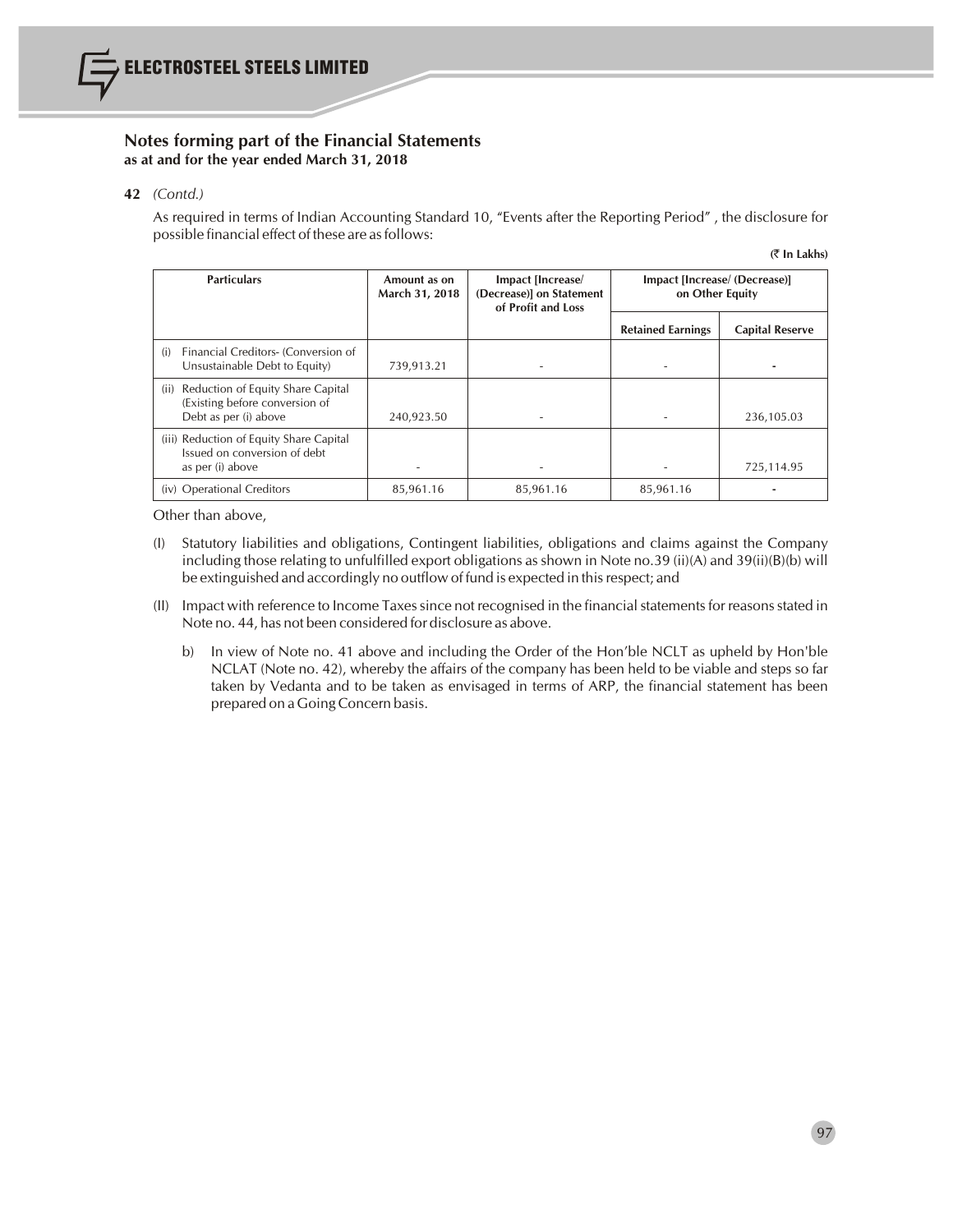#### **43 FINANCIAL INSTRUMENTS**

a) **The accounting classification of each category of financial instrument, their carrying amount and fair value are asfollows:-**

 $\approx$  in lake

|                                                         |                           |               |                    | k in lakhs)                          |
|---------------------------------------------------------|---------------------------|---------------|--------------------|--------------------------------------|
| <b>Particulars</b>                                      | As at March 31, 2018      |               |                    | As at March 31, 2017                 |
|                                                         | Carrying<br><b>Amount</b> | Fair Value(*) | Carrying<br>Amount | <b>Fair Value</b>                    |
| <b>Financial Assets (Current and Non-Current)</b>       |                           |               |                    |                                      |
| Fair Value through Profit and Loss Account              |                           |               |                    |                                      |
| Derivative Assets at fair value through profit and loss | 96.13                     | 96.13         |                    |                                      |
| <b>Financial Assets at amortised cost</b>               |                           |               |                    |                                      |
| Trade receivables                                       | 18,251.97                 | 18,251.97     | 12,720.47          | 12,720.47                            |
| Cash and cash equivalents                               | 4,151.71                  | 4,151.71      | 9,502.03           | 9,502.03                             |
| Fixed Deposits with bank                                | 64,684.62                 | 64,684.62     | 3,908.14           | 3,908.14                             |
| Loans                                                   | 871.62                    | 871.62        | 812.50             | 812.50                               |
| <b>Other Financial Assets</b>                           | 886.09                    | 886.09        | 141.68             | 141.68                               |
| <b>Financial Liabilities (Current and Non-Current)</b>  |                           |               |                    |                                      |
| <b>Financial Liabilities at amortised cost</b>          |                           |               |                    |                                      |
| Borrowings-Fixed Rate                                   | 990,682.21                |               |                    | 990,682.21 1,028,819.44 1,028,819.44 |
| Trade payables                                          | 110,661.13                | 110,661.13    | 42,074.29          | 42,074.29                            |
| Interest on Loans and Borrowings                        | 281,607.73                | 281,607.73    | 208,842.09         | 208,842.09                           |
| Other financial liabilities                             | 35,899.27                 | 35,899.27     | 47,223.55          | 47,223.55                            |
| Fair Value through Profit and Loss Account              |                           |               |                    |                                      |
| Derivative- not designated as hedging instruments       |                           |               |                    |                                      |
| -Forward Contracts                                      |                           |               | 1,192.87           | 1,192.87                             |

(\*) As indicated in Note no. 42, the adjustments and disclosure above are without giving effect to Hon'ble NCLT Order, the same being considered to be non adjusting event, due to reasons stated in said note.

#### b) **Fair Valuation Techniques**

98

The fair values of the financial assets and liabilities are included at the amount that would be received to sell an asset or paid to transfer a liability in an orderly transaction between market participants at the measurement date.

The following methods and assumptions were used to estimate the fair values:

- The fair value of cash and cash equivalents, current trade receivables and payables, current financial liabilities and assets and borrowings approximate their carrying amount largely due to the short-term nature of these instruments. The management considers that the carrying amounts of financial assets and financial liabilities recognised at nominal cost/amortised cost in the financial statements approximate their fair values.
- A substantial portion of the Company's long-term debt has been contracted at fixed rates of interest. Fair value of variable interest rate borrowings approximatestheir carrying value subject to adjustments made for transaction cost. In respect of fixed interest rate borrowings, fair value is determined by using discount rates that reflects the present borrowing rate of the company. Borrowings as given above being current in nature carrying amount approximatesitsfair value.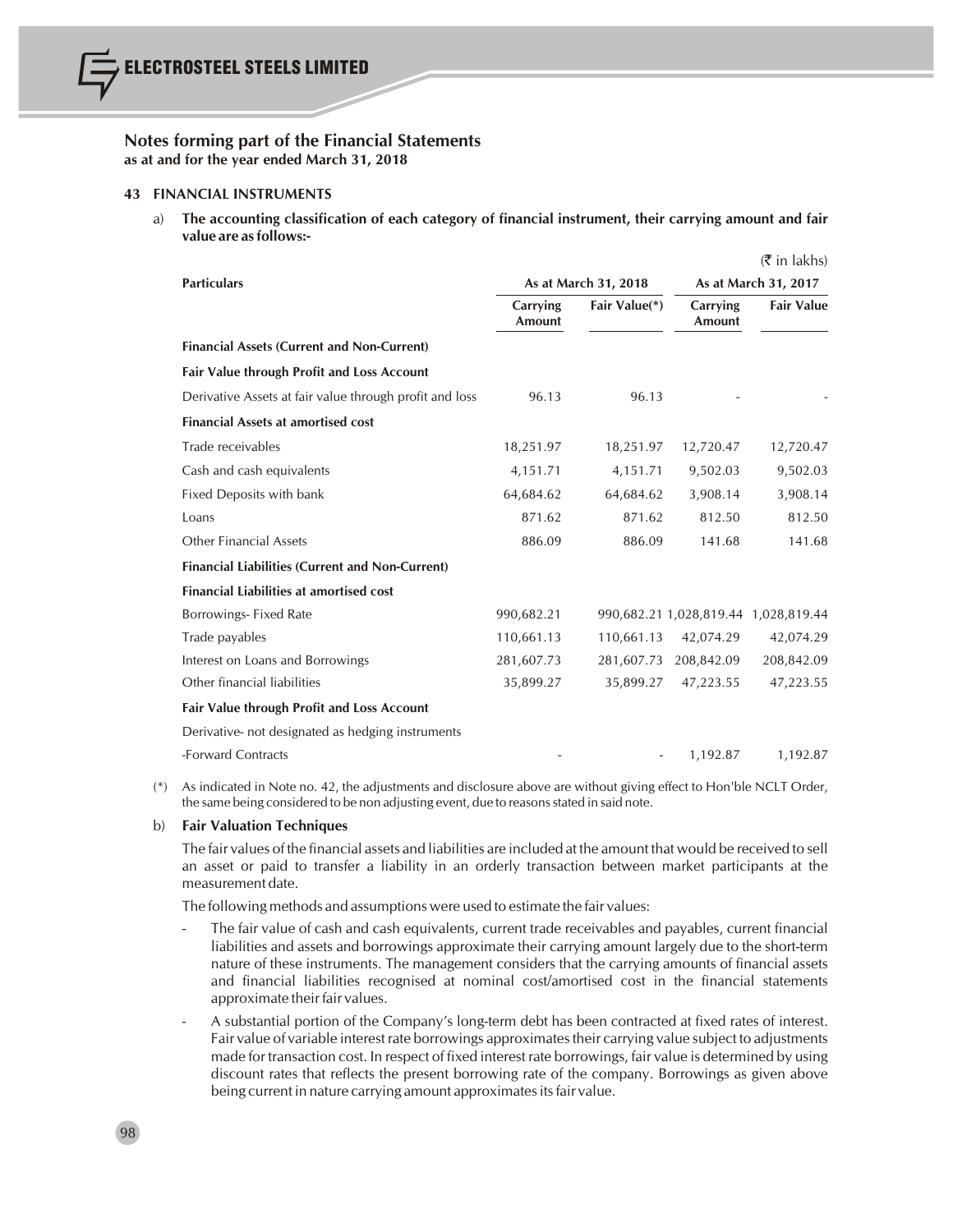

#### **43 FINANCIAL INSTRUMENTS** *(Contd.)*

The fair value of derivative financial instruments is determined based on observable market inputs including currency spot and forward rates, yield curves, currency volatility etc. These derivatives are estimated by using the pricing models, where the inputs to those models are based on readily observable market parameters basis contractual terms, period to maturity, maturity parameters and foreign exchange rates. These models do not contain a high level of subjectivity as the valuation techniques used do not require significant judgement, and inputs thereto are readily observable from actively quoted market prices. The said valuation has been carried out by the counter party with whom the contract has been entered with and Management has evaluated the credit and non-performance risks associated with the counterparties and believes them to be insignificant and not requiring any credit adjustments.

#### c) **Fair value hierarchy**

The following table presents fair value hierarchy of assets and liabilities measured at fair value on a recurring basis as of March 31, 2018:

| <b>Particulars</b>                                   | As at<br>March 31, 2018 | As at<br>March 31, 2017 |                          | Fair value measurements at<br>reporting date using |         |  |  |
|------------------------------------------------------|-------------------------|-------------------------|--------------------------|----------------------------------------------------|---------|--|--|
|                                                      |                         |                         | Level 1                  | Level 2                                            | Level 3 |  |  |
| <b>Financial Assets</b>                              |                         |                         |                          |                                                    |         |  |  |
| Derivative- not designated as<br>hedging instruments |                         |                         |                          |                                                    |         |  |  |
| <b>Forward Contracts</b><br>$\bullet$                | 96.13                   |                         |                          | 96.13                                              |         |  |  |
| <b>Liabilities</b>                                   |                         |                         |                          |                                                    |         |  |  |
| Borrowings-Fixed Rate                                | 990,682.21              | 1,028,819.44            |                          | 990,682.21                                         |         |  |  |
|                                                      |                         |                         | $\overline{\phantom{a}}$ | (1,028,819.44)                                     |         |  |  |
| Derivative- not designated as<br>hedging instruments |                         |                         |                          |                                                    |         |  |  |
| <b>Forward Contracts</b><br>$\bullet$                |                         | 1,192.87                | ۰                        |                                                    |         |  |  |
|                                                      |                         |                         |                          | (1, 192.87)                                        |         |  |  |
|                                                      |                         |                         |                          |                                                    |         |  |  |

(\*) Figures in round brackets ( ) indicate figures as at March 31, 2017

During the year ended March 31, 2018 and March 31, 2017, there were no transfers between Level 1, Level 2 and Level 3.

The Inputs used in fair valuation measurement are as follows:

- Fair valuation of Financial assets and liabilities not within the operating cycle of the company is amortised based on the borrowing rate of the company.
- Derivative financial instruments are valued based on quoted prices for similar assets and liabilities in active markets or inputs that are directly or indirectly observable in the marketplace. The inputs used for forward contracts are Forward foreign currency exchange rates and Interest rates to discount future cash flow.

#### d) **Derivatives assets and liabilities:**

The Company follows established risk management policies, including the use of derivatives to hedge its exposure to foreign currency fluctuations on foreign currency assets / liabilities. The counter party in these derivative instruments is a bank and the Company considers the risks of non-performance by the counterparty as non-material.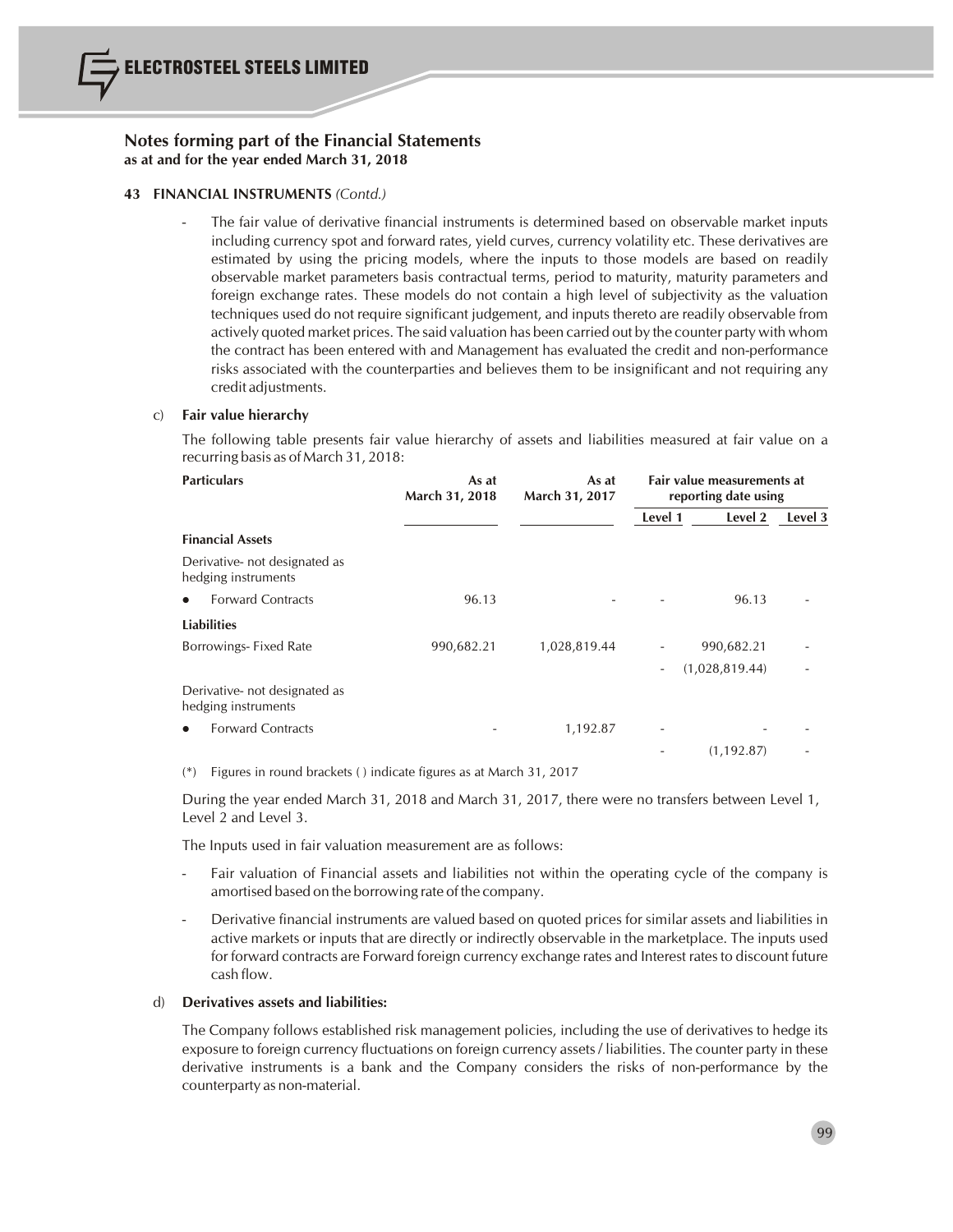#### **43 FINANCIAL INSTRUMENTS** *(Contd.)*

i) **The following tables present the aggregate contracted principal amounts of the Company's derivative contracts outstanding:**

|     | Category                                              | Currency | As at 31st March 2018 |            |                     |                         | As at 31st March 2017 |                                  |
|-----|-------------------------------------------------------|----------|-----------------------|------------|---------------------|-------------------------|-----------------------|----------------------------------|
|     |                                                       |          | No. of Deals          | Amount in  | Foreign<br>Currency | No. of Deals            |                       | Amount in<br>Foreign<br>Currency |
|     | Buy Forward                                           | USD/INR  | 11                    | 60,602,625 |                     |                         | 37                    | 4, 18, 19, 383                   |
| ii) | Unhedged Foreign Currency exposures are as follows: - |          |                       |            |                     |                         |                       | (Amount in Foreign Currency)     |
|     | <b>Nature</b>                                         |          |                       | Currency   |                     | As at<br>March 31, 2018 |                       | As at<br>March 31, 2017          |
|     | Trade Payables (Including acceptances)                |          |                       | <b>USD</b> |                     | 44,251,783              |                       | 46,327,635                       |
|     | Trade Payables (Including acceptances)                |          |                       | <b>RMB</b> |                     | 51,160                  |                       |                                  |
|     | Trade Receivable                                      |          |                       | <b>USD</b> |                     |                         |                       | 137.709                          |

iii) The foreign exchange forward contracts mature within twelve months. The table below analyses the derivative financial instruments into relevant maturity groupings based on the remaining period as of the balance sheet date:

| <b>Particulars</b>                                   | As at                 | As at                 |
|------------------------------------------------------|-----------------------|-----------------------|
|                                                      | <b>March 31, 2018</b> | <b>March 31, 2017</b> |
| Not later than one month                             | 40.60                 | (213.92)              |
| Later than one month and not later than three months | 50.67                 | (366.53)              |
| Later than three months and not later than one year  | 4.86                  | (612.42)              |
| Later than one year                                  |                       |                       |

# e) **Sale of financial assets**

In the normal course of business, the Company transfersits billsreceivable to banks. Under the terms of the arrangements, the Company surrenders control over the financial assets and transfer is without recourse. Accordingly, such transfers are recorded as sale of financial assets. Gains and losses on sale of financial assets without recourse are recorded at the time of sale based on the carrying value of the financial assets and fair value ofservicing liability. In certain cases, transfer of financial assets may be with recourse. Under arrangements with recourse, the Company is obligated to repurchase the uncollected financial assets, subject to limits specified in the agreement with the banks. Accordingly, in such cases the amounts received are recorded as borrowings in the statement of financial position and cash flows from financing activities.

During the year ended March 31, 2018 and 2017, the Company transferred and recorded as sale of financial assets of Rs. 567,34.98 lakhs and Rs. 525,50.20 lakhs respectively, under arrangements without recourse and has included the proceeds from such sale in net cash provided by operating activities. These transfers resulted in finance cost of Rs. 336.88 lakhs and Rs. 219.70 lakhs for the year ended March 31, 2018 and 2017 respectively.

# f) **FINANCIAL RISK MANAGEMENT**

The Company's activities are exposed to a variety of financial risks. The key financial risk includes market risk, credit risk and liquidity risk. The Company's focus is to foresee the unpredictability of financial markets and seek to minimize potential adverse effects on its financial performance. The Board of Director's reviews and approves policies for managing these risks. The risks are governed by appropriate policies and procedures and that financial risks are identified, measured and managed in accordance with the Company's policies and risk objectives.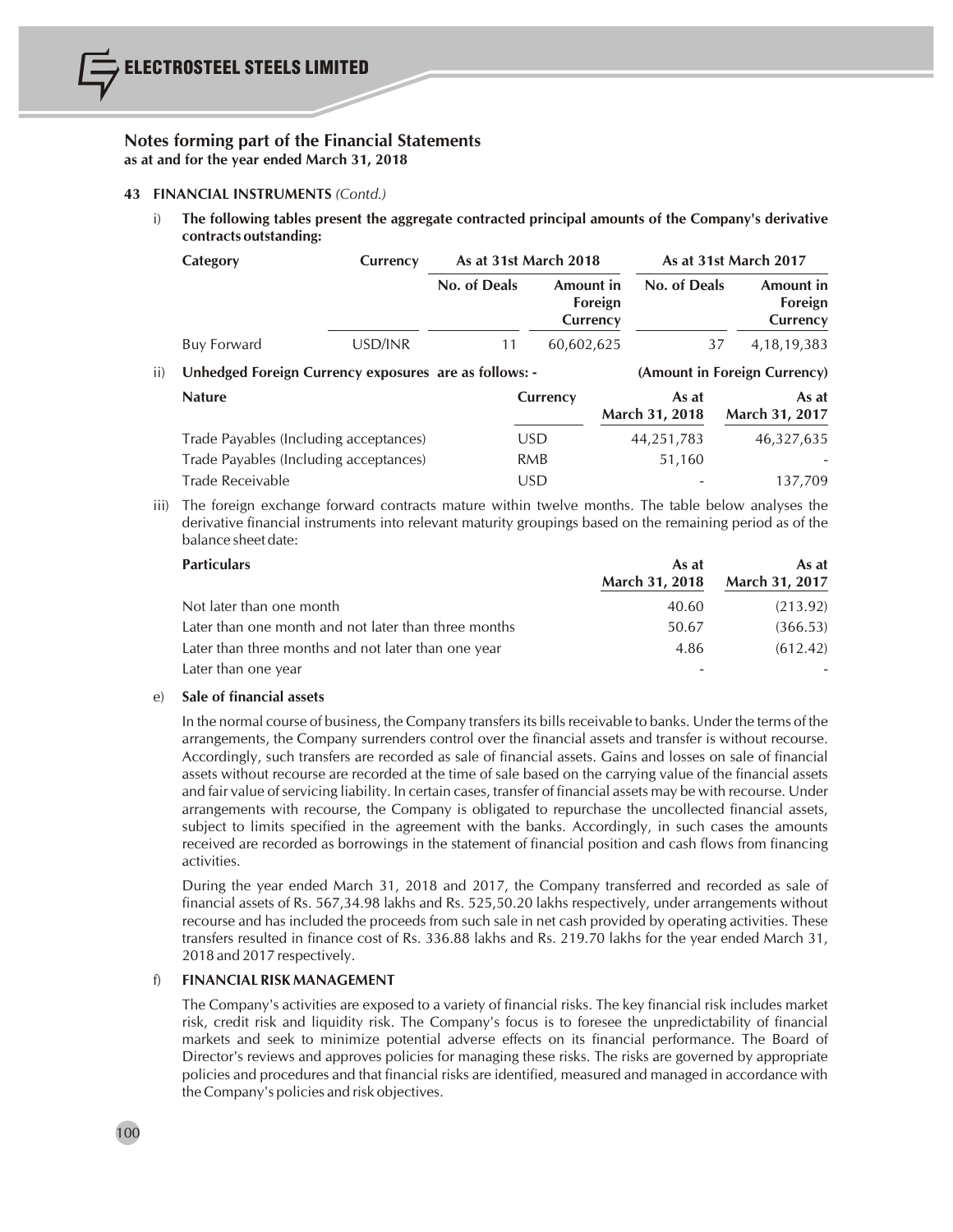

#### **43 FINANCIAL INSTRUMENTS** *(Contd.)*

However, as indicated in Note no. 42 entire borrowings has been restructured and has been settled for consideration and terms as stated in said note. In view of the above, the related risks have undergone significant variation leading to substantial improvement in financial position and will require reconsideration on giving effect to the above adjustments in the financial statements.

#### **MARKET RISK**

Market risk isthe risk or uncertainty arising from possible market fluctuation resulting in variation in the fair value of future cash flows of a financial instrument. The major components of Market risks are currency risk, interest rate risk and other price risk. Financial instruments affected by market risk includes trade receivables, investment in fixed deposits, borrowings and trade and other payables.

#### **Foreign Currency Risk**

Foreign currency risk is the risk that the fair value or future cash flows of an exposure will fluctuate because of changes in foreign exchange rates. The Company's exposure to the risk of changes in foreign exchange rates relates primarily to the Company's foreign currency denominated borrowings and trade and other payables.

The Company has adopted a comprehensive risk mangement review system wherein it actively hedges its foreign currency exposure with defined parameters through use of hedging instrument such as forward contracts and options. The Company periodically reviews its risk management initiatives and also takes expert advice on regular basis on hedging strategy.

The carrying amount of the various exposure to foreign currency as at the end of the reporting period are as follows:

|                          | (Amount in Foreign Currency) |            |  |  |
|--------------------------|------------------------------|------------|--|--|
| <b>Particulars</b>       | As at March 31, 2018         |            |  |  |
|                          | <b>USD</b>                   | <b>RMB</b> |  |  |
| Acceptances              | (60, 183, 968)               |            |  |  |
| Interest on LC           | (16, 874, 164)               |            |  |  |
| Trade receivables        |                              |            |  |  |
| Trade and other Payables | (44, 251, 783)               | (51, 160)  |  |  |
| Net assets/(liabilities) | (121, 309, 915)              | (51, 160)  |  |  |
|                          | (Amount in Foreign Currency) |            |  |  |
| <b>Particulars</b>       | As at March 31, 2017         |            |  |  |
|                          | <b>USD</b>                   | <b>RMB</b> |  |  |
| <b>Buyers Credit</b>     | (41, 582, 298)               |            |  |  |
| Trade receivables        | 137,709                      |            |  |  |
| Trade and other Payables | (46,327,635)                 |            |  |  |
| Net assets/(liabilities) | (87,772,224)                 |            |  |  |

Derivative financial assets and liabilities dealing with outstanding derivative contracts and unhedged foreign currency exposure has been detailed in earlier para. Unhedged foreign currency exposure is primarily on account of retention money of capital vendor for which hedge cover is taken as per the policy followed by the company depending upon the settlement of such claims.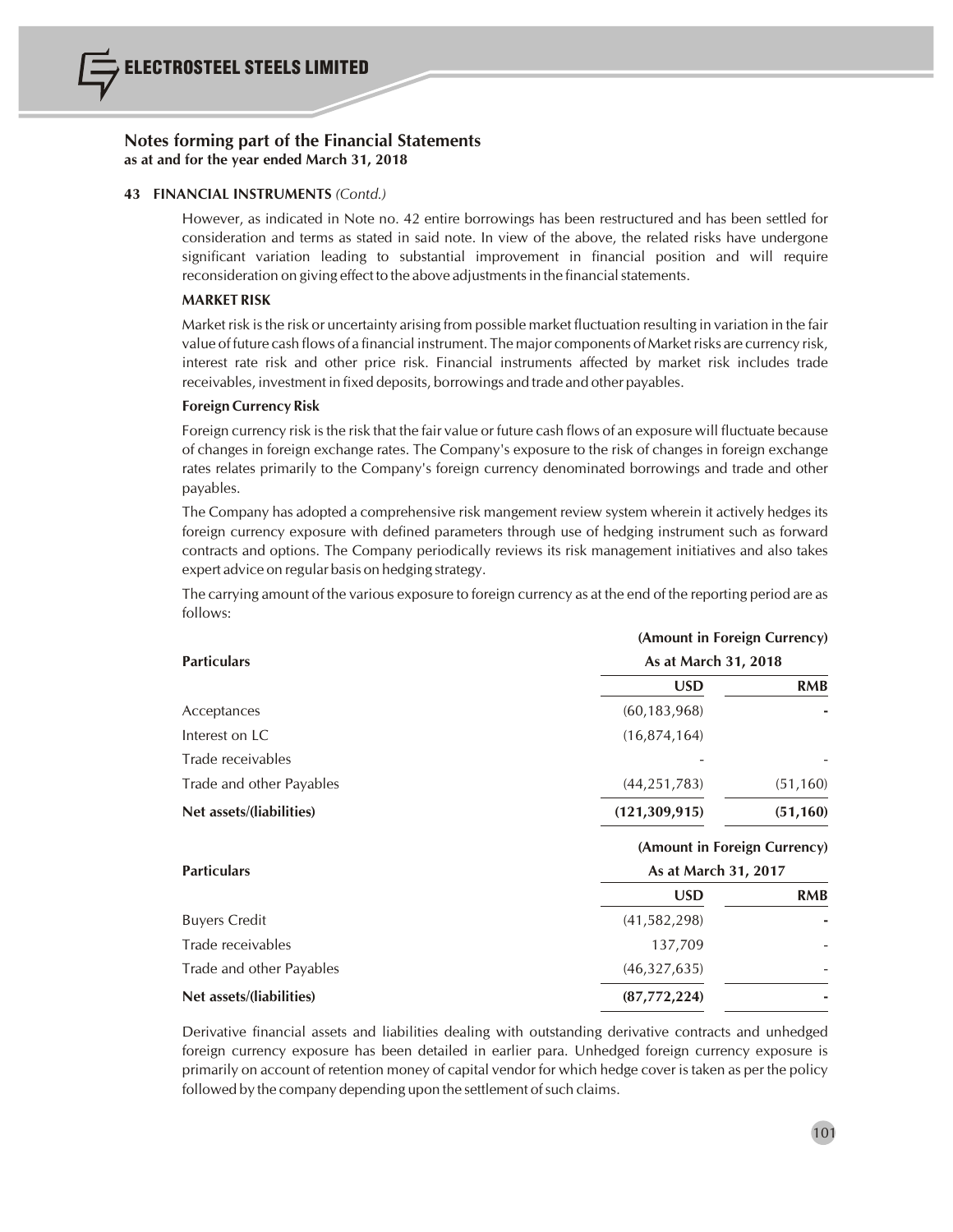

#### **43 FINANCIAL INSTRUMENTS** *(Contd.)*

Sensitivity analysis resulting in profit or loss arises mainly from USD denominated receivables and payables are asfollows:

|                                             | Effect on Profit/(Loss) before tax      |                                         |  |  |
|---------------------------------------------|-----------------------------------------|-----------------------------------------|--|--|
| <b>Particulars</b>                          | For the<br>year ended<br>March 31, 2018 | For the<br>year ended<br>March 31, 2017 |  |  |
| <b>RECEIVABLES (Weakening of INR by 5%)</b> |                                         |                                         |  |  |
| <b>USD</b>                                  |                                         | (4.56)                                  |  |  |
| <b>PAYABLES (Weakening of INR by 5%)</b>    |                                         |                                         |  |  |
| <b>USD</b>                                  | (1,434.86)                              | (1,534.60)                              |  |  |

A 5% strengthening of INR would have an equal and opposite effect on the Company's financial statements

#### **Interest Rate Risk**

The company exposure in market risk relating to change in interest rate primarily arises from floating rate borrowing with banks and financial institutions. All of the company borrowing fall under the fixed interest rates (approved under CDR schemes) hence interest rate risk due to fluctuation is neutralised.

Further there are deposits with banks which are for short term period are exposed to interest rate fluctuation on renewal. These deposits are however generally for trade purposes and as such do not cause material implication.

# **CREDIT RISK**

Credit risk is the risk that counterparty will not meet its obligations under a financial instrument or customer contract, leading to a financial loss. The Company is exposed to credit risk from its operating activities(primarily trade receivables). To manage this, the management has a credit policy in place and the exposure to credit risk is monitored on an ongoing basis. The Company periodically assessesthe financial reliability of customers, taking into account the financial condition, current economic trends and ageing of accounts receivable. Individual risk limits are set accordingly. Further the company obtains necessary security including letter of credits and/or bank guarantee to mitigate its credit risk.

The Company establishes an allowance for impairment that represents its estimate of incurred losses in respect of trade and other receivables. Receivables from customers are reviewed/evaluated periodically by the management and appropriate provisions are made to the extent recovery there against has been considered to be remote.

The carrying amount of respective financial assets recognised in the financial statements, (net of impairment losses) represents the Company's maximum exposure to credit risk. The concentration of credit risk is limited due to the customer base being large and unrelated. Out of the trade receivables balance at the end of the year, there is one customer having outstanding of Rs 4,991.67 lakh (March 31, 2017: Rs 494.95 lakhs) which accounts for more than 10% of the accounts receivable and 10% of revenue as at March 31, 2018 and March 31, 2017.

The Company takes collateral or other credit enhancements to secure the credit risk. The Company has also taken advances, security deposits and Letter of Credit from its customers, which mitigate the credit risk to that extent.

The Company establishes an allowance for impairment that represents its estimate of incurred losses in respect of trade and other receivables. Receivables are reviewed/evaluated periodically by the management and appropriate provisions are made to the extent recovery there against has been considered to be remote.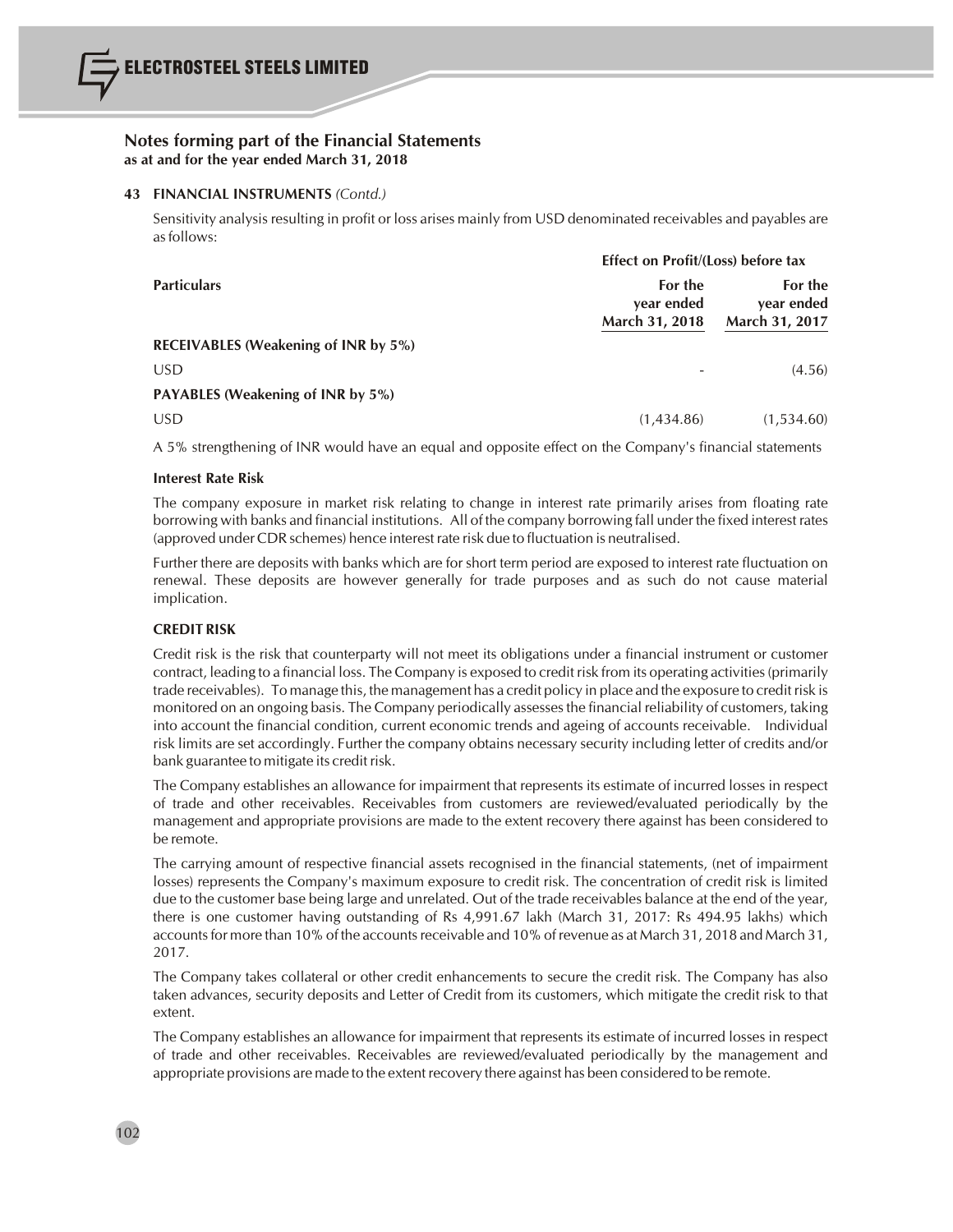

#### **43 FINANCIAL INSTRUMENTS** *(Contd.)*

#### **Financial assetsthat are neither past due norimpaired**

Cash and cash equivalents and deposits with banks are neither past due nor impaired. Cash and cash equivalents with banks are held with reputed and credit worthy banking institutions.

#### **Financial assetsthat are past due but not impaired**

Trade receivables amounts which are past due at the end of the reporting period, no credit losses there against are expected to arise.

# **LIQUIDITY RISK**

Liquidity risk is defined asthe risk that the Company will not be able to settle or meet its obligations on time or at a reasonable price. The Company's objective is to maintain optimum level of liquidity to meet it's cash and collateral requirements at all times. The company relies on internal accruals and borrowings to meet its fund requirement. Due to delay in project completion there has been liquidity crisis that has led to defaults in repayments and interest payments to the lenders. However, as stated in Note no. 42, Trade Payables and Borrowings will be settled in terms of ARP. The Company has current assets and surplus invested in cash and bank balances which should be sufficient to meet the obligation on account of liability stated herein below.

### **Liquidity and interestrisk tables**

The following tables detail the Company's remaining contractual maturity for its non-derivative financial liabilities with agreed repayment periods. The tables have been drawn up based on the undiscounted cash flows of financial liabilities based on the earliest date on which the Company can be required to pay. The tables include both interest and principal cash flows.

#### **Interestrate and currency of borrowings**

| <b>Particulars</b> | As at March 31, 2018               |                                 |                                             |  |  |
|--------------------|------------------------------------|---------------------------------|---------------------------------------------|--|--|
|                    | <b>Floating rate</b><br>borrowings | <b>Fixed rate</b><br>borrowings | Weighted<br>average Interest<br>Rate $(\%)$ |  |  |
| <b>INR</b>         |                                    | 990,682.21                      | 10.96%                                      |  |  |
| <b>USD</b>         |                                    |                                 |                                             |  |  |
| <b>Total</b>       |                                    | 990,682.21                      |                                             |  |  |
|                    | As at March 31, 2017               |                                 |                                             |  |  |
| <b>Particulars</b> |                                    |                                 |                                             |  |  |
|                    | <b>Floating rate</b><br>borrowings | <b>Fixed rate</b><br>borrowings | Weighted<br>average Interest<br>Rate $(\%)$ |  |  |
| <b>INR</b>         |                                    | 1,002,004.73                    | 10.96%                                      |  |  |
| <b>USD</b>         |                                    | 26,814.71                       | 1.90%                                       |  |  |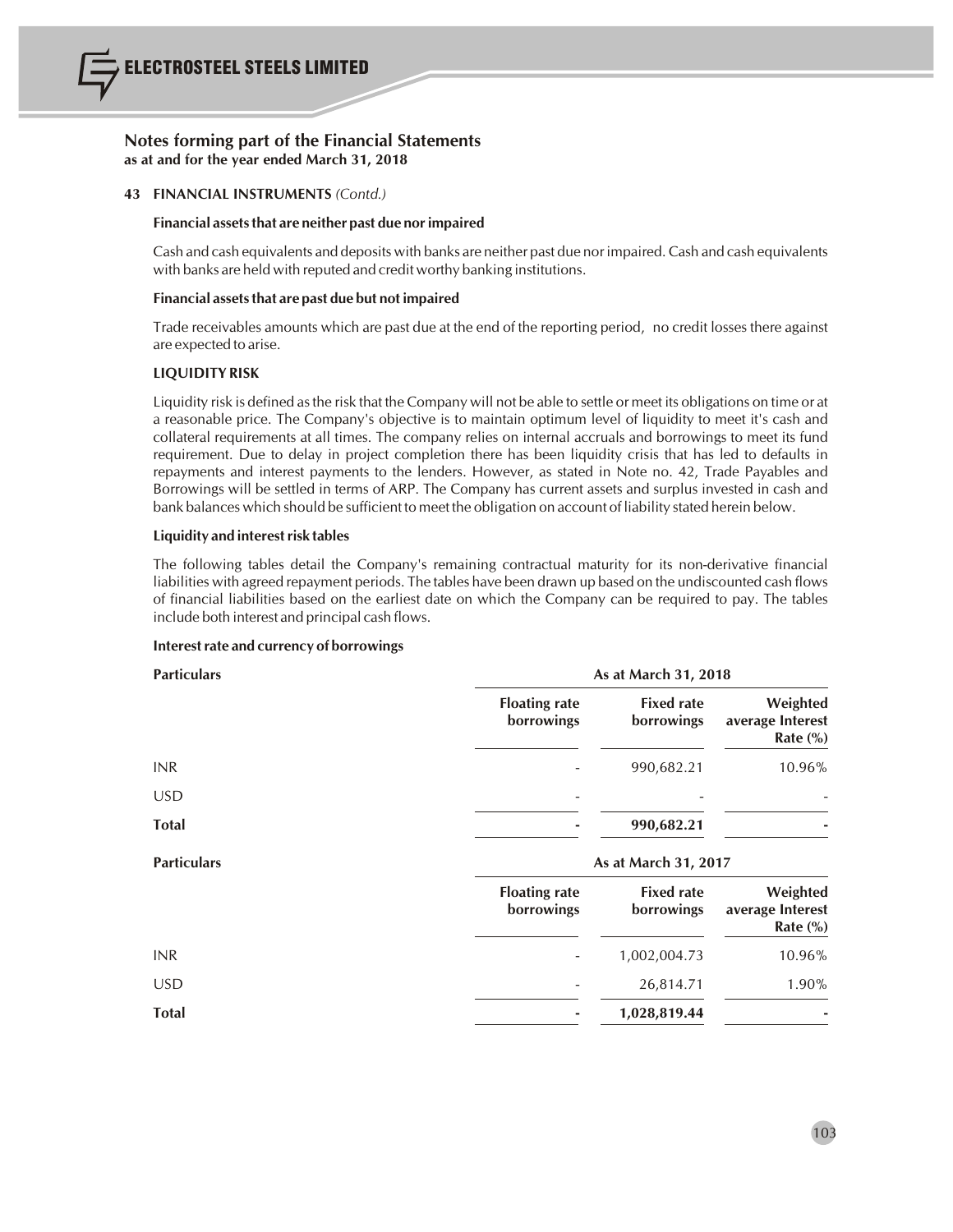#### **43 FINANCIAL INSTRUMENTS** *(Contd.)*

#### **Maturity Analysis of Financial Liabilities**

#### **As at March 31, 2018**

| <b>Particulars</b>                                            | Carrying<br>Amount | <b>On Demand</b> | Less than 6<br>months    | 6 to 12<br>months        | More than<br>1 vear      | <b>Total</b> |
|---------------------------------------------------------------|--------------------|------------------|--------------------------|--------------------------|--------------------------|--------------|
| Interest bearing borrowings<br>(including current maturities) | 990,682.21         | 990,682.21       | $\overline{\phantom{0}}$ | $\overline{\phantom{0}}$ | $\overline{\phantom{0}}$ | 990,682.21   |
| Interest payable                                              | 281,607.73         | 281,018.20       | 589.53                   | ۰                        |                          | 281,607.73   |
| Trade and other payables                                      | 146,560.40         | 146,560.40       | $\overline{\phantom{0}}$ | $\overline{\phantom{0}}$ | $\overline{\phantom{a}}$ | 146,560.40   |

#### **As at March 31, 2017**

| <b>Particulars</b>                                            | <b>Carrying</b><br>Amount | <b>On Demand</b> | Less than 6<br>months    | 6 to 12<br>months        | More than<br>1 vear      | <b>Total</b> |
|---------------------------------------------------------------|---------------------------|------------------|--------------------------|--------------------------|--------------------------|--------------|
| Interest bearing borrowings<br>(including current maturities) | 1,028,819.44              | 207.653.85       | 28.121.30                |                          | 1,306.59 791,737.70      | 1.028.819.44 |
| Interest payable                                              | 208,842.09                | 208.486.64       | 355.45                   | $\overline{\phantom{0}}$ | $\overline{\phantom{0}}$ | 208,842.09   |
| Trade and other payables                                      | 89,297.84                 | 89,297.84        | $\overline{\phantom{a}}$ | $\overline{\phantom{a}}$ | $\overline{\phantom{a}}$ | 89,297.84    |

The company has current financial assets which will be realised in ordinary course of business. Further it has significant retained surplus lying invested in fixed deposits, the company ensures that it has sufficient cash on demand to meet expected operational expenses and obligations.

### **CAPITAL MANAGEMENT**

The primary objective of the Company's Capital Management isto ensure that it maintains a healthy capital ratio in order to support its business and maximise shareholder value. The Company's objective when managing capital isto safeguard their ability to continue as a going concern so that they can continue to provide returnsfor shareholders and benefits for other stake holders. The Company is focused on keeping strong total equity base to ensure independence, security, as well as a high financial flexibility for potential future borrowings, if required without impacting the risk profile of the Company.

The gearing ratio as at March 31, 2018 and March 31, 2017 are asfollows:

| <b>Particulars</b>                                                  | As at<br>March 31, 2018 | As at $ $<br>March 31, 2017 |
|---------------------------------------------------------------------|-------------------------|-----------------------------|
| Current loans and borrowings                                        | 990,682.21              | 336,840.31                  |
| Non-current loans and borrowings                                    |                         | 691,979.13                  |
| <b>Total loans and borrowings</b>                                   | 990,682.21              | 1,028,819.44                |
| Less: Cash and Cash Equivalents                                     | 4,151.71                | 9,502.03                    |
| <b>Net Debt</b>                                                     | 986,530.50              | 1,019,317.41                |
| Total equity attributable to the equity shareholders of the Company | (670, 761.99)           | (56, 784.60)                |
| <b>Capital and Debt</b>                                             | 315,768.51              | 962,532.81                  |
| Total capital (loans and borrowings and equity)                     | (1.47)                  | (17.95)                     |

However, as indicated in Note no. 42, consequent to implementation of the Resolution Plan as approved by NCLT there will be significant variation in amount of Equity and liabilities ratios given herein above leading to substantial improvement thereof.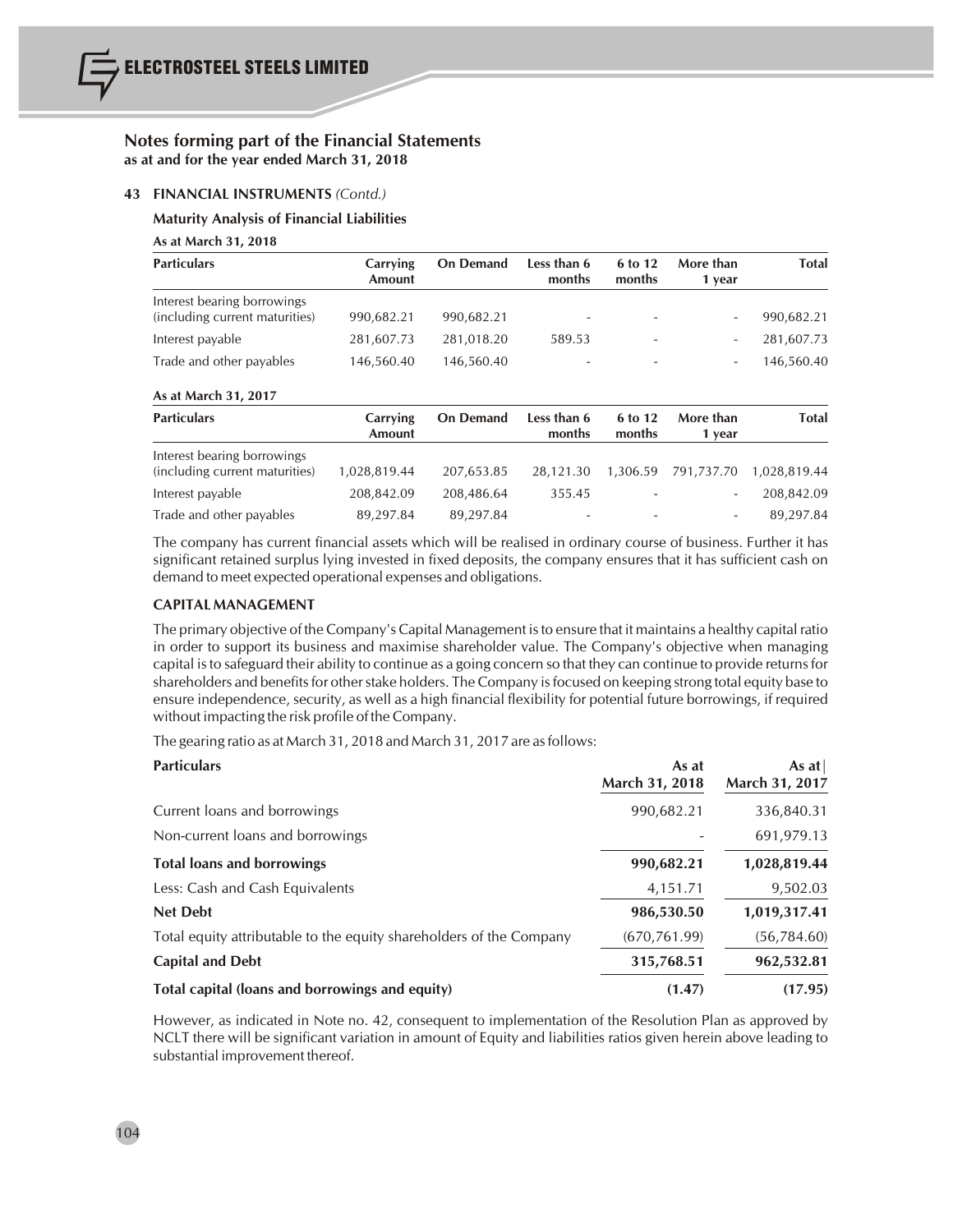

#### **44 INCOME TAX**

In assessing the realisability of deferred tax assets, the Company considers the extent to which, it is probable that the deferred tax asset will be realised. The ultimate realisation of deferred tax assets is dependent upon the generation of future taxable profits during the periods in which those temporary differences and tax loss carryforwards become deductible. The Company considers the expected reversal of deferred tax liabilities and projected future taxable income in making this assessment.

Deferred tax asset in respect of unused tax losses and others(net of liabilities) amounting to Rs. 289,486.46 lakhs and Rs. 66,529.78 lakhs as of March 31, 2018 and March 31, 2017 respectively as a matter of prudence have not been recognised.

### **45 SEGMENT INFORMATION**

In term of Ind AS 108 "Operating Segment", the Company has one business segment i.e. Iron and Steel and related products and all other activities revolve around the said business.

- **46** These financial statements have been approved by the Board of Directors of the Company on August 29, 2018 for issue to the shareholders for their adoption.
- **47** Previous Period's figure has been regrouped/rearranged wherever necessary to comply with current year presentation.

As per our Report of even date For and on behalf of the Board

| For Lodha & Co,<br><b>Chartered Accountants</b> | Naveen Kumar Singhal<br>(DIN: 02642057) | Non-Executive Director  |
|-------------------------------------------------|-----------------------------------------|-------------------------|
| R.P. Singh<br>Partner                           | Rashmi Mohanty<br>(DIN: 07072541)       | Non-Executive Director  |
|                                                 | Jalai Kumar Malpani                     | Chief Financial Officer |
| Place: Kolkata<br>Dated: August 29, 2018        | Binaya Kumar Dash<br>M. No. A17982      | Company Secretary       |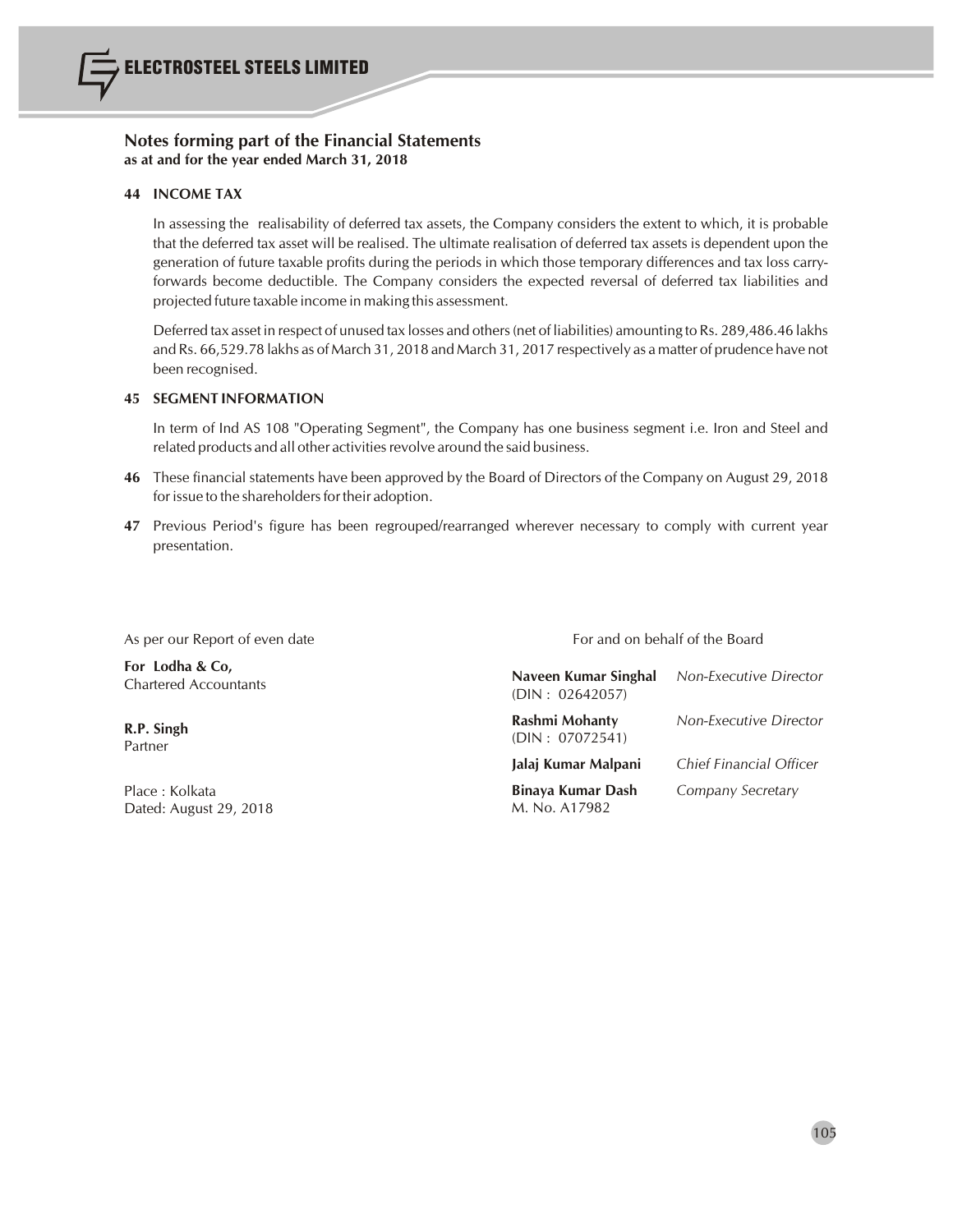| ELECTROSTEEL STEELS LIMITED<br>$\overline{\phantom{a}}$ |              |  |  |
|---------------------------------------------------------|--------------|--|--|
|                                                         | <b>NOTES</b> |  |  |
|                                                         |              |  |  |
|                                                         |              |  |  |
|                                                         |              |  |  |
|                                                         |              |  |  |
|                                                         |              |  |  |
|                                                         |              |  |  |
|                                                         |              |  |  |
|                                                         |              |  |  |
|                                                         |              |  |  |
|                                                         |              |  |  |
|                                                         |              |  |  |
|                                                         |              |  |  |
|                                                         |              |  |  |
|                                                         |              |  |  |
|                                                         |              |  |  |
|                                                         |              |  |  |
| 106                                                     |              |  |  |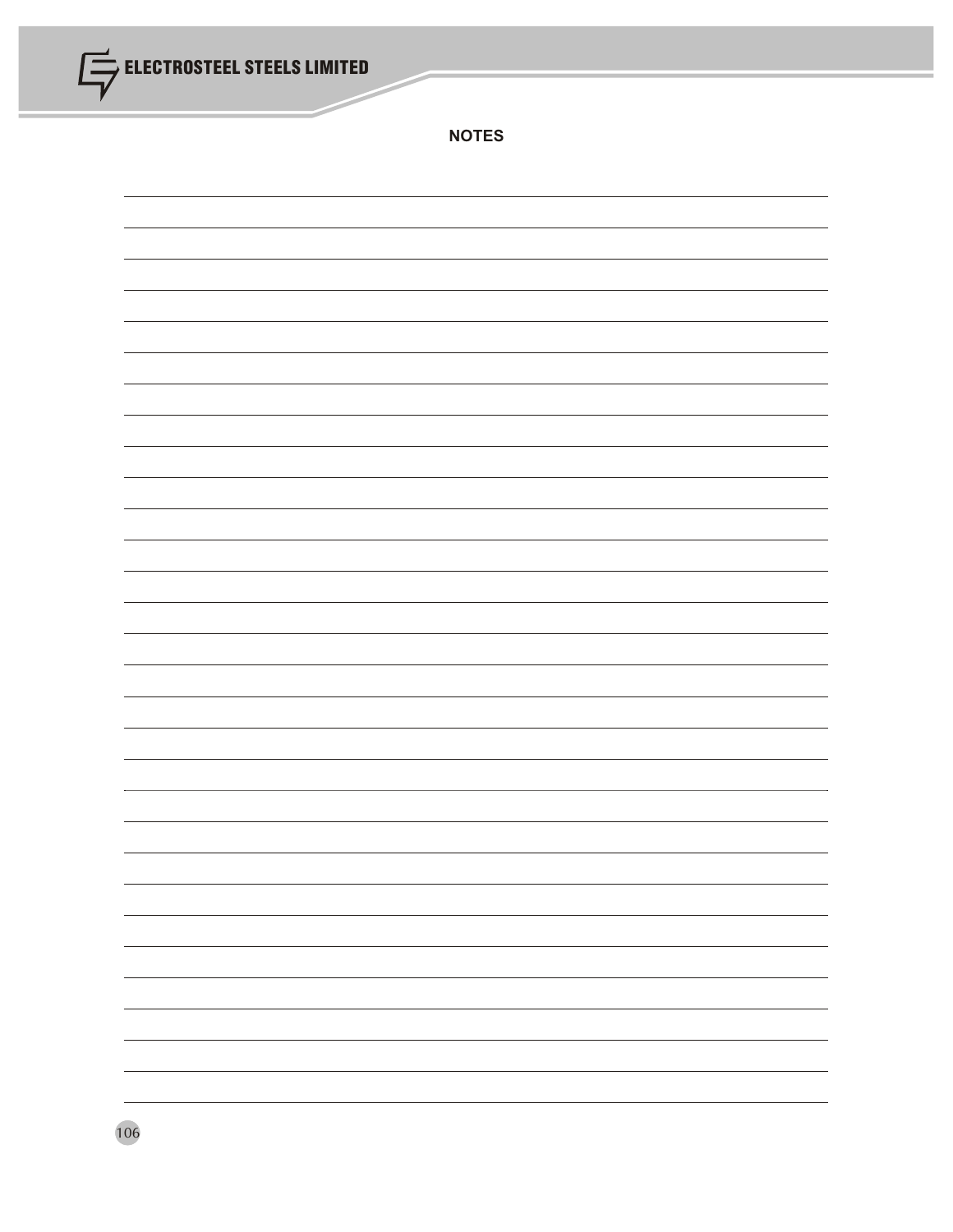| ELECTROSTEEL STEELS LIMITED<br>$\overline{\phantom{a}}$ |                          |  |  |  |
|---------------------------------------------------------|--------------------------|--|--|--|
|                                                         | <b>NOTES</b>             |  |  |  |
|                                                         |                          |  |  |  |
|                                                         |                          |  |  |  |
|                                                         |                          |  |  |  |
|                                                         |                          |  |  |  |
|                                                         |                          |  |  |  |
|                                                         |                          |  |  |  |
|                                                         |                          |  |  |  |
|                                                         |                          |  |  |  |
|                                                         |                          |  |  |  |
|                                                         |                          |  |  |  |
|                                                         |                          |  |  |  |
|                                                         |                          |  |  |  |
|                                                         |                          |  |  |  |
|                                                         |                          |  |  |  |
|                                                         |                          |  |  |  |
|                                                         |                          |  |  |  |
|                                                         |                          |  |  |  |
|                                                         | $\overline{\phantom{0}}$ |  |  |  |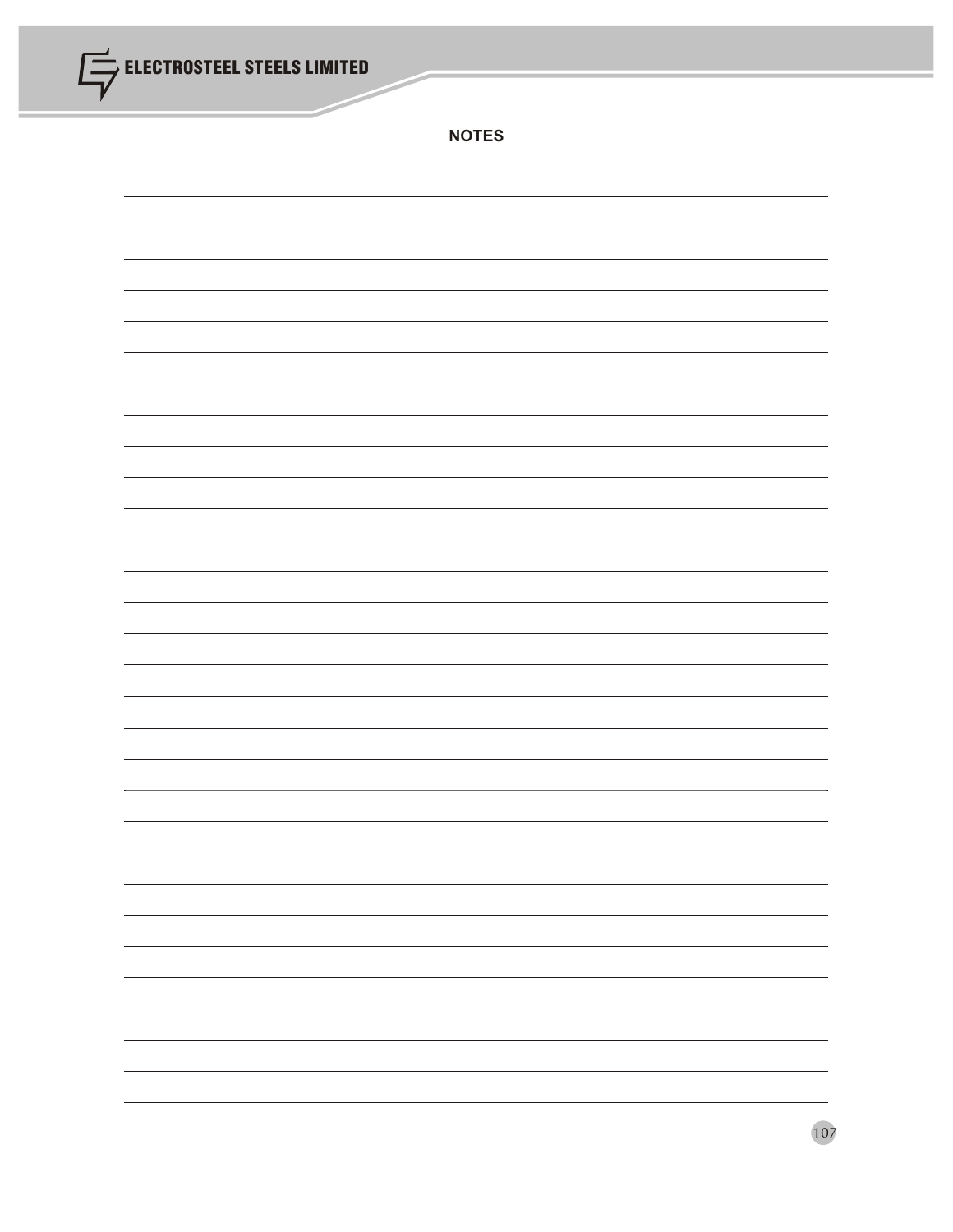| ELECTROSTEEL STEELS LIMITED<br>$\overline{\phantom{a}}$ |              |  |
|---------------------------------------------------------|--------------|--|
|                                                         | <b>NOTES</b> |  |
|                                                         |              |  |
|                                                         |              |  |
|                                                         |              |  |
|                                                         |              |  |
|                                                         |              |  |
|                                                         |              |  |
|                                                         |              |  |
|                                                         |              |  |
|                                                         |              |  |
|                                                         |              |  |
|                                                         |              |  |
|                                                         |              |  |
|                                                         |              |  |
|                                                         |              |  |
|                                                         |              |  |
|                                                         |              |  |
| 108                                                     |              |  |